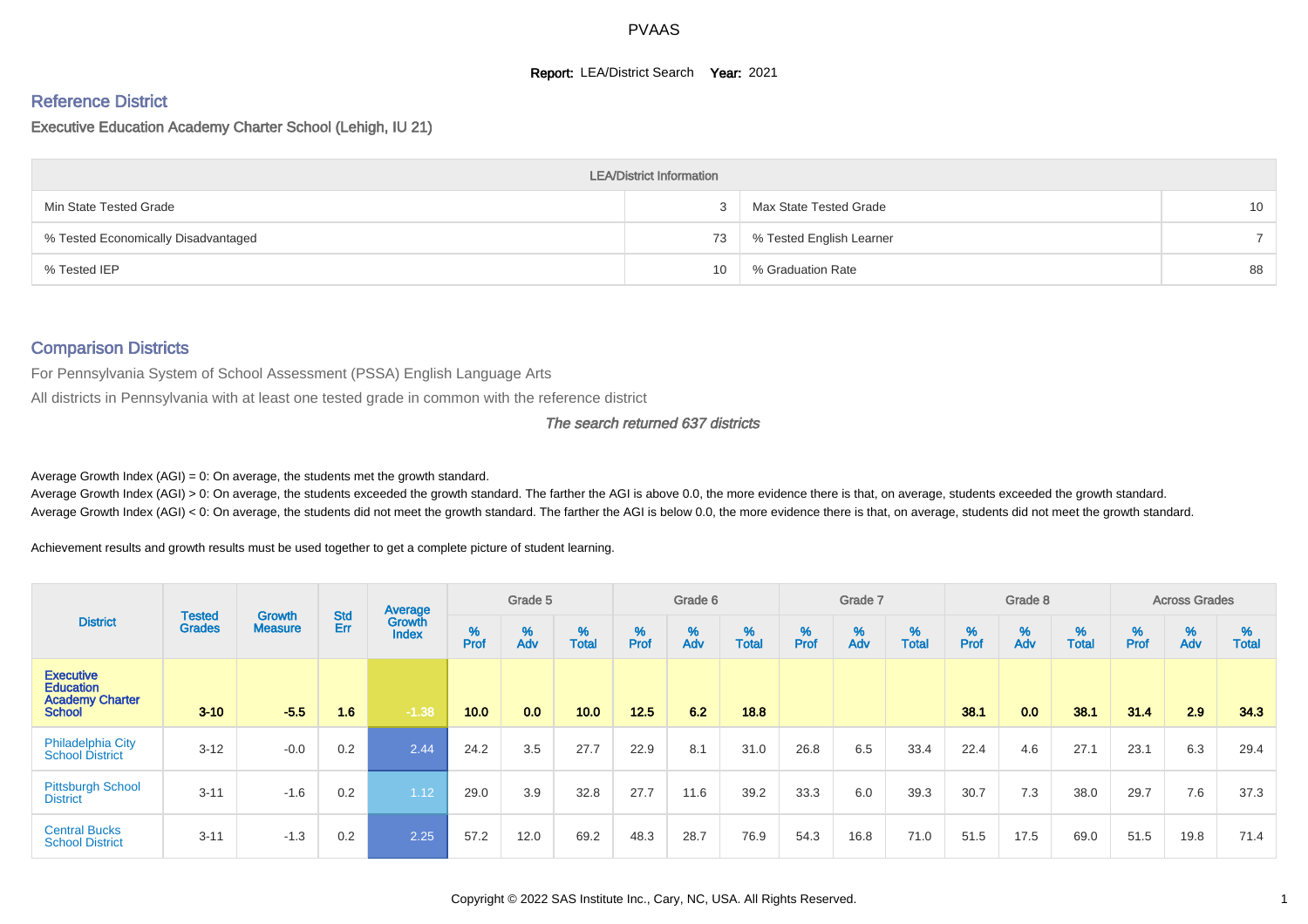|                                                                                 | <b>Tested</b> | <b>Growth</b>  | <b>Std</b> | Average<br>Growth |                     | Grade 5  |                   |           | Grade 6  |                   |                  | Grade 7  |                   |                     | Grade 8     |                   |                  | <b>Across Grades</b> |                   |
|---------------------------------------------------------------------------------|---------------|----------------|------------|-------------------|---------------------|----------|-------------------|-----------|----------|-------------------|------------------|----------|-------------------|---------------------|-------------|-------------------|------------------|----------------------|-------------------|
| <b>District</b>                                                                 | <b>Grades</b> | <b>Measure</b> | Err        | <b>Index</b>      | $\%$<br><b>Prof</b> | %<br>Adv | %<br><b>Total</b> | %<br>Prof | %<br>Adv | %<br><b>Total</b> | %<br><b>Prof</b> | %<br>Adv | %<br><b>Total</b> | $\%$<br><b>Prof</b> | $\%$<br>Adv | %<br><b>Total</b> | %<br><b>Prof</b> | %<br>Adv             | %<br><b>Total</b> |
| <b>Executive</b><br><b>Education</b><br><b>Academy Charter</b><br><b>School</b> | $3 - 10$      | $-5.5$         | 1.6        | $-1.38$           | 10.0                | 0.0      | 10.0              | 12.5      | 6.2      | 18.8              |                  |          |                   | 38.1                | 0.0         | 38.1              | 31.4             | 2.9                  | 34.3              |
| <b>Central Dauphin</b><br><b>School District</b>                                | $3 - 11$      | 1.6            | 0.2        | 7.01              | 46.1                | 7.7      | 53.8              | 40.5      | 15.0     | 55.5              | 41.1             | 7.5      | 48.6              | 39.4                | 10.3        | 49.7              | 41.3             | 11.4                 | 52.8              |
| <b>North Penn School</b><br><b>District</b>                                     | $3 - 11$      | 1.5            | 0.2        | 9.67              | 53.0                | 12.7     | 65.7              | 41.4      | 33.0     | 74.4              | 53.7             | 13.2     | 66.9              | 48.2                | 18.4        | 66.7              | 47.4             | 19.9                 | 67.3              |
| <b>Council Rock</b><br><b>School District</b>                                   | $3 - 11$      | $-2.3$         | 0.2        | $-0.18$           | 58.1                | 8.8      | 66.9              | 49.7      | 26.1     | 75.9              | 52.3             | 13.9     | 66.2              | 46.6                | 14.5        | 61.1              | 50.8             | 17.6                 | 68.4              |
| <b>Cumberland Valley</b><br><b>School District</b>                              | $3 - 12$      | 0.2            | 0.2        | 3.72              | 59.3                | 12.9     | 72.1              | 45.0      | 24.7     | 69.7              | 53.8             | 17.0     | 70.9              | 51.0                | 16.9        | 67.8              | 49.2             | 22.4                 | 71.6              |
| <b>Pennsbury School</b><br><b>District</b>                                      | $3 - 11$      | 0.6            | 0.3        | 5.23              | 56.7                | 12.6     | 69.3              | 48.5      | 21.9     | 70.3              | 52.0             | 14.7     | 66.7              | 49.3                | 18.0        | 67.3              | 49.0             | 20.2                 | 69.1              |
| North Allegheny<br><b>School District</b>                                       | $3 - 11$      | 1.3            | 0.3        | 11.95             | 55.4                | 31.5     | 87.0              | 44.4      | 33.0     | 77.4              | 51.9             | 28.9     | 80.8              | 55.5                | 24.5        | 80.0              | 48.3             | 33.7                 | 82.0              |
| Chambersburg<br><b>Area School</b><br><b>District</b>                           | $3 - 11$      | $-0.2$         | 0.3        | 1.89              | 44.0                | 7.0      | 51.0              | 34.1      | 16.0     | 50.1              | 38.2             | 8.2      | 46.5              | 38.7                | 11.2        | 49.9              | 37.5             | 11.0                 | 48.5              |
| <b>Lower Merion</b><br><b>School District</b>                                   | $3 - 11$      | 1.5            | 0.3        | 9.67              | 56.1                | 29.4     | 85.5              | 43.9      | 40.6     | 84.5              | 54.5             | 29.1     | 83.6              | 49.4                | 29.4        | 78.8              | 47.8             | 36.9                 | 84.6              |
| <b>Erie City School</b><br><b>District</b>                                      | $3 - 12$      | $-2.9$         | 0.3        | $-3.30$           | 17.9                | 0.9      | 18.8              | 15.4      | 2.7      | 18.1              | 16.6             | 1.6      | 18.2              | 18.4                | 2.3         | 20.7              | 17.5             | 2.2                  | 19.8              |
| Spring-Ford Area<br><b>School District</b>                                      | $3 - 11$      | 2.9            | 0.3        | 10.53             | 62.0                | 13.4     | 75.4              | 51.9      | 27.2     | 79.1              | 52.7             | 21.3     | 74.0              | 52.4                | 21.8        | 74.2              | 51.9             | 24.7                 | 76.6              |
| <b>Lancaster School</b><br><b>District</b>                                      | $3 - 12$      | $-4.1$         | 0.3        | $-5.26$           | 22.5                | 2.4      | 24.9              | 21.2      | 5.2      | 26.3              | 20.2             | 1.6      | 21.8              | 17.0                | 2.1         | 19.1              | 21.5             | 3.7                  | 25.2              |
| <b>Parkland School</b><br><b>District</b>                                       | $3 - 11$      | $-2.9$         | 0.3        | $-1.56$           | 55.6                | 16.6     | 72.1              | 42.4      | 30.0     | 72.4              | 50.3             | 17.5     | 67.8              | 46.6                | 14.9        | 61.4              | 47.1             | 23.4                 | 70.5              |
| <b>West Shore School</b><br><b>District</b>                                     | $3 - 12$      | $-0.2$         | 0.3        | 0.73              | 46.3                | 8.2      | 54.5              | 44.4      | 15.0     | 59.4              | 44.4             | 8.2      | 52.7              | 42.8                | 11.8        | 54.6              | 42.7             | 13.2                 | 55.9              |
| <b>East Penn School</b><br><b>District</b>                                      | $3 - 11$      | 1.0            | 0.3        | 4.35              | 59.9                | 7.4      | 67.3              | 45.2      | 18.0     | 63.2              | 52.5             | 15.0     | 67.5              | 53.3                | 14.4        | 67.7              | 49.9             | 15.8                 | 65.7              |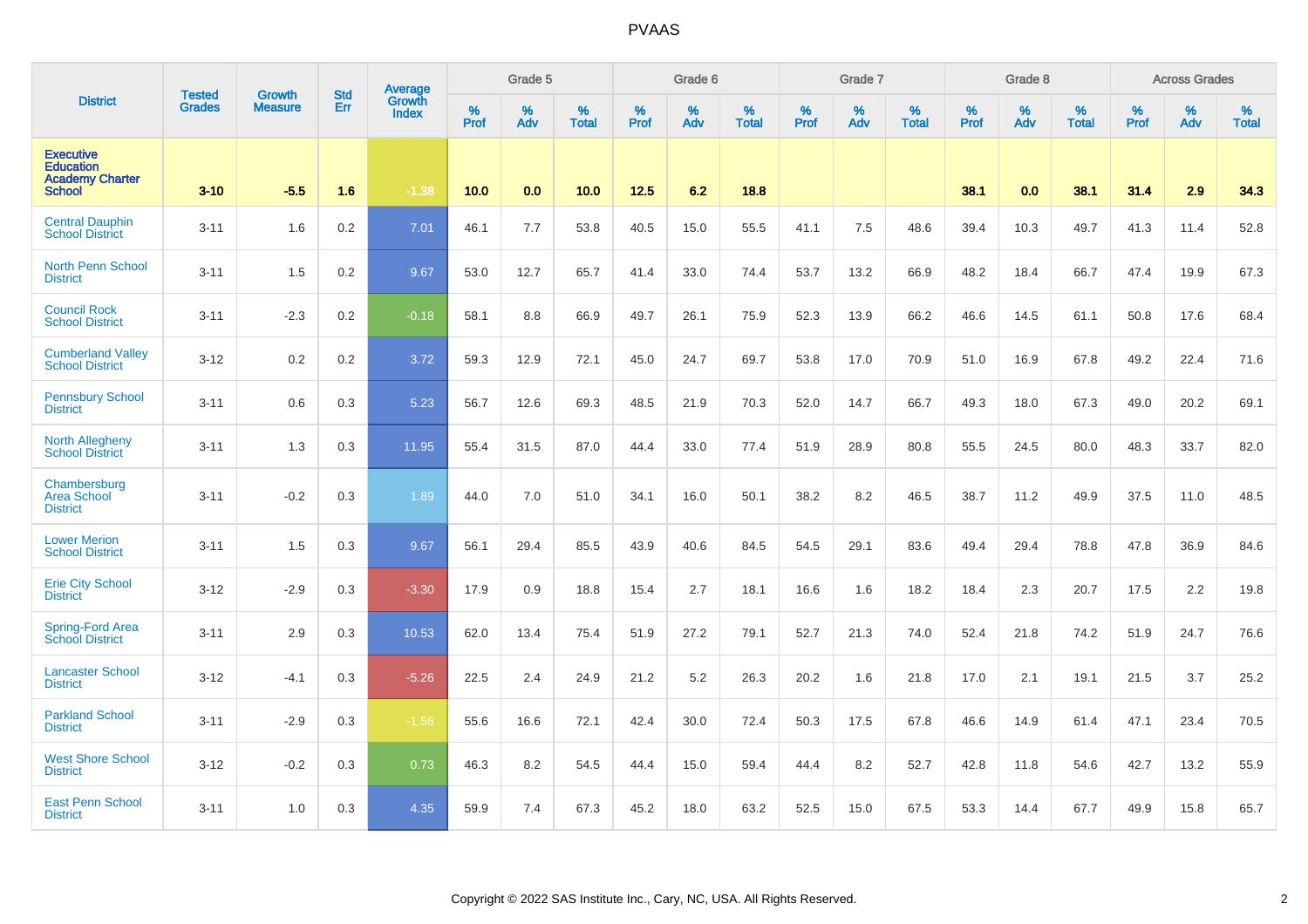|                                                                                 | <b>Tested</b> | <b>Growth</b>  | <b>Std</b> | Average<br>Growth |              | Grade 5  |                      |           | Grade 6  |                   |                  | Grade 7  |                   |              | Grade 8     |                   |                  | <b>Across Grades</b> |                   |
|---------------------------------------------------------------------------------|---------------|----------------|------------|-------------------|--------------|----------|----------------------|-----------|----------|-------------------|------------------|----------|-------------------|--------------|-------------|-------------------|------------------|----------------------|-------------------|
| <b>District</b>                                                                 | <b>Grades</b> | <b>Measure</b> | Err        | <b>Index</b>      | $\%$<br>Prof | %<br>Adv | $\%$<br><b>Total</b> | %<br>Prof | %<br>Adv | %<br><b>Total</b> | %<br><b>Prof</b> | %<br>Adv | %<br><b>Total</b> | $\%$<br>Prof | $\%$<br>Adv | %<br><b>Total</b> | %<br><b>Prof</b> | %<br>Adv             | %<br><b>Total</b> |
| <b>Executive</b><br><b>Education</b><br><b>Academy Charter</b><br><b>School</b> | $3 - 10$      | $-5.5$         | 1.6        | $-1.38$           | 10.0         | 0.0      | 10.0                 | 12.5      | 6.2      | 18.8              |                  |          |                   | 38.1         | 0.0         | 38.1              | 31.4             | 2.9                  | 34.3              |
| <b>West Chester Area</b><br><b>School District</b>                              | $3 - 11$      | $-1.6$         | 0.3        | 3.57              | 58.7         | 13.5     | 72.2                 | 51.5      | 23.7     | 75.1              | 53.1             | 14.1     | 67.2              | 57.3         | 13.9        | 71.2              | 52.6             | 21.5                 | 74.0              |
| <b>Neshaminy School</b><br><b>District</b>                                      | $3 - 11$      | $-2.8$         | 0.3        | $-2.26$           | 49.1         | 6.0      | 55.1                 | 46.0      | 14.0     | 60.0              | 44.0             | 7.6      | 51.6              | 41.9         | 9.1         | 51.0              | 44.7             | 12.5                 | 57.2              |
| <b>Seneca Valley</b><br><b>School District</b>                                  | $3 - 11$      | $-3.6$         | 0.3        | $-3.48$           | 52.6         | 9.8      | 62.4                 | 44.4      | 27.6     | 72.0              | 53.0             | 9.8      | 62.9              | 51.1         | 14.5        | 65.6              | 47.2             | 20.2                 | 67.4              |
| <b>Pennridge School</b><br><b>District</b>                                      | $3 - 10$      | $-4.2$         | 0.3        | $-4.74$           | 58.0         | 5.4      | 63.4                 | 42.6      | 18.6     | 61.3              | 49.7             | 8.2      | 57.8              | 46.2         | 10.0        | 56.1              | 49.6             | 11.6                 | 61.1              |
| <b>Altoona Area</b><br><b>School District</b>                                   | $3 - 12$      | 1.1            | 0.3        | 3.83              | 43.5         | 4.0      | 47.5                 | 30.6      | 11.2     | 41.8              | 38.3             | 4.3      | 42.6              | 43.8         | 7.2         | 51.0              | 37.4             | 6.8                  | 44.1              |
| <b>Butler Area School</b><br><b>District</b>                                    | $3 - 11$      | 0.3            | 0.3        | 5.32              | 49.8         | 12.2     | 61.9                 | 43.8      | 18.2     | 62.0              | 44.4             | 9.3      | 53.8              | 47.9         | 8.0         | 55.9              | 46.0             | 14.0                 | 60.0              |
| <b>Haverford</b><br><b>Township School</b><br><b>District</b>                   | $3 - 11$      | 0.2            | 0.3        | 2.38              | 55.4         | 23.8     | 79.2                 | 51.1      | 27.6     | 78.7              | 55.0             | 18.3     | 73.3              | 44.5         | 32.3        | 76.7              | 49.2             | 29.5                 | 78.6              |
| <b>Souderton Area</b><br><b>School District</b>                                 | $3 - 11$      | $-0.1$         | 0.3        | 9.83              | 56.4         | 17.7     | 74.1                 | 48.0      | 16.2     | 64.2              | 56.6             | 10.1     | 66.8              | 47.3         | 11.1        | 58.4              | 50.2             | 17.4                 | 67.7              |
| <b>Millcreek Township</b><br><b>School District</b>                             | $3 - 11$      | 2.0            | 0.3        | 8.68              | 49.1         | 17.2     | 66.3                 | 43.6      | 22.3     | 66.0              | 46.9             | 17.3     | 64.2              | 44.9         | 17.2        | 62.1              | 45.8             | 19.9                 | 65.8              |
| <b>Hempfield School</b><br><b>District</b>                                      | $3 - 11$      | 2.2            | 0.3        | 6.93              | 52.4         | 9.3      | 61.6                 | 44.6      | 23.5     | 68.1              | 43.1             | 21.1     | 64.2              | 46.0         | 20.1        | 66.1              | 45.8             | 20.4                 | 66.2              |
| <b>Upper Darby</b><br><b>School District</b>                                    | $3 - 12$      | 0.7            | 0.3        | 3.08              | 30.9         | 2.9      | 33.8                 | 29.8      | 6.5      | 36.3              | 26.4             | 1.4      | 27.7              | 29.9         | 3.6         | 33.4              | 30.4             | 5.0                  | 35.4              |
| <b>York City School</b><br><b>District</b>                                      | $3 - 12$      | 1.0            | 0.3        | 3.26              | 13.6         | 0.5      | 14.1                 | 17.2      | 1.8      | 19.1              | 14.9             | 0.0      | 14.9              | 16.0         | 0.2         | 16.2              | 15.3             | 0.7                  | 15.9              |
| <b>Hempfield Area</b><br><b>School District</b>                                 | $3 - 12$      | $-0.3$         | 0.3        | 0.96              | 55.2         | 8.7      | 63.9                 | 41.4      | 20.3     | 61.6              | 52.8             | 14.0     | 66.8              | 50.0         | 12.4        | 62.4              | 48.7             | 16.2                 | 64.9              |
| <b>Abington School</b><br><b>District</b>                                       | $3 - 10$      | $-2.8$         | 0.3        | 4.08              | 49.8         | 10.0     | 59.7                 | 44.9      | 27.5     | 72.5              | 49.5             | 11.6     | 61.1              | 41.4         | 10.4        | 51.8              | 44.9             | 18.8                 | 63.8              |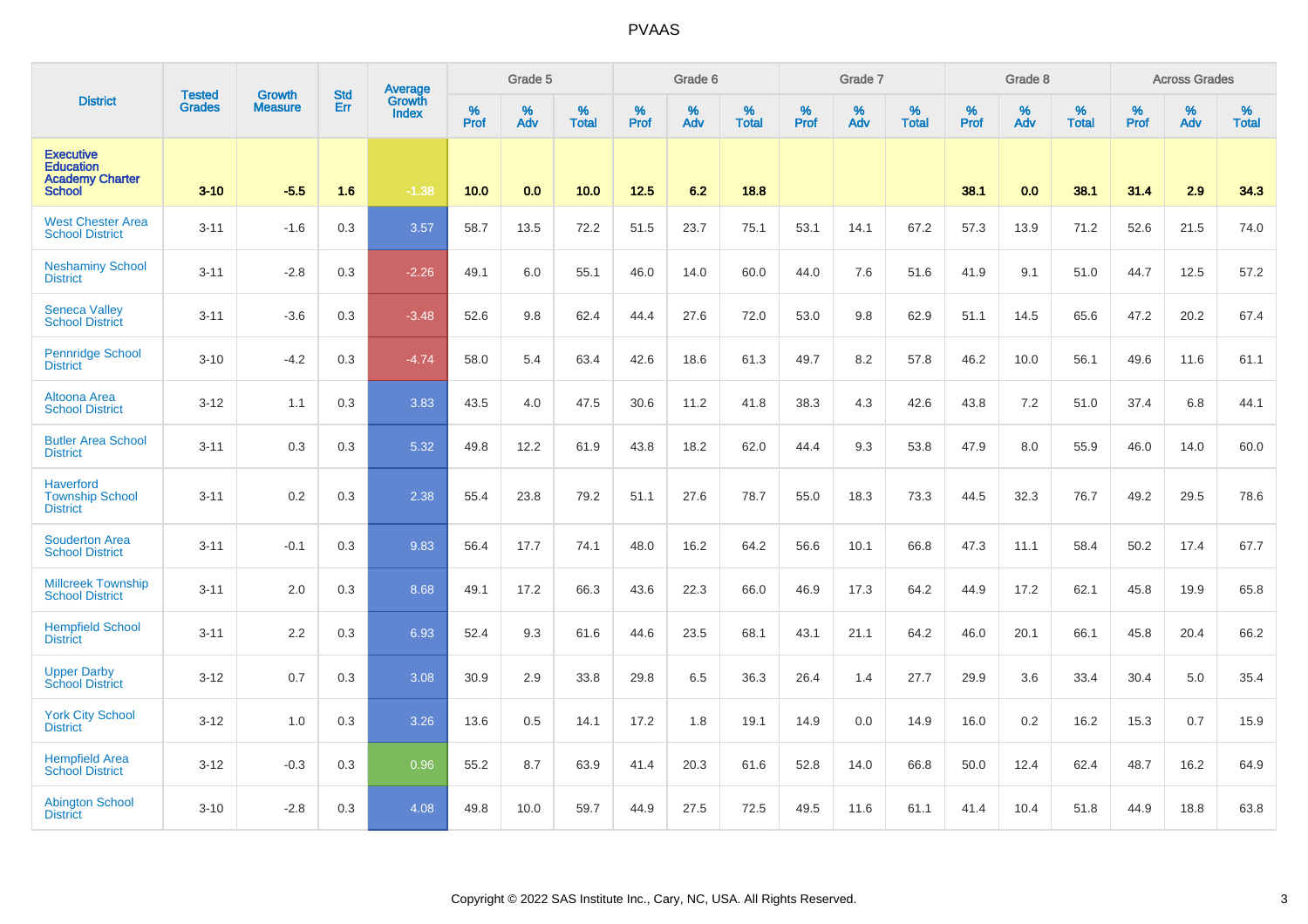|                                                                                 | <b>Tested</b> | <b>Growth</b>  | <b>Std</b> | Average<br>Growth |                     | Grade 5  |                   |           | Grade 6  |                   |           | Grade 7  |                   |           | Grade 8  |                   |           | <b>Across Grades</b> |                   |
|---------------------------------------------------------------------------------|---------------|----------------|------------|-------------------|---------------------|----------|-------------------|-----------|----------|-------------------|-----------|----------|-------------------|-----------|----------|-------------------|-----------|----------------------|-------------------|
| <b>District</b>                                                                 | <b>Grades</b> | <b>Measure</b> | Err        | <b>Index</b>      | $\%$<br><b>Prof</b> | %<br>Adv | %<br><b>Total</b> | %<br>Prof | %<br>Adv | %<br><b>Total</b> | %<br>Prof | %<br>Adv | %<br><b>Total</b> | %<br>Prof | %<br>Adv | %<br><b>Total</b> | %<br>Prof | %<br>Adv             | %<br><b>Total</b> |
| <b>Executive</b><br><b>Education</b><br><b>Academy Charter</b><br><b>School</b> | $3 - 10$      | $-5.5$         | 1.6        | $-1.38$           | 10.0                | 0.0      | 10.0              | 12.5      | 6.2      | 18.8              |           |          |                   | 38.1      | 0.0      | 38.1              | 31.4      | 2.9                  | 34.3              |
| <b>Perkiomen Valley</b><br><b>School District</b>                               | $3 - 11$      | $-3.7$         | 0.3        | $-1.26$           | 53.1                | 15.9     | 69.0              | 52.5      | 21.5     | 74.0              | 51.0      | 12.6     | 63.6              | 48.7      | 12.2     | 60.9              | 51.1      | 18.7                 | 69.8              |
| <b>Manheim</b><br><b>Township School</b><br><b>District</b>                     | $3 - 12$      | $-2.7$         | 0.3        | $-3.23$           | 48.2                | 17.7     | 65.9              | 40.2      | 34.8     | 75.0              | 50.6      | 15.3     | 65.8              | 42.1      | 17.4     | 59.5              | 45.0      | 24.3                 | 69.3              |
| <b>Cornwall-Lebanon</b><br><b>School District</b>                               | $3 - 11$      | $-0.8$         | 0.3        | 0.62              | 46.8                | 6.1      | 52.9              | 45.0      | 15.9     | 60.9              | 48.6      | 7.2      | 55.8              | 49.4      | 12.2     | 61.6              | 44.4      | 12.6                 | 57.0              |
| <b>Armstrong School</b><br><b>District</b>                                      | $3 - 11$      | 3.2            | 0.3        | 9.41              | 46.0                | 6.3      | 52.3              | 44.4      | 17.4     | 61.8              | 48.7      | 8.8      | 57.5              | 45.3      | 11.5     | 56.8              | 45.4      | 12.6                 | 58.0              |
| <b>Centennial School</b><br><b>District</b>                                     | $3 - 10$      | 1.2            | 0.3        | 3.59              | 49.0                | 5.4      | 54.4              | 41.7      | 11.3     | 53.0              | 46.4      | 7.1      | 53.6              | 43.6      | 5.1      | 48.7              | 44.3      | 10.2                 | 54.4              |
| <b>Dallastown Area</b><br><b>School District</b>                                | $3 - 11$      | $-2.2$         | 0.3        | 2.50              | 53.1                | 7.2      | 60.3              | 44.3      | 30.9     | 75.1              | 45.3      | 9.3      | 54.7              | 43.8      | 11.1     | 54.9              | 44.8      | 19.1                 | 63.9              |
| <b>Norwin School</b><br><b>District</b>                                         | $3 - 11$      | $-0.6$         | 0.3        | 0.73              | 59.5                | 18.6     | 78.1              | 40.9      | 36.6     | 77.4              | 60.2      | 18.0     | 78.3              | 52.5      | 13.8     | 66.4              | 51.8      | 24.9                 | 76.7              |
| <b>Central York</b><br><b>School District</b>                                   | $3 - 12$      | 5.2            | 0.3        | 15.18             | 51.5                | 5.0      | 56.5              | 45.8      | 10.9     | 56.7              | 54.3      | 10.8     | 65.1              | 44.1      | 9.2      | 53.2              | 46.7      | 10.4                 | 57.1              |
| Wissahickon<br><b>School District</b>                                           | $3 - 10$      | 2.9            | 0.3        | 8.48              | 58.6                | 18.8     | 77.4              | 42.2      | 37.2     | 79.4              | 56.8      | 19.3     | 76.1              | 49.3      | 28.5     | 77.8              | 49.2      | 28.7                 | 77.9              |
| Canon-Mcmillan<br><b>School District</b>                                        | $3 - 11$      | 2.0            | 0.3        | 8.06              | 60.2                | 11.0     | 71.3              | 41.6      | 31.2     | 72.8              | 51.6      | 18.2     | 69.7              | 56.9      | 17.7     | 74.6              | 50.9      | 21.6                 | 72.5              |
| <b>Owen J Roberts</b><br><b>School District</b>                                 | $3 - 11$      | $-2.3$         | 0.3        | 3.57              | 59.8                | 15.0     | 74.8              | 41.4      | 38.7     | 80.1              | 56.3      | 10.6     | 67.0              | 51.6      | 11.0     | 62.6              | 50.6      | 21.3                 | 71.8              |
| <b>Bensalem</b><br><b>Township School</b><br><b>District</b>                    | $3 - 11$      | $-1.5$         | 0.3        | $-0.98$           | 24.4                | 3.4      | 27.7              | 32.6      | 7.6      | 40.2              | 29.8      | 4.8      | 34.6              | 31.8      | 6.9      | 38.7              | 28.8      | 6.0                  | 34.8              |
| Pine-Richland<br><b>School District</b>                                         | $3 - 11$      | $-3.0$         | 0.3        | 0.72              | 58.0                | 19.8     | 77.8              | 55.8      | 26.4     | 82.2              | 57.0      | 18.5     | 75.6              | 56.2      | 27.0     | 83.3              | 52.7      | 28.2                 | 80.9              |
| <b>Penn Manor</b><br><b>School District</b>                                     | $3 - 11$      | 2.1            | 0.3        | 6.05              | 53.4                | 10.5     | 63.8              | 46.5      | 23.0     | 69.5              | 48.2      | 16.2     | 64.4              | 43.7      | 15.4     | 59.1              | 46.8      | 18.7                 | 65.6              |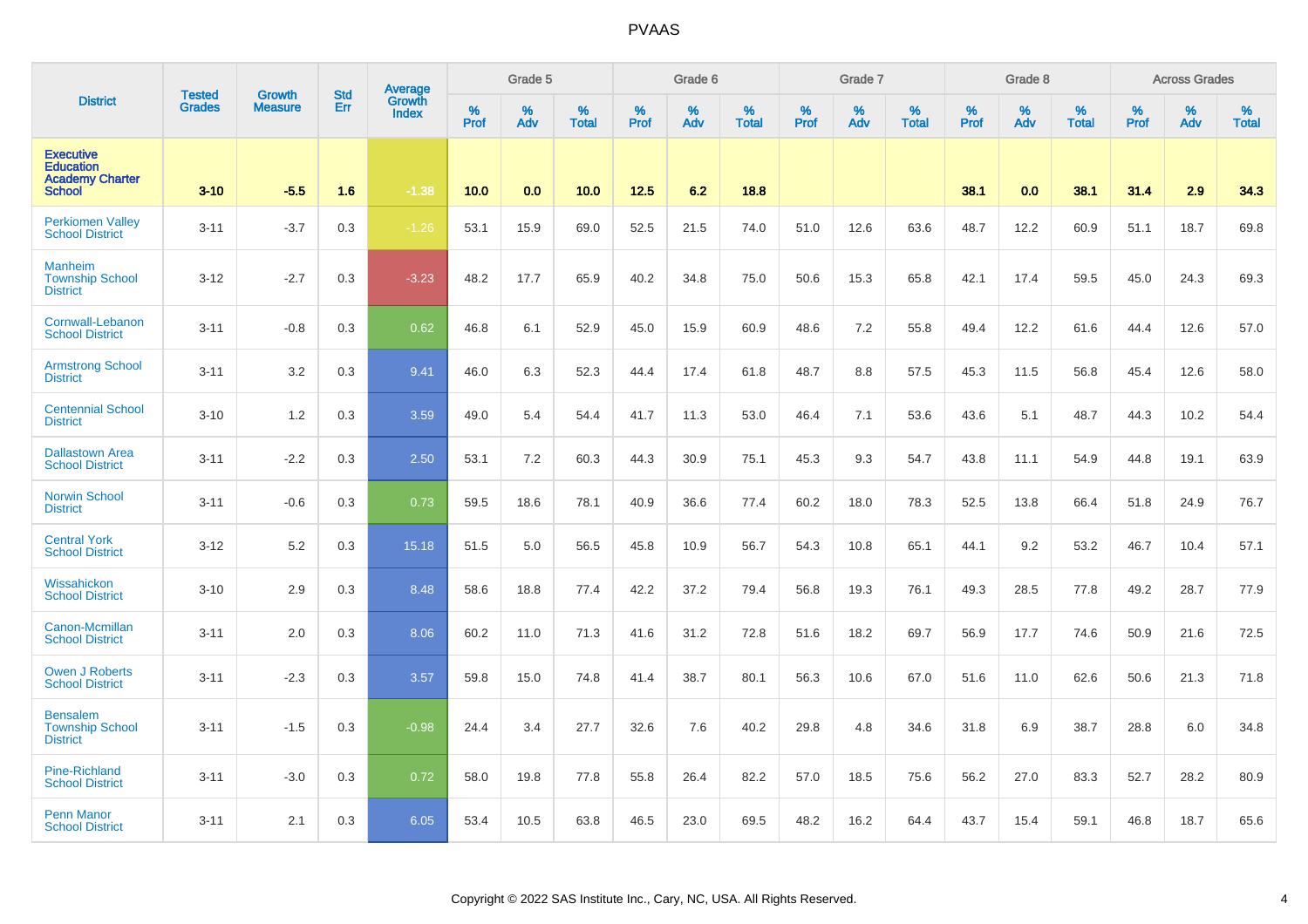|                                                                                 | <b>Tested</b> | <b>Growth</b>  | <b>Std</b> | Average<br>Growth |              | Grade 5  |                   |           | Grade 6  |                   |                  | Grade 7  |                   |                     | Grade 8     |                   |                  | <b>Across Grades</b> |                   |
|---------------------------------------------------------------------------------|---------------|----------------|------------|-------------------|--------------|----------|-------------------|-----------|----------|-------------------|------------------|----------|-------------------|---------------------|-------------|-------------------|------------------|----------------------|-------------------|
| <b>District</b>                                                                 | <b>Grades</b> | <b>Measure</b> | Err        | <b>Index</b>      | $\%$<br>Prof | %<br>Adv | %<br><b>Total</b> | %<br>Prof | %<br>Adv | %<br><b>Total</b> | %<br><b>Prof</b> | %<br>Adv | %<br><b>Total</b> | $\%$<br><b>Prof</b> | $\%$<br>Adv | %<br><b>Total</b> | %<br><b>Prof</b> | %<br>Adv             | %<br><b>Total</b> |
| <b>Executive</b><br><b>Education</b><br><b>Academy Charter</b><br><b>School</b> | $3 - 10$      | $-5.5$         | 1.6        | $-1.38$           | 10.0         | 0.0      | 10.0              | 12.5      | 6.2      | 18.8              |                  |          |                   | 38.1                | 0.0         | 38.1              | 31.4             | 2.9                  | 34.3              |
| <b>Harrisburg City</b><br><b>School District</b>                                | $3 - 11$      | 1.6            | 0.4        | 7.12              | 6.5          | 0.3      | 6.7               | 14.5      | 1.7      | 16.2              | 15.4             | 1.9      | 17.3              | 20.3                | 2.1         | 22.4              | 12.6             | 1.0                  | 13.6              |
| <b>Mifflin County</b><br><b>School District</b>                                 | $3 - 11$      | 2.7            | 0.4        | 9.04              | 49.5         | 8.0      | 57.4              | 35.1      | 15.2     | 50.3              | 45.2             | 7.3      | 52.5              | 40.4                | 4.9         | 45.3              | 40.4             | 9.0                  | 49.4              |
| <b>Williamsport Area</b><br><b>School District</b>                              | $3 - 11$      | $-1.3$         | 0.4        | 4.80              | 46.8         | 4.8      | 51.6              | 43.8      | 8.8      | 52.5              | 34.6             | 4.8      | 39.4              | 26.0                | 5.8         | 31.8              | 37.7             | 8.5                  | 46.2              |
| <b>Boyertown Area</b><br><b>School District</b>                                 | $3 - 11$      | $-3.6$         | 0.4        | $-2.83$           | 45.9         | 6.0      | 51.9              | 38.5      | 13.6     | 52.1              | 46.4             | 12.8     | 59.3              | 42.2                | 8.4         | 50.6              | 42.6             | 10.7                 | 53.4              |
| Downingtown Area<br><b>School District</b>                                      | $3 - 11$      | $-0.3$         | 0.4        | 7.29              | 56.2         | 27.7     | 83.8              | 42.9      | 39.9     | 82.8              | 53.8             | 24.3     | 78.0              | 49.8                | 32.5        | 82.3              | 49.4             | 33.5                 | 82.9              |
| Quakertown<br><b>Community School</b><br><b>District</b>                        | $3 - 12$      | $-1.6$         | 0.4        | 0.69              | 50.0         | 4.9      | 54.9              | 40.2      | 19.3     | 59.5              | 40.4             | 7.5      | 47.8              | 42.6                | 17.3        | 59.9              | 42.5             | 12.6                 | 55.1              |
| <b>Colonial School</b><br><b>District</b>                                       | $3 - 11$      | 0.7            | 0.4        | 4.69              | 55.2         | 20.3     | 75.4              | 43.0      | 38.9     | 81.8              | 49.7             | 19.2     | 68.9              | 52.2                | 17.0        | 69.2              | 47.2             | 26.2                 | 73.5              |
| <b>Methacton School</b><br><b>District</b>                                      | $3 - 11$      | 0.4            | 0.4        | 2.33              | 64.7         | 8.3      | 73.0              | 54.9      | 21.0     | 75.9              | 56.6             | 11.2     | 67.8              | 49.7                | 21.0        | 70.7              | 55.3             | 17.3                 | 72.6              |
| <b>Ridley School</b><br><b>District</b>                                         | $3 - 12$      | $-0.9$         | 0.4        | 0.04              | 49.2         | 5.6      | 54.8              | 38.5      | 12.4     | 50.9              | 39.6             | 5.9      | 45.6              | 41.1                | 7.5         | 48.6              | 42.4             | 10.0                 | 52.4              |
| <b>Lebanon School</b><br><b>District</b>                                        | $3 - 11$      | $-0.4$         | 0.4        | 2.48              | 29.4         | 2.5      | 31.9              | 21.7      | 5.5      | 27.2              | 20.0             | 2.5      | 22.5              | 21.9                | 1.2         | 23.0              | 25.5             | 3.4                  | 28.8              |
| <b>Springfield School</b><br><b>District</b>                                    | $3 - 11$      | $-0.9$         | 0.4        | 0.48              | 58.3         | 23.8     | 82.1              | 53.6      | 25.6     | 79.2              | 58.6             | 20.9     | 79.5              | 51.5                | 18.2        | 69.7              | 52.1             | 26.9                 | 78.9              |
| <b>Easton Area</b><br><b>School District</b>                                    | $3 - 12$      | 0.1            | 0.4        | 3.54              | 43.5         | 2.4      | 45.9              | 33.8      | 7.9      | 41.8              | 40.1             | 7.2      | 47.2              | 35.4                | 6.0         | 41.4              | 36.9             | 7.9                  | 44.8              |
| <b>Waynesboro Area</b><br><b>School District</b>                                | $3 - 12$      | $-2.8$         | 0.4        | 0.38              | 42.9         | 6.1      | 49.0              | 38.4      | 14.0     | 52.4              | 37.6             | 7.1      | 44.7              | 37.5                | 12.8        | 50.3              | 41.0             | 12.0                 | 52.9              |
| <b>Reading School</b><br><b>District</b>                                        | $3 - 11$      | 1.5            | 0.4        | 4.93              | 14.9         | 0.5      | 15.4              | 15.2      | 2.2      | 17.4              | 16.6             | 1.3      | 17.9              | 16.7                | 0.4         | 17.0              | 16.0             | 1.2                  | 17.2              |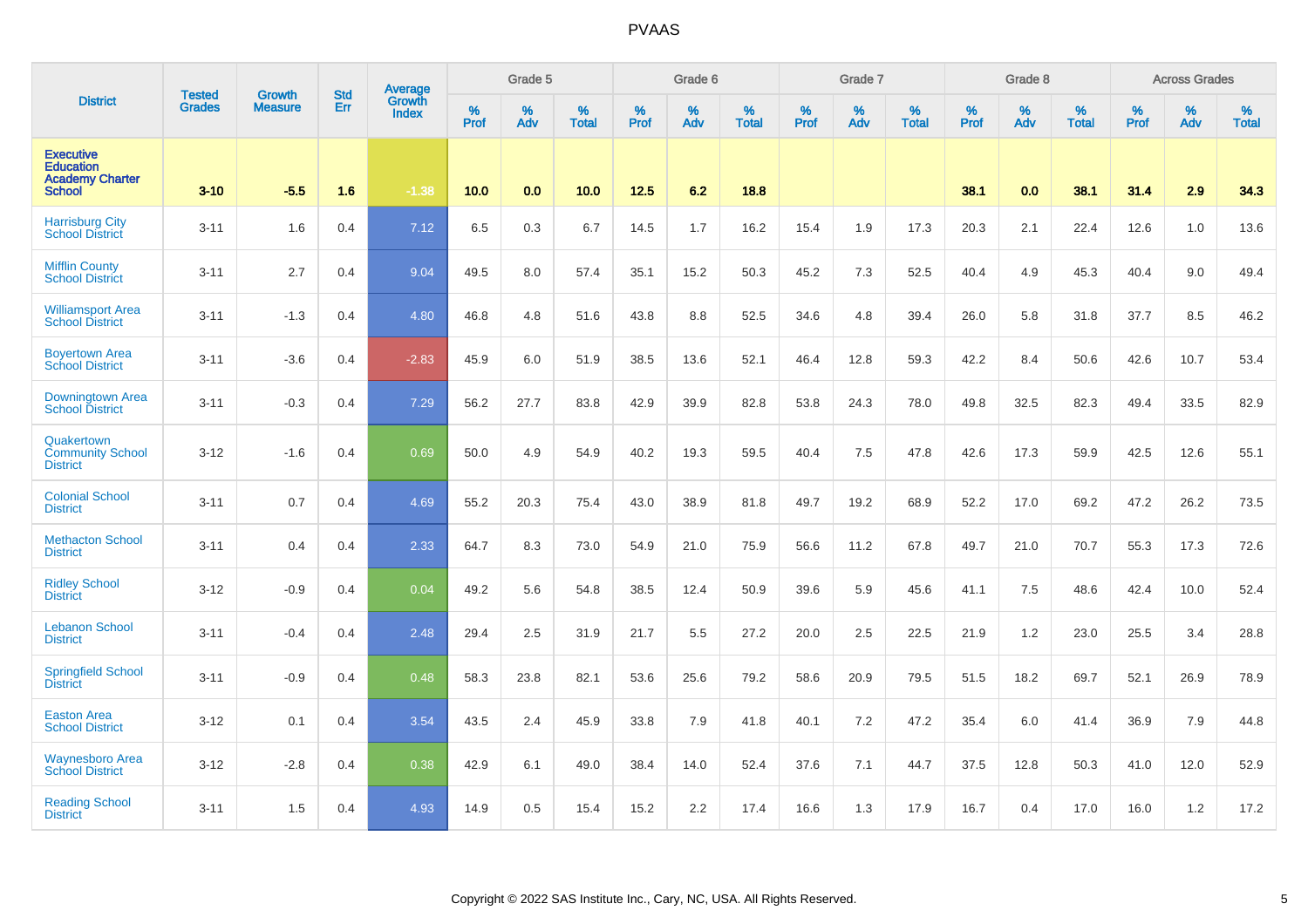|                                                                                 | <b>Tested</b> | <b>Growth</b>  | <b>Std</b> | <b>Average</b>                |                     | Grade 5  |                   |                  | Grade 6  |                   |           | Grade 7  |                   |           | Grade 8  |                   |                  | <b>Across Grades</b> |                   |
|---------------------------------------------------------------------------------|---------------|----------------|------------|-------------------------------|---------------------|----------|-------------------|------------------|----------|-------------------|-----------|----------|-------------------|-----------|----------|-------------------|------------------|----------------------|-------------------|
| <b>District</b>                                                                 | <b>Grades</b> | <b>Measure</b> | Err        | <b>Growth</b><br><b>Index</b> | $\%$<br><b>Prof</b> | %<br>Adv | %<br><b>Total</b> | %<br><b>Prof</b> | %<br>Adv | %<br><b>Total</b> | %<br>Prof | %<br>Adv | %<br><b>Total</b> | %<br>Prof | %<br>Adv | %<br><b>Total</b> | %<br><b>Prof</b> | %<br>Adv             | %<br><b>Total</b> |
| <b>Executive</b><br><b>Education</b><br><b>Academy Charter</b><br><b>School</b> | $3 - 10$      | $-5.5$         | 1.6        | $-1.38$                       | 10.0                | 0.0      | 10.0              | 12.5             | 6.2      | 18.8              |           |          |                   | 38.1      | 0.0      | 38.1              | 31.4             | 2.9                  | 34.3              |
| <b>North Hills School</b><br><b>District</b>                                    | $3 - 11$      | $-1.2$         | 0.4        | 0.57                          | 59.2                | 11.6     | 70.8              | 45.2             | 26.0     | 71.2              | 51.8      | 20.0     | 71.8              | 48.3      | 18.4     | 66.7              | 50.2             | 22.0                 | 72.3              |
| <b>State College Area</b><br><b>School District</b>                             | $3 - 11$      | 1.7            | 0.4        | 7.27                          | 58.6                | 18.2     | 76.8              | 47.1             | 26.1     | 73.2              | 62.2      | 15.2     | 77.4              | 47.5      | 16.5     | 64.0              | 50.8             | 22.8                 | 73.6              |
| <b>Bristol Township</b><br><b>School District</b>                               | $3 - 11$      | $-3.8$         | 0.4        | $-3.67$                       | 23.8                | 0.9      | 24.7              | 30.0             | 5.5      | 35.5              | 30.2      | 2.2      | 32.4              | 24.1      | 2.8      | 26.9              | 26.9             | 2.9                  | 29.8              |
| <b>South Western</b><br><b>School District</b>                                  | $3 - 12$      | 0.9            | 0.4        | 10.20                         | 49.8                | 9.7      | 59.5              | 38.7             | 21.6     | 60.3              | 37.1      | 5.7      | 42.8              | 46.5      | 7.4      | 53.9              | 43.5             | 12.7                 | 56.2              |
| Mt Lebanon<br><b>School District</b>                                            | $3 - 11$      | 0.4            | 0.4        | 4.79                          | 60.1                | 27.2     | 87.2              | 39.7             | 50.2     | 89.8              | 46.8      | 35.3     | 82.2              | 52.4      | 35.7     | 88.1              | 48.2             | 38.9                 | 87.0              |
| <b>Avon Grove</b><br><b>School District</b>                                     | $3 - 10$      | $-1.5$         | 0.4        | 3.58                          | 48.2                | 14.6     | 62.9              | 44.6             | 18.7     | 63.3              | 59.8      | 14.8     | 74.6              | 46.8      | 16.7     | 63.5              | 46.7             | 15.4                 | 62.1              |
| Mechanicsburg<br><b>Area School</b><br><b>District</b>                          | $3 - 11$      | 0.3            | 0.4        | 3.07                          | 48.1                | 12.0     | 60.1              | 45.6             | 16.3     | 61.9              | 46.2      | 12.4     | 58.6              | 52.3      | 8.7      | 61.0              | 46.4             | 13.9                 | 60.2              |
| <b>Ephrata Area</b><br><b>School District</b>                                   | $3 - 11$      | $-0.2$         | 0.4        | 6.69                          | 50.5                | 10.3     | 60.8              | 47.6             | 12.7     | 60.4              | 40.8      | 5.2      | 46.0              | 39.2      | 7.3      | 46.5              | 45.1             | 12.6                 | 57.6              |
| <b>Warwick School</b><br><b>District</b>                                        | $3 - 11$      | 0.0            | 0.4        | 6.32                          | 49.6                | 5.9      | 55.6              | 39.4             | 26.3     | 65.7              | 46.2      | 8.0      | 54.2              | 50.3      | 9.6      | 59.9              | 45.6             | 12.6                 | 58.2              |
| <b>Red Lion Area</b><br><b>School District</b>                                  | $3 - 11$      | 0.6            | 0.4        | 5.52                          | 46.1                | 2.7      | 48.8              | 38.1             | 15.8     | 54.0              | 41.4      | 10.4     | 51.9              | 38.8      | 7.5      | 46.3              | 40.6             | 9.4                  | 50.0              |
| Hatboro-Horsham<br><b>School District</b>                                       | $3 - 11$      | 1.3            | 0.4        | 3.69                          | 55.0                | 7.8      | 62.7              | 49.0             | 19.5     | 68.5              | 52.9      | 10.9     | 63.8              | 51.3      | 9.1      | 60.5              | 49.9             | 13.8                 | 63.7              |
| <b>Garnet Valley</b><br><b>School District</b>                                  | $3 - 10$      | $-3.6$         | 0.4        | $-1.48$                       | 53.3                | 14.4     | 67.6              | 51.3             | 23.0     | 74.4              | 53.8      | 10.5     | 64.3              | 53.4      | 12.2     | 65.6              | 51.6             | 17.8                 | 69.4              |
| <b>Shaler Area</b><br><b>School District</b>                                    | $3 - 11$      | $-4.5$         | 0.4        | 0.47                          | 52.7                | 5.4      | 58.1              | 39.8             | 10.6     | 50.4              | 50.0      | 7.8      | 57.8              | 46.9      | 12.9     | 59.8              | 46.7             | 13.0                 | 59.7              |
| <b>Conewago Valley</b><br><b>School District</b>                                | $3 - 12$      | 0.7            | 0.4        | 2.38                          | 52.1                | 3.4      | 55.5              | 44.7             | 14.0     | 58.7              | 46.4      | 8.8      | 55.2              | 46.8      | 5.7      | 52.5              | 46.9             | 10.0                 | 56.9              |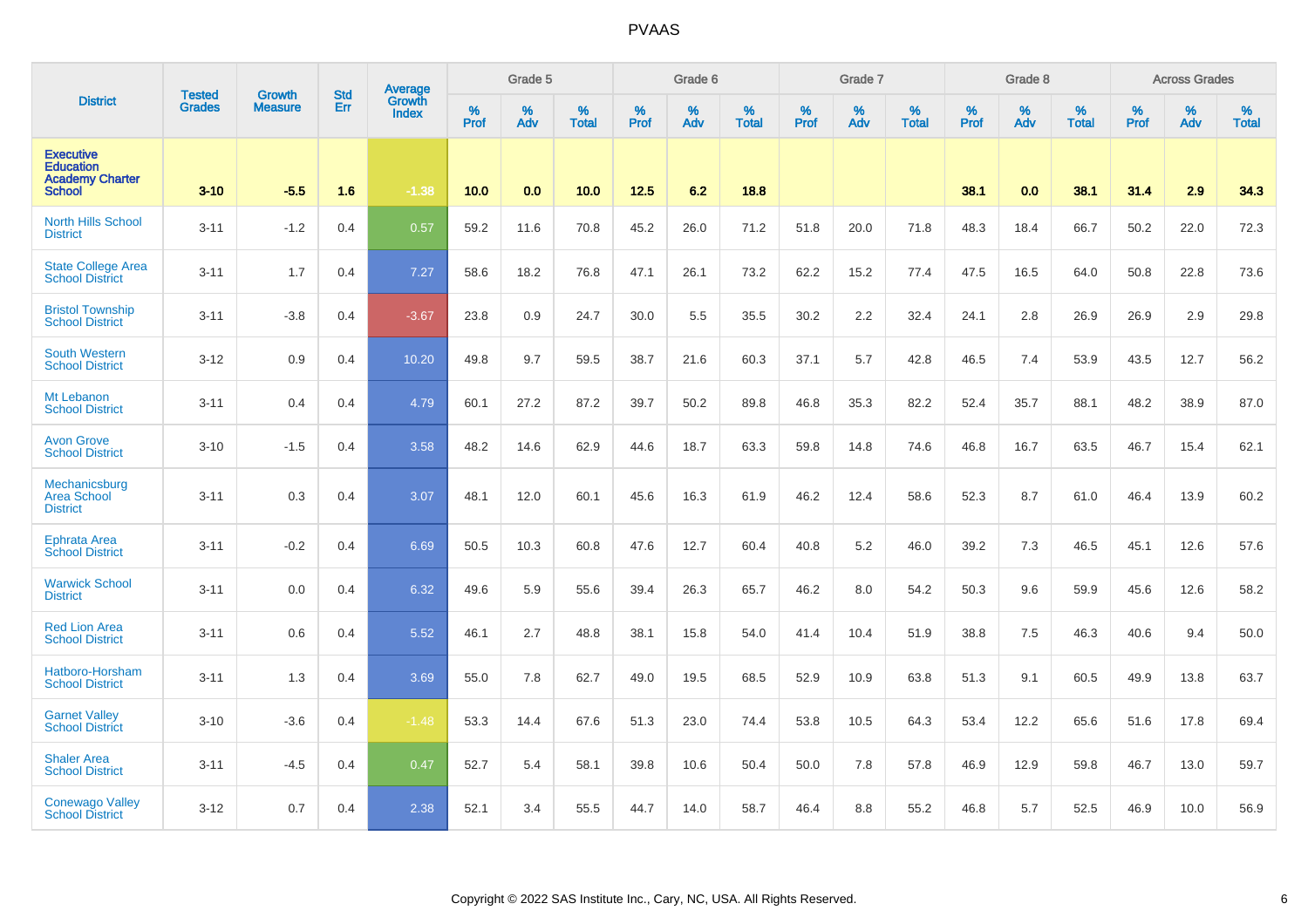|                                                                                 | <b>Tested</b> | <b>Growth</b>  | <b>Std</b> | Average<br>Growth |                  | Grade 5  |                   |           | Grade 6  |                   |           | Grade 7  |                   |           | Grade 8  |                   |           | <b>Across Grades</b> |                   |
|---------------------------------------------------------------------------------|---------------|----------------|------------|-------------------|------------------|----------|-------------------|-----------|----------|-------------------|-----------|----------|-------------------|-----------|----------|-------------------|-----------|----------------------|-------------------|
| <b>District</b>                                                                 | <b>Grades</b> | <b>Measure</b> | Err        | <b>Index</b>      | %<br><b>Prof</b> | %<br>Adv | %<br><b>Total</b> | %<br>Prof | %<br>Adv | %<br><b>Total</b> | %<br>Prof | %<br>Adv | %<br><b>Total</b> | %<br>Prof | %<br>Adv | %<br><b>Total</b> | %<br>Prof | %<br>Adv             | %<br><b>Total</b> |
| <b>Executive</b><br><b>Education</b><br><b>Academy Charter</b><br><b>School</b> | $3 - 10$      | $-5.5$         | 1.6        | $-1.38$           | 10.0             | 0.0      | 10.0              | 12.5      | 6.2      | 18.8              |           |          |                   | 38.1      | 0.0      | 38.1              | 31.4      | 2.9                  | 34.3              |
| <b>Bethlehem Area</b><br><b>School District</b>                                 | $3 - 11$      | 0.3            | 0.4        | 1.52              | 50.4             | 5.3      | 55.6              | 39.9      | 8.4      | 48.3              | 40.8      | 5.2      | 46.0              | 33.8      | 6.3      | 40.1              | 42.3      | 9.3                  | 51.6              |
| <b>Connellsville Area</b><br><b>School District</b>                             | $3 - 11$      | $-2.2$         | 0.4        | 0.49              | 34.7             | 3.7      | 38.4              | 32.7      | 6.4      | 39.1              | 27.4      | 5.1      | 32.4              | 33.8      | 3.6      | 37.4              | 33.6      | 5.9                  | 39.6              |
| <b>Peters Township</b><br><b>School District</b>                                | $3 - 11$      | $-0.2$         | 0.4        | 3.44              | 62.9             | 24.3     | 87.3              | 48.1      | 33.6     | 81.7              | 57.8      | 25.7     | 83.5              | 63.8      | 20.1     | 83.9              | 52.4      | 33.7                 | 86.1              |
| <b>South Fayette</b><br><b>Township School</b><br><b>District</b>               | $3 - 11$      | 1.9            | 0.4        | 8.21              | 60.2             | 23.2     | 83.4              | 44.7      | 39.0     | 83.7              | 56.4      | 27.0     | 83.4              | 46.8      | 40.6     | 87.4              | 49.6      | 35.9                 | 85.4              |
| <b>Whitehall-Coplay</b><br><b>School District</b>                               | $3 - 11$      | $-1.0$         | 0.4        | $-0.83$           | 47.1             | 4.6      | 51.7              | 43.0      | 11.2     | 54.1              | 41.3      | 7.8      | 49.1              | 38.2      | 7.1      | 45.4              | 42.6      | 8.9                  | 51.5              |
| <b>Unionville-Chadds</b><br><b>Ford School</b><br><b>District</b>               | $3 - 11$      | 0.8            | 0.4        | 6.82              | 61.2             | 24.6     | 85.8              | 48.8      | 36.0     | 84.8              | 54.4      | 26.8     | 81.2              | 45.3      | 38.9     | 84.2              | 48.0      | 37.1                 | 85.2              |
| <b>Great Valley</b><br><b>School District</b>                                   | $3 - 11$      | $-2.0$         | 0.4        | $-1.91$           | 57.8             | 13.0     | 70.8              | 43.6      | 32.2     | 75.8              | 53.2      | 16.6     | 69.8              | 56.6      | 18.4     | 75.0              | 50.6      | 21.7                 | 72.3              |
| <b>Nazareth Area</b><br><b>School District</b>                                  | $3 - 11$      | $-2.5$         | 0.4        | 0.00              | 49.2             | 5.5      | 54.7              | 43.3      | 23.0     | 66.3              | 56.0      | 8.6      | 64.7              | 51.9      | 8.5      | 60.5              | 48.6      | 14.4                 | 63.0              |
| <b>Warren County</b><br><b>School District</b>                                  | $3 - 11$      | 0.2            | 0.4        | 2.52              | 38.6             | 4.0      | 42.5              | 41.0      | 8.0      | 49.0              | 33.4      | 4.1      | 37.5              | 43.1      | 4.7      | 47.8              | 38.0      | 6.9                  | 44.8              |
| <b>Upper Saint Clair</b><br><b>School District</b>                              | $3 - 11$      | 2.6            | 0.4        | 9.21              | 49.8             | 35.9     | 85.7              | 47.4      | 39.0     | 86.5              | 58.5      | 31.1     | 89.6              | 48.7      | 42.2     | 90.9              | 46.0      | 42.0                 | 88.0              |
| <b>Moon Area School</b><br><b>District</b>                                      | $3 - 11$      | $-0.1$         | 0.4        | 4.93              | 57.7             | 16.7     | 74.4              | 49.6      | 19.3     | 68.9              | 51.6      | 10.8     | 62.4              | 52.0      | 17.4     | 69.4              | 51.5      | 19.8                 | 71.3              |
| <b>Carlisle Area</b><br><b>School District</b>                                  | $3 - 11$      | 1.8            | 0.4        | 5.66              | 40.6             | 13.9     | 54.4              | 38.1      | 20.2     | 58.2              | 42.0      | 13.0     | 55.0              | 42.1      | 10.7     | 52.8              | 40.4      | 15.3                 | 55.7              |
| <b>Fox Chapel Area</b><br><b>School District</b>                                | $3 - 11$      | 1.0            | 0.4        | 6.43              | 54.0             | 36.5     | 90.5              | 34.8      | 51.8     | 86.6              | 50.0      | 27.0     | 77.0              | 52.9      | 31.4     | 84.3              | 42.6      | 42.9                 | 85.5              |
| Penn-Trafford<br><b>School District</b>                                         | $3 - 11$      | 0.1            | 0.4        | 2.31              | 59.8             | 20.9     | 80.7              | 45.7      | 34.7     | 80.4              | 56.2      | 23.2     | 79.4              | 54.3      | 14.9     | 69.1              | 51.0      | 27.6                 | 78.6              |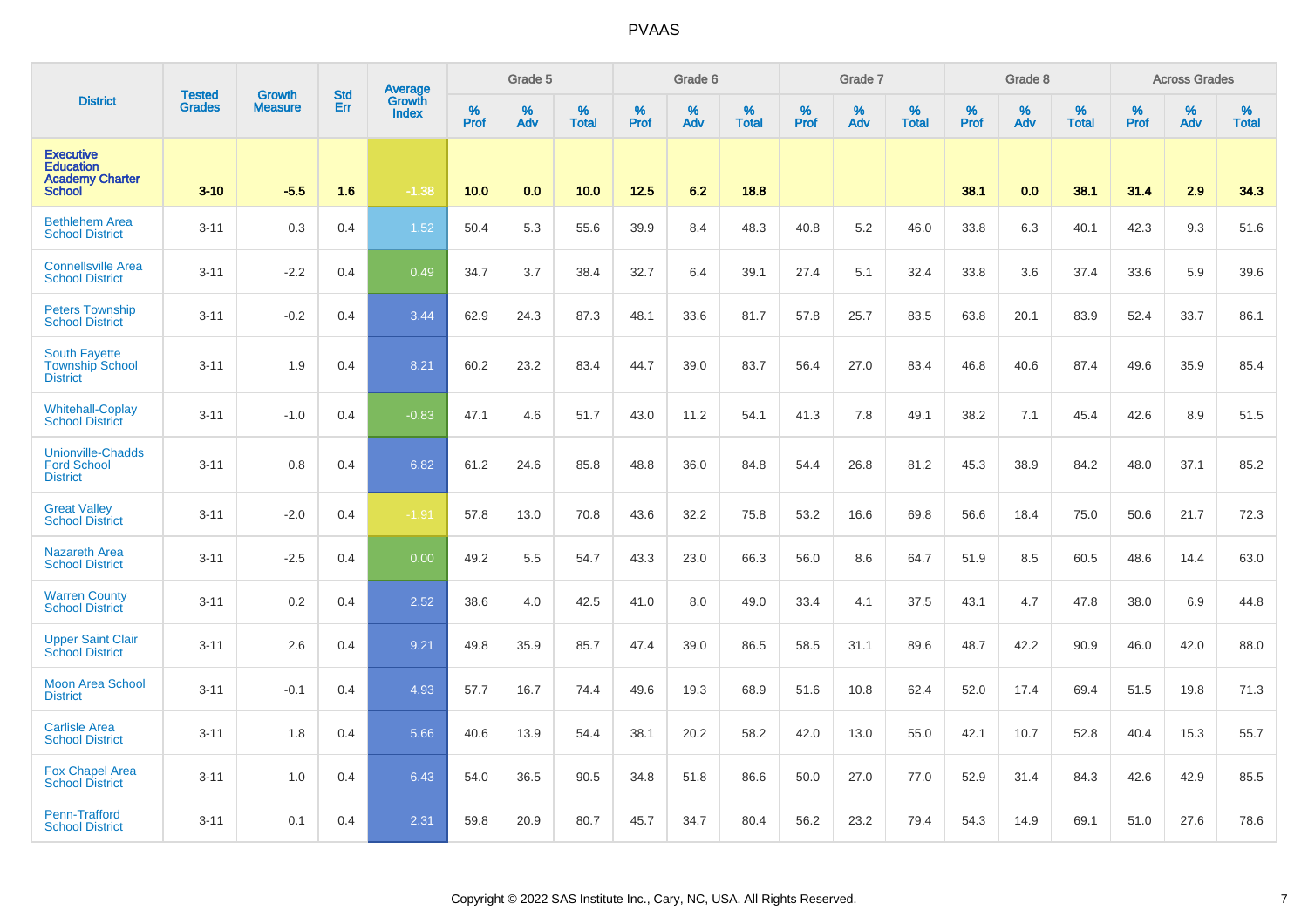|                                                                                 | <b>Tested</b> | <b>Growth</b>  | <b>Std</b> | Average                |           | Grade 5  |                   |           | Grade 6  |                   |           | Grade 7  |                   |           | Grade 8     |                   |                  | <b>Across Grades</b> |                   |
|---------------------------------------------------------------------------------|---------------|----------------|------------|------------------------|-----------|----------|-------------------|-----------|----------|-------------------|-----------|----------|-------------------|-----------|-------------|-------------------|------------------|----------------------|-------------------|
| <b>District</b>                                                                 | <b>Grades</b> | <b>Measure</b> | Err        | Growth<br><b>Index</b> | %<br>Prof | %<br>Adv | %<br><b>Total</b> | %<br>Prof | %<br>Adv | %<br><b>Total</b> | %<br>Prof | %<br>Adv | %<br><b>Total</b> | %<br>Prof | $\%$<br>Adv | %<br><b>Total</b> | %<br><b>Prof</b> | %<br>Adv             | %<br><b>Total</b> |
| <b>Executive</b><br><b>Education</b><br><b>Academy Charter</b><br><b>School</b> | $3 - 10$      | $-5.5$         | 1.6        | $-1.38$                | 10.0      | 0.0      | 10.0              | 12.5      | 6.2      | 18.8              |           |          |                   | 38.1      | 0.0         | 38.1              | 31.4             | 2.9                  | 34.3              |
| <b>Conestoga Valley</b><br><b>School District</b>                               | $3 - 11$      | 4.1            | 0.4        | 11.87                  | 45.1      | 10.2     | 55.3              | 37.5      | 28.4     | 65.9              | 44.6      | 10.7     | 55.4              | 39.6      | 18.3        | 57.9              | 42.4             | 17.7                 | 60.2              |
| <b>Keystone Central</b><br><b>School District</b>                               | $3 - 11$      | 1.9            | 0.4        | 4.90                   | 36.0      | 3.6      | 39.7              | 38.1      | 13.8     | 52.0              | 33.4      | 4.4      | 37.8              | 37.3      | 3.6         | 40.9              | 36.9             | 7.7                  | 44.6              |
| <b>Dubois Area</b><br><b>School District</b>                                    | $3 - 11$      | $-0.6$         | 0.4        | 6.29                   | 47.0      | 5.7      | 52.6              | 39.4      | 17.4     | 56.8              | 43.4      | 8.5      | 51.8              | 36.6      | 8.8         | 45.4              | 42.2             | 13.1                 | 55.3              |
| <b>Muhlenberg</b><br><b>School District</b>                                     | $3 - 10$      | $-2.8$         | 0.4        | 1.01                   | 35.9      | 1.4      | 37.2              | 23.8      | 0.9      | 24.7              | 27.7      | 2.0      | 29.6              | 26.4      | 1.4         | 27.8              | 28.8             | 3.0                  | 31.8              |
| <b>Dover Area School</b><br><b>District</b>                                     | $3 - 12$      | $-1.0$         | 0.4        | $-0.23$                | 48.0      | 4.8      | 52.8              | 41.4      | 17.1     | 58.6              | 48.6      | 7.1      | 55.7              | 44.7      | 5.7         | 50.4              | 44.8             | 10.8                 | 55.6              |
| <b>Baldwin-Whitehall</b><br><b>School District</b>                              | $3 - 11$      | $-0.1$         | 0.4        | 1.67                   | 49.1      | 6.3      | 55.4              | 48.8      | 11.8     | 60.6              | 48.6      | 8.3      | 56.8              | 45.1      | 7.0         | 52.0              | 46.4             | 12.2                 | 58.7              |
| <b>Delaware Valley</b><br><b>School District</b>                                | $3 - 11$      | 1.2            | 0.4        | 5.27                   | 55.0      | 9.2      | 64.3              | 46.5      | 15.6     | 62.1              | 50.6      | 14.8     | 65.4              | 44.7      | 16.5        | 61.2              | 48.8             | 17.1                 | 65.9              |
| <b>Norristown Area</b><br><b>School District</b>                                | $3 - 12$      | $-1.1$         | 0.4        | 1.83                   | 24.5      | 1.0      | 25.5              | 32.9      | 5.0      | 37.8              | 26.4      | 4.8      | 31.3              | 26.6      | 3.6         | 30.2              | 27.8             | 4.0                  | 31.7              |
| Palmyra Area<br><b>School District</b>                                          | $3 - 11$      | $-0.7$         | 0.4        | 3.31                   | 54.6      | 19.4     | 74.0              | 44.9      | 24.2     | 69.1              | 58.9      | 12.6     | 71.5              | 53.4      | 10.9        | 64.3              | 49.8             | 21.3                 | 71.1              |
| <b>Spring Grove Area</b><br><b>School District</b>                              | $3 - 11$      | $-0.1$         | 0.4        | 3.08                   | 49.1      | 16.7     | 65.7              | 40.9      | 25.0     | 65.9              | 47.4      | 15.5     | 63.0              | 50.4      | 6.8         | 57.2              | 46.5             | 19.3                 | 65.8              |
| <b>Rose Tree Media</b><br><b>School District</b>                                | $3 - 10$      | 0.1            | 0.4        | 4.09                   | 62.5      | 14.0     | 76.5              | 41.0      | 44.4     | 85.4              | 51.8      | 27.0     | 78.8              | 56.2      | 22.8        | 79.0              | 51.9             | 27.9                 | 79.8              |
| Kennett<br>Consolidated<br><b>School District</b>                               | $3 - 11$      | 1.3            | 0.4        | 5.04                   | 47.8      | 15.1     | 62.9              | 35.8      | 24.1     | 59.9              | 44.2      | 15.1     | 59.4              | 45.0      | 5.7         | 50.7              | 40.9             | 17.5                 | 58.4              |
| <b>Coatesville Area</b><br><b>School District</b>                               | $3 - 11$      | $-0.4$         | 0.4        | 0.42                   | 28.2      | 1.6      | 29.8              | 30.3      | 2.8      | 33.1              | 30.8      | 4.4      | 35.2              | 26.3      | 2.9         | 29.3              | 28.5             | 3.0                  | 31.5              |
| <b>Trinity Area School</b><br><b>District</b>                                   | $3 - 11$      | $-0.1$         | 0.4        | 1.05                   | 55.8      | 12.7     | 68.5              | 43.1      | 14.7     | 57.8              | 48.7      | 9.2      | 58.0              | 48.2      | 13.5        | 61.6              | 46.8             | 15.3                 | 62.1              |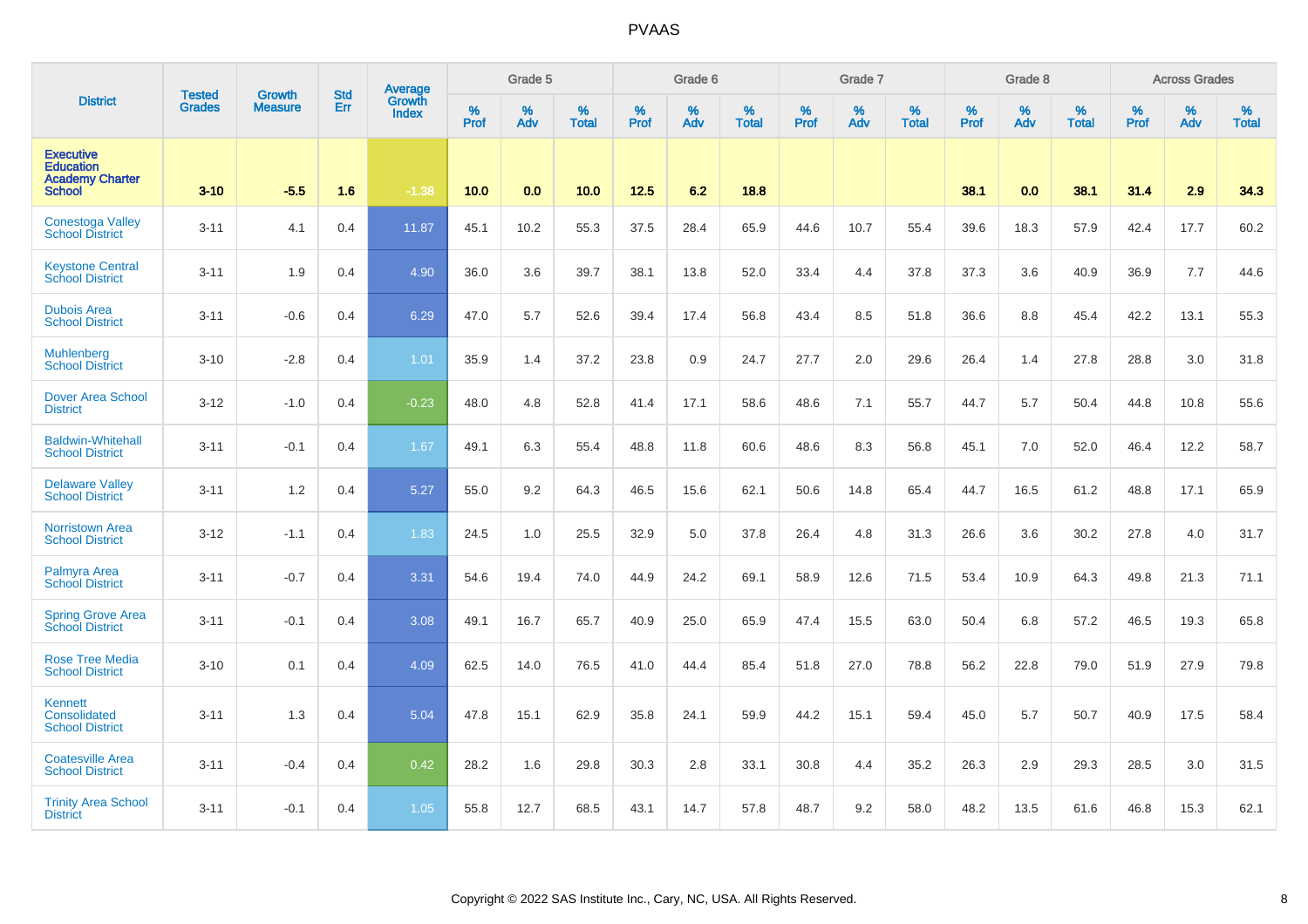|                                                                                 | <b>Tested</b> | <b>Growth</b>  | <b>Std</b> | Average                |           | Grade 5  |                   |           | Grade 6  |                   |                  | Grade 7  |                   |           | Grade 8     |                   |                  | <b>Across Grades</b> |                   |
|---------------------------------------------------------------------------------|---------------|----------------|------------|------------------------|-----------|----------|-------------------|-----------|----------|-------------------|------------------|----------|-------------------|-----------|-------------|-------------------|------------------|----------------------|-------------------|
| <b>District</b>                                                                 | <b>Grades</b> | <b>Measure</b> | Err        | Growth<br><b>Index</b> | %<br>Prof | %<br>Adv | %<br><b>Total</b> | %<br>Prof | %<br>Adv | %<br><b>Total</b> | %<br><b>Prof</b> | %<br>Adv | %<br><b>Total</b> | %<br>Prof | $\%$<br>Adv | %<br><b>Total</b> | %<br><b>Prof</b> | %<br>Adv             | %<br><b>Total</b> |
| <b>Executive</b><br><b>Education</b><br><b>Academy Charter</b><br><b>School</b> | $3 - 10$      | $-5.5$         | 1.6        | $-1.38$                | 10.0      | 0.0      | 10.0              | 12.5      | 6.2      | 18.8              |                  |          |                   | 38.1      | 0.0         | 38.1              | 31.4             | 2.9                  | 34.3              |
| <b>Upper Dublin</b><br><b>School District</b>                                   | $3 - 12$      | 2.0            | 0.4        | 5.53                   | 62.0      | 16.3     | 78.3              | 45.4      | 34.4     | 79.8              | 59.5             | 20.0     | 79.5              | 55.3      | 21.9        | 77.2              | 51.4             | 27.8                 | 79.3              |
| <b>Exeter Township</b><br><b>School District</b>                                | $3 - 11$      | 3.1            | 0.4        | 7.68                   | 49.8      | 11.2     | 61.0              | 44.2      | 26.3     | 70.5              | 49.4             | 9.5      | 58.9              | 44.3      | 14.6        | 59.0              | 46.4             | 15.0                 | 61.4              |
| <b>Hollidaysburg Area</b><br><b>School District</b>                             | $3 - 11$      | 1.1            | 0.4        | 5.11                   | 54.2      | 10.2     | 64.4              | 40.4      | 26.5     | 67.0              | 47.0             | 17.2     | 64.2              | 45.4      | 11.8        | 57.2              | 45.9             | 17.3                 | 63.2              |
| <b>Governor Mifflin</b><br><b>School District</b>                               | $3 - 11$      | $-1.0$         | 0.4        | 1.81                   | 38.2      | 3.2      | 41.5              | 31.2      | 11.7     | 42.9              | 44.4             | 8.3      | 52.8              | 45.8      | 5.5         | 51.3              | 40.8             | 9.3                  | 50.1              |
| <b>Shippensburg Area</b><br><b>School District</b>                              | $3 - 11$      | $-1.6$         | 0.4        | 1.17                   | 40.8      | 9.2      | 50.0              | 30.4      | 12.9     | 43.3              | 40.6             | 5.9      | 46.5              | 47.0      | 10.1        | 57.1              | 41.0             | 11.2                 | 52.2              |
| <b>West Jefferson</b><br><b>Hills School District</b>                           | $3 - 11$      | 0.0            | 0.4        | 3.89                   | 58.9      | 14.8     | 73.8              | 50.5      | 19.9     | 70.4              | 60.2             | 13.1     | 73.3              | 57.6      | 17.7        | 75.4              | 53.0             | 20.4                 | 73.4              |
| Elizabethtown<br><b>Area School</b><br><b>District</b>                          | $3 - 12$      | $-0.8$         | 0.4        | 4.95                   | 51.7      | 12.8     | 64.5              | 38.8      | 26.9     | 65.8              | 46.4             | 4.7      | 51.2              | 44.1      | 10.0        | 54.2              | 44.6             | 17.9                 | 62.5              |
| <b>Crawford Central</b><br><b>School District</b>                               | $3 - 11$      | 3.3            | 0.4        | 7.81                   | 48.1      | 4.2      | 52.3              | 37.2      | 13.2     | 50.4              | 40.0             | 13.1     | 53.1              | 42.5      | 12.0        | 54.5              | 40.4             | 10.5                 | 50.9              |
| <b>West Allegheny</b><br><b>School District</b>                                 | $3 - 12$      | 0.3            | 0.4        | 5.31                   | 60.9      | 19.8     | 80.6              | 44.4      | 28.3     | 72.6              | 56.6             | 17.0     | 73.6              | 50.7      | 12.1        | 62.8              | 50.7             | 26.1                 | 76.8              |
| <b>Lower Dauphin</b><br><b>School District</b>                                  | $3 - 11$      | $-0.9$         | 0.4        | 0.88                   | 52.7      | 13.3     | 66.0              | 42.7      | 15.9     | 58.6              | 48.9             | 8.1      | 57.0              | 32.9      | 10.8        | 43.7              | 44.6             | 14.8                 | 59.4              |
| <b>Greater Latrobe</b><br><b>School District</b>                                | $3 - 11$      | $-3.1$         | 0.4        | 2.46                   | 55.6      | 5.8      | 61.4              | 42.2      | 21.1     | 63.2              | 49.0             | 10.1     | 59.1              | 46.2      | 20.0        | 66.2              | 46.9             | 15.6                 | 62.5              |
| <b>Northeastern York</b><br><b>School District</b>                              | $3 - 11$      | 1.5            | 0.4        | 3.51                   | 51.8      | 13.3     | 65.0              | 45.0      | 21.5     | 66.5              | 48.5             | 11.0     | 59.5              | 43.2      | 18.2        | 61.5              | 46.8             | 17.3                 | 64.1              |
| <b>Hazleton Area</b><br><b>School District</b>                                  | $3 - 11$      | 0.5            | 0.4        | 1.18                   | 30.2      | 2.3      | 32.5              | 24.8      | 4.8      | 29.6              | 24.8             | 2.8      | 27.5              | 26.1      | 6.5         | 32.6              | 28.6             | 4.0                  | 32.6              |
| <b>Bethel Park School</b><br><b>District</b>                                    | $3 - 11$      | 0.5            | 0.4        | 3.98                   | 59.3      | 14.8     | 74.2              | 44.6      | 30.2     | 74.9              | 57.6             | 17.0     | 74.5              | 54.5      | 19.6        | 74.1              | 52.1             | 24.5                 | 76.6              |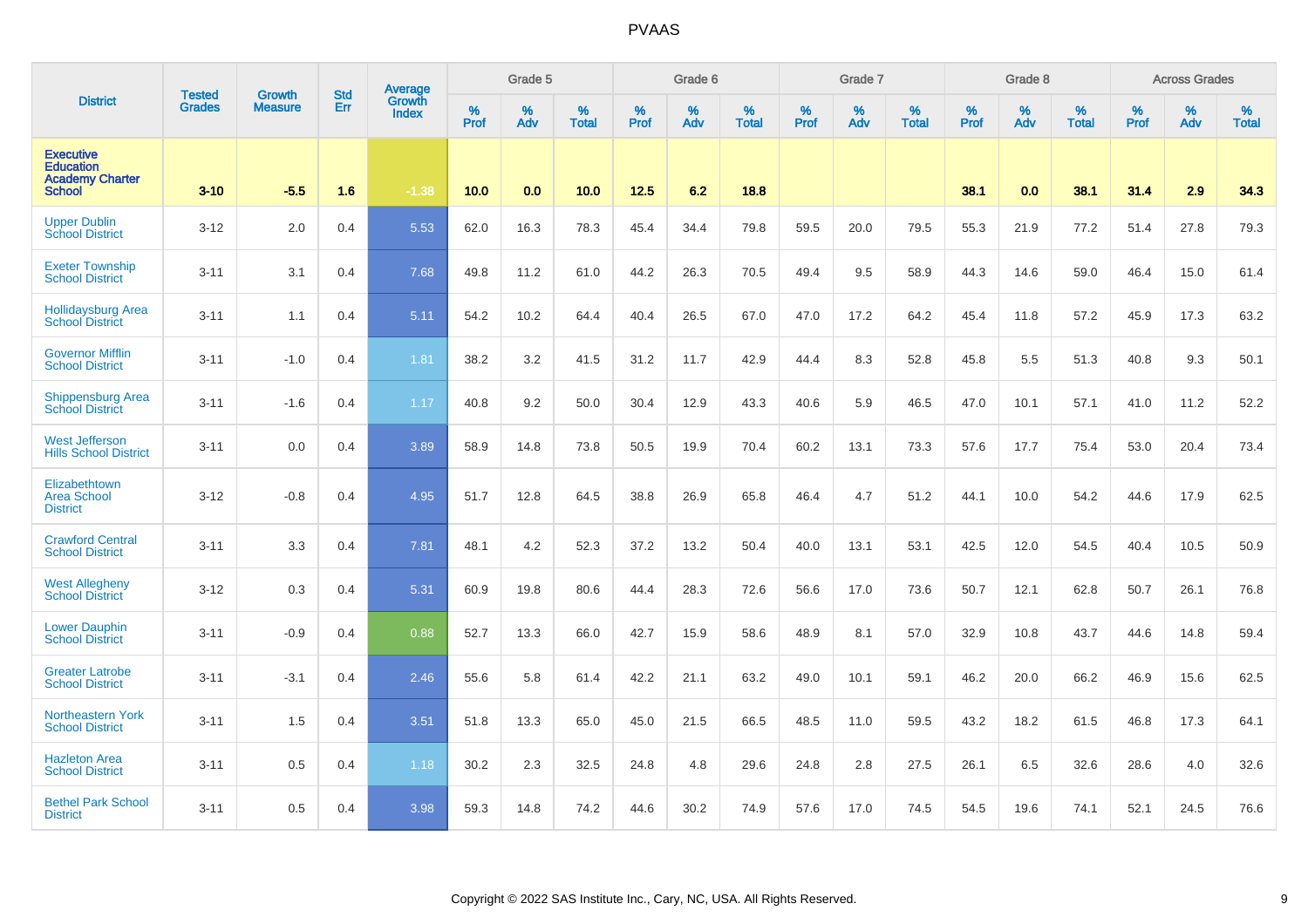|                                                                                 | <b>Tested</b> | <b>Growth</b>  | <b>Std</b> | Average                |              | Grade 5  |                   |           | Grade 6  |                   |                  | Grade 7  |                   |                  | Grade 8     |                   |                  | <b>Across Grades</b> |                   |
|---------------------------------------------------------------------------------|---------------|----------------|------------|------------------------|--------------|----------|-------------------|-----------|----------|-------------------|------------------|----------|-------------------|------------------|-------------|-------------------|------------------|----------------------|-------------------|
| <b>District</b>                                                                 | <b>Grades</b> | <b>Measure</b> | Err        | Growth<br><b>Index</b> | $\%$<br>Prof | %<br>Adv | %<br><b>Total</b> | %<br>Prof | %<br>Adv | %<br><b>Total</b> | %<br><b>Prof</b> | %<br>Adv | %<br><b>Total</b> | %<br><b>Prof</b> | $\%$<br>Adv | %<br><b>Total</b> | %<br><b>Prof</b> | %<br>Adv             | %<br><b>Total</b> |
| <b>Executive</b><br><b>Education</b><br><b>Academy Charter</b><br><b>School</b> | $3 - 10$      | $-5.5$         | 1.6        | $-1.38$                | 10.0         | 0.0      | 10.0              | 12.5      | 6.2      | 18.8              |                  |          |                   | 38.1             | 0.0         | 38.1              | 31.4             | 2.9                  | 34.3              |
| <b>Northern York</b><br><b>County School</b><br><b>District</b>                 | $3 - 11$      | 0.6            | 0.4        | 7.68                   | 53.3         | 9.4      | 62.7              | 39.4      | 14.4     | 53.8              | 44.9             | 8.2      | 53.1              | 39.9             | 7.2         | 47.1              | 44.2             | 12.9                 | 57.1              |
| <b>Plum Borough</b><br><b>School District</b>                                   | $3 - 11$      | $-5.8$         | 0.4        | $-5.02$                | 53.7         | 6.3      | 60.0              | 45.8      | 25.1     | 70.9              | 50.0             | 6.0      | 56.0              | 49.0             | 5.7         | 54.6              | 47.5             | 15.8                 | 63.2              |
| <b>Chartiers Valley</b><br><b>School District</b>                               | $3 - 11$      | $-3.4$         | 0.4        | $-1.86$                | 51.3         | 6.5      | 57.8              | 45.9      | 15.3     | 61.2              | 46.3             | 8.7      | 55.0              | 42.9             | 7.6         | 50.5              | 47.3             | 10.0                 | 57.4              |
| <b>Stroudsburg Area</b><br><b>School District</b>                               | $3 - 11$      | 1.1            | 0.4        | 3.47                   | 39.1         | 4.0      | 43.1              | 39.0      | 11.2     | 50.2              | 46.4             | 8.5      | 54.9              | 48.9             | 7.8         | 56.7              | 40.7             | 9.2                  | 49.9              |
| <b>Phoenixville Area</b><br><b>School District</b>                              | $3 - 11$      | $-1.1$         | 0.4        | 1.89                   | 54.8         | 10.0     | 64.7              | 45.9      | 27.3     | 73.2              | 45.6             | 19.4     | 65.0              | 52.8             | 12.7        | 65.5              | 46.9             | 19.2                 | 66.1              |
| <b>Upper Perkiomen</b><br><b>School District</b>                                | $3 - 11$      | 0.7            | 0.4        | 5.33                   | 50.2         | 3.0      | 53.2              | 45.7      | 12.0     | 57.7              | 48.7             | 11.5     | 60.2              | 46.0             | 12.4        | 58.4              | 45.9             | 9.5                  | 55.3              |
| Greencastle-Antrim<br><b>School District</b>                                    | $3 - 11$      | 2.7            | 0.4        | 6.18                   | 46.3         | 16.4     | 62.7              | 41.0      | 28.2     | 69.2              | 45.4             | 20.7     | 66.1              | 51.7             | 14.7        | 66.4              | 44.6             | 20.8                 | 65.4              |
| <b>Cocalico School</b><br><b>District</b>                                       | $3 - 11$      | $-2.5$         | 0.4        | $-0.38$                | 50.2         | 11.9     | 62.2              | 46.0      | 22.6     | 68.5              | 50.7             | 7.0      | 57.6              | 35.9             | 14.1        | 50.0              | 44.9             | 15.8                 | 60.7              |
| <b>Gateway School</b><br><b>District</b>                                        | $3 - 11$      | $-1.0$         | 0.4        | 2.51                   | 48.9         | 5.6      | 54.5              | 42.7      | 10.8     | 53.5              | 49.3             | 10.8     | 60.1              | 43.7             | 14.0        | 57.7              | 45.5             | 12.1                 | 57.7              |
| <b>Solanco School</b><br><b>District</b>                                        | $3 - 11$      | 2.8            | 0.4        | 6.54                   | 47.3         | 9.0      | 56.2              | 52.1      | 16.9     | 69.0              | 37.0             | 14.8     | 51.7              | 40.8             | 15.0        | 55.9              | 43.0             | 14.5                 | 57.5              |
| <b>Franklin Regional</b><br><b>School District</b>                              | $3 - 11$      | 1.8            | 0.4        | 4.92                   | 51.5         | 28.2     | 79.7              | 36.5      | 42.3     | 78.8              | 55.2             | 18.9     | 74.1              | 46.1             | 16.8        | 62.8              | 47.8             | 29.9                 | 77.6              |
| Penn-Delco School<br><b>District</b>                                            | $3 - 11$      | 1.3            | 0.4        | 5.11                   | 51.9         | 12.9     | 64.7              | 40.8      | 17.9     | 58.7              | 48.7             | 16.8     | 65.4              | 45.6             | 6.2         | 51.8              | 46.1             | 12.9                 | 59.0              |
| Gettysburg Area<br><b>School District</b>                                       | $3 - 11$      | 2.5            | 0.4        | 5.70                   | 52.6         | 9.8      | 62.3              | 42.6      | 22.5     | 65.1              | 48.1             | 11.6     | 59.7              | 44.9             | 10.3        | 55.1              | 45.0             | 16.0                 | 61.0              |
| <b>Interboro School</b><br><b>District</b>                                      | $3 - 12$      | 0.3            | 0.4        | 2.51                   | 42.9         | 4.5      | 47.3              | 40.0      | 11.7     | 51.7              | 44.0             | 8.7      | 52.7              | 44.2             | 7.4         | 51.6              | 41.8             | 8.7                  | 50.4              |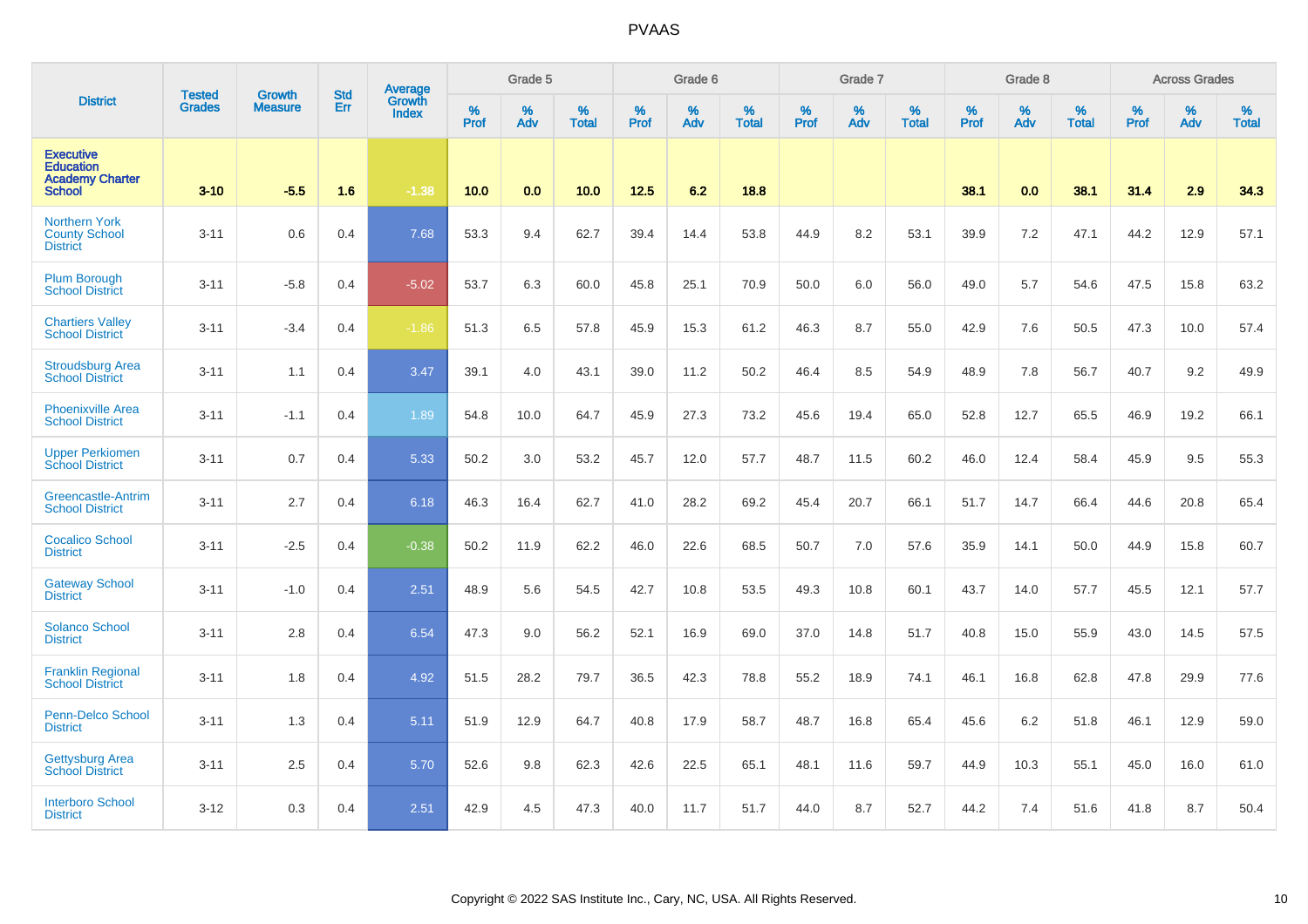|                                                                                 |                                |                                 | <b>Std</b> | Average                |           | Grade 5  |                   |           | Grade 6  |                   |           | Grade 7  |                   |           | Grade 8  |                   |           | <b>Across Grades</b> |                   |
|---------------------------------------------------------------------------------|--------------------------------|---------------------------------|------------|------------------------|-----------|----------|-------------------|-----------|----------|-------------------|-----------|----------|-------------------|-----------|----------|-------------------|-----------|----------------------|-------------------|
| <b>District</b>                                                                 | <b>Tested</b><br><b>Grades</b> | <b>Growth</b><br><b>Measure</b> | Err        | Growth<br><b>Index</b> | %<br>Prof | %<br>Adv | %<br><b>Total</b> | %<br>Prof | %<br>Adv | %<br><b>Total</b> | %<br>Prof | %<br>Adv | %<br><b>Total</b> | %<br>Prof | %<br>Adv | %<br><b>Total</b> | %<br>Prof | %<br>Adv             | %<br><b>Total</b> |
| <b>Executive</b><br><b>Education</b><br><b>Academy Charter</b><br><b>School</b> | $3 - 10$                       | $-5.5$                          | 1.6        | $-1.38$                | 10.0      | 0.0      | 10.0              | 12.5      | 6.2      | 18.8              |           |          |                   | 38.1      | 0.0      | 38.1              | 31.4      | 2.9                  | 34.3              |
| <b>Upper Moreland</b><br><b>Township School</b><br><b>District</b>              | $3 - 11$                       | $-0.3$                          | 0.4        | 2.54                   | 54.1      | 10.5     | 64.6              | 42.4      | 21.0     | 63.4              | 53.7      | 8.4      | 62.1              | 41.0      | 14.2     | 55.1              | 46.0      | 16.1                 | 62.1              |
| <b>New Castle Area</b><br><b>School District</b>                                | $3 - 12$                       | $-5.0$                          | 0.4        | $-3.79$                | 19.4      | 0.5      | 19.9              | 18.2      | 4.2      | 22.4              | 18.3      | 0.0      | 18.3              | 20.9      | 0.9      | 21.9              | 17.6      | 1.9                  | 19.5              |
| Wallingford-<br>Swarthmore<br><b>School District</b>                            | $3 - 10$                       | $-1.1$                          | 0.4        | 1.13                   | 52.6      | 26.1     | 78.7              | 42.2      | 32.8     | 75.0              | 46.2      | 21.9     | 68.0              | 47.0      | 22.8     | 69.8              | 44.7      | 32.4                 | 77.2              |
| Tredyffrin-<br><b>Easttown School</b><br><b>District</b>                        | $3 - 10$                       | 0.5                             | 0.4        | 3.47                   | 65.0      | 22.0     | 87.0              | 47.7      | 39.5     | 87.2              | 56.5      | 29.3     | 85.8              | 48.6      | 39.7     | 88.4              | 52.0      | 36.6                 | 88.6              |
| <b>Mars Area School</b><br><b>District</b>                                      | $3 - 10$                       | $-1.1$                          | 0.4        | 1.23                   | 66.5      | 10.4     | 76.9              | 45.1      | 33.8     | 79.0              | 51.6      | 17.4     | 69.0              | 56.1      | 9.4      | 65.6              | 51.3      | 23.7                 | 75.1              |
| <b>Oxford Area</b><br><b>School District</b>                                    | $3 - 11$                       | $-1.2$                          | 0.4        | 4.84                   | 43.9      | 6.1      | 50.0              | 41.5      | 17.6     | 59.0              | 44.6      | 7.0      | 51.6              | 30.2      | 3.9      | 34.2              | 39.6      | 10.3                 | 49.9              |
| <b>Radnor Township</b><br><b>School District</b>                                | $3 - 12$                       | 1.9                             | 0.4        | 6.85                   | 54.7      | 29.0     | 83.7              | 53.9      | 37.8     | 91.7              | 48.0      | 32.3     | 80.3              | 51.4      | 36.7     | 88.1              | 49.6      | 36.7                 | 86.4              |
| <b>Kiski Area School</b><br><b>District</b>                                     | $3 - 11$                       | $-2.3$                          | 0.4        | 0.71                   | 50.9      | 4.2      | 55.2              | 41.3      | 18.4     | 59.6              | 53.8      | 7.5      | 61.3              | 45.8      | 5.0      | 50.8              | 47.0      | 13.3                 | 60.4              |
| <b>Pleasant Valley</b><br><b>School District</b>                                | $3 - 11$                       | 1.4                             | 0.5        | 4.11                   | 52.2      | 0.9      | 53.1              | 50.0      | 8.3      | 58.3              | 47.0      | 10.5     | 57.5              | 51.9      | 7.6      | 59.5              | 48.1      | 6.4                  | 54.6              |
| <b>Shikellamy School</b><br><b>District</b>                                     | $3 - 10$                       | $-2.8$                          | 0.5        | 1.06                   | 47.9      | 5.7      | 53.6              | 29.1      | 9.8      | 38.9              | 41.5      | 8.5      | 50.0              | 35.8      | 7.4      | 43.2              | 38.2      | 9.0                  | 47.3              |
| <b>Marple Newtown</b><br><b>School District</b>                                 | $3 - 11$                       | $-4.5$                          | 0.5        | $-2.54$                | 57.0      | 10.9     | 67.8              | 47.9      | 22.8     | 70.6              | 50.8      | 9.4      | 60.2              | 51.2      | $7.2\,$  | 58.4              | 51.2      | 18.8                 | 69.9              |
| <b>Indiana Area</b><br><b>School District</b>                                   | $3 - 11$                       | 1.1                             | 0.5        | 2.72                   | 57.2      | 12.8     | 70.0              | 37.5      | 22.5     | 60.0              | 53.6      | 16.6     | 70.2              | 52.0      | 16.3     | 68.4              | 49.3      | 18.5                 | 67.7              |
| <b>Penncrest School</b><br><b>District</b>                                      | $3 - 11$                       | 2.8                             | 0.5        | 7.11                   | 37.4      | 10.6     | 48.0              | 39.5      | 19.2     | 58.7              | 38.5      | 6.5      | 45.0              | 35.0      | 10.2     | 45.2              | 39.6      | 11.2                 | 50.7              |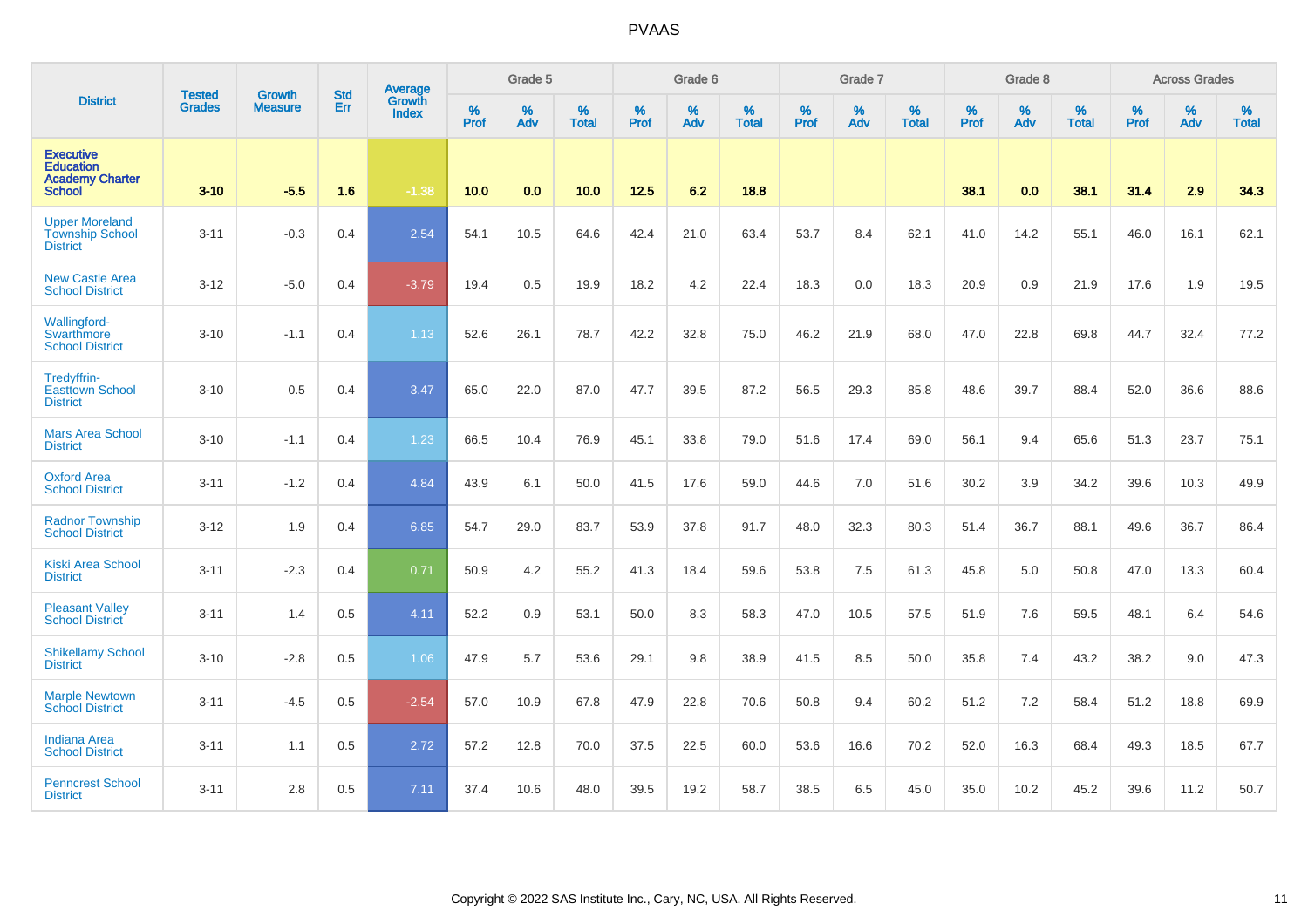|                                                                                 | <b>Tested</b> | <b>Growth</b>  | <b>Std</b> | Average                |              | Grade 5     |                   |              | Grade 6     |                   |              | Grade 7  |                   |              | Grade 8  |                      |              | <b>Across Grades</b> |                   |
|---------------------------------------------------------------------------------|---------------|----------------|------------|------------------------|--------------|-------------|-------------------|--------------|-------------|-------------------|--------------|----------|-------------------|--------------|----------|----------------------|--------------|----------------------|-------------------|
| <b>District</b>                                                                 | <b>Grades</b> | <b>Measure</b> | Err        | Growth<br><b>Index</b> | $\%$<br>Prof | $\%$<br>Adv | %<br><b>Total</b> | $\%$<br>Prof | $\%$<br>Adv | %<br><b>Total</b> | $\%$<br>Prof | %<br>Adv | %<br><b>Total</b> | $\%$<br>Prof | %<br>Adv | $\%$<br><b>Total</b> | $\%$<br>Prof | $\%$<br>Adv          | %<br><b>Total</b> |
| <b>Executive</b><br><b>Education</b><br><b>Academy Charter</b><br><b>School</b> | $3 - 10$      | $-5.5$         | 1.6        | $-1.38$                | 10.0         | 0.0         | 10.0              | 12.5         | 6.2         | 18.8              |              |          |                   | 38.1         | 0.0      | 38.1                 | 31.4         | 2.9                  | 34.3              |
| Lampeter-<br><b>Strasburg School</b><br><b>District</b>                         | $3 - 12$      | $-1.0$         | 0.5        | $-0.34$                | 56.5         | 14.9        | 71.4              | 48.5         | 27.4        | 76.0              | 56.6         | 10.1     | 66.7              | 49.5         | 10.0     | 59.5                 | 50.0         | 20.6                 | 70.5              |
| <b>Eastern Lancaster</b><br><b>County School</b><br><b>District</b>             | $3 - 12$      | 1.1            | 0.5        | 3.97                   | 48.1         | 3.9         | 51.9              | 38.7         | 12.0        | 50.8              | 35.4         | 4.6      | 39.9              | 38.0         | 15.5     | 53.5                 | 39.2         | 9.3                  | 48.5              |
| Daniel Boone Area<br><b>School District</b>                                     | $3 - 12$      | 0.9            | 0.5        | 4.31                   | 54.5         | 3.9         | 58.4              | 31.7         | 16.1        | 47.8              | 46.1         | 7.4      | 53.4              | 42.8         | 9.2      | 52.0                 | 42.6         | 10.0                 | 52.6              |
| <b>Montour School</b><br><b>District</b>                                        | $3 - 11$      | 2.4            | 0.5        | 7.13                   | 61.9         | 17.1        | 79.0              | 49.0         | 25.0        | 74.0              | 46.2         | 29.7     | 75.9              | 51.0         | 22.5     | 73.5                 | 49.5         | 25.4                 | 74.9              |
| <b>Hampton Township</b><br><b>School District</b>                               | $3 - 11$      | 1.7            | 0.5        | 4.06                   | 50.3         | 30.7        | 81.0              | 35.6         | 44.2        | 79.8              | 54.6         | 26.3     | 81.0              | 46.9         | 34.3     | 81.1                 | 44.1         | 38.5                 | 82.7              |
| <b>Twin Valley School</b><br><b>District</b>                                    | $3 - 12$      | 2.3            | 0.5        | 5.39                   | 50.9         | 8.9         | 59.8              | 41.4         | 26.0        | 67.3              | 39.6         | 19.3     | 58.9              | 54.2         | 16.1     | 70.2                 | 45.6         | 20.6                 | 66.2              |
| <b>West York Area</b><br><b>School District</b>                                 | $3 - 12$      | $-1.4$         | 0.5        | $-0.10$                | 36.0         | 4.4         | 40.4              | 38.5         | 9.3         | 47.8              | 35.9         | 5.3      | 41.2              | 41.2         | 5.2      | 46.4                 | 37.8         | 8.4                  | 46.2              |
| <b>Pottsgrove School</b><br><b>District</b>                                     | $3 - 11$      | $-0.4$         | 0.5        | 4.12                   | 39.7         | 5.4         | 45.1              | 42.3         | 6.4         | 48.7              | 53.1         | 9.1      | 62.3              | 40.4         | 3.7      | 44.2                 | 43.1         | 7.6                  | 50.7              |
| <b>Upper Merion Area</b><br><b>School District</b>                              | $3 - 11$      | 3.6            | 0.5        | 7.75                   | 55.7         | 7.0         | 62.7              | 45.2         | 26.4        | 71.6              | 53.5         | 10.8     | 64.3              | 43.3         | 14.0     | 57.3                 | 47.7         | 19.3                 | 67.0              |
| Southern Lehigh<br><b>School District</b>                                       | $3 - 11$      | 0.9            | 0.5        | 6.70                   | 57.9         | 13.1        | 71.0              | 37.4         | 44.8        | 82.2              | 55.9         | 17.4     | 73.2              | 56.4         | 16.7     | 73.1                 | 51.9         | 24.2                 | 76.1              |
| <b>Manheim Central</b><br><b>School District</b>                                | $3 - 11$      | $-0.3$         | 0.5        | 1.28                   | 35.4         | 6.2         | 41.5              | 48.3         | 9.2         | 57.5              | 37.6         | 6.2      | 43.8              | 41.9         | 11.7     | 53.6                 | 42.2         | 11.1                 | 53.2              |
| <b>Wyoming Valley</b><br><b>West School</b><br><b>District</b>                  | $3 - 11$      | 0.9            | 0.5        | 3.86                   | 41.0         | 4.2         | 45.2              | 32.6         | 7.6         | 40.3              | 40.5         | 4.2      | 44.6              | 30.1         | 12.1     | 42.2                 | 35.8         | 6.9                  | 42.7              |
| <b>Collegium Charter</b><br><b>School</b>                                       | $3 - 10$      | $-4.5$         | 0.5        | $-1.74$                | 32.0         | 1.0         | 33.0              | 26.2         | 4.2         | 30.4              | 26.3         | 1.1      | 27.4              | 25.0         | 3.4      | 28.4                 | 31.5         | 3.2                  | 34.7              |
| <b>Donegal School</b><br><b>District</b>                                        | $3 - 12$      | 1.3            | 0.5        | 3.15                   | 42.0         | 11.6        | 53.6              | 40.9         | 18.8        | 59.7              | 44.4         | 12.4     | 56.8              | 32.4         | 16.2     | 48.6                 | 39.5         | 16.0                 | 55.5              |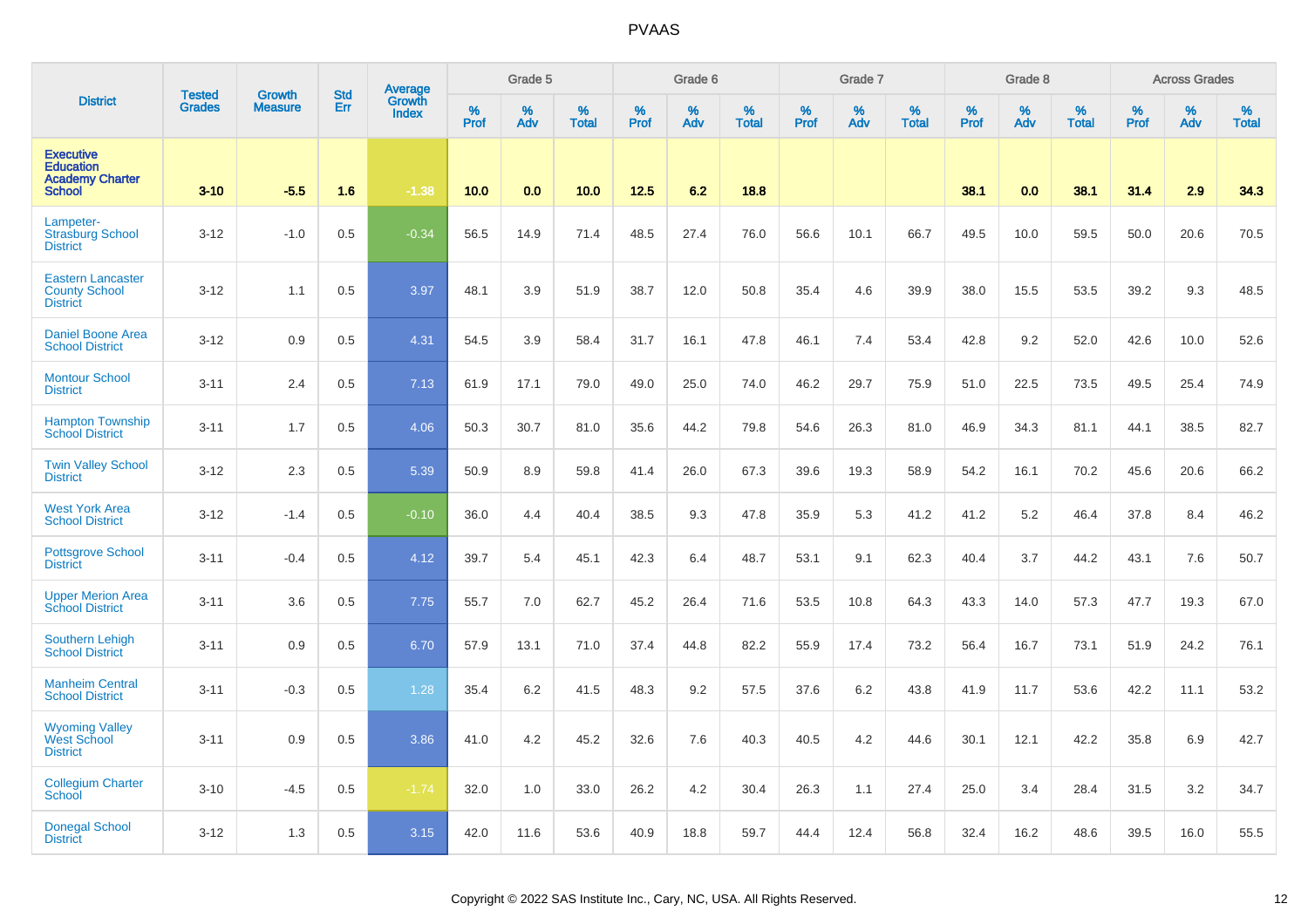|                                                                                 | <b>Tested</b> | <b>Growth</b>  | <b>Std</b> | Average                |              | Grade 5  |                   |           | Grade 6  |                   |              | Grade 7  |                   |                  | Grade 8  |                   |                  | <b>Across Grades</b> |                   |
|---------------------------------------------------------------------------------|---------------|----------------|------------|------------------------|--------------|----------|-------------------|-----------|----------|-------------------|--------------|----------|-------------------|------------------|----------|-------------------|------------------|----------------------|-------------------|
| <b>District</b>                                                                 | <b>Grades</b> | <b>Measure</b> | Err        | Growth<br><b>Index</b> | $\%$<br>Prof | %<br>Adv | %<br><b>Total</b> | %<br>Prof | %<br>Adv | %<br><b>Total</b> | $\%$<br>Prof | %<br>Adv | %<br><b>Total</b> | %<br><b>Prof</b> | %<br>Adv | %<br><b>Total</b> | %<br><b>Prof</b> | %<br>Adv             | %<br><b>Total</b> |
| <b>Executive</b><br><b>Education</b><br><b>Academy Charter</b><br><b>School</b> | $3 - 10$      | $-5.5$         | 1.6        | $-1.38$                | 10.0         | 0.0      | 10.0              | $12.5$    | 6.2      | 18.8              |              |          |                   | 38.1             | 0.0      | 38.1              | 31.4             | 2.9                  | 34.3              |
| <b>Southern York</b><br><b>County School</b><br><b>District</b>                 | $3 - 11$      | $-0.7$         | 0.5        | 5.19                   | 44.0         | 5.1      | 49.0              | 50.6      | 24.4     | 75.0              | 42.2         | 9.2      | 51.5              | 49.2             | 8.5      | 57.7              | 44.9             | 13.5                 | 58.4              |
| <b>Conrad Weiser</b><br><b>Area School</b><br><b>District</b>                   | $3 - 11$      | $-2.3$         | 0.5        | 2.18                   | 44.8         | 0.6      | 45.4              | 40.0      | 8.7      | 48.7              | 26.2         | 2.7      | 28.9              | 30.0             | 3.4      | 33.5              | 36.9             | 6.7                  | 43.7              |
| <b>Bellefonte Area</b><br><b>School District</b>                                | $3 - 11$      | $-0.0$         | 0.5        | 4.37                   | 56.6         | 10.2     | 66.9              | 40.3      | 19.3     | 59.7              | 50.6         | 6.0      | 56.6              | 32.2             | 8.8      | 41.0              | 44.8             | 12.3                 | 57.1              |
| <b>Abington Heights</b><br><b>School District</b>                               | $3 - 11$      | $-0.6$         | 0.5        | 1.11                   | 57.0         | 8.7      | 65.6              | 50.7      | 19.1     | 69.8              | 63.6         | 10.7     | 74.3              |                  |          |                   | 52.3             | 18.0                 | 70.3              |
| <b>Tuscarora School</b><br><b>District</b>                                      | $3 - 11$      | $-0.1$         | 0.5        | 1.52                   | 41.0         | 5.8      | 46.8              | 43.7      | 11.9     | 55.6              | 45.8         | 5.6      | 51.4              | 45.6             | 6.3      | 51.8              | 43.1             | 9.9                  | 53.0              |
| <b>Greensburg Salem</b><br><b>School District</b>                               | $3 - 11$      | $-1.6$         | 0.5        | 0.18                   | 49.7         | 7.2      | 56.9              | 40.1      | 13.8     | 53.9              | 44.0         | 5.5      | 49.4              | 48.3             | 7.2      | 55.6              | 42.8             | 11.4                 | 54.2              |
| <b>Albert Gallatin</b><br>Area School<br><b>District</b>                        | $3 - 11$      | 0.4            | 0.5        | 2.55                   | 45.8         | 5.4      | 51.2              | 34.0      | 8.4      | 42.4              | 39.7         | 2.2      | 41.8              | 37.8             | 5.3      | 43.0              | 38.7             | 7.6                  | 46.2              |
| <b>South Eastern</b><br><b>School District</b>                                  | $3 - 11$      | 2.3            | 0.5        | 7.81                   | 55.2         | 6.3      | 61.5              | 42.2      | 16.2     | 58.4              | 48.3         | 12.9     | 61.2              | 43.6             | 10.5     | 54.1              | 46.7             | 14.1                 | 60.8              |
| <b>East Stroudsburg</b><br><b>Area School</b><br><b>District</b>                | $3 - 11$      | $-4.1$         | 0.5        | $-1.46$                | 43.7         | 1.9      | 45.6              | 40.8      | 9.4      | 50.3              | 41.9         | 3.5      | 45.4              | 32.3             | 5.1      | 37.3              | 36.5             | 7.4                  | 43.9              |
| <b>Juniata County</b><br><b>School District</b>                                 | $3 - 12$      | 2.7            | 0.5        | 6.20                   | 42.6         | 3.0      | 45.6              | 31.9      | 6.2      | 38.1              | 36.6         | 5.5      | 42.1              | 36.5             | 8.4      | 44.9              | 36.0             | 7.7                  | 43.7              |
| <b>Wilkes-Barre Area</b><br><b>School District</b>                              | $3 - 11$      | $-1.0$         | 0.5        | 1.18                   | 28.0         | 0.8      | 28.8              | 32.4      | 8.7      | 41.1              | 27.6         | 1.8      | 29.4              | 24.7             | 3.7      | 28.4              | 27.8             | 4.6                  | 32.3              |
| <b>Scranton School</b><br><b>District</b>                                       | $3 - 12$      | $-0.8$         | 0.5        | 2.89                   | 35.9         | 1.7      | 37.6              | 29.4      | 4.2      | 33.6              | 24.9         | 2.8      | 27.7              | 26.3             | 5.8      | 32.2              | 29.5             | 4.0                  | 33.5              |
| <b>Ringgold School</b><br><b>District</b>                                       | $3 - 11$      | $-6.9$         | 0.5        | $-1.93$                | 22.7         | 1.2      | 23.9              | 29.5      | 0.6      | 30.1              | 21.8         | 3.5      | 25.3              | 31.7             | 4.3      | 36.0              | 32.2             | 4.3                  | 36.4              |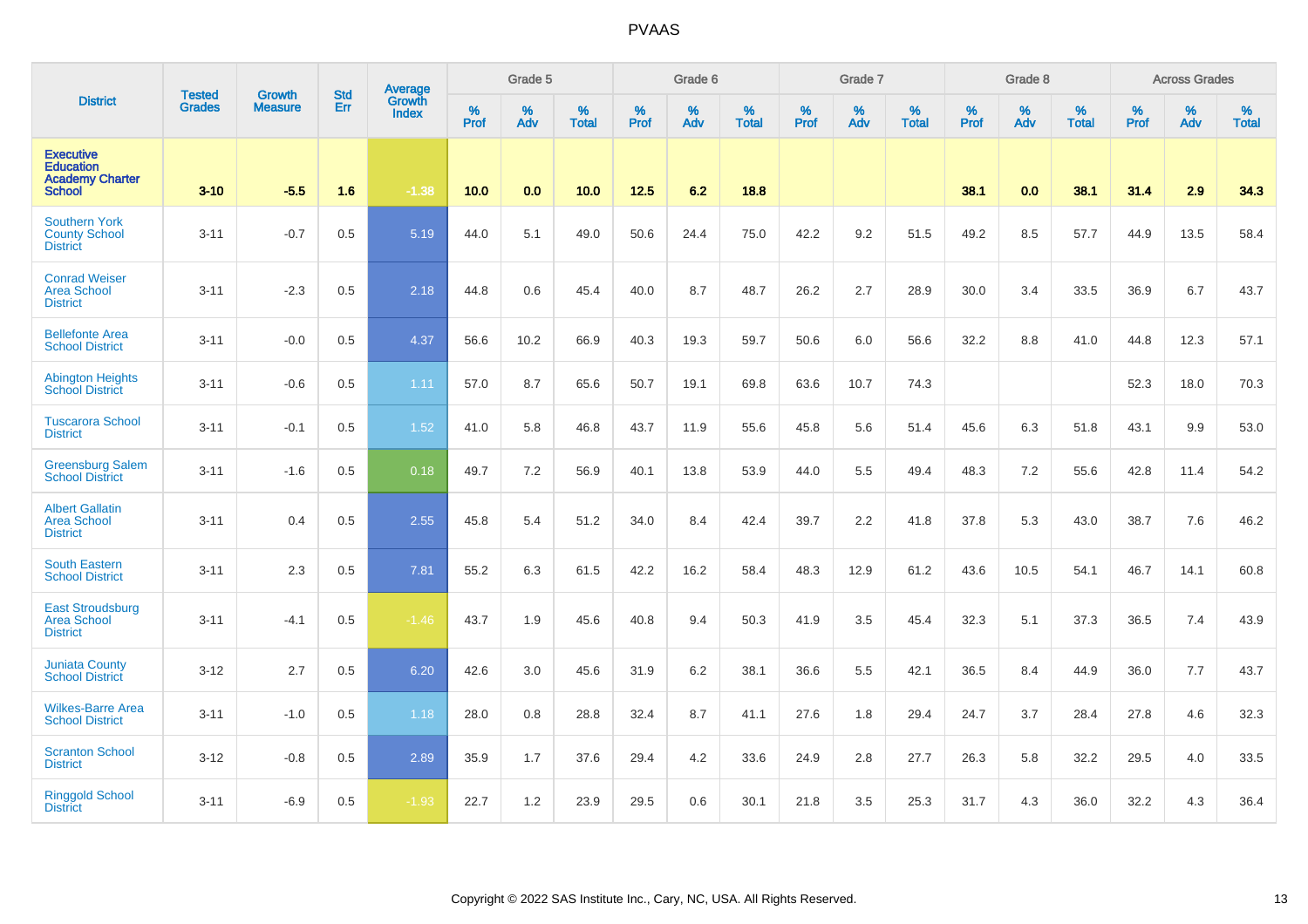|                                                                                 | <b>Tested</b> | Growth         | <b>Std</b> | <b>Average</b><br>Growth |                  | Grade 5  |                   |                  | Grade 6  |                   |                  | Grade 7  |                   |           | Grade 8  |                   |           | <b>Across Grades</b> |                   |
|---------------------------------------------------------------------------------|---------------|----------------|------------|--------------------------|------------------|----------|-------------------|------------------|----------|-------------------|------------------|----------|-------------------|-----------|----------|-------------------|-----------|----------------------|-------------------|
| <b>District</b>                                                                 | <b>Grades</b> | <b>Measure</b> | Err        | <b>Index</b>             | %<br><b>Prof</b> | %<br>Adv | %<br><b>Total</b> | %<br><b>Prof</b> | %<br>Adv | %<br><b>Total</b> | %<br><b>Prof</b> | %<br>Adv | %<br><b>Total</b> | %<br>Prof | %<br>Adv | %<br><b>Total</b> | %<br>Prof | %<br>Adv             | %<br><b>Total</b> |
| <b>Executive</b><br><b>Education</b><br><b>Academy Charter</b><br><b>School</b> | $3 - 10$      | $-5.5$         | 1.6        | $-1.38$                  | 10.0             | 0.0      | 10.0              | 12.5             | 6.2      | 18.8              |                  |          |                   | 38.1      | 0.0      | 38.1              | 31.4      | 2.9                  | 34.3              |
| Susquehanna<br><b>Township School</b><br><b>District</b>                        | $3 - 12$      | $-0.5$         | 0.5        | 3.65                     | 42.6             | 1.2      | 43.8              | 30.8             | 2.0      | 32.8              | 27.1             | 2.8      | 29.9              | 33.8      | 6.1      | 39.9              | 34.8      | 4.8                  | 39.6              |
| Selinsgrove Area<br><b>School District</b>                                      | $3 - 12$      | $-1.5$         | 0.5        | 2.93                     | 51.9             | 4.4      | 56.4              | 46.4             | 19.0     | 65.4              | 39.7             | 16.7     | 56.4              | 47.6      | 12.6     | 60.2              | 44.8      | 15.2                 | 60.0              |
| <b>William Penn</b><br><b>School District</b>                                   | $3 - 12$      | 1.4            | 0.5        | 2.99                     | 24.0             | 0.5      | 24.5              | 31.6             | 2.8      | 34.5              | 30.8             | 0.6      | 31.4              | 21.8      | 2.4      | 24.2              | 26.1      | 2.5                  | 28.6              |
| <b>Mckeesport Area</b><br><b>School District</b>                                | $3 - 12$      | 0.3            | 0.5        | 2.63                     | 30.5             | 0.6      | 31.1              | 29.1             | 1.3      | 30.4              | 24.1             | 0.0      | 24.1              | 22.6      | 1.0      | 23.7              | 25.9      | 2.4                  | 28.3              |
| <b>Lower Moreland</b><br><b>Township School</b><br><b>District</b>              | $3 - 11$      | $-2.1$         | 0.5        | 1.48                     | 53.0             | 10.2     | 63.2              | 50.0             | 25.9     | 75.9              | 55.2             | 14.7     | 69.9              | 48.8      | 18.8     | 67.6              | 51.2      | 19.3                 | 70.5              |
| <b>Eastern York</b><br><b>School District</b>                                   | $3 - 11$      | 3.8            | 0.5        | 7.92                     | 50.9             | 9.2      | 60.1              | 49.3             | 23.0     | 72.3              | 49.4             | 23.9     | 73.3              | 50.0      | 16.1     | 66.1              | 48.6      | 16.2                 | 64.8              |
| <b>Elizabeth Forward</b><br><b>School District</b>                              | $3 - 11$      | $-0.3$         | 0.5        | 1.44                     | 55.7             | 11.4     | 67.0              | 47.5             | 18.5     | 66.0              | 56.9             | 11.1     | 68.0              | 50.9      | 6.3      | 57.1              | 51.2      | 14.0                 | 65.2              |
| <b>Eastern Lebanon</b><br><b>County School</b><br><b>District</b>               | $3 - 11$      | $-0.3$         | 0.5        | 2.41                     | 48.9             | 2.8      | 51.7              | 42.0             | 9.1      | 51.1              | 45.1             | 8.0      | 53.1              | 29.8      | 7.0      | 36.8              | 42.0      | 9.1                  | 51.0              |
| <b>Springfield</b><br><b>Township School</b><br><b>District</b>                 | $3 - 11$      | $-1.2$         | 0.5        | 0.29                     | 52.0             | 13.4     | 65.4              | 51.4             | 15.0     | 66.5              | 56.3             | 10.8     | 67.1              | 47.3      | 14.0     | 61.3              | 52.1      | 16.5                 | 68.6              |
| Pennsylvania<br><b>Cyber Charter</b><br>School                                  | $3 - 11$      | 2.1            | 0.5        | 4.24                     | 41.0             | 4.9      | 45.8              | 39.5             | 11.2     | 50.7              | 42.9             | 3.4      | 46.4              | 39.5      | 2.6      | 42.0              | 40.1      | 7.4                  | 47.5              |
| <b>Blue Mountain</b><br><b>School District</b>                                  | $3 - 10$      | 0.0            | 0.5        | 2.60                     | 60.1             | 12.0     | 72.2              | 50.9             | 12.4     | 63.3              | 52.0             | 10.1     | 62.0              | 47.3      | 11.5     | 58.8              | 52.0      | 15.0                 | 67.0              |
| <b>Bradford Area</b><br><b>School District</b>                                  | $3 - 12$      | 3.9            | 0.5        | 7.92                     | 53.6             | 11.3     | 64.9              | 40.7             | 19.2     | 59.9              | 47.0             | 11.6     | 58.6              | 46.2      | 16.0     | 62.2              | 45.7      | 15.1                 | 60.8              |
| <b>East Pennsboro</b><br><b>Area School</b><br><b>District</b>                  | $3 - 11$      | 1.2            | 0.5        | 3.93                     | 47.0             | 4.8      | 51.8              | 35.0             | 18.1     | 53.1              | 50.6             | 10.0     | 60.6              | 47.1      | 8.2      | 55.3              | 44.2      | 11.4                 | 55.5              |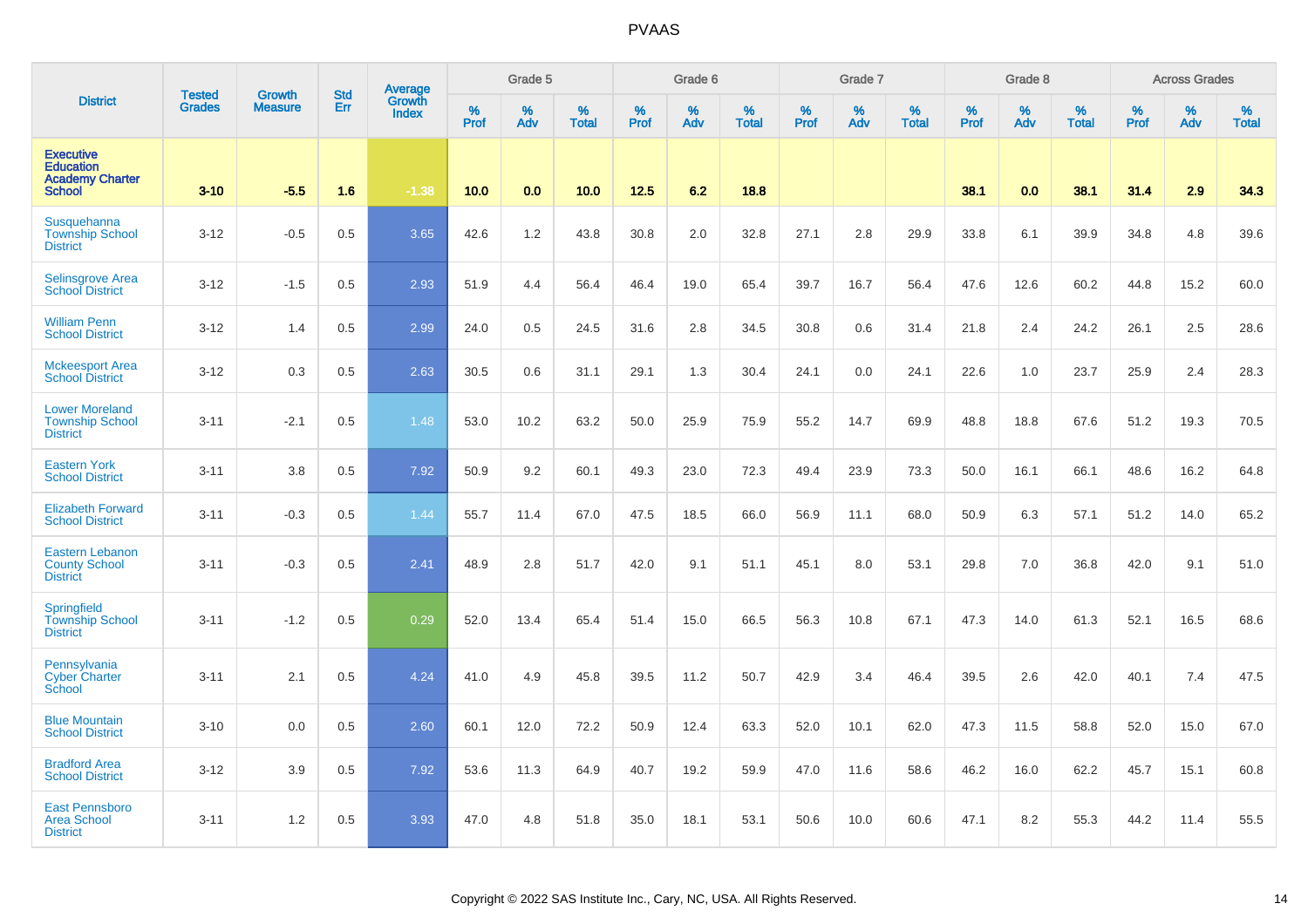|                                                                                 | <b>Tested</b> | <b>Growth</b>  | <b>Std</b> | Average<br>Growth |                     | Grade 5  |                   |           | Grade 6  |                   |           | Grade 7  |                   |           | Grade 8  |                   |           | <b>Across Grades</b> |                   |
|---------------------------------------------------------------------------------|---------------|----------------|------------|-------------------|---------------------|----------|-------------------|-----------|----------|-------------------|-----------|----------|-------------------|-----------|----------|-------------------|-----------|----------------------|-------------------|
| <b>District</b>                                                                 | <b>Grades</b> | <b>Measure</b> | Err        | <b>Index</b>      | $\%$<br><b>Prof</b> | %<br>Adv | %<br><b>Total</b> | %<br>Prof | %<br>Adv | %<br><b>Total</b> | %<br>Prof | %<br>Adv | %<br><b>Total</b> | %<br>Prof | %<br>Adv | %<br><b>Total</b> | %<br>Prof | %<br>Adv             | %<br><b>Total</b> |
| <b>Executive</b><br><b>Education</b><br><b>Academy Charter</b><br><b>School</b> | $3 - 10$      | $-5.5$         | 1.6        | $-1.38$           | 10.0                | 0.0      | 10.0              | 12.5      | 6.2      | 18.8              |           |          |                   | 38.1      | 0.0      | 38.1              | 31.4      | 2.9                  | 34.3              |
| <b>West Mifflin Area</b><br><b>School District</b>                              | $3 - 12$      | $-3.0$         | 0.5        | 1.11              | 35.9                | 4.2      | 40.1              | 37.4      | 5.4      | 42.9              | 38.9      | 1.0      | 39.8              | 35.2      | 4.4      | 39.6              | 37.4      | 4.4                  | 41.8              |
| <b>Penn Hills School</b><br><b>District</b>                                     | $3 - 11$      | $-4.6$         | 0.5        | $-1.61$           | 22.2                | 0.0      | 22.2              | 17.0      | 6.1      | 23.1              | 13.6      | 1.6      | 15.2              | 20.7      | 4.3      | 25.0              | 20.9      | 2.9                  | 23.8              |
| <b>Wilson School</b><br><b>District</b>                                         | $3 - 12$      | $-3.7$         | 0.5        | $-0.81$           | 49.3                | 4.2      | 53.5              | 52.1      | 11.6     | 63.7              | 47.6      | 8.4      | 56.0              | 47.8      | 11.1     | 58.9              | 47.0      | 13.2                 | 60.1              |
| Pennsylvania<br><b>Leadership Charter</b><br><b>School</b>                      | $3 - 11$      | $-1.6$         | 0.5        | $-0.25$           | 59.1                | 11.7     | 70.8              | 51.3      | 16.2     | 67.5              | 43.2      | 14.2     | 57.4              | 48.7      | 11.8     | 60.5              | 49.6      | 15.0                 | 64.6              |
| Esperanza<br><b>Academy Charter</b><br><b>School</b>                            | $4 - 11$      | 1.2            | 0.5        | 4.88              |                     |          |                   | 17.4      | 0.5      | 17.9              | 22.3      | 1.4      | 23.6              | 18.9      | 0.5      | 19.4              | 19.0      | 0.9                  | 19.9              |
| <b>Big Spring School</b><br><b>District</b>                                     | $3 - 11$      | $-0.3$         | 0.5        | 3.91              | 50.0                | 14.6     | 64.6              | 45.6      | 12.0     | 57.6              | 52.2      | 8.8      | 61.0              | 49.7      | 9.2      | 58.9              | 47.8      | 15.2                 | 63.0              |
| <b>West Perry School</b><br><b>District</b>                                     | $3 - 11$      | 3.7            | 0.5        | 7.43              | 45.0                | 8.7      | 53.7              | 41.7      | 21.8     | 63.5              | 44.2      | 7.9      | 52.1              | 53.3      | 13.3     | 66.7              | 44.0      | 14.2                 | 58.2              |
| <b>York Suburban</b><br><b>School District</b>                                  | $3 - 11$      | 0.5            | 0.5        | 1.62              | 62.8                | 13.7     | 76.5              | 45.3      | 23.4     | 68.7              | 50.0      | 16.8     | 66.8              | 36.4      | 19.8     | 56.2              | 46.4      | 23.5                 | 70.0              |
| <b>Blackhawk School</b><br><b>District</b>                                      | $3 - 11$      | $-3.2$         | 0.5        | 0.56              | 58.7                | 1.4      | 60.1              | 43.4      | 16.4     | 59.8              | 52.8      | 4.9      | 57.7              | 39.7      | 6.7      | 46.4              | 48.1      | 10.9                 | 59.0              |
| <b>Harbor Creek</b><br><b>School District</b>                                   | $3 - 11$      | $-2.4$         | 0.5        | 0.77              | 61.7                | 20.8     | 82.5              | 37.4      | 36.3     | 73.7              | 55.9      | 13.3     | 69.2              | 45.4      | 12.3     | 57.8              | 48.7      | 24.9                 | 73.6              |
| <b>Jersey Shore Area</b><br><b>School District</b>                              | $3 - 11$      | 1.7            | 0.5        | 6.13              | 47.6                | 8.3      | 56.0              | 45.6      | 24.8     | 70.4              | 46.3      | 8.0      | 54.3              | 39.6      | 7.7      | 47.2              | 45.3      | 13.4                 | 58.7              |
| <b>Wayne Highlands</b><br><b>School District</b>                                | $3 - 11$      | 2.9            | 0.5        | 5.65              | 54.3                | 11.4     | 65.7              | 49.3      | 20.3     | 69.6              | 46.4      | 19.6     | 66.1              | 49.7      | 14.1     | 63.8              | 47.2      | 17.9                 | 65.1              |
| <b>Fort Leboeuf</b><br><b>School District</b>                                   | $3 - 11$      | 0.0            | 0.5        | 2.34              | 47.7                | 21.9     | 69.7              | 39.4      | 26.8     | 66.2              | 49.2      | 15.1     | 64.2              | 42.1      | 16.6     | 58.6              | 45.4      | 23.3                 | 68.7              |
| <b>Berwick Area</b><br><b>School District</b>                                   | $3 - 11$      | $-0.6$         | 0.5        | 1.71              | 45.3                | 5.8      | 51.0              | 43.2      | 18.3     | 61.5              | 44.9      | 12.8     | 57.8              | 41.4      | 9.8      | 51.2              | 42.6      | 14.7                 | 57.3              |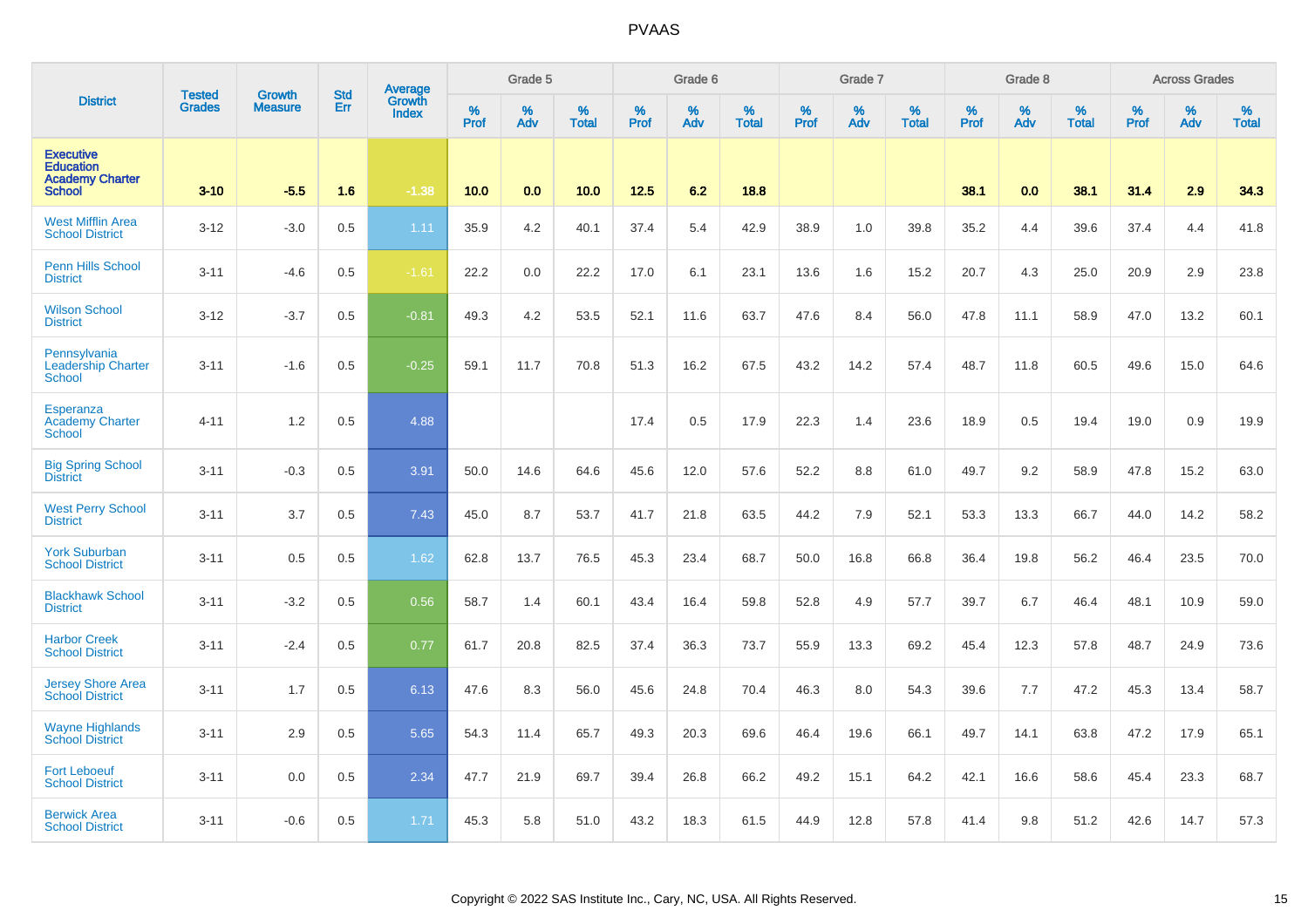|                                                                                 | <b>Tested</b> | <b>Growth</b>  | <b>Std</b> | <b>Average</b>         |                  | Grade 5  |                   |           | Grade 6  |                   |           | Grade 7  |                   |           | Grade 8  |                   |           | <b>Across Grades</b> |                   |
|---------------------------------------------------------------------------------|---------------|----------------|------------|------------------------|------------------|----------|-------------------|-----------|----------|-------------------|-----------|----------|-------------------|-----------|----------|-------------------|-----------|----------------------|-------------------|
| <b>District</b>                                                                 | <b>Grades</b> | <b>Measure</b> | Err        | Growth<br><b>Index</b> | %<br><b>Prof</b> | %<br>Adv | %<br><b>Total</b> | %<br>Prof | %<br>Adv | %<br><b>Total</b> | %<br>Prof | %<br>Adv | %<br><b>Total</b> | %<br>Prof | %<br>Adv | %<br><b>Total</b> | %<br>Prof | %<br>Adv             | %<br><b>Total</b> |
| <b>Executive</b><br><b>Education</b><br><b>Academy Charter</b><br><b>School</b> | $3 - 10$      | $-5.5$         | 1.6        | $-1.38$                | 10.0             | 0.0      | 10.0              | 12.5      | 6.2      | 18.8              |           |          |                   | 38.1      | 0.0      | 38.1              | 31.4      | 2.9                  | 34.3              |
| <b>General Mclane</b><br><b>School District</b>                                 | $3 - 11$      | 0.2            | 0.5        | 2.21                   | 57.7             | 8.0      | 65.8              | 45.4      | 23.3     | 68.7              | 50.3      | 15.6     | 66.0              | 44.9      | 12.2     | 57.0              | 49.9      | 16.3                 | 66.2              |
| <b>Laurel Highlands</b><br><b>School District</b>                               | $3 - 11$      | $-1.7$         | 0.5        | 0.43                   | 43.1             | 4.4      | 47.5              | 39.4      | 11.6     | 51.0              | 35.7      | 2.9      | 38.6              | 37.8      | 5.5      | 43.3              | 39.8      | 9.6                  | 49.4              |
| <b>Greater Johnstown</b><br><b>School District</b>                              | $3 - 11$      | $-0.2$         | 0.5        | 3.35                   | 21.9             | 0.0      | 21.9              | 21.0      | 2.7      | 23.6              | 26.7      | 0.6      | 27.3              | 23.4      | 0.6      | 24.0              | 21.6      | 1.8                  | 23.4              |
| <b>Bangor Area</b><br><b>School District</b>                                    | $3 - 12$      | 3.3            | 0.5        | 6.54                   | 38.6             | 14.4     | 52.9              | 45.3      | 16.7     | 62.0              | 47.3      | 9.5      | 56.8              | 43.3      | 8.0      | 51.3              | 44.8      | 13.6                 | 58.4              |
| Northern Lebanon<br><b>School District</b>                                      | $3 - 11$      | $-3.3$         | 0.5        | 1.00                   | 51.7             | 3.4      | 55.2              | 43.1      | 9.2      | 52.3              | 35.3      | 1.3      | 36.6              | 32.3      | 2.6      | 34.8              | 41.8      | 7.5                  | 49.3              |
| Wallenpaupack<br>Area School<br><b>District</b>                                 | $3 - 11$      | 1.8            | 0.5        | 3.73                   | 54.8             | 4.2      | 59.0              | 52.1      | 8.5      | 60.6              | 49.3      | 12.8     | 62.2              | 40.4      | 6.8      | 47.3              | 47.2      | 10.0                 | 57.2              |
| <b>Danville Area</b><br><b>School District</b>                                  | $3 - 11$      | 2.1            | 0.5        | 4.88                   | 56.7             | 16.6     | 73.2              | 41.0      | 27.1     | 68.1              | 52.9      | 20.3     | 73.2              | 43.3      | 21.7     | 65.0              | 46.6      | 21.7                 | 68.3              |
| <b>Fleetwood Area</b><br><b>School District</b>                                 | $3 - 10$      | $-1.3$         | 0.5        | 1.03                   | 44.8             | 6.0      | 50.8              | 37.4      | 6.4      | 43.9              | 37.0      | 6.2      | 43.2              | 45.1      | 8.0      | 53.1              | 42.1      | 7.7                  | 49.9              |
| <b>Northwestern</b><br><b>Lehigh School</b><br><b>District</b>                  | $3 - 11$      | $-1.5$         | 0.5        | 1.29                   | 55.9             | 5.5      | 61.4              | 46.0      | 15.3     | 61.3              | 51.0      | 7.1      | 58.1              | 40.1      | 16.6     | 56.7              | 48.0      | 12.1                 | 60.1              |
| <b>Crestwood School</b><br><b>District</b>                                      | $3 - 11$      | $-0.8$         | 0.5        | 0.87                   | 50.0             | 6.1      | 56.1              | 48.2      | 26.2     | 74.4              | 51.1      | 5.0      | 56.1              | 47.9      | 13.2     | 61.1              | 48.5      | 14.6                 | 63.2              |
| <b>Lehighton Area</b><br><b>School District</b>                                 | $3 - 11$      | $-1.0$         | 0.5        | 0.55                   | 45.3             | 1.3      | 46.7              | 40.8      | 8.3      | 49.2              | 42.3      | 5.7      | 48.0              | 34.2      | 9.8      | 43.9              | 41.8      | 8.6                  | 50.4              |
| <b>Pottsville Area</b><br><b>School District</b>                                | $3 - 12$      | $-1.5$         | 0.5        | 3.56                   | 43.0             | 3.7      | 46.7              | 39.2      | 7.7      | 46.8              | 34.4      | 4.9      | 39.3              | 40.4      | 4.1      | 44.4              | 39.7      | 6.1                  | 45.8              |
| <b>Pottstown School</b><br><b>District</b>                                      | $3 - 12$      | $-5.4$         | 0.5        | $-2.03$                | 22.5             | 1.2      | 23.7              | 20.1      | 2.1      | 22.2              | 16.9      | 0.6      | 17.5              | 16.5      | 1.6      | 18.1              | 21.9      | 2.2                  | 24.0              |
| <b>Hermitage School</b><br><b>District</b>                                      | $3 - 12$      | 2.9            | 0.5        | 6.27                   | 52.9             | 7.9      | 60.7              | 33.3      | 40.3     | 73.6              | 50.4      | 24.5     | 74.8              | 51.0      | 19.3     | 70.3              | 47.0      | 22.0                 | 69.0              |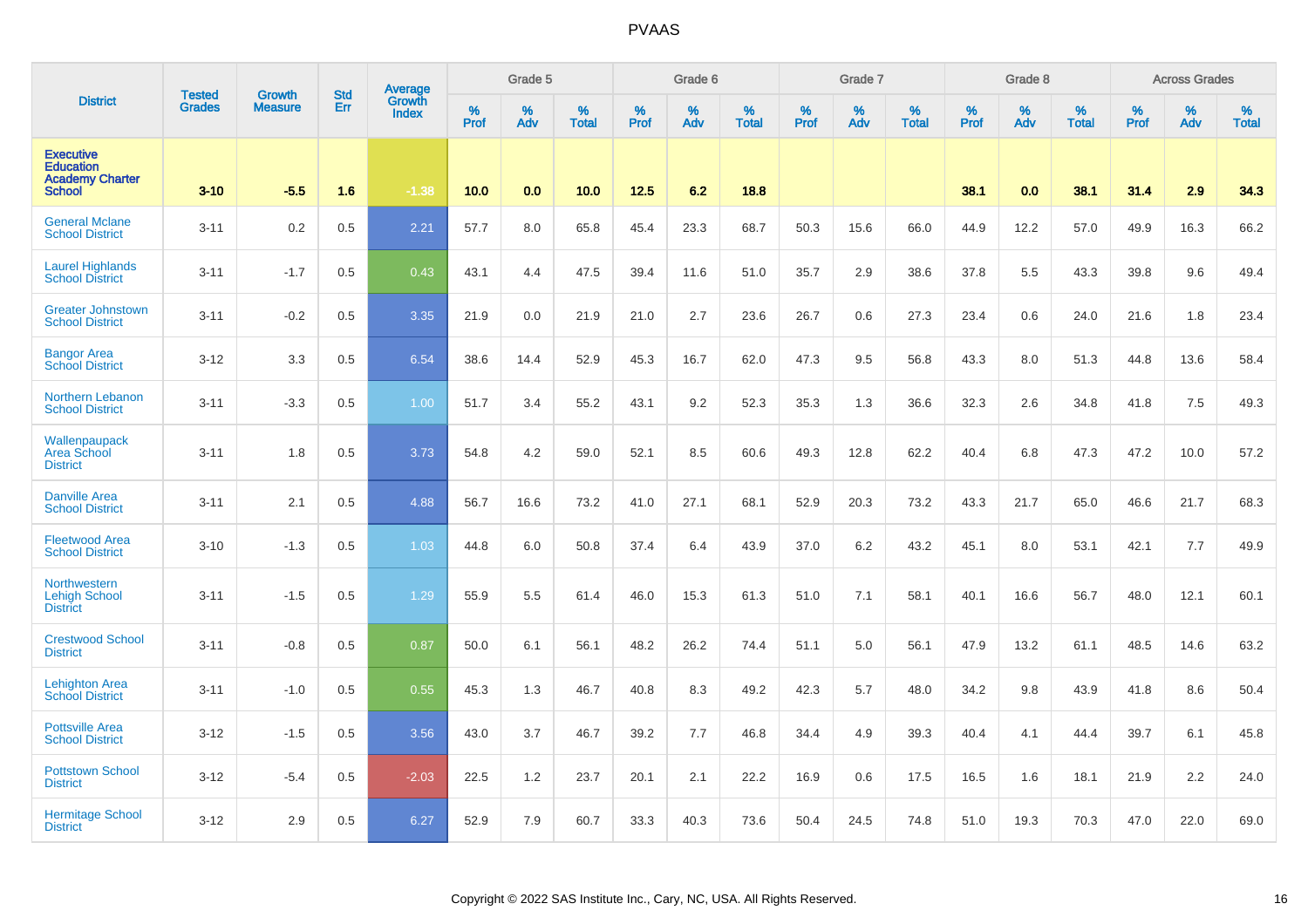|                                                                                 | <b>Tested</b> |                          | <b>Std</b> | Average                |           | Grade 5  |                   |           | Grade 6  |                   |           | Grade 7  |                   |           | Grade 8  |                   |           | <b>Across Grades</b> |                   |
|---------------------------------------------------------------------------------|---------------|--------------------------|------------|------------------------|-----------|----------|-------------------|-----------|----------|-------------------|-----------|----------|-------------------|-----------|----------|-------------------|-----------|----------------------|-------------------|
| <b>District</b>                                                                 | <b>Grades</b> | Growth<br><b>Measure</b> | Err        | Growth<br><b>Index</b> | %<br>Prof | %<br>Adv | %<br><b>Total</b> | %<br>Prof | %<br>Adv | %<br><b>Total</b> | %<br>Prof | %<br>Adv | %<br><b>Total</b> | %<br>Prof | %<br>Adv | %<br><b>Total</b> | %<br>Prof | %<br>Adv             | %<br><b>Total</b> |
| <b>Executive</b><br><b>Education</b><br><b>Academy Charter</b><br><b>School</b> | $3 - 10$      | $-5.5$                   | 1.6        | $-1.38$                | 10.0      | 0.0      | 10.0              | 12.5      | 6.2      | 18.8              |           |          |                   | 38.1      | 0.0      | 38.1              | 31.4      | 2.9                  | 34.3              |
| <b>Highlands School</b><br><b>District</b>                                      | $3 - 11$      | $-0.6$                   | 0.5        | 1.51                   | 47.5      | 0.0      | 47.5              | 37.2      | 9.7      | 46.9              | 42.2      | 5.4      | 47.6              | 39.2      | 9.5      | 48.6              | 40.7      | 7.9                  | 48.6              |
| <b>Hamburg Area</b><br><b>School District</b>                                   | $3 - 11$      | $-0.4$                   | 0.5        | 1.81                   | 41.1      | 5.0      | 46.1              | 43.3      | 6.3      | 49.6              | 33.1      | 1.9      | 35.0              | 32.4      | 3.5      | 35.9              | 38.6      | 5.3                  | 43.9              |
| <b>Central Columbia</b><br><b>School District</b>                               | $3 - 12$      | 3.0                      | 0.5        | 6.31                   | 58.7      | 17.3     | 76.0              | 32.1      | 33.6     | 65.7              | 56.3      | 16.9     | 73.2              | 53.8      | 24.1     | 77.9              | 48.9      | 24.7                 | 73.6              |
| <b>Northern Tioga</b><br><b>School District</b>                                 | $3 - 12$      | 3.0                      | 0.5        | 5.57                   | 45.2      | 2.6      | 47.7              | 48.2      | 9.8      | 58.0              | 41.7      | 7.0      | 48.7              | 51.2      | 8.4      | 59.5              | 44.8      | 9.6                  | 54.4              |
| <b>Central Valley</b><br><b>School District</b>                                 | $3 - 10$      | $-2.0$                   | 0.5        | 0.99                   | 44.1      | 4.2      | 48.2              | 39.3      | 25.0     | 64.3              | 50.3      | 9.2      | 59.5              | 41.9      | 8.8      | 50.7              | 46.3      | 13.9                 | 60.2              |
| <b>North Schuylkill</b><br><b>School District</b>                               | $3 - 11$      | 0.7                      | 0.5        | 1.85                   | 36.8      | 2.2      | 39.0              | 42.4      | 8.8      | 51.2              | 41.3      | 3.9      | 45.2              | 50.0      | 5.2      | 55.2              | 40.4      | 8.7                  | 49.1              |
| <b>Woodland Hills</b><br><b>School District</b>                                 | $3 - 12$      | $-3.0$                   | 0.5        | $-0.55$                | 34.1      | 0.6      | 34.7              | 13.8      | 3.4      | 17.2              | 32.5      | 2.6      | 35.0              | 24.8      | 2.0      | 26.7              | 26.7      | 3.7                  | 30.4              |
| <b>South Middleton</b><br><b>School District</b>                                | $3 - 11$      | 0.8                      | 0.5        | 2.78                   | 48.5      | 12.1     | 60.6              | 45.2      | 21.0     | 66.1              | 44.4      | 12.9     | 57.3              | 42.1      | 12.0     | 54.1              | 45.4      | 16.9                 | 62.3              |
| <b>Shamokin Area</b><br><b>School District</b>                                  | $3 - 11$      | 1.2                      | 0.5        | 2.31                   | 42.9      | 2.1      | 45.0              | 32.6      | 9.4      | 42.0              | 44.0      | 1.5      | 45.5              | 31.3      | 5.5      | 36.8              | 34.3      | 5.8                  | 40.1              |
| <b>Wilson Area</b><br><b>School District</b>                                    | $3 - 11$      | $-5.9$                   | 0.5        | $-2.54$                | 53.6      | 11.6     | 65.2              | 40.2      | 18.0     | 58.2              | 29.2      | 6.8      | 36.0              | 38.6      | 8.3      | 47.0              | 41.0      | 12.4                 | 53.4              |
| <b>Tunkhannock Area</b><br><b>School District</b>                               | $3 - 11$      | $-3.4$                   | 0.5        | $-0.95$                | 29.2      | 2.9      | 32.1              | 35.9      | 12.5     | 48.4              | 33.3      | 3.1      | 36.4              | 40.1      | 8.2      | 48.3              | 36.3      | 6.8                  | 43.0              |
| <b>Dallas School</b><br><b>District</b>                                         | $3 - 11$      | $-5.2$                   | 0.5        | $-0.51$                | 58.5      | 8.8      | 67.3              | 50.7      | 12.7     | 63.4              | 49.2      | 3.2      | 52.4              | 48.7      | 14.3     | 63.0              | 50.5      | 13.7                 | 64.2              |
| <b>Titusville Area</b><br><b>School District</b>                                | $3 - 11$      | $-0.4$                   | 0.5        | 0.35                   | 57.4      | 8.5      | 65.9              | 35.0      | 12.6     | 47.6              | 46.2      | 8.3      | 54.6              | 40.6      | 11.6     | 52.2              | 44.1      | 12.1                 | 56.2              |
| <b>Clearfield Area</b><br><b>School District</b>                                | $3 - 10$      | $-0.5$                   | 0.5        | 0.63                   | 37.9      | 3.2      | 41.1              | 35.8      | 5.8      | 41.6              | 39.0      | 1.5      | 40.4              | 32.4      | 4.1      | 36.6              | 35.2      | 5.8                  | 41.0              |
| <b>Fairview School</b><br><b>District</b>                                       | $3 - 11$      | $-1.8$                   | 0.5        | 1.83                   | 61.9      | 9.5      | 71.4              | 47.8      | 30.6     | 78.4              | 46.6      | 26.7     | 73.3              | 55.9      | 16.9     | 72.8              | 50.8      | 23.7                 | 74.4              |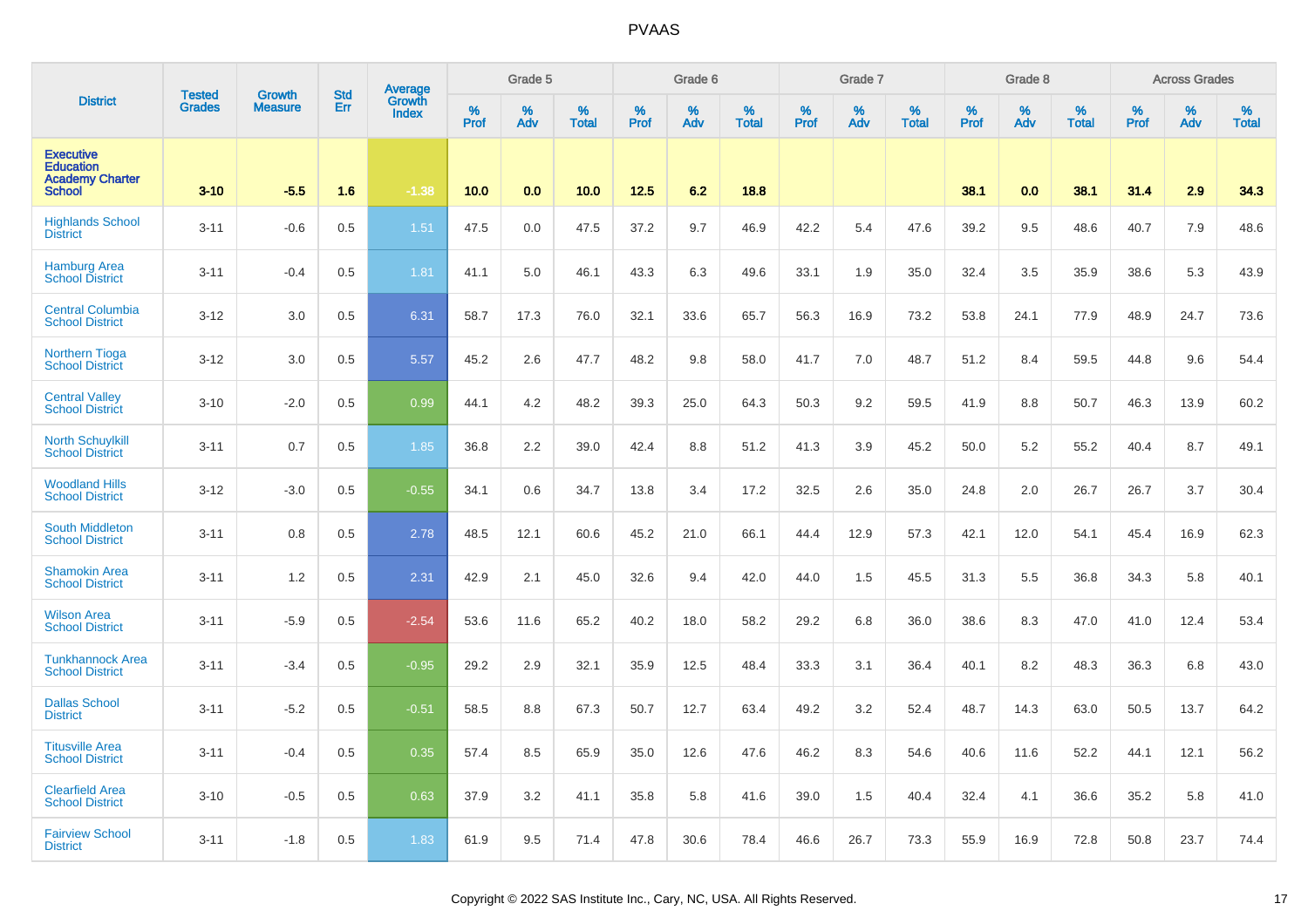|                                                                                 | <b>Tested</b> | <b>Growth</b>  | <b>Std</b> | Average                |              | Grade 5  |                   |           | Grade 6  |                   |           | Grade 7  |                   |           | Grade 8  |                   |           | <b>Across Grades</b> |                   |
|---------------------------------------------------------------------------------|---------------|----------------|------------|------------------------|--------------|----------|-------------------|-----------|----------|-------------------|-----------|----------|-------------------|-----------|----------|-------------------|-----------|----------------------|-------------------|
| <b>District</b>                                                                 | Grades        | <b>Measure</b> | Err        | Growth<br><b>Index</b> | $\%$<br>Prof | %<br>Adv | %<br><b>Total</b> | %<br>Prof | %<br>Adv | %<br><b>Total</b> | %<br>Prof | %<br>Adv | %<br><b>Total</b> | %<br>Prof | %<br>Adv | %<br><b>Total</b> | %<br>Prof | %<br>Adv             | %<br><b>Total</b> |
| <b>Executive</b><br><b>Education</b><br><b>Academy Charter</b><br><b>School</b> | $3 - 10$      | $-5.5$         | 1.6        | $-1.38$                | 10.0         | 0.0      | 10.0              | 12.5      | 6.2      | 18.8              |           |          |                   | 38.1      | 0.0      | 38.1              | 31.4      | 2.9                  | 34.3              |
| <b>Montoursville Area</b><br><b>School District</b>                             | $3 - 12$      | $-1.3$         | 0.5        | 0.77                   | 54.2         | 10.7     | 64.9              | 55.2      | 16.8     | 72.0              | 51.1      | 7.5      | 58.6              | 45.4      | 10.6     | 56.0              | 48.5      | 14.2                 | 62.6              |
| <b>South Butler</b><br><b>County School</b><br><b>District</b>                  | $3 - 10$      | 1.0            | 0.5        | 2.55                   | 59.9         | 14.3     | 74.2              | 50.7      | 14.5     | 65.2              | 44.7      | 11.4     | 56.1              | 53.7      | 13.0     | 66.7              | 50.5      | 17.8                 | 68.3              |
| <b>Conneaut School</b><br><b>District</b>                                       | $3 - 12$      | 0.1            | 0.5        | 1.58                   | 42.4         | 5.3      | 47.7              | 44.8      | 18.4     | 63.2              | 51.1      | 6.7      | 57.8              | 47.6      | 5.4      | 53.1              | 45.1      | 12.8                 | 57.9              |
| <b>Avonworth School</b><br><b>District</b>                                      | $3 - 10$      | $-0.8$         | 0.5        | 0.24                   | 49.6         | 18.0     | 67.6              | 49.6      | 25.6     | 75.2              | 62.3      | 7.7      | 70.0              | 61.0      | 16.1     | 77.1              | 52.4      | 20.5                 | 72.8              |
| <b>Saucon Valley</b><br><b>School District</b>                                  | $3 - 11$      | 3.7            | 0.6        | 8.54                   | 50.8         | 21.0     | 71.8              | 43.6      | 21.5     | 65.1              | 42.4      | 18.0     | 60.4              | 50.0      | 20.2     | 70.2              | 42.6      | 23.9                 | 66.5              |
| <b>North East School</b><br><b>District</b>                                     | $3 - 11$      | 0.8            | 0.6        | 2.76                   | 61.2         | 9.5      | 70.7              | 44.8      | 21.6     | 66.4              | 50.0      | 9.3      | 59.3              | 56.9      | 16.8     | 73.7              | 52.6      | 15.4                 | 68.0              |
| <b>Hopewell Area</b><br><b>School District</b>                                  | $3 - 11$      | $-0.3$         | 0.6        | 3.08                   | 53.8         | 3.0      | 56.8              | 50.4      | 19.0     | 69.4              | 48.3      | 10.7     | 59.1              | 42.6      | 6.6      | 49.2              | 48.2      | 11.9                 | 60.1              |
| <b>Slippery Rock Area</b><br><b>School District</b>                             | $3 - 11$      | 0.3            | 0.6        | 3.13                   | 61.1         | 15.1     | 76.2              | 42.1      | 32.3     | 74.4              | 51.6      | 6.6      | 58.2              | 47.2      | 18.1     | 65.4              | 47.2      | 24.9                 | 72.1              |
| <b>Middletown Area</b><br><b>School District</b>                                | $3 - 11$      | $-0.3$         | 0.6        | 2.42                   | 40.9         | 6.3      | 47.2              | 28.7      | 7.0      | 35.7              | 43.8      | 5.6      | 49.3              | 38.5      | 3.8      | 42.3              | 37.8      | 8.2                  | 46.0              |
| <b>Corry Area School</b><br><b>District</b>                                     | $3 - 11$      | 2.4            | 0.6        | 4.24                   | 50.0         | 4.7      | 54.7              | 40.5      | 16.2     | 56.8              | 42.0      | 6.5      | 48.6              | 33.8      | 9.5      | 43.2              | 40.3      | 11.8                 | 52.1              |
| <b>Quaker Valley</b><br><b>School District</b>                                  | $3 - 11$      | 2.7            | 0.6        | 4.90                   | 56.0         | 24.1     | 80.1              | 33.6      | 45.4     | 79.0              | 53.5      | 25.7     | 79.2              | 57.6      | 23.5     | 81.1              | 47.9      | 33.9                 | 81.8              |
| <b>Hanover Public</b><br><b>School District</b>                                 | $3 - 11$      | 1.6            | 0.6        | 4.71                   | 40.6         | 3.0      | 43.6              | 42.4      | 9.4      | 51.8              | 45.4      | 6.2      | 51.5              | 38.7      | 7.3      | 46.0              | 42.0      | 12.7                 | 54.7              |
| <b>Oil City Area</b><br><b>School District</b>                                  | $3 - 11$      | 2.6            | 0.6        | 4.69                   | 47.2         | 2.8      | 50.0              | 41.1      | 9.7      | 50.8              | 32.8      | 4.7      | 37.5              | 42.0      | 7.6      | 49.6              | 39.2      | 7.8                  | 47.0              |
| <b>Somerset Area</b><br><b>School District</b>                                  | $3 - 11$      | 0.7            | 0.6        | 4.76                   | 48.3         | 5.8      | 54.2              | 42.4      | 28.8     | 71.2              | 46.7      | 17.5     | 64.2              | 52.5      | 12.8     | 65.2              | 45.3      | 16.7                 | 62.0              |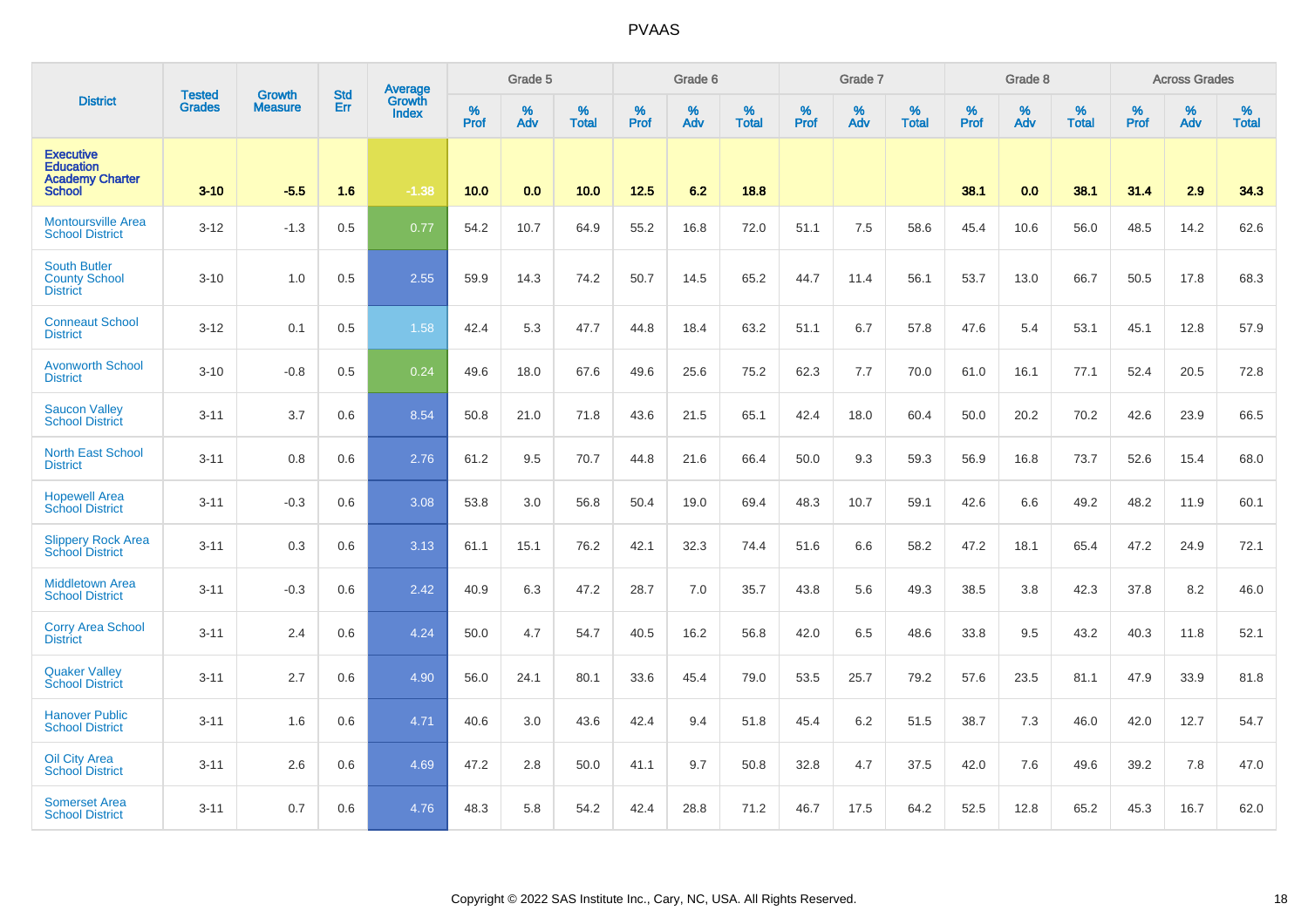|                                                                                 | <b>Tested</b> | <b>Growth</b>  | <b>Std</b> | Average<br>Growth |                  | Grade 5  |                   |           | Grade 6  |                   |           | Grade 7  |                   |           | Grade 8  |                   |           | <b>Across Grades</b> |                   |
|---------------------------------------------------------------------------------|---------------|----------------|------------|-------------------|------------------|----------|-------------------|-----------|----------|-------------------|-----------|----------|-------------------|-----------|----------|-------------------|-----------|----------------------|-------------------|
| <b>District</b>                                                                 | <b>Grades</b> | <b>Measure</b> | Err        | <b>Index</b>      | %<br><b>Prof</b> | %<br>Adv | %<br><b>Total</b> | %<br>Prof | %<br>Adv | %<br><b>Total</b> | %<br>Prof | %<br>Adv | %<br><b>Total</b> | %<br>Prof | %<br>Adv | %<br><b>Total</b> | %<br>Prof | %<br>Adv             | %<br><b>Total</b> |
| <b>Executive</b><br><b>Education</b><br><b>Academy Charter</b><br><b>School</b> | $3 - 10$      | $-5.5$         | 1.6        | $-1.38$           | 10.0             | 0.0      | 10.0              | 12.5      | 6.2      | 18.8              |           |          |                   | 38.1      | 0.0      | 38.1              | 31.4      | 2.9                  | 34.3              |
| <b>Freeport Area</b><br><b>School District</b>                                  | $3 - 10$      | 0.2            | 0.6        | 0.98              | 65.4             | 10.0     | 75.4              | 35.8      | 23.6     | 59.4              | 57.0      | 14.1     | 71.1              | 53.5      | 20.2     | 73.6              | 52.5      | 17.7                 | 70.1              |
| <b>Spring Cove</b><br><b>School District</b>                                    | $3 - 11$      | 0.1            | 0.6        | 4.38              | 41.7             | 5.0      | 46.7              | 42.1      | 13.5     | 55.6              | 48.8      | 6.3      | 55.1              | 34.6      | 11.8     | 46.5              | 40.5      | 10.8                 | 51.3              |
| <b>Sharon City School</b><br><b>District</b>                                    | $3 - 11$      | 1.0            | 0.6        | 3.68              | 36.8             | 3.5      | 40.3              | 30.8      | 15.0     | 45.8              | 33.3      | 1.8      | 35.2              | 42.1      | 6.4      | 48.4              | 34.2      | 6.1                  | 40.2              |
| <b>Franklin Area</b><br><b>School District</b>                                  | $3 - 11$      | 0.3            | 0.6        | 2.18              | 47.7             | 1.5      | 49.2              | 41.7      | 12.6     | 54.3              | 36.6      | 4.9      | 41.5              | 43.0      | 5.9      | 48.9              | 40.2      | 6.2                  | 46.4              |
| <b>Tamaqua Area</b><br><b>School District</b>                                   | $3 - 12$      | $-0.4$         | 0.6        | 1.47              | 60.2             | 5.6      | 65.7              | 39.1      | 7.8      | 46.9              | 37.9      | 5.2      | 43.1              | 42.2      | 7.0      | 49.3              | 44.6      | 7.7                  | 52.3              |
| <b>Mount Pleasant</b><br><b>Area School</b><br><b>District</b>                  | $3 - 11$      | $-2.9$         | 0.6        | 1.19              | 45.9             | 0.0      | 45.9              | 41.6      | 12.0     | 53.6              | 42.2      | 2.8      | 45.1              | 38.7      | 6.4      | 45.2              | 42.0      | 8.5                  | 50.5              |
| <b>Saint Marys Area</b><br><b>School District</b>                               | $3 - 11$      | $-1.5$         | 0.6        | 2.49              | 48.7             | 2.6      | 51.3              | 42.7      | 13.7     | 56.4              | 40.8      | 7.7      | 48.5              | 46.4      | 8.0      | 54.3              | 44.6      | 11.0                 | 55.6              |
| <b>Athens Area</b><br><b>School District</b>                                    | $3 - 11$      | 3.5            | 0.6        | 6.17              | 57.1             | 10.7     | 67.9              | 39.6      | 18.7     | 58.2              | 56.9      | 5.1      | 62.0              | 45.3      | 7.2      | 52.5              | 45.8      | 12.8                 | 58.6              |
| <b>Forest Hills School</b><br><b>District</b>                                   | $3 - 11$      | $-4.9$         | 0.6        | $-0.43$           | 53.0             | 4.5      | 57.5              | 48.3      | 6.7      | 55.0              | 30.9      | 3.2      | 34.2              | 22.3      | 2.5      | 24.8              | 39.3      | 7.6                  | 46.9              |
| <b>Lehigh Valley</b><br><b>Academy Regional</b><br><b>Charter School</b>        | $3 - 11$      | 0.4            | 0.6        | 1.58              | 50.0             | 5.8      | 55.8              | 38.3      | 18.8     | 57.0              | 50.9      | 3.8      | 54.7              | 51.8      | 4.6      | 56.4              | 46.4      | 11.0                 | 57.4              |
| <b>Mid Valley School</b><br><b>District</b>                                     | $3 - 10$      | $-0.4$         | 0.6        | 4.01              | 41.6             | 5.0      | 46.5              | 48.8      | 10.4     | 59.2              | 38.6      | 2.4      | 40.9              | 26.2      | 2.7      | 28.9              | 38.8      | 7.4                  | 46.2              |
| <b>Huntingdon Area</b><br><b>School District</b>                                | $3 - 11$      | 1.8            | 0.6        | 5.73              | 41.6             | 3.5      | 45.1              | 33.0      | 11.9     | 44.9              | 34.5      | 7.9      | 42.4              | 34.9      | 7.1      | 42.1              | 37.2      | 10.0                 | 47.2              |
| <b>Milton Area School</b><br><b>District</b>                                    | $3 - 11$      | 3.2            | 0.6        | 5.64              | 51.7             | 5.8      | 57.5              | 40.3      | 12.4     | 52.7              | 48.9      | 13.3     | 62.2              | 40.9      | 16.5     | 57.5              | 42.3      | 13.0                 | 55.3              |
| <b>Schuylkill Valley</b><br><b>School District</b>                              | $3 - 11$      | 0.6            | 0.6        | 2.04              | 53.1             | 3.1      | 56.2              | 44.4      | 16.9     | 61.3              | 42.9      | 7.5      | 50.4              | 45.0      | 6.3      | 51.4              | 45.2      | 10.3                 | 55.6              |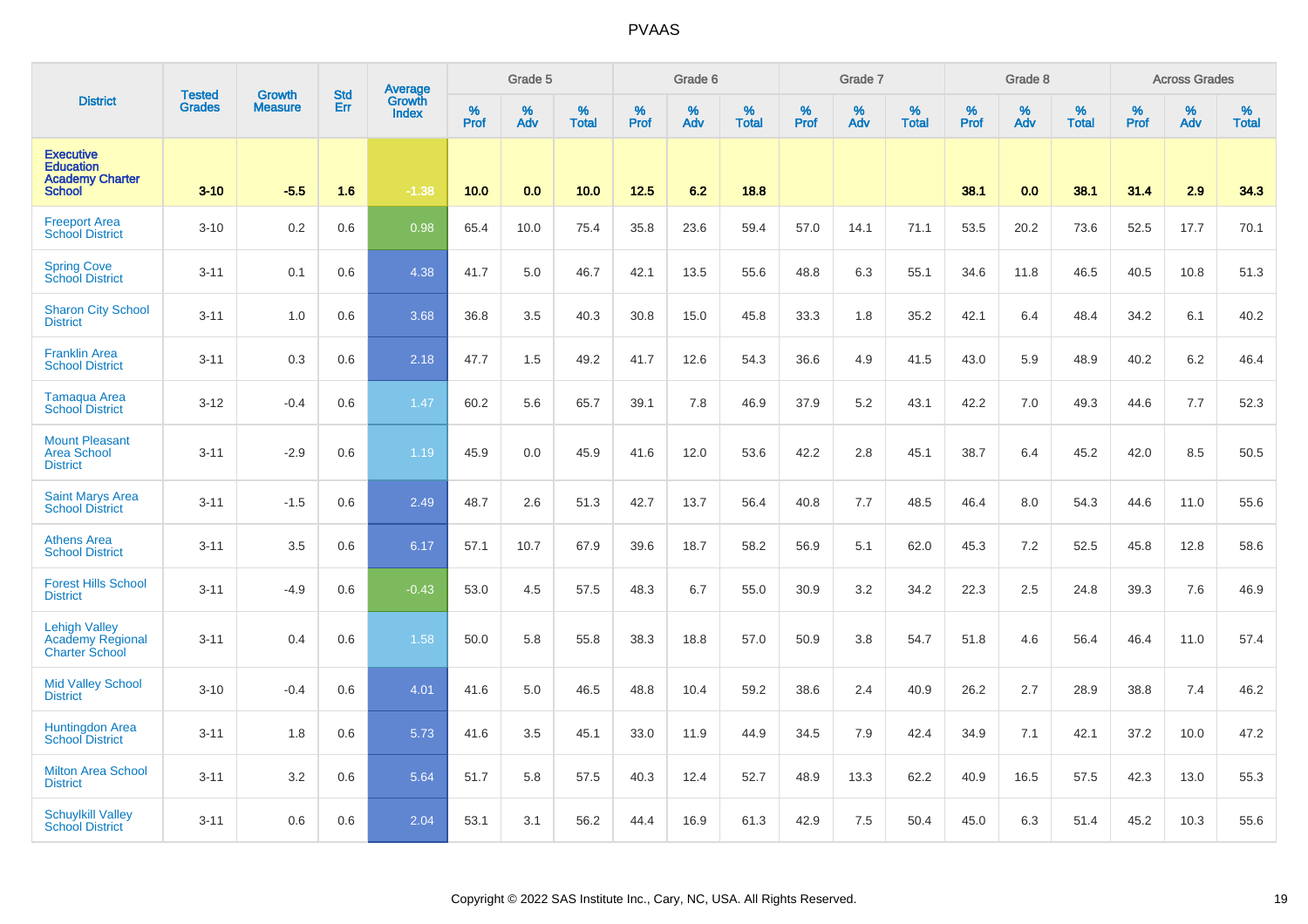|                                                                                 | <b>Tested</b> | <b>Growth</b>  | <b>Std</b> | Average                |                     | Grade 5  |                   |                  | Grade 6  |                   |           | Grade 7  |                   |           | Grade 8  |                   |                  | <b>Across Grades</b> |                   |
|---------------------------------------------------------------------------------|---------------|----------------|------------|------------------------|---------------------|----------|-------------------|------------------|----------|-------------------|-----------|----------|-------------------|-----------|----------|-------------------|------------------|----------------------|-------------------|
| <b>District</b>                                                                 | <b>Grades</b> | <b>Measure</b> | Err        | Growth<br><b>Index</b> | $\%$<br><b>Prof</b> | %<br>Adv | %<br><b>Total</b> | %<br><b>Prof</b> | %<br>Adv | %<br><b>Total</b> | %<br>Prof | %<br>Adv | %<br><b>Total</b> | %<br>Prof | %<br>Adv | %<br><b>Total</b> | %<br><b>Prof</b> | %<br>Adv             | %<br><b>Total</b> |
| <b>Executive</b><br><b>Education</b><br><b>Academy Charter</b><br><b>School</b> | $3 - 10$      | $-5.5$         | 1.6        | $-1.38$                | 10.0                | 0.0      | 10.0              | 12.5             | 6.2      | 18.8              |           |          |                   | 38.1      | 0.0      | 38.1              | 31.4             | 2.9                  | 34.3              |
| <b>Tyrone Area</b><br><b>School District</b>                                    | $3 - 12$      | $-2.0$         | 0.6        | 1.91                   | 50.4                | 3.0      | 53.3              | 43.4             | 10.1     | 53.5              | 43.8      | 5.0      | 48.8              | 44.7      | 6.1      | 50.9              | 45.2             | 12.0                 | 57.2              |
| <b>Deer Lakes School</b><br><b>District</b>                                     | $3 - 11$      | $-0.4$         | 0.6        | 2.21                   | 52.0                | 5.5      | 57.5              | 47.2             | 22.0     | 69.1              | 42.4      | 10.6     | 53.0              | 44.7      | 10.7     | 55.3              | 45.1             | 14.9                 | 60.0              |
| <b>Lewisburg Area</b><br><b>School District</b>                                 | $3 - 11$      | 4.0            | 0.6        | 6.97                   | 53.1                | 21.2     | 74.3              | 38.8             | 38.8     | 77.7              | 42.6      | 30.9     | 73.5              | 43.0      | 31.1     | 74.1              | 44.8             | 30.1                 | 74.9              |
| Punxsutawney<br><b>Area School</b><br><b>District</b>                           | $3 - 11$      | 1.1            | 0.6        | 3.35                   | 52.2                | 9.4      | 61.6              | 54.9             | 13.3     | 68.1              | 36.8      | 5.6      | 42.4              | 40.0      | 5.4      | 45.4              | 41.5             | 12.4                 | 53.8              |
| <b>Midd-West School</b><br><b>District</b>                                      | $3 - 11$      | 1.2            | 0.6        | 5.38                   | 52.2                | 3.0      | 55.2              | 42.5             | 9.7      | 52.2              | 51.0      | 5.1      | 56.1              | 48.8      | 8.0      | 56.8              | 46.3             | 8.6                  | 55.0              |
| <b>Yough School</b><br><b>District</b>                                          | $3 - 10$      | $-4.7$         | 0.6        | $-1.33$                | 37.9                | 1.5      | 39.4              | 39.6             | 15.7     | 55.2              | 42.3      | 8.2      | 50.5              | 36.7      | 5.8      | 42.5              | 41.9             | 9.2                  | 51.1              |
| <b>Upper Adams</b><br><b>School District</b>                                    | $3 - 11$      | 0.7            | 0.6        | 1.17                   | 47.3                | 3.8      | 51.2              | 40.2             | 16.2     | 56.4              | 37.7      | 6.6      | 44.3              | 51.5      | 0.0      | 51.5              | 43.6             | 8.8                  | 52.4              |
| <b>Littlestown Area</b><br><b>School District</b>                               | $3 - 11$      | 4.6            | 0.6        | 7.92                   | 49.6                | 3.5      | 53.1              | 50.8             | 15.6     | 66.4              | 37.0      | 7.4      | 44.4              | 55.6      | 6.4      | 61.9              | 45.7             | 9.8                  | 55.5              |
| <b>East Lycoming</b><br><b>School District</b>                                  | $3 - 11$      | $-0.6$         | 0.6        | 4.17                   | 63.9                | 6.7      | 70.6              | 45.3             | 24.5     | 69.8              | 57.8      | 10.7     | 68.6              | 43.0      | 12.4     | 55.4              | 47.7             | 14.9                 | 62.6              |
| <b>Bermudian Springs</b><br><b>School District</b>                              | $3 - 11$      | 0.2            | 0.6        | 1.42                   | 50.4                | 0.0      | 50.4              | 37.5             | 10.6     | 48.1              | 44.5      | 5.9      | 50.4              | 39.8      | 6.5      | 46.3              | 42.4             | 6.9                  | 49.3              |
| <b>Beaver Area</b><br><b>School District</b>                                    | $3 - 10$      | $-1.0$         | 0.6        | 5.55                   | 56.2                | 21.5     | 77.7              | 40.0             | 48.3     | 88.3              | 65.5      | 12.9     | 78.4              | 53.6      | 16.1     | 69.6              | 50.4             | 29.6                 | 79.9              |
| <b>Southeast Delco</b><br><b>School District</b>                                | $3 - 10$      | $-0.6$         | 0.6        | 2.38                   | 28.6                | 0.0      | 28.6              | 30.4             | 1.8      | 32.1              | 29.2      | 1.5      | 30.8              | 34.4      | 3.8      | 38.2              | 28.9             | 2.4                  | 31.3              |
| Pocono Mountain<br><b>School District</b>                                       | $3 - 12$      | 0.1            | 0.6        | 2.09                   | 48.0                | 5.4      | 53.5              | 41.8             | 7.9      | 49.7              | 42.1      | 1.8      | 43.9              | 35.6      | 1.9      | 37.5              | 43.4             | 7.1                  | 50.5              |
| <b>Avon Grove</b><br><b>Charter School</b>                                      | $3 - 11$      | 1.7            | 0.6        | 3.46                   | 53.3                | 4.9      | 58.2              | 47.4             | 18.2     | 65.7              | 51.1      | 16.3     | 67.4              | 38.6      | 9.9      | 48.5              | 42.6             | 14.8                 | 57.4              |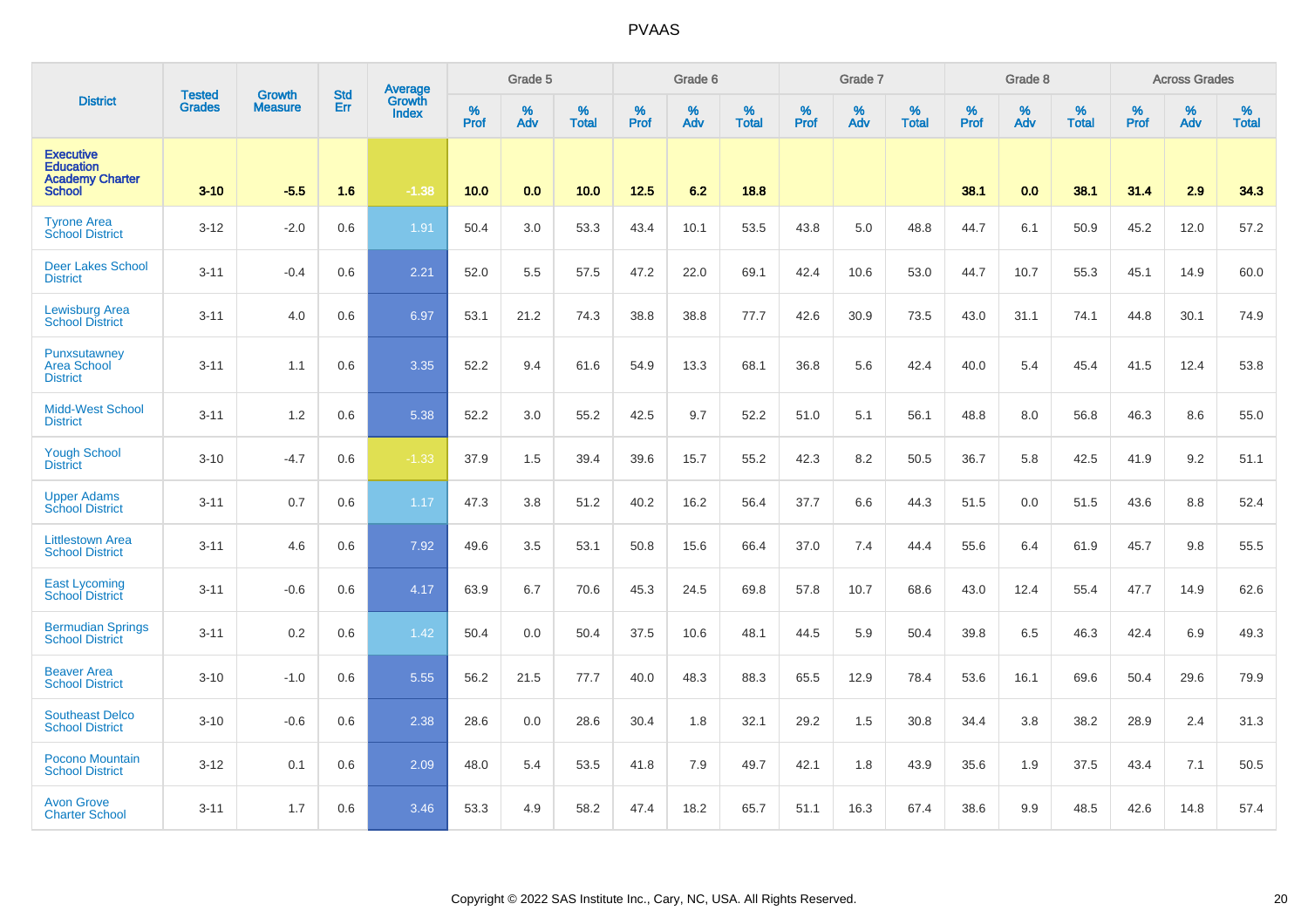|                                                                                 |                                |                          | <b>Std</b> | Average                |           | Grade 5  |                   |           | Grade 6  |                   |           | Grade 7  |                   |           | Grade 8  |                   |           | <b>Across Grades</b> |                   |
|---------------------------------------------------------------------------------|--------------------------------|--------------------------|------------|------------------------|-----------|----------|-------------------|-----------|----------|-------------------|-----------|----------|-------------------|-----------|----------|-------------------|-----------|----------------------|-------------------|
| <b>District</b>                                                                 | <b>Tested</b><br><b>Grades</b> | Growth<br><b>Measure</b> | Err        | Growth<br><b>Index</b> | %<br>Prof | %<br>Adv | %<br><b>Total</b> | %<br>Prof | %<br>Adv | %<br><b>Total</b> | %<br>Prof | %<br>Adv | %<br><b>Total</b> | %<br>Prof | %<br>Adv | %<br><b>Total</b> | %<br>Prof | %<br>Adv             | %<br><b>Total</b> |
| <b>Executive</b><br><b>Education</b><br><b>Academy Charter</b><br><b>School</b> | $3 - 10$                       | $-5.5$                   | 1.6        | $-1.38$                | 10.0      | 0.0      | 10.0              | 12.5      | 6.2      | 18.8              |           |          |                   | 38.1      | 0.0      | 38.1              | 31.4      | 2.9                  | 34.3              |
| <b>Bedford Area</b><br><b>School District</b>                                   | $3 - 11$                       | 5.0                      | 0.6        | 8.52                   | 54.2      | 3.4      | 57.6              | 37.1      | 16.4     | 53.4              | 44.8      | 13.8     | 58.6              | 42.8      | 12.2     | 55.0              | 46.2      | 12.2                 | 58.4              |
| <b>Wyomissing Area</b><br><b>School District</b>                                | $3-12$                         | $-1.6$                   | 0.6        | 3.63                   | 47.3      | 14.7     | 62.0              | 50.5      | 21.8     | 72.3              | 47.3      | 11.6     | 58.9              | 46.4      | 13.6     | 60.0              | 46.4      | 19.4                 | 65.8              |
| <b>Octorara Area</b><br><b>School District</b>                                  | $3 - 11$                       | $-3.9$                   | 0.6        | $-0.87$                | 44.6      | 9.1      | 53.6              | 53.3      | 8.3      | 61.7              | 28.9      | 5.2      | 34.1              | 40.5      | 6.0      | 46.6              | 42.6      | 9.0                  | 51.6              |
| <b>Agora Cyber</b><br><b>Charter School</b>                                     | $3 - 11$                       | $-2.5$                   | 0.6        | $-0.91$                | 31.7      | 1.0      | 32.7              | 30.1      | 7.0      | 37.1              | 29.0      | 2.8      | 31.7              | 28.3      | 2.0      | 30.3              | 30.7      | 4.8                  | 35.5              |
| <b>North Pocono</b><br><b>School District</b>                                   | $3 - 11$                       | 0.3                      | 0.6        | 2.99                   | 55.8      | 8.5      | 64.3              | 57.8      | 12.1     | 69.8              | 61.3      | 16.0     | 77.3              | 48.7      | 12.4     | 61.1              | 54.2      | 17.4                 | 71.6              |
| <b>Ambridge Area</b><br><b>School District</b>                                  | $3 - 12$                       | $-0.9$                   | 0.6        | 0.10                   | 40.2      | 8.2      | 48.4              | 36.9      | 12.6     | 49.5              | 36.2      | 8.7      | 44.9              | 37.1      | 6.4      | 43.6              | 37.5      | 12.2                 | 49.7              |
| <b>Derry Area School</b><br><b>District</b>                                     | $3 - 11$                       | 2.2                      | 0.6        | 3.78                   | 44.6      | 8.3      | 52.9              | 44.4      | 29.1     | 73.5              | 49.6      | 17.1     | 66.7              | 43.1      | 12.9     | 56.0              | 44.1      | 17.4                 | 61.5              |
| <b>Pine Grove Area</b><br><b>School District</b>                                | $3 - 11$                       | 0.9                      | 0.6        | 4.20                   | 55.8      | 1.0      | 56.8              | 41.0      | 14.5     | 55.6              | 44.7      | 0.8      | 45.5              | 45.5      | 6.2      | 51.8              | 46.5      | 10.4                 | 56.9              |
| <b>Central Cambria</b><br><b>School District</b>                                | $3 - 11$                       | $-3.0$                   | 0.6        | $-0.86$                | 59.8      | 11.1     | 70.9              | 33.6      | 13.3     | 46.9              | 48.2      | 4.4      | 52.6              | 38.9      | 4.8      | 43.6              | 44.9      | 10.7                 | 55.6              |
| <b>Keystone Oaks</b><br><b>School District</b>                                  | $3 - 11$                       | $-1.4$                   | 0.6        | 1.31                   | 54.1      | 17.2     | 71.3              | 35.4      | 25.7     | 61.1              | 45.1      | 13.3     | 58.4              | 41.1      | 12.5     | 53.6              | 44.5      | 21.3                 | 65.8              |
| <b>Mifflinburg Area</b><br><b>School District</b>                               | $3 - 11$                       | 1.9                      | 0.6        | 6.51                   | 60.8      | 8.0      | 68.8              | 47.8      | 20.7     | 68.5              | 47.1      | 5.8      | 52.9              | 53.8      | 8.6      | 62.5              | 49.7      | 13.0                 | 62.7              |
| <b>Susquenita School</b><br><b>District</b>                                     | $3 - 11$                       | 0.7                      | 0.6        | 3.42                   | 46.7      | 9.2      | 55.8              | 45.3      | 8.5      | 53.8              | 38.0      | 7.4      | 45.4              | 42.1      | 6.5      | 48.6              | 43.0      | 11.2                 | 54.2              |
| <b>Towanda Area</b><br><b>School District</b>                                   | $3 - 11$                       | 0.7                      | 0.6        | 5.23                   | 40.8      | 6.7      | 47.5              | 36.4      | 19.6     | 56.1              | 37.3      | 5.9      | 43.2              | 40.5      | 7.8      | 48.3              | 36.0      | 10.8                 | 46.7              |
| <b>Grove City Area</b><br><b>School District</b>                                | $3 - 12$                       | 1.6                      | 0.6        | 3.90                   | 45.0      | 21.0     | 66.0              | 36.9      | 23.8     | 60.7              | 58.9      | 16.1     | 75.0              | 47.1      | 12.6     | 59.7              | 45.7      | 20.1                 | 65.8              |
| <b>Ellwood City Area</b><br><b>School District</b>                              | $3 - 11$                       | 0.6                      | 0.6        | 3.38                   | 53.8      | 11.5     | 65.4              | 47.0      | 14.8     | 61.7              | 43.0      | 10.7     | 53.7              | 41.3      | 8.3      | 49.5              | 45.3      | 10.3                 | 55.6              |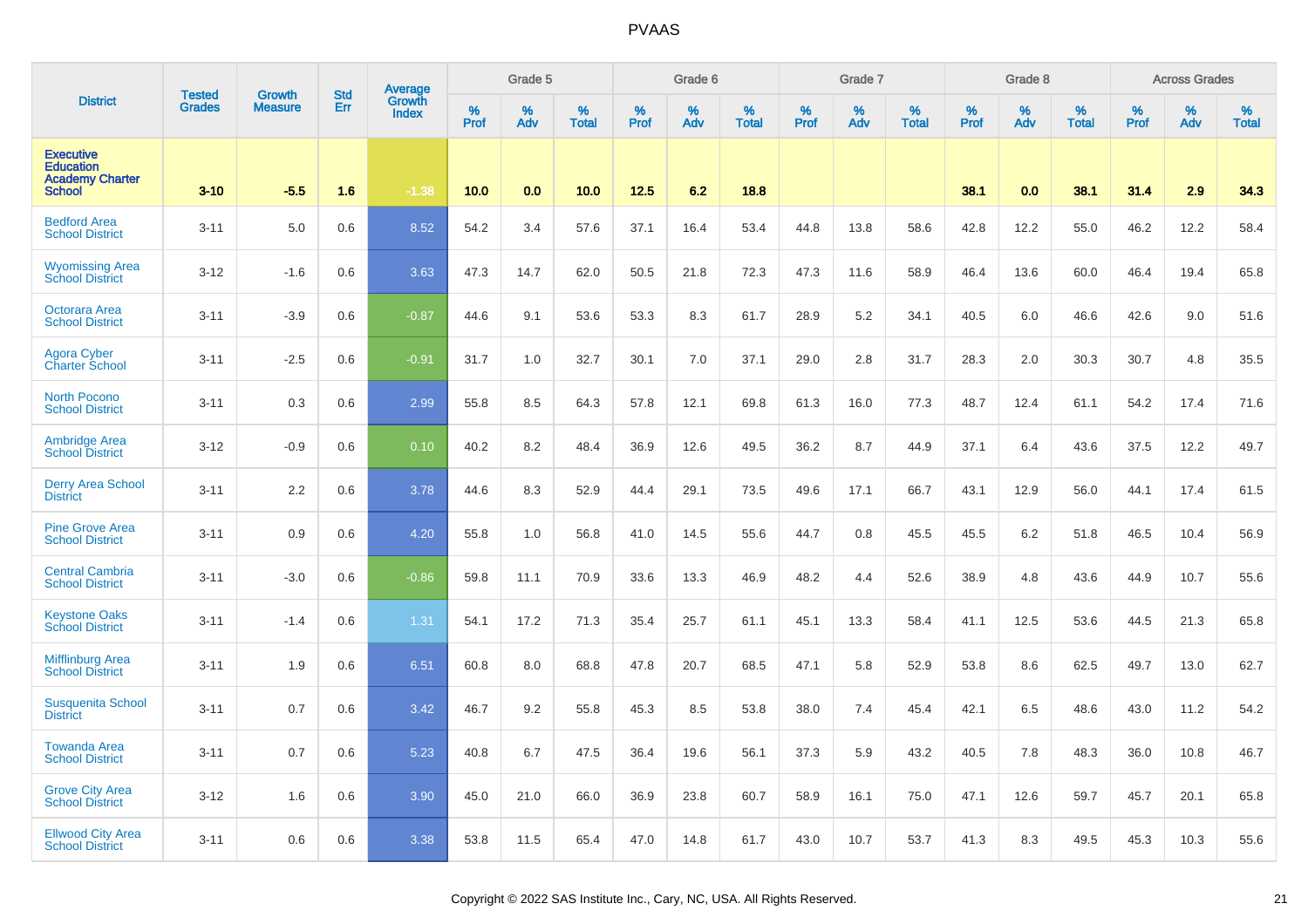|                                                                                 | <b>Tested</b> |                          | <b>Std</b> | Average                |              | Grade 5  |                   |           | Grade 6  |                   |           | Grade 7  |                   |           | Grade 8  |                      |              | <b>Across Grades</b> |                   |
|---------------------------------------------------------------------------------|---------------|--------------------------|------------|------------------------|--------------|----------|-------------------|-----------|----------|-------------------|-----------|----------|-------------------|-----------|----------|----------------------|--------------|----------------------|-------------------|
| <b>District</b>                                                                 | <b>Grades</b> | Growth<br><b>Measure</b> | Err        | Growth<br><b>Index</b> | $\%$<br>Prof | %<br>Adv | %<br><b>Total</b> | %<br>Prof | %<br>Adv | %<br><b>Total</b> | %<br>Prof | %<br>Adv | %<br><b>Total</b> | %<br>Prof | %<br>Adv | $\%$<br><b>Total</b> | $\%$<br>Prof | %<br>Adv             | %<br><b>Total</b> |
| <b>Executive</b><br><b>Education</b><br><b>Academy Charter</b><br><b>School</b> | $3 - 10$      | $-5.5$                   | 1.6        | $-1.38$                | 10.0         | 0.0      | 10.0              | 12.5      | 6.2      | 18.8              |           |          |                   | 38.1      | 0.0      | 38.1                 | 31.4         | 2.9                  | 34.3              |
| <b>Jim Thorpe Area</b><br><b>School District</b>                                | $3 - 11$      | $-3.4$                   | 0.6        | $-2.05$                | 45.4         | 2.0      | 47.5              | 30.8      | 9.4      | 40.2              | 37.9      | 6.4      | 44.3              | 37.6      | 5.6      | 43.2                 | 38.6         | 8.0                  | 46.6              |
| <b>Mcguffey School</b><br><b>District</b>                                       | $3 - 11$      | $-1.8$                   | 0.6        | 1.38                   | 43.5         | 1.8      | 45.4              | 42.7      | 12.6     | 55.3              | 34.9      | 0.9      | 35.8              | 38.0      | 4.1      | 42.2                 | 41.6         | 8.2                  | 49.8              |
| Lake-Lehman<br><b>School District</b>                                           | $3 - 11$      | 2.0                      | 0.6        | 4.90                   | 46.8         | 4.5      | 51.4              | 42.9      | 10.5     | 53.3              | 53.0      | 9.6      | 62.6              | 52.2      | 8.7      | 60.9                 | 48.7         | 10.4                 | 59.1              |
| Philipsburg-<br>Osceola Area<br><b>School District</b>                          | $3 - 11$      | $-4.8$                   | 0.6        | $-0.04$                | 45.5         | 6.5      | 52.0              | 41.3      | 11.9     | 53.2              | 35.2      | 2.4      | 37.6              | 33.0      | 6.2      | 39.2                 | 40.7         | 11.1                 | 51.8              |
| <b>Penn Cambria</b><br><b>School District</b>                                   | $3 - 11$      | $-0.4$                   | 0.6        | 2.47                   | 56.8         | 0.9      | 57.7              | 46.5      | 7.1      | 53.5              | 58.1      | 7.7      | 65.8              | 52.3      | 7.8      | 60.2                 | 48.8         | 9.2                  | 58.0              |
| <b>Southern Tioga</b><br><b>School District</b>                                 | $3 - 11$      | 1.4                      | 0.6        | 2.67                   | 38.5         | 4.2      | 42.7              | 39.6      | 14.2     | 53.8              | 44.9      | 3.6      | 48.6              | 37.2      | 8.3      | 45.4                 | 38.5         | 7.0                  | 45.6              |
| <b>Bald Eagle Area</b><br><b>School District</b>                                | $3 - 11$      | 0.1                      | 0.6        | 3.73                   | 54.7         | 4.7      | 59.4              | 41.6      | 7.9      | 49.5              | 32.2      | 2.5      | 34.8              | 34.2      | 14.0     | 48.2                 | 39.5         | 10.5                 | 50.0              |
| Cheltenham<br><b>School District</b>                                            | $3 - 11$      | $-2.6$                   | 0.6        | $-1.69$                | 43.9         | 13.0     | 56.9              | 49.5      | 17.8     | 67.3              | 48.3      | 9.4      | 57.7              | 35.2      | 7.7      | 42.9                 | 44.0         | 14.8                 | 58.8              |
| <b>Central Greene</b><br><b>School District</b>                                 | $3 - 11$      | $-1.8$                   | 0.6        | 0.82                   | 35.0         | 0.0      | 35.0              | 40.0      | 9.5      | 49.5              | 33.3      | 5.0      | 38.3              | 31.5      | 1.8      | 33.3                 | 35.2         | 5.2                  | 40.3              |
| <b>Greater Nanticoke</b><br><b>Area School</b><br><b>District</b>               | $3 - 12$      | $-0.0$                   | 0.6        | 1.30                   | 43.1         | 2.8      | 45.9              | 26.7      | 6.0      | 32.8              | 23.6      | 1.9      | 25.5              | 35.6      | 3.5      | 39.1                 | 29.8         | 5.0                  | 34.8              |
| <b>Girard School</b><br><b>District</b>                                         | $3 - 11$      | 1.9                      | 0.6        | 3.54                   | 54.5         | 12.5     | 67.0              | 38.1      | 22.9     | 61.0              | 47.8      | 16.2     | 64.0              | 54.1      | 7.3      | 61.5                 | 45.5         | 17.8                 | 63.3              |
| <b>MaST Community</b><br><b>Charter School</b>                                  | $3 - 10$      | $-4.3$                   | 0.6        | 2.81                   | 56.4         | 9.9      | 66.3              | 45.3      | 21.7     | 67.0              | 59.8      | 12.8     | 72.6              | 54.4      | 12.6     | 67.0                 | 51.0         | 14.1                 | 65.2              |
| Loyalsock<br><b>Township School</b><br><b>District</b>                          | $3 - 12$      | 1.2                      | 0.6        | 3.98                   | 48.3         | 12.9     | 61.2              | 43.9      | 17.4     | 61.2              | 50.8      | 7.0      | 57.8              | 51.0      | 5.0      | 56.0                 | 45.5         | 13.2                 | 58.7              |
| <b>Panther Valley</b><br><b>School District</b>                                 | $3 - 12$      | 0.1                      | 0.6        | 0.76                   | 26.7         | 1.0      | 27.6              | 33.1      | 1.6      | 34.7              | 34.6      | 2.7      | 37.3              | 32.7      | 4.7      | 37.4                 | 31.1         | 4.0                  | 35.1              |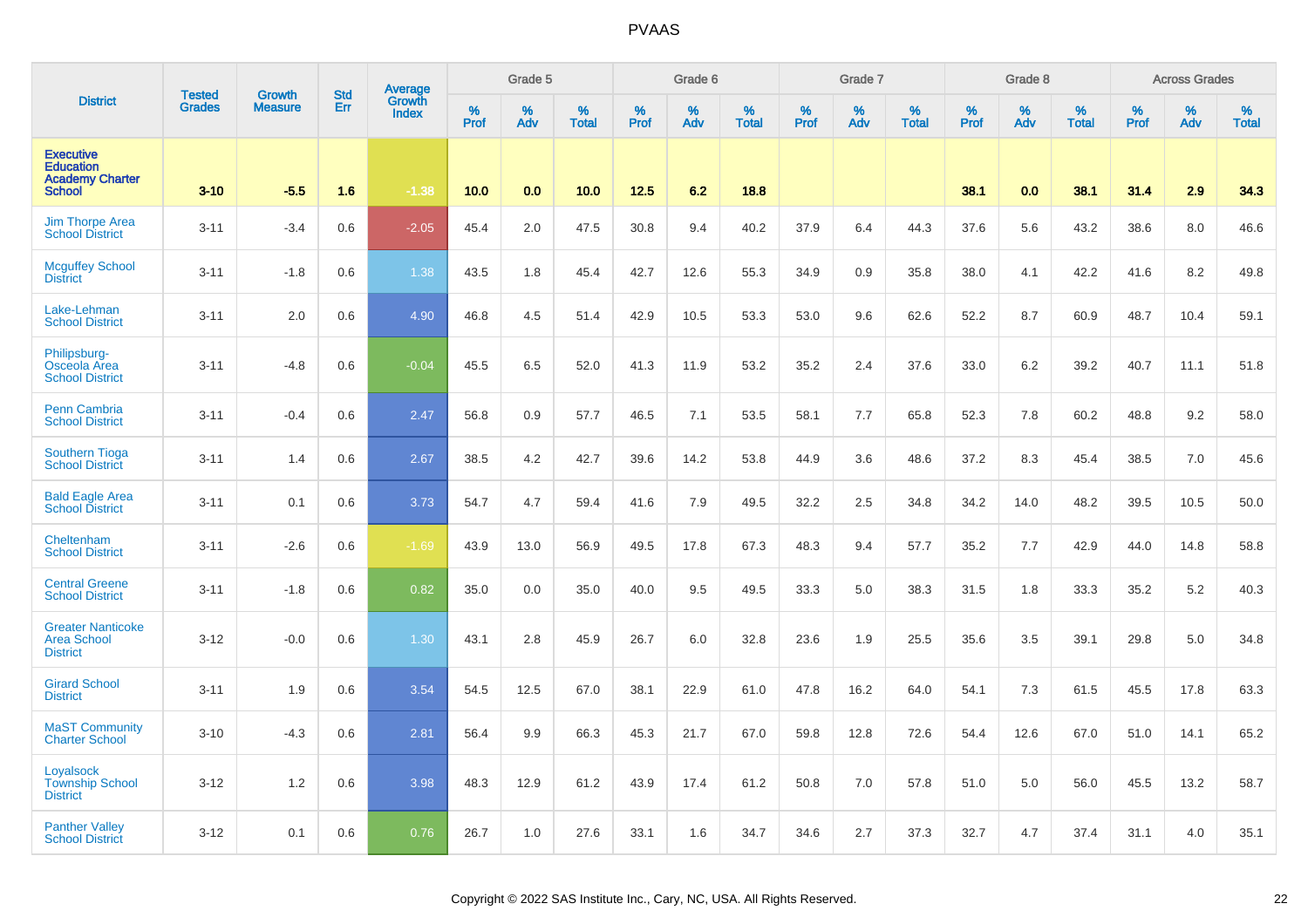|                                                                                 | <b>Tested</b> | <b>Growth</b>  | <b>Std</b> | Average<br>Growth |                  | Grade 5  |                   |           | Grade 6  |                   |           | Grade 7  |                   |           | Grade 8  |                   |           | <b>Across Grades</b> |                   |
|---------------------------------------------------------------------------------|---------------|----------------|------------|-------------------|------------------|----------|-------------------|-----------|----------|-------------------|-----------|----------|-------------------|-----------|----------|-------------------|-----------|----------------------|-------------------|
| <b>District</b>                                                                 | <b>Grades</b> | <b>Measure</b> | Err        | <b>Index</b>      | %<br><b>Prof</b> | %<br>Adv | %<br><b>Total</b> | %<br>Prof | %<br>Adv | %<br><b>Total</b> | %<br>Prof | %<br>Adv | %<br><b>Total</b> | %<br>Prof | %<br>Adv | %<br><b>Total</b> | %<br>Prof | %<br>Adv             | %<br><b>Total</b> |
| <b>Executive</b><br><b>Education</b><br><b>Academy Charter</b><br><b>School</b> | $3 - 10$      | $-5.5$         | 1.6        | $-1.38$           | 10.0             | 0.0      | 10.0              | 12.5      | 6.2      | 18.8              |           |          |                   | 38.1      | 0.0      | 38.1              | 31.4      | 2.9                  | 34.3              |
| <b>Mount Carmel</b><br><b>Area School</b><br><b>District</b>                    | $3 - 11$      | $-2.5$         | 0.6        | $-0.26$           | 36.9             | 1.8      | 38.7              | 31.3      | 7.8      | 39.1              | 30.6      | 0.0      | 30.6              | 29.0      | 2.6      | 31.6              | 32.7      | 4.4                  | 37.2              |
| <b>Chester</b><br>Community<br><b>Charter School</b>                            | $3-8$         | 3.8            | 0.6        | 6.24              | 15.7             | 0.8      | 16.4              | 11.9      | 1.8      | 13.8              | 15.2      | 1.0      | 16.2              | 14.8      | 0.0      | 14.8              | 13.2      | 0.7                  | 13.9              |
| Southmoreland<br><b>School District</b>                                         | $3 - 11$      | $-3.9$         | 0.6        | 0.18              | 39.6             | 2.1      | 41.7              | 41.4      | 8.1      | 49.6              | 43.1      | 4.6      | 47.7              | 49.5      | 4.8      | 54.4              | 44.6      | 6.8                  | 51.3              |
| <b>Brookville Area</b><br><b>School District</b>                                | $3 - 11$      | $-3.3$         | 0.6        | $-1.08$           | 41.6             | 5.9      | 47.5              | 37.1      | 12.4     | 49.4              | 34.4      | 0.8      | 35.2              | 45.0      | 7.3      | 52.3              | 40.4      | 8.7                  | 49.1              |
| <b>Pequea Valley</b><br><b>School District</b>                                  | $3 - 11$      | 1.3            | 0.6        | 3.16              | 46.4             | 1.8      | 48.2              | 36.6      | 7.5      | 44.1              | 43.0      | 4.7      | 47.7              | 37.9      | 6.8      | 44.7              | 37.7      | 6.5                  | 44.2              |
| <b>Richland School</b><br><b>District</b>                                       | $3 - 11$      | 3.6            | 0.6        | 5.79              | 51.5             | 18.4     | 69.9              | 54.7      | 20.0     | 74.7              | 51.6      | 14.1     | 65.6              | 53.8      | 15.1     | 68.9              | 51.0      | 18.8                 | 69.8              |
| <b>Belle Vernon Area</b><br><b>School District</b>                              | $3 - 11$      | $-0.1$         | 0.6        | 1.31              | 52.2             | 6.3      | 58.6              | 49.6      | 14.8     | 64.4              | 47.8      | 4.4      | 52.2              | 44.1      | 6.4      | 50.5              | 47.7      | 8.9                  | 56.6              |
| <b>Palmerton Area</b><br><b>School District</b>                                 | $3 - 11$      | 1.6            | 0.6        | 4.14              | 54.9             | 3.7      | 58.5              | 47.3      | 14.6     | 61.8              | 42.6      | 11.6     | 54.3              | 38.3      | 11.2     | 49.5              | 45.2      | 11.6                 | 56.8              |
| <b>Oley Valley School</b><br><b>District</b>                                    | $3 - 11$      | $-0.0$         | 0.6        | 1.90              | 53.5             | 5.0      | 58.4              | 40.0      | 19.0     | 59.0              | 50.0      | 7.8      | 57.8              | 54.8      | 5.4      | 60.2              | 49.6      | 9.0                  | 58.6              |
| <b>Wyoming Area</b><br><b>School District</b>                                   | $3 - 10$      | $-4.1$         | 0.6        | $-1.78$           | 58.6             | 6.0      | 64.7              | 38.8      | 2.9      | 41.8              | 49.5      | 3.2      | 52.7              | 35.8      | 9.4      | 45.3              | 43.5      | 7.5                  | 51.1              |
| <b>Wellsboro Area</b><br><b>School District</b>                                 | $3 - 11$      | $-0.6$         | 0.6        | 4.08              | 62.1             | 6.9      | 69.0              | 41.8      | 15.3     | 57.1              | 46.6      | 15.2     | 61.9              | 44.3      | 15.5     | 59.8              | 45.8      | 12.9                 | 58.7              |
| <b>Uniontown Area</b><br><b>School District</b>                                 | $3 - 11$      | 0.5            | 0.6        | 1.21              | 40.6             | 9.4      | 50.0              | 40.7      | 14.8     | 55.6              | 37.3      | 3.6      | 40.9              | 42.4      | 3.3      | 45.6              | 39.1      | 11.0                 | 50.1              |
| <b>Riverside School</b><br><b>District</b>                                      | $3 - 11$      | 2.8            | 0.6        | 4.52              | 44.6             | 4.0      | 48.5              | 45.4      | 13.1     | 58.6              | 43.7      | 11.6     | 55.3              | 45.0      | 8.3      | 53.2              | 44.3      | 10.7                 | 55.0              |
| <b>Penns Valley Area</b><br><b>School District</b>                              | $3 - 12$      | 2.5            | 0.6        | 6.79              | 56.1             | 8.2      | 64.3              | 41.8      | 33.0     | 74.8              | 45.7      | 1.9      | 47.6              | 35.8      | 8.5      | 44.3              | 44.5      | 13.0                 | 57.5              |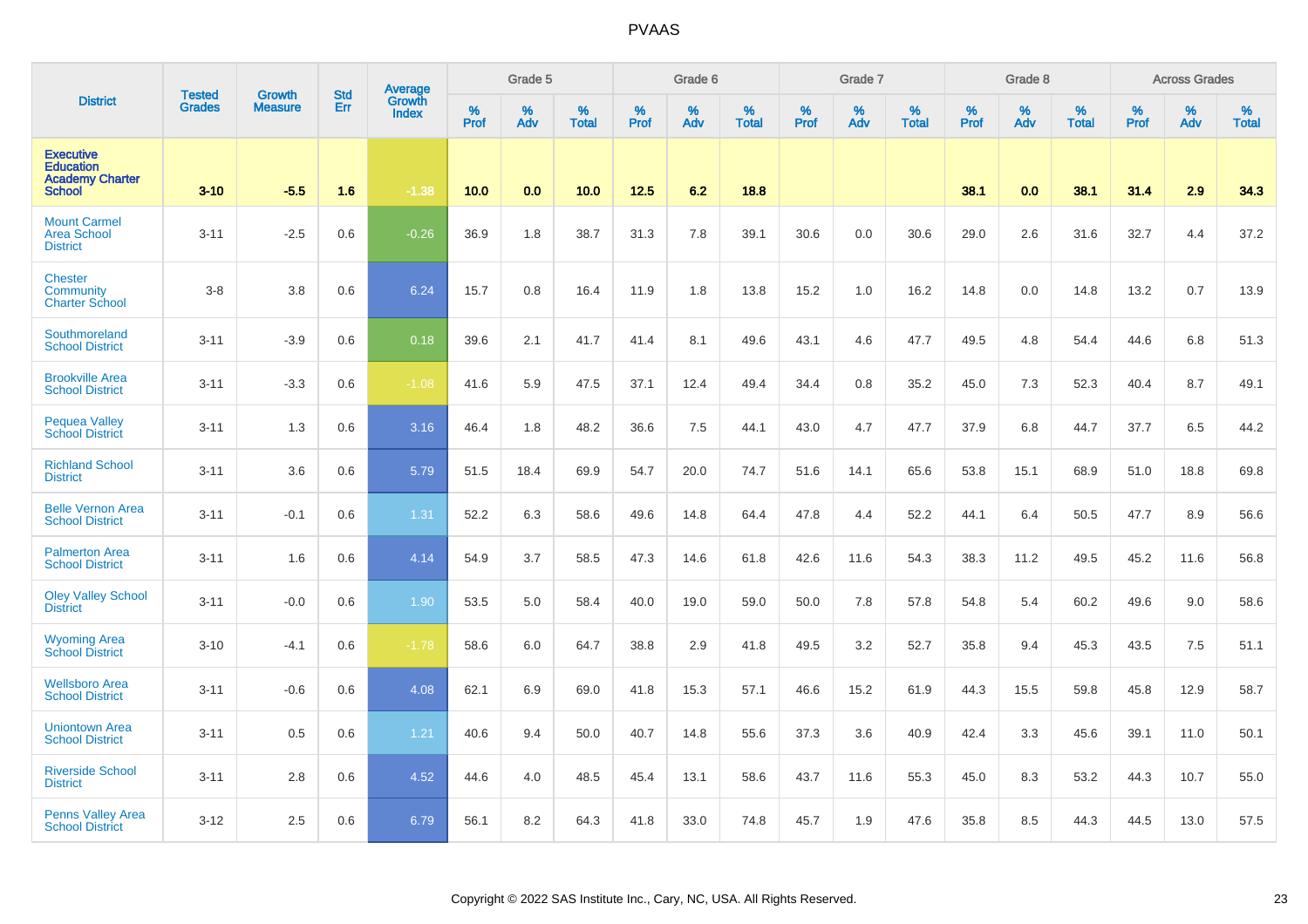|                                                                                 | <b>Tested</b> | <b>Growth</b>  | <b>Std</b> | Average<br>Growth |                  | Grade 5  |                   |           | Grade 6  |                   |           | Grade 7  |                   |           | Grade 8  |                   |           | <b>Across Grades</b> |                   |
|---------------------------------------------------------------------------------|---------------|----------------|------------|-------------------|------------------|----------|-------------------|-----------|----------|-------------------|-----------|----------|-------------------|-----------|----------|-------------------|-----------|----------------------|-------------------|
| <b>District</b>                                                                 | <b>Grades</b> | <b>Measure</b> | Err        | <b>Index</b>      | %<br><b>Prof</b> | %<br>Adv | %<br><b>Total</b> | %<br>Prof | %<br>Adv | %<br><b>Total</b> | %<br>Prof | %<br>Adv | %<br><b>Total</b> | %<br>Prof | %<br>Adv | %<br><b>Total</b> | %<br>Prof | %<br>Adv             | %<br><b>Total</b> |
| <b>Executive</b><br><b>Education</b><br><b>Academy Charter</b><br><b>School</b> | $3 - 10$      | $-5.5$         | 1.6        | $-1.38$           | 10.0             | 0.0      | 10.0              | 12.5      | 6.2      | 18.8              |           |          |                   | 38.1      | 0.0      | 38.1              | 31.4      | 2.9                  | 34.3              |
| John B. Stetson<br><b>Charter School</b>                                        | $5 - 8$       | 3.5            | 0.6        | 5.56              | 4.5              | 0.0      | 4.5               | 6.4       | 0.0      | 6.4               | 10.2      | 0.0      | 10.2              | 10.5      | 1.6      | 12.1              | 8.5       | 0.5                  | 8.9               |
| <b>Western Wayne</b><br><b>School District</b>                                  | $3 - 11$      | $-0.5$         | 0.6        | 1.82              | 56.6             | 7.6      | 64.2              | 43.0      | 21.5     | 64.5              | 45.2      | 10.6     | 55.8              | 45.8      | 15.0     | 60.8              | 45.8      | 18.1                 | 63.9              |
| <b>Troy Area School</b><br><b>District</b>                                      | $3 - 10$      | 0.2            | 0.6        | 3.50              | 45.0             | 1.0      | 46.0              | 25.5      | 5.9      | 31.4              | 45.6      | 6.5      | 52.2              | 42.4      | 10.2     | 52.5              | 39.4      | 6.6                  | 46.0              |
| <b>Cambria Heights</b><br><b>School District</b>                                | $3 - 10$      | 1.6            | 0.6        | 4.96              | 62.9             | 5.6      | 68.5              | 42.6      | 24.8     | 67.3              | 51.0      | 5.2      | 56.2              | 48.2      | 13.4     | 61.6              | 49.1      | 11.7                 | 60.8              |
| <b>Karns City Area</b><br><b>School District</b>                                | $3 - 11$      | $-0.9$         | 0.6        | 3.33              | 56.2             | 9.0      | 65.2              | 46.6      | 14.8     | 61.4              | 47.4      | 1.7      | 49.1              | 40.7      | 1.8      | 42.6              | 44.7      | 6.8                  | 51.5              |
| <b>South Park School</b><br><b>District</b>                                     | $3 - 11$      | $-0.8$         | 0.6        | 0.04              | 61.4             | 2.4      | 63.9              | 40.6      | 13.2     | 53.8              | 47.5      | 12.5     | 60.0              | 55.8      | 7.7      | 63.5              | 50.5      | 13.2                 | 63.8              |
| <b>Mohawk Area</b><br><b>School District</b>                                    | $3 - 11$      | 0.9            | 0.6        | 4.05              | 43.7             | 6.8      | 50.5              | 44.7      | 21.3     | 66.0              | 56.9      | 7.8      | 64.7              | 55.9      | 8.6      | 64.5              | 46.4      | 17.1                 | 63.5              |
| <b>Big Beaver Falls</b><br><b>Area School</b><br><b>District</b>                | $3 - 11$      | $-0.7$         | 0.6        | 3.08              | 44.1             | 2.9      | 47.1              | 30.8      | 1.9      | 32.7              | 29.7      | 5.0      | 34.6              | 27.8      | 2.1      | 29.9              | 33.1      | 3.7                  | 36.8              |
| <b>Tulpehocken Area</b><br><b>School District</b>                               | $3 - 12$      | $-0.2$         | 0.6        | 1.52              | 57.5             | 2.3      | 59.8              | 32.4      | 17.6     | 50.0              | 39.8      | 4.8      | 44.7              | 42.0      | 6.2      | 48.2              | 41.5      | 9.5                  | 51.0              |
| <b>New Brighton Area</b><br><b>School District</b>                              | $3 - 11$      | $-4.3$         | 0.6        | $-1.99$           | 37.1             | 4.5      | 41.6              | 37.0      | 7.0      | 44.0              | 33.7      | 5.0      | 38.6              | 27.6      | 3.8      | 31.4              | 32.4      | 4.8                  | 37.2              |
| Northwestern<br><b>School District</b>                                          | $3 - 11$      | $-4.4$         | 0.6        | $-1.84$           | 50.0             | 2.1      | 52.1              | 41.4      | 16.1     | 57.5              | 42.4      | 1.9      | 44.3              | 36.4      | 6.4      | 42.7              | 40.4      | 8.1                  | 48.5              |
| <b>Charleroi School</b><br><b>District</b>                                      | $3 - 11$      | $-2.5$         | 0.6        | 1.65              | 45.1             | 2.0      | 47.1              | 44.0      | 11.0     | 55.0              | 37.7      | 11.3     | 49.1              | 45.3      | 4.2      | 49.5              | 43.2      | 7.7                  | 50.9              |
| New Hope-<br>Solebury School<br><b>District</b>                                 | $3 - 11$      | 2.7            | 0.6        | 7.15              | 63.4             | 11.8     | 75.3              | 46.1      | 25.5     | 71.6              | 50.0      | 22.9     | 72.9              | 60.2      | 25.9     | 86.1              | 51.8      | 23.2                 | 75.0              |
| Pen Argyl Area<br><b>School District</b>                                        | $3 - 12$      | 2.2            | 0.6        | 3.79              | 50.0             | 10.0     | 60.0              | 43.9      | 13.4     | 57.3              | 44.6      | 9.1      | 53.6              | 44.7      | 4.8      | 49.5              | 46.0      | 11.3                 | 57.2              |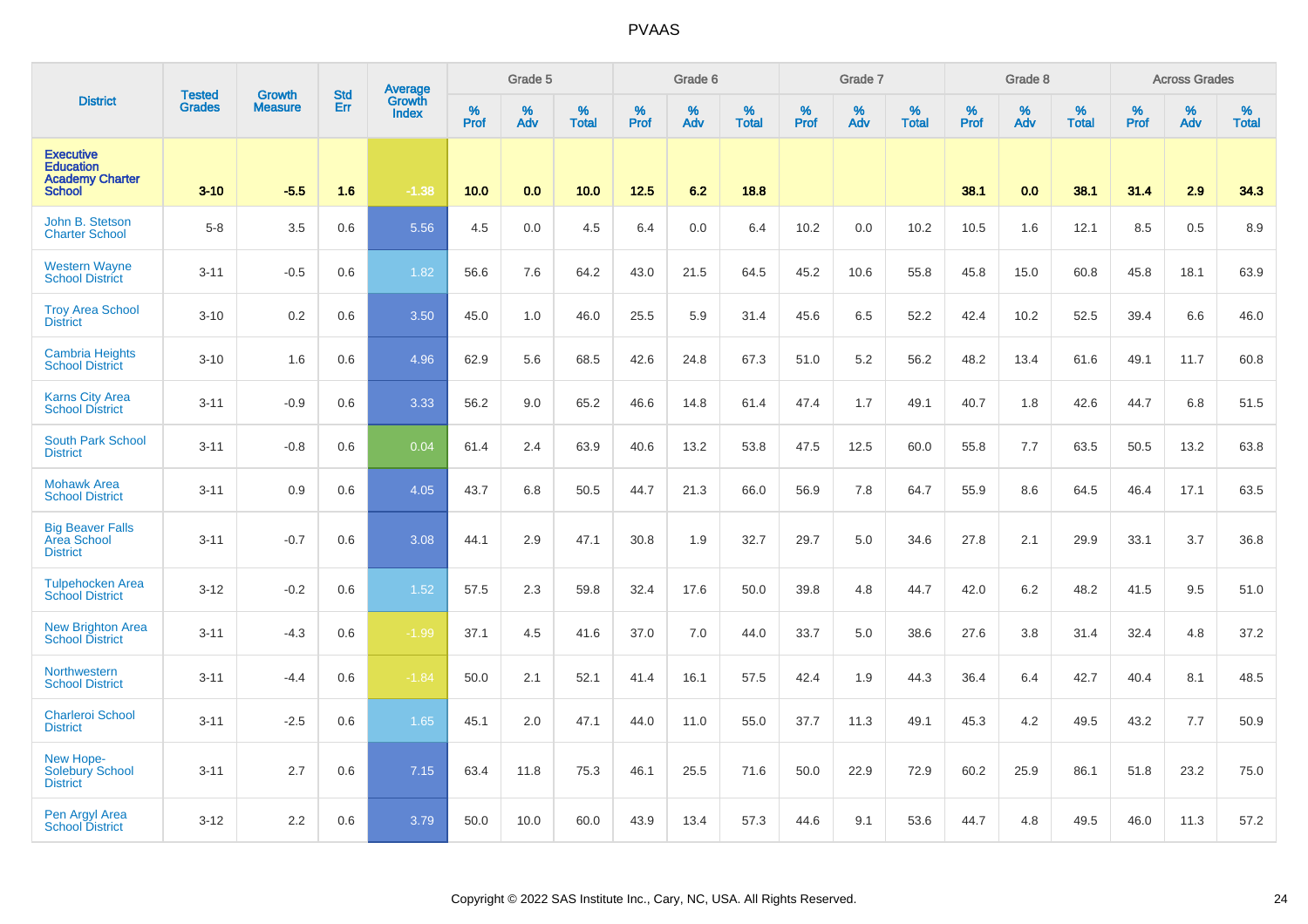|                                                                                            | <b>Tested</b> | <b>Growth</b>  | <b>Std</b> | Average                |           | Grade 5     |                      |                  | Grade 6  |                   |              | Grade 7  |                   |              | Grade 8  |                      |              | <b>Across Grades</b> |                      |
|--------------------------------------------------------------------------------------------|---------------|----------------|------------|------------------------|-----------|-------------|----------------------|------------------|----------|-------------------|--------------|----------|-------------------|--------------|----------|----------------------|--------------|----------------------|----------------------|
| <b>District</b>                                                                            | <b>Grades</b> | <b>Measure</b> | Err        | Growth<br><b>Index</b> | %<br>Prof | $\%$<br>Adv | $\%$<br><b>Total</b> | %<br><b>Prof</b> | %<br>Adv | %<br><b>Total</b> | $\%$<br>Prof | %<br>Adv | %<br><b>Total</b> | $\%$<br>Prof | %<br>Adv | $\%$<br><b>Total</b> | $\%$<br>Prof | $\%$<br>Adv          | $\%$<br><b>Total</b> |
| <b>Executive</b><br><b>Education</b><br><b>Academy Charter</b><br><b>School</b>            | $3 - 10$      | $-5.5$         | 1.6        | $-1.38$                | 10.0      | 0.0         | 10.0                 | 12.5             | 6.2      | 18.8              |              |          |                   | 38.1         | 0.0      | 38.1                 | 31.4         | 2.9                  | 34.3                 |
| <b>Palisades School</b><br><b>District</b>                                                 | $3 - 11$      | 0.4            | 0.6        | 2.52                   | 53.1      | 13.5        | 66.7                 | 48.5             | 19.2     | 67.7              | 60.2         | 10.7     | 70.9              | 43.2         | 9.1      | 52.3                 | 48.5         | 17.4                 | 65.9                 |
| <b>Wattsburg Area</b><br><b>School District</b>                                            | $3 - 11$      | 3.0            | 0.6        | 4.82                   | 48.9      | 9.1         | 58.0                 | 52.1             | 18.1     | 70.2              | 46.2         | 13.2     | 59.3              | 60.8         | 5.9      | 66.7                 | 48.4         | 12.4                 | 60.8                 |
| <b>Riverside Beaver</b><br><b>County School</b><br><b>District</b>                         | $3 - 11$      | 2.3            | 0.6        | 3.93                   | 53.1      | 9.4         | 62.5                 | 37.0             | 36.0     | 73.0              | 48.8         | 12.5     | 61.2              | 51.6         | 15.8     | 67.4                 | 45.6         | 22.4                 | 68.1                 |
| <b>Annville-Cleona</b><br><b>School District</b>                                           | $3 - 12$      | $-0.3$         | 0.6        | 4.34                   | 47.5      | 11.2        | 58.8                 | 39.6             | 21.9     | 61.5              | 54.0         | 12.6     | 66.7              | 32.4         | 17.6     | 50.0                 | 44.0         | 15.5                 | 59.5                 |
| <b>Warrior Run</b><br><b>School District</b>                                               | $3 - 11$      | 2.6            | 0.6        | 5.88                   | 48.0      | 6.5         | 54.6                 | 42.2             | 19.3     | 61.5              | 46.3         | 15.7     | 62.0              | 42.2         | 10.0     | 52.2                 | 43.0         | 12.6                 | 55.6                 |
| <b>Chestnut Ridge</b><br><b>School District</b>                                            | $3 - 12$      | 1.2            | 0.7        | 3.96                   | 53.8      | 4.4         | 58.2                 | 42.0             | 19.8     | 61.7              | 57.9         | 3.2      | 61.0              | 50.5         | 6.2      | 56.7                 | 47.9         | 11.6                 | 59.5                 |
| <b>Bloomsburg Area</b><br><b>School District</b>                                           | $3 - 10$      | $-0.8$         | 0.7        | 1.26                   | 49.4      | 4.4         | 53.8                 | 43.3             | 15.6     | 58.9              | 36.3         | 7.8      | 44.1              | 50.0         | 6.0      | 56.0                 | 46.3         | 11.7                 | 57.9                 |
| <b>Westmont Hilltop</b><br><b>School District</b>                                          | $3 - 11$      | -4.1           | 0.7        | 0.20                   | 40.6      | 3.0         | 43.6                 | 36.4             | 12.1     | 48.5              | 47.1         | 1.2      | 48.2              | 56.4         | 4.3      | 60.6                 | 41.9         | 9.4                  | 51.2                 |
| <b>New Kensington-</b><br><b>Arnold School</b><br><b>District</b>                          | $3 - 11$      | $-1.0$         | 0.7        | $-0.05$                | 22.5      | 0.9         | 23.4                 | 20.6             | 10.3     | 30.8              | 27.0         | 0.0      | 27.0              | 26.4         | 3.4      | 29.9                 | 27.1         | 4.2                  | 31.3                 |
| <b>Wyalusing Area</b><br><b>School District</b>                                            | $3 - 12$      | 1.0            | 0.7        | 5.29                   | 36.1      | 2.4         | 38.6                 | 43.1             | 13.7     | 56.9              | 43.5         | 12.0     | 55.4              | 36.8         | 3.8      | 40.6                 | 39.8         | 9.9                  | 49.6                 |
| The Philadelphia<br><b>Charter School for</b><br><b>Arts and Sciences</b><br>at HR Edmunds | $3 - 8$       | $-1.2$         | 0.7        | 1.91                   | 11.9      | 2.4         | 14.3                 | 18.6             | 0.0      | 18.6              | 17.2         | 0.0      | 17.2              | 24.4         | 0.0      | 24.4                 | 16.1         | 0.6                  | 16.7                 |
| <b>Blairsville-</b><br><b>Saltsburg School</b><br><b>District</b>                          | $3 - 11$      | $-0.1$         | 0.7        | 1.52                   | 46.9      | 8.2         | 55.1                 | 40.4             | 22.5     | 62.9              | 38.6         | 9.9      | 48.5              | 50.6         | 14.1     | 64.7                 | 41.8         | 15.1                 | 56.9                 |
| <b>Freire Charter</b><br>School                                                            | $5 - 11$      | 1.6            | 0.7        | 4.55                   | 17.5      | 0.0         | 17.5                 | 31.4             | 1.4      | 32.9              | 28.3         | 2.0      | 30.3              | 33.6         | 3.7      | 37.4                 | 27.6         | 1.9                  | 29.5                 |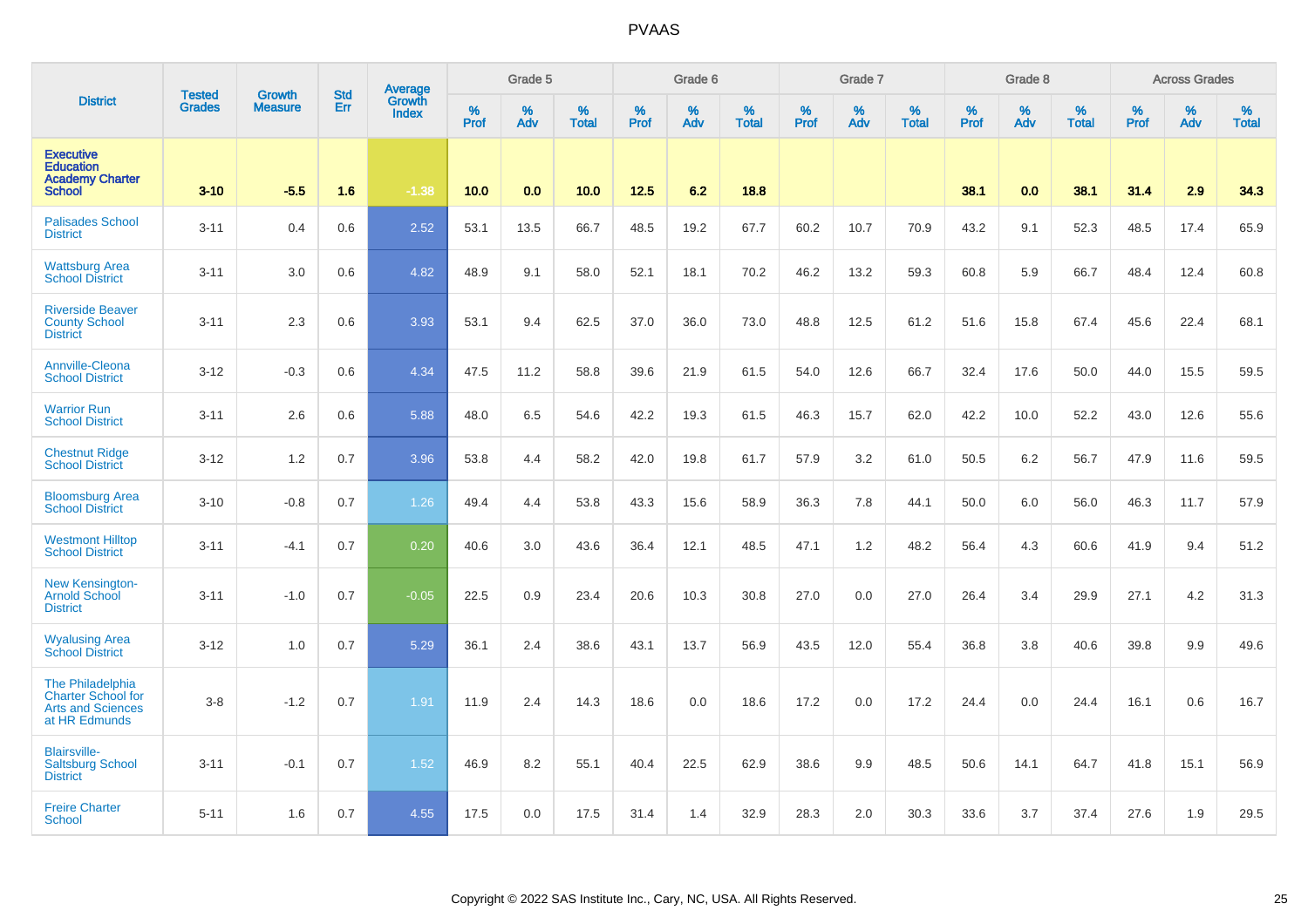|                                                                                 | <b>Tested</b> | <b>Growth</b>  | <b>Std</b> | Average                |                     | Grade 5     |                   |                  | Grade 6  |                   |                  | Grade 7  |                   |           | Grade 8  |                   |                  | <b>Across Grades</b> |                   |
|---------------------------------------------------------------------------------|---------------|----------------|------------|------------------------|---------------------|-------------|-------------------|------------------|----------|-------------------|------------------|----------|-------------------|-----------|----------|-------------------|------------------|----------------------|-------------------|
| <b>District</b>                                                                 | <b>Grades</b> | <b>Measure</b> | Err        | Growth<br><b>Index</b> | $\%$<br><b>Prof</b> | $\%$<br>Adv | %<br><b>Total</b> | %<br><b>Prof</b> | %<br>Adv | %<br><b>Total</b> | %<br><b>Prof</b> | %<br>Adv | %<br><b>Total</b> | %<br>Prof | %<br>Adv | %<br><b>Total</b> | %<br><b>Prof</b> | %<br>Adv             | %<br><b>Total</b> |
| <b>Executive</b><br><b>Education</b><br><b>Academy Charter</b><br><b>School</b> | $3 - 10$      | $-5.5$         | 1.6        | $-1.38$                | 10.0                | 0.0         | 10.0              | $12.5$           | 6.2      | 18.8              |                  |          |                   | 38.1      | 0.0      | 38.1              | 31.4             | 2.9                  | 34.3              |
| <b>First Philadelphia</b><br>Preparatory<br><b>Charter School</b>               | $3 - 8$       | $-3.5$         | 0.7        | $-1.44$                | 13.7                | 1.0         | 14.7              | 22.8             | 1.1      | 23.9              | 7.6              | 0.0      | 7.6               | 18.9      | 4.0      | 23.0              | 16.4             | 1.6                  | 17.9              |
| <b>Salisbury</b><br><b>Township School</b><br><b>District</b>                   | $3 - 11$      | $-1.7$         | 0.7        | 2.04                   | 38.3                | 7.4         | 45.7              | 33.0             | 22.0     | 55.0              | 34.8             | 4.4      | 39.1              | 47.1      | 12.6     | 59.8              | 40.0             | 11.6                 | 51.7              |
| <b>Maritime Academy</b><br><b>Charter School</b>                                | $3 - 10$      | $-6.3$         | 0.7        | $-3.02$                | 16.3                | 0.0         | 16.3              | 18.1             | 2.4      | 20.5              | 24.1             | 3.4      | 27.6              | 22.7      | 0.0      | 22.7              | 19.4             | 1.9                  | 21.3              |
| <b>Lakeland School</b><br><b>District</b>                                       | $3 - 11$      | $-0.9$         | 0.7        | 1.69                   | 41.3                | 1.3         | 42.7              | 38.7             | 11.8     | 50.5              | 49.1             | 9.4      | 58.5              | 39.3      | 5.6      | 44.9              | 41.3             | 9.6                  | 50.8              |
| <b>Bellwood-Antis</b><br><b>School District</b>                                 | $3 - 10$      | 1.5            | 0.7        | 3.13                   | 46.1                | 3.4         | 49.4              | 34.4             | 16.7     | 51.1              | 44.0             | 10.7     | 54.8              | 41.3      | 26.1     | 67.4              | 41.8             | 16.7                 | 58.6              |
| <b>South Williamsport</b><br><b>Area School</b><br><b>District</b>              | $3 - 10$      | 0.5            | 0.7        | 1.48                   | 45.7                | 6.4         | 52.1              | 37.4             | 15.4     | 52.8              | 40.5             | 8.3      | 48.8              | 43.2      | 12.5     | 55.7              | 39.9             | 12.1                 | 52.0              |
| Catasauqua Area<br><b>School District</b>                                       | $3 - 12$      | $-1.3$         | 0.7        | 0.83                   | 30.1                | 0.0         | 30.1              | 55.4             | 9.5      | 64.9              | 33.3             | 2.9      | 36.3              | 24.4      | 7.8      | 32.2              | 36.9             | 5.3                  | 42.2              |
| <b>Southern Columbia</b><br><b>Area School</b><br><b>District</b>               | $3 - 11$      | 1.6            | 0.7        | 6.77                   | 56.2                | 5.5         | 61.6              | 46.9             | 25.0     | 71.9              | 51.5             | 14.8     | 66.3              | 39.4      | 11.7     | 51.1              | 47.9             | 16.1                 | 64.0              |
| <b>Freedom Area</b><br><b>School District</b>                                   | $3 - 11$      | $-1.9$         | 0.7        | 1.34                   | 36.0                | 2.3         | 38.4              | 36.8             | 12.6     | 49.4              | 37.9             | 1.9      | 39.8              | 40.3      | 1.3      | 41.6              | 38.8             | 6.0                  | 44.7              |
| <b>Carbondale Area</b><br><b>School District</b>                                | $3 - 10$      | $-1.3$         | 0.7        | 1.07                   | 34.5                | 0.0         | 34.5              | 23.1             | 2.2      | 25.3              | 29.4             | 3.5      | 32.9              | 42.4      | 5.7      | 48.1              | 30.0             | 3.2                  | 33.3              |
| <b>Northern Lehigh</b><br><b>School District</b>                                | $3 - 12$      | $-0.6$         | 0.7        | 0.95                   | 52.1                | 2.1         | 54.2              | 44.4             | 6.2      | 50.6              | 36.7             | 4.2      | 40.8              | 41.7      | 5.6      | 47.2              | 42.1             | 5.6                  | 47.7              |
| <b>Marion Center</b><br><b>Area School</b><br><b>District</b>                   | $3 - 10$      | 2.0            | 0.7        | 2.96                   | 52.6                | 10.3        | 62.8              | 45.6             | 22.3     | 68.0              | 52.9             | 5.9      | 58.8              | 49.5      | 7.4      | 56.8              | 49.1             | 13.2                 | 62.3              |
| <b>East Allegheny</b><br><b>School District</b>                                 | $3 - 11$      | $-3.0$         | 0.7        | $-1.41$                | 41.6                | 3.4         | 44.9              | 25.9             | 7.1      | 32.9              | 30.8             | 2.6      | 33.3              | 22.3      | 3.9      | 26.2              | 26.8             | 4.0                  | 30.9              |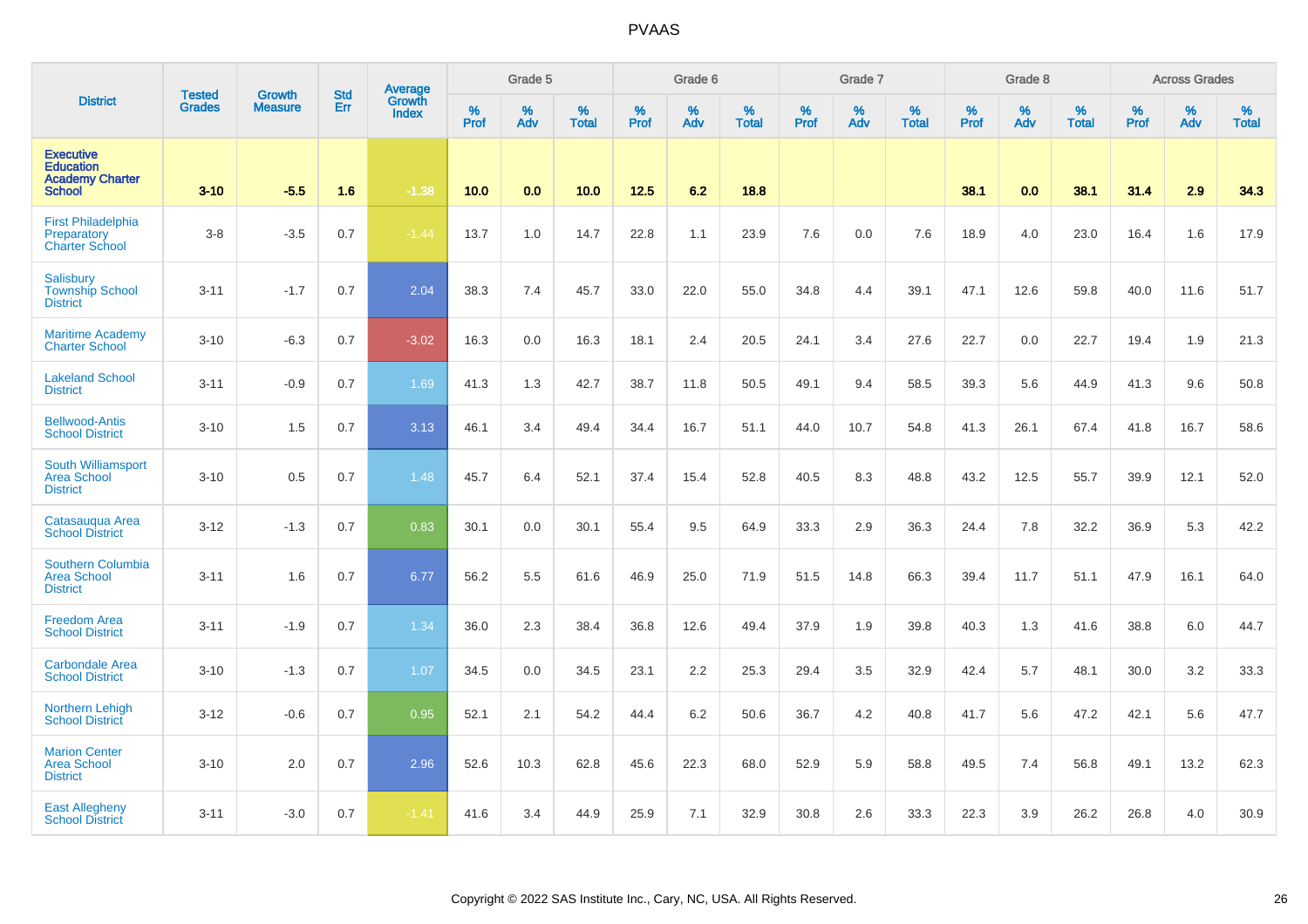|                                                                                 | <b>Tested</b> | <b>Growth</b>  | <b>Std</b> |                                          |           | Grade 5  |                   |           | Grade 6  |                   |           | Grade 7  |                   |           | Grade 8  |                   |           | <b>Across Grades</b> |                   |
|---------------------------------------------------------------------------------|---------------|----------------|------------|------------------------------------------|-----------|----------|-------------------|-----------|----------|-------------------|-----------|----------|-------------------|-----------|----------|-------------------|-----------|----------------------|-------------------|
| <b>District</b>                                                                 | <b>Grades</b> | <b>Measure</b> | Err        | <b>Average</b><br>Growth<br><b>Index</b> | %<br>Prof | %<br>Adv | %<br><b>Total</b> | %<br>Prof | %<br>Adv | %<br><b>Total</b> | %<br>Prof | %<br>Adv | %<br><b>Total</b> | %<br>Prof | %<br>Adv | %<br><b>Total</b> | %<br>Prof | %<br>Adv             | %<br><b>Total</b> |
| <b>Executive</b><br><b>Education</b><br><b>Academy Charter</b><br><b>School</b> | $3 - 10$      | $-5.5$         | 1.6        | $-1.38$                                  | 10.0      | 0.0      | 10.0              | 12.5      | 6.2      | 18.8              |           |          |                   | 38.1      | 0.0      | 38.1              | 31.4      | 2.9                  | 34.3              |
| <b>Greenville Area</b><br><b>School District</b>                                | $3 - 11$      | 1.0            | 0.7        | 1.92                                     | 46.7      | 5.6      | 52.2              | 52.5      | 11.2     | 63.8              | 43.8      | 5.7      | 49.5              | 31.2      | 12.5     | 43.8              | 42.0      | 10.1                 | 52.1              |
| Pennsylvania<br><b>Virtual Charter</b><br><b>School</b>                         | $3 - 11$      | 2.2            | 0.7        | 3.25                                     | 51.9      | 4.7      | 56.6              | 41.9      | 14.0     | 55.9              | 38.4      | 13.1     | 51.5              | 43.8      | 9.0      | 52.8              | 42.3      | 11.6                 | 53.9              |
| <b>Camp Hill School</b><br><b>District</b>                                      | $3 - 12$      | $-2.3$         | 0.7        | 0.25                                     | 65.4      | 17.3     | 82.7              | 53.3      | 8.0      | 61.3              | 63.7      | 5.5      | 69.2              | 49.6      | 15.3     | 64.9              | 52.7      | 18.6                 | 71.3              |
| <b>Elk Lake School</b><br><b>District</b>                                       | $3 - 11$      | 2.6            | 0.7        | 4.22                                     | 43.8      | 3.8      | 47.5              | 35.8      | 21.0     | 56.8              | 39.8      | 11.4     | 51.1              | 35.8      | 6.2      | 42.0              | 38.3      | 11.7                 | 50.0              |
| <b>Iroquois School</b><br><b>District</b>                                       | $3 - 11$      | $-0.1$         | 0.7        | 0.56                                     | 55.1      | 9.0      | 64.1              | 39.5      | 19.8     | 59.3              | 38.8      | 6.1      | 44.9              | 44.0      | 10.0     | 54.0              | 42.6      | 12.8                 | 55.4              |
| <b>Carlynton School</b><br><b>District</b>                                      | $3 - 11$      | 0.0            | 0.7        | 2.14                                     | 50.5      | 6.4      | 57.0              | 47.1      | 18.8     | 65.9              | 30.8      | 7.5      | 38.3              | 40.8      | 7.9      | 48.7              | 41.6      | 11.0                 | 52.7              |
| <b>Dunmore School</b><br><b>District</b>                                        | $3 - 11$      | $-2.2$         | 0.7        | 0.07                                     | 47.2      | 8.3      | 55.6              | 48.9      | 14.1     | 63.0              | 45.9      | 1.8      | 47.7              | 34.5      | 6.0      | 40.5              | 44.8      | 9.4                  | 54.2              |
| <b>Northampton Area</b><br><b>School District</b>                               | $3 - 11$      | $-4.3$         | 0.7        | $-1.06$                                  | 39.1      | 8.6      | 47.7              | 34.2      | 19.3     | 53.5              | 27.4      | 6.8      | 34.2              | 40.0      | 5.0      | 45.0              | 42.3      | 12.8                 | 55.1              |
| <b>Ligonier Valley</b><br><b>School District</b>                                | $3 - 11$      | $-0.8$         | 0.7        | 1.19                                     | 43.8      | 7.5      | 51.2              | 46.0      | 16.0     | 62.0              | 40.5      | 2.7      | 43.2              | 45.9      | 10.2     | 56.1              | 44.7      | 12.8                 | 57.6              |
| <b>Mount Union Area</b><br><b>School District</b>                               | $3 - 10$      | 1.4            | 0.7        | 2.08                                     | 28.7      | 3.2      | 31.9              | 28.4      | 0.0      | 28.4              | 28.9      | 4.8      | 33.7              | 36.9      | 1.2      | 38.1              | 31.6      | 2.9                  | 34.4              |
| <b>Everett Area</b><br><b>School District</b>                                   | $3 - 11$      | $-0.2$         | 0.7        | 2.63                                     | 41.4      | 9.2      | 50.6              | 34.9      | 11.6     | 46.5              | 47.5      | 5.9      | 53.5              | 37.3      | 9.3      | 46.7              | 40.8      | 11.4                 | 52.2              |
| <b>Neshannock</b><br><b>Township School</b><br><b>District</b>                  | $3 - 10$      | $-3.2$         | 0.7        | $-0.34$                                  | 56.7      | 8.9      | 65.6              | 57.4      | 20.6     | 77.9              | 62.0      | 14.0     | 76.0              | 51.3      | 6.4      | 57.7              | 55.4      | 13.5                 | 68.9              |
| 21st Century Cyber<br><b>Charter School</b>                                     | $6 - 12$      | $-2.2$         | 0.7        | 0.08                                     |           |          |                   | 48.2      | 16.7     | 64.9              | 54.9      | 10.5     | 65.4              | 58.0      | 6.7      | 64.7              | 54.2      | 10.8                 | 65.0              |
| <b>Cranberry Area</b><br><b>School District</b>                                 | $3-12$        | $-0.0$         | 0.7        | 1.30                                     | 48.7      | 9.2      | 57.9              | 52.1      | 9.4      | 61.5              | 41.0      | 2.1      | 43.2              | 46.7      | 9.3      | 56.0              | 44.5      | 7.7                  | 52.2              |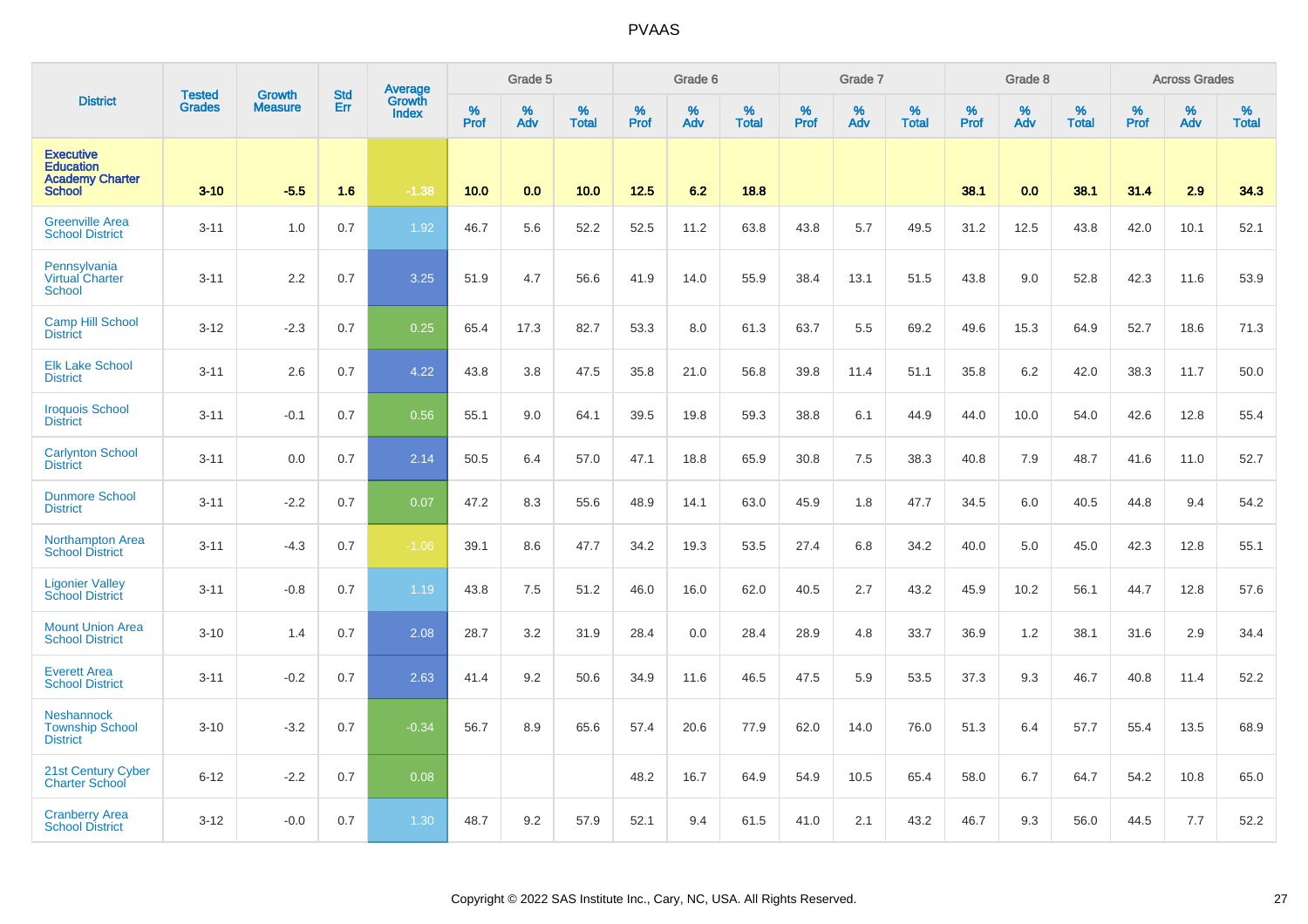|                                                                                 | <b>Tested</b> | <b>Growth</b>  | <b>Std</b> | Average                |              | Grade 5     |                   |           | Grade 6  |                   |              | Grade 7  |                   |           | Grade 8  |                   |                  | <b>Across Grades</b> |                   |
|---------------------------------------------------------------------------------|---------------|----------------|------------|------------------------|--------------|-------------|-------------------|-----------|----------|-------------------|--------------|----------|-------------------|-----------|----------|-------------------|------------------|----------------------|-------------------|
| <b>District</b>                                                                 | <b>Grades</b> | <b>Measure</b> | Err        | Growth<br><b>Index</b> | $\%$<br>Prof | $\%$<br>Adv | %<br><b>Total</b> | %<br>Prof | %<br>Adv | %<br><b>Total</b> | $\%$<br>Prof | %<br>Adv | %<br><b>Total</b> | %<br>Prof | %<br>Adv | %<br><b>Total</b> | %<br><b>Prof</b> | %<br>Adv             | %<br><b>Total</b> |
| <b>Executive</b><br><b>Education</b><br><b>Academy Charter</b><br><b>School</b> | $3 - 10$      | $-5.5$         | 1.6        | $-1.38$                | 10.0         | 0.0         | 10.0              | $12.5$    | 6.2      | 18.8              |              |          |                   | 38.1      | 0.0      | 38.1              | 31.4             | 2.9                  | 34.3              |
| <b>Moniteau School</b><br><b>District</b>                                       | $3 - 11$      | $-1.6$         | 0.7        | 0.33                   | 43.4         | 7.2         | 50.6              | 33.3      | 19.0     | 52.4              | 32.1         | 6.0      | 38.1              | 44.0      | 1.3      | 45.3              | 40.5             | 10.6                 | 51.1              |
| <b>Schuylkill Haven</b><br><b>Area School</b><br><b>District</b>                | $3 - 11$      | $-1.4$         | 0.7        | 1.96                   | 44.6         | 1.2         | 45.8              | 46.9      | 6.2      | 53.1              | 49.5         | 8.6      | 58.1              | 46.0      | 3.4      | 49.4              | 46.4             | 10.0                 | 56.4              |
| Washington<br><b>School District</b>                                            | $3 - 11$      | $-1.7$         | 0.7        | 0.44                   | 44.7         | 0.0         | 44.7              | 39.6      | 6.2      | 45.8              | 28.0         | 1.2      | 29.3              | 23.5      | 1.5      | 25.0              | 35.4             | 3.1                  | 38.6              |
| Wissahickon<br><b>Charter School</b>                                            | $3 - 8$       | $-1.5$         | 0.7        | 2.12                   | 22.2         | 0.0         | 22.2              | 20.5      | 6.0      | 26.5              | 24.1         | 1.2      | 25.3              | 22.1      | 0.0      | 22.1              | 22.4             | 2.8                  | 25.2              |
| Environmental<br><b>Charter School At</b><br><b>Frick Park</b>                  | $3-9$         | $-2.5$         | 0.7        | 0.12                   | 46.0         | 5.3         | 51.3              | 41.5      | 10.6     | 52.1              | 46.6         | 13.6     | 60.2              | 25.4      | 11.9     | 37.3              | 43.3             | 14.6                 | 57.9              |
| <b>Bristol Borough</b><br><b>School District</b>                                | $3 - 12$      | 0.4            | 0.7        | 1.32                   | 37.3         | 1.3         | 38.7              | 28.4      | 18.2     | 46.6              | 39.5         | 7.4      | 46.9              | 27.7      | 6.0      | 33.7              | 33.3             | 8.0                  | 41.4              |
| <b>Bentworth School</b><br><b>District</b>                                      | $3 - 11$      | 2.1            | 0.7        | 2.98                   | 60.3         | 15.4        | 75.6              | 46.1      | 6.7      | 52.8              | 52.5         | 20.0     | 72.5              | 43.3      | 11.9     | 55.2              | 52.1             | 16.1                 | 68.2              |
| <b>Southern</b><br><b>Huntingdon County</b><br><b>School District</b>           | $3 - 11$      | 1.1            | 0.7        | 2.65                   | 47.1         | 2.9         | 50.0              | 26.6      | 7.6      | 34.2              | 43.2         | 4.6      | 47.7              | 41.5      | 3.7      | 45.1              | 39.6             | 5.6                  | 45.2              |
| <b>Burrell School</b><br><b>District</b>                                        | $3 - 11$      | $-3.3$         | 0.7        | 1.06                   | 50.0         | 0.9         | 50.9              | 46.2      | 7.7      | 53.8              | 46.8         | 6.5      | 53.2              | 41.0      | 4.9      | 45.9              | 45.9             | 7.5                  | 53.4              |
| <b>Shenango Area</b><br><b>School District</b>                                  | $3 - 11$      | 1.9            | 0.7        | 2.73                   | 46.4         | 19.0        | 65.5              | 37.5      | 25.0     | 62.5              | 45.7         | 9.6      | 55.3              | 41.1      | 18.9     | 60.0              | 42.3             | 18.7                 | 61.1              |
| Apollo-Ridge<br><b>School District</b>                                          | $3 - 12$      | $-2.9$         | 0.7        | 2.80                   | 45.6         | 1.5         | 47.1              | 25.3      | 9.6      | 34.9              | 34.6         | 0.0      | 34.6              | 42.1      | 5.3      | 47.4              | 38.1             | 6.5                  | 44.6              |
| Pennsylvania<br><b>Distance Learning</b><br><b>Charter School</b>               | $3 - 12$      | 0.0            | 0.7        | 4.62                   | 30.3         | 0.0         | 30.3              | 16.2      | 4.0      | 20.3              | 25.6         | 1.2      | 26.7              | 33.3      | 2.3      | 35.6              | 25.8             | 3.0                  | 28.8              |
| <b>MaST Community</b><br><b>Charter School II</b>                               | $3 - 10$      | $-4.6$         | 0.7        | 0.45                   | 41.0         | 3.0         | 44.0              | 38.7      | 4.3      | 43.0              | 50.0         | 5.9      | 55.9              |           |          |                   | 44.5             | 7.0                  | 51.5              |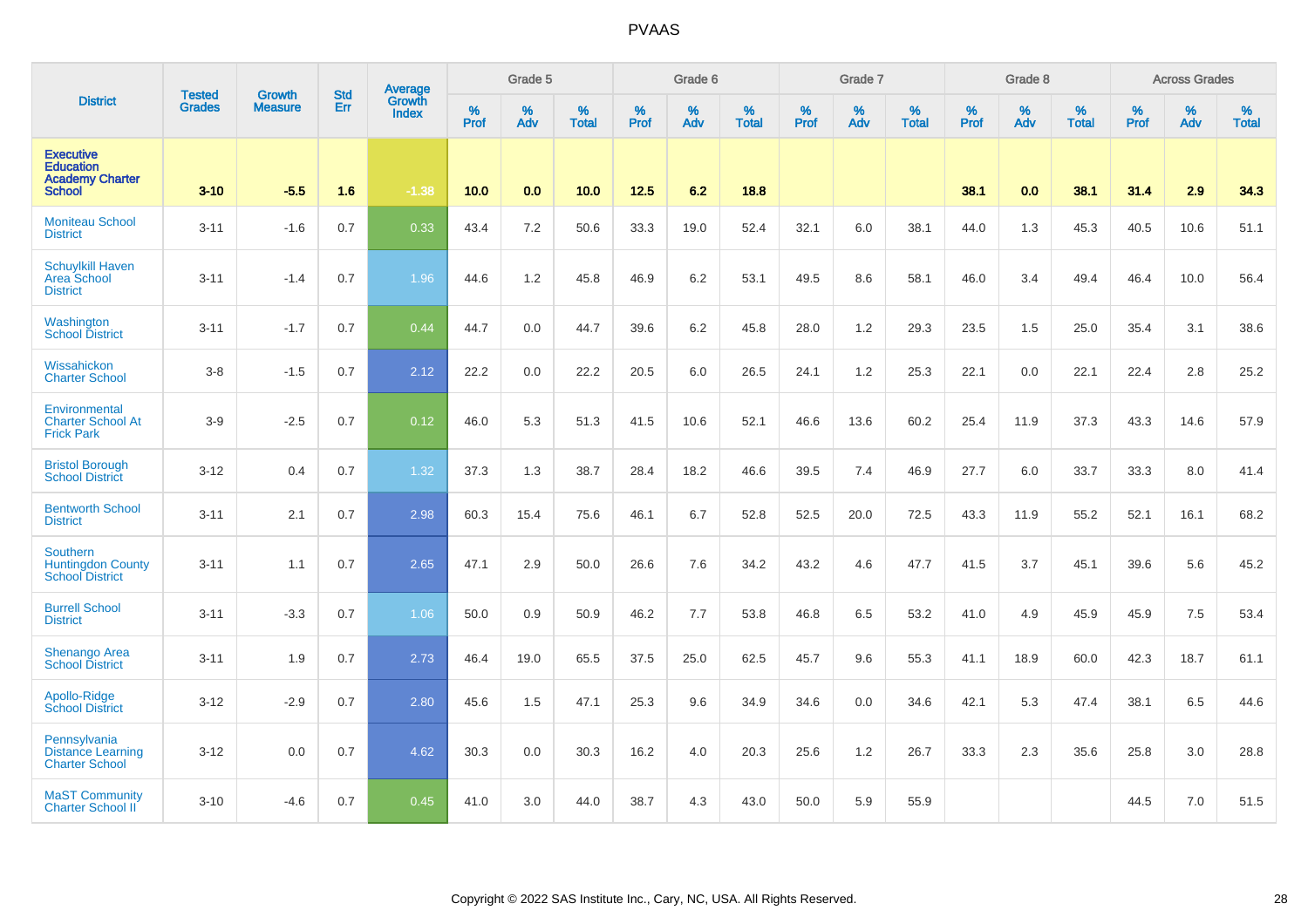|                                                                                 | <b>Tested</b> | <b>Growth</b>  | <b>Std</b> | Average                |                     | Grade 5  |                   |           | Grade 6  |                   |           | Grade 7  |                   |           | Grade 8  |                   |                  | <b>Across Grades</b> |                   |
|---------------------------------------------------------------------------------|---------------|----------------|------------|------------------------|---------------------|----------|-------------------|-----------|----------|-------------------|-----------|----------|-------------------|-----------|----------|-------------------|------------------|----------------------|-------------------|
| <b>District</b>                                                                 | <b>Grades</b> | <b>Measure</b> | Err        | Growth<br><b>Index</b> | $\%$<br><b>Prof</b> | %<br>Adv | %<br><b>Total</b> | %<br>Prof | %<br>Adv | %<br><b>Total</b> | %<br>Prof | %<br>Adv | %<br><b>Total</b> | %<br>Prof | %<br>Adv | %<br><b>Total</b> | %<br><b>Prof</b> | %<br>Adv             | %<br><b>Total</b> |
| <b>Executive</b><br><b>Education</b><br><b>Academy Charter</b><br><b>School</b> | $3 - 10$      | $-5.5$         | 1.6        | $-1.38$                | 10.0                | 0.0      | 10.0              | $12.5$    | 6.2      | 18.8              |           |          |                   | 38.1      | 0.0      | 38.1              | 31.4             | 2.9                  | 34.3              |
| Independence<br><b>Charter School</b>                                           | $3 - 8$       | $-2.1$         | 0.7        | $-0.30$                | 28.8                | 9.6      | 38.4              | 39.0      | 18.3     | 57.3              | 38.3      | 11.1     | 49.4              | 50.9      | 7.0      | 57.9              | 35.6             | 11.9                 | 47.5              |
| Steelton-Highspire<br><b>School District</b>                                    | $3 - 11$      | $-1.9$         | 0.7        | 0.69                   | 21.9                | 0.0      | 21.9              | 11.5      | 0.0      | 11.5              | 3.8       | 0.0      | 3.8               | 5.9       | 0.0      | 5.9               | 9.0              | 0.0                  | 9.0               |
| <b>Brentwood</b><br><b>Borough School</b><br><b>District</b>                    | $3 - 11$      | $-2.1$         | 0.7        | $-0.70$                | 53.5                | 7.0      | 60.5              | 36.1      | 12.0     | 48.2              | 33.3      | 4.6      | 37.9              | 48.0      | 6.8      | 54.8              | 40.9             | 9.4                  | 50.3              |
| <b>Richard Allen</b><br>Preparatory<br><b>Charter School</b>                    | $5 - 8$       | 4.8            | 0.7        | 6.89                   | 9.3                 | 0.0      | 9.3               | 16.1      | 0.0      | 16.1              | 16.7      | 1.8      | 18.5              | 19.1      | 1.8      | 20.9              | 16.4             | 1.1                  | 17.5              |
| <b>Universal</b><br><b>Creighton Charter</b><br><b>School</b>                   | $3 - 8$       | $-0.0$         | 0.7        | 4.61                   | 31.0                | 2.4      | 33.3              | 25.6      | 2.3      | 27.9              | 15.4      | 4.6      | 20.0              | 34.9      | 5.8      | 40.7              | 28.8             | 4.7                  | 33.5              |
| <b>North Star School</b><br><b>District</b>                                     | $3 - 11$      | $-0.3$         | 0.7        | 2.55                   | 44.3                | 3.8      | 48.1              | 35.9      | 17.2     | 53.1              | 44.4      | 8.3      | 52.8              | 49.5      | 17.2     | 66.7              | 44.5             | 15.3                 | 59.8              |
| <b>Brockway Area</b><br><b>School District</b>                                  | $3 - 11$      | 4.2            | 0.7        | 5.89                   | 61.5                | 14.1     | 75.6              | 40.6      | 34.8     | 75.4              | 44.4      | 9.9      | 54.3              | 50.0      | 9.7      | 59.7              | 46.6             | 17.4                 | 64.0              |
| <b>Windber Area</b><br><b>School District</b>                                   | $3 - 11$      | $-1.4$         | 0.7        | 0.34                   | 49.4                | 13.9     | 63.3              | 49.2      | 14.9     | 64.2              | 49.3      | 9.3      | 58.7              | 57.1      | 10.7     | 67.9              | 49.9             | 11.8                 | 61.7              |
| <b>Universal Institute</b><br><b>Charter School</b>                             | $3 - 8$       | 2.4            | 0.7        | 6.34                   | 20.3                | 0.0      | 20.3              | 21.9      | 1.4      | 23.3              | 28.6      | 0.0      | 28.6              | 35.2      | 3.4      | 38.6              | 26.8             | 1.5                  | 28.3              |
| <b>Chartiers-Houston</b><br><b>School District</b>                              | $3 - 10$      | $-1.5$         | 0.7        | 1.79                   | 58.4                | 10.1     | 68.5              | 55.8      | 18.2     | 74.0              | 52.0      | 5.5      | 57.5              | 54.9      | 7.0      | 62.0              | 53.8             | 14.2                 | 68.0              |
| <b>Chichester School</b><br><b>District</b>                                     | $3 - 11$      | $-4.0$         | 0.7        | 0.17                   | 27.3                | 1.1      | 28.4              | 37.2      | 9.0      | 46.2              | 31.2      | 6.2      | 37.5              | 41.1      | 0.0      | 41.1              | 36.7             | 5.7                  | 42.4              |
| <b>Redbank Valley</b><br><b>School District</b>                                 | $3 - 11$      | 2.3            | 0.7        | 3.22                   | 64.3                | 4.3      | 68.6              | 38.8      | 13.8     | 52.5              | 54.6      | 12.5     | 67.0              | 55.4      | 15.4     | 70.8              | 50.6             | 13.7                 | 64.4              |
| Renaissance<br><b>Academy Charter</b><br>School                                 | $3 - 11$      | $-1.3$         | 0.7        | 1.67                   | 36.6                | 5.6      | 42.2              | 39.7      | 16.4     | 56.2              | 50.7      | 5.3      | 56.0              | 40.6      | 18.8     | 59.4              | 41.0             | 10.8                 | 51.8              |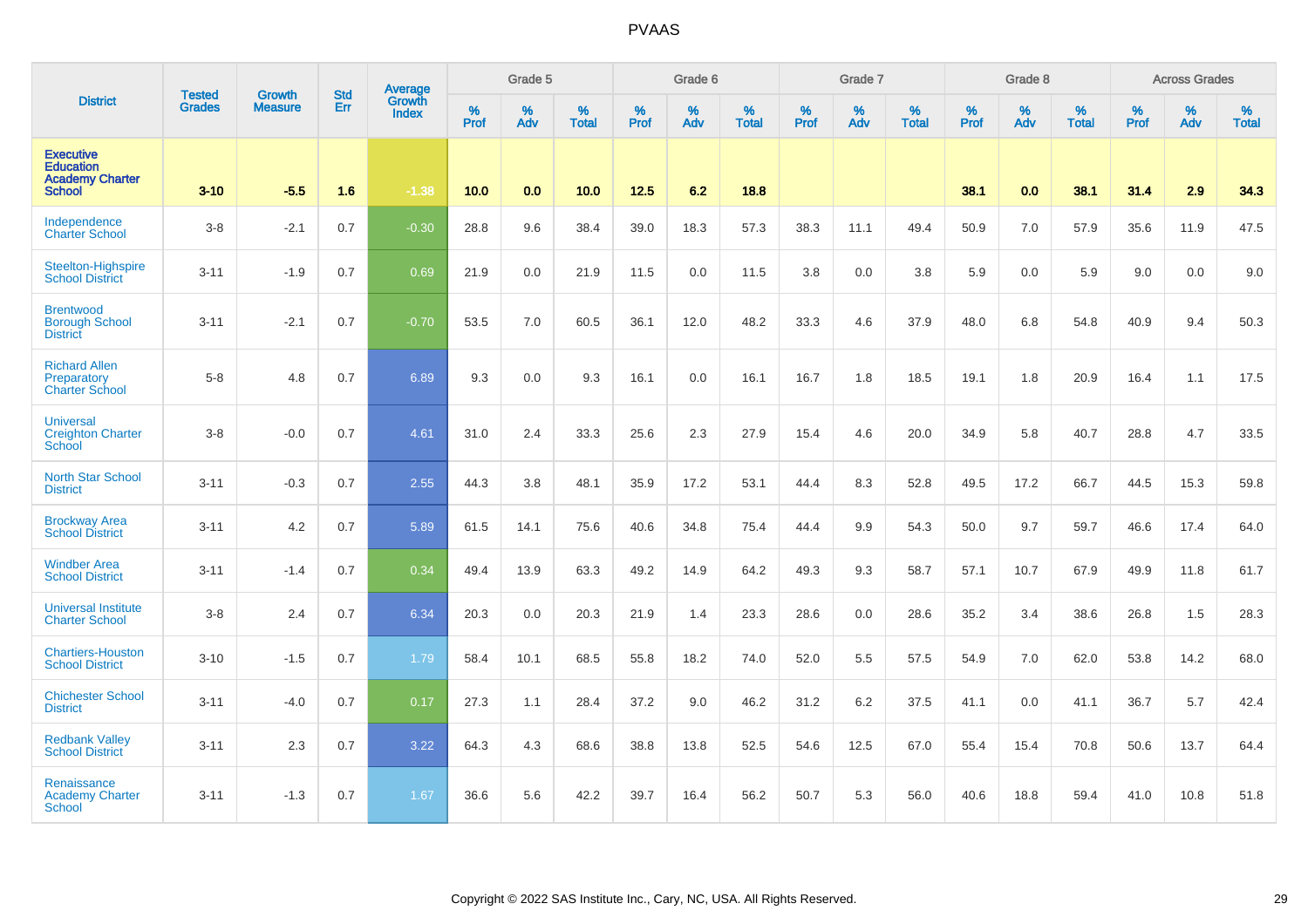|                                                                                 | <b>Tested</b> | <b>Growth</b>  | <b>Std</b> | Average<br>Growth |                     | Grade 5  |                   |           | Grade 6  |                   |           | Grade 7  |                   |           | Grade 8  |                   |           | <b>Across Grades</b> |                   |
|---------------------------------------------------------------------------------|---------------|----------------|------------|-------------------|---------------------|----------|-------------------|-----------|----------|-------------------|-----------|----------|-------------------|-----------|----------|-------------------|-----------|----------------------|-------------------|
| <b>District</b>                                                                 | <b>Grades</b> | <b>Measure</b> | Err        | <b>Index</b>      | $\%$<br><b>Prof</b> | %<br>Adv | %<br><b>Total</b> | %<br>Prof | %<br>Adv | %<br><b>Total</b> | %<br>Prof | %<br>Adv | %<br><b>Total</b> | %<br>Prof | %<br>Adv | %<br><b>Total</b> | %<br>Prof | %<br>Adv             | %<br><b>Total</b> |
| <b>Executive</b><br><b>Education</b><br><b>Academy Charter</b><br><b>School</b> | $3 - 10$      | $-5.5$         | 1.6        | $-1.38$           | 10.0                | 0.0      | 10.0              | 12.5      | 6.2      | 18.8              |           |          |                   | 38.1      | 0.0      | 38.1              | 31.4      | 2.9                  | 34.3              |
| <b>Montrose Area</b><br><b>School District</b>                                  | $3 - 10$      | 1.0            | 0.7        | 2.93              | 50.0                | 16.2     | 66.2              | 40.2      | 28.3     | 68.5              | 38.2      | 13.2     | 51.5              | 45.0      | 10.0     | 55.0              | 43.8      | 18.3                 | 62.0              |
| <b>Steel Valley</b><br><b>School District</b>                                   | $3 - 11$      | $-2.9$         | 0.7        | 0.64              | 38.4                | 1.2      | 39.5              | 37.1      | 14.5     | 51.6              | 26.5      | 3.6      | 30.1              | 26.7      | 6.7      | 33.3              | 35.3      | 10.2                 | 45.5              |
| <b>Lindley Academy</b><br>Charter School At<br><b>Birney</b>                    | $3-8$         | 1.0            | 0.7        | 2.21              | 8.9                 | 0.0      | 8.9               | 24.0      | 2.5      | 26.6              | 20.6      | 3.2      | 23.8              | 19.4      | 4.8      | 24.2              | 19.6      | 2.3                  | 21.9              |
| <b>Laurel School</b><br><b>District</b>                                         | $3 - 11$      | $-0.0$         | 0.7        | 1.41              | 54.0                | 6.8      | 60.8              | 35.7      | 21.4     | 57.1              | 60.8      | 10.1     | 70.9              | 50.8      | 10.4     | 61.2              | 50.7      | 14.6                 | 65.3              |
| <b>West Oak Lane</b><br><b>Charter School</b>                                   | $3-8$         | 0.8            | 0.7        | 2.18              | 29.9                | 0.0      | 29.9              | 26.5      | 2.9      | 29.4              | 35.1      | 6.8      | 41.9              | 41.5      | 4.6      | 46.2              | 31.4      | 4.3                  | 35.8              |
| Northwood<br><b>Academy Charter</b><br><b>School</b>                            | $3-8$         | $-0.1$         | 0.7        | 2.45              | 23.4                | 1.3      | 24.7              | 44.2      | 6.5      | 50.6              | 37.5      | 5.6      | 43.1              | 29.6      | 13.0     | 42.6              | 31.0      | 5.4                  | 36.4              |
| <b>Line Mountain</b><br><b>School District</b>                                  | $3 - 11$      | 5.9            | 0.7        | 8.01              | 43.9                | 13.6     | 57.6              | 43.1      | 23.6     | 66.7              | 48.0      | 21.4     | 69.4              | 43.7      | 11.3     | 54.9              | 43.0      | 17.5                 | 60.5              |
| <b>Burgettstown Area</b><br><b>School District</b>                              | $3 - 11$      | $-3.6$         | 0.7        | 0.52              | 35.1                | 6.5      | 41.6              | 58.5      | 7.7      | 66.2              | 32.9      | 2.4      | 35.4              | 35.6      | 5.5      | 41.1              | 40.5      | 8.8                  | 49.3              |
| <b>Muncy School</b><br><b>District</b>                                          | $3 - 11$      | 0.3            | 0.7        | 4.17              | 49.2                | 11.5     | 60.7              | 48.7      | 30.8     | 79.5              | 58.0      | 8.7      | 66.7              | 44.4      | 12.2     | 56.7              | 49.3      | 16.0                 | 65.3              |
| <b>Union City Area</b><br>School District                                       | $3 - 12$      | 0.2            | 0.7        | 2.38              | 34.8                | 1.4      | 36.2              | 35.5      | 16.1     | 51.6              | 44.7      | 10.5     | 55.3              | 42.2      | 8.9      | 51.1              | 39.0      | 12.5                 | 51.5              |
| <b>Kane Area School</b><br><b>District</b>                                      | $3 - 10$      | 3.4            | 0.7        | 4.52              | 40.8                | 19.7     | 60.6              | 40.6      | 15.6     | 56.2              | 50.8      | 6.0      | 56.7              | 50.0      | 9.8      | 59.8              | 44.4      | 10.2                 | 54.6              |
| <b>Brownsville Area</b><br><b>School District</b>                               | $3 - 12$      | 1.2            | 0.7        | 1.74              | 40.5                | 0.0      | 40.5              | 24.7      | 1.2      | 25.9              | 30.0      | 3.8      | 33.8              | 37.0      | 1.4      | 38.4              | 32.0      | 2.6                  | 34.6              |
| <b>Minersville Area</b><br><b>School District</b>                               | $3 - 11$      | $-1.1$         | 0.7        | 2.84              | 42.5                | 2.7      | 45.2              | 38.7      | 24.0     | 62.7              | 40.0      | 4.0      | 44.0              | 46.6      | 1.4      | 48.0              | 42.2      | 10.0                 | 52.2              |
| <b>School Lane</b><br><b>Charter School</b>                                     | $3 - 11$      | 0.1            | 0.7        | 1.77              | 57.4                | 5.9      | 63.2              | 40.0      | 18.3     | 58.3              | 43.8      | 6.8      | 50.7              | 40.9      | 21.2     | 62.1              | 43.3      | 14.5                 | 57.9              |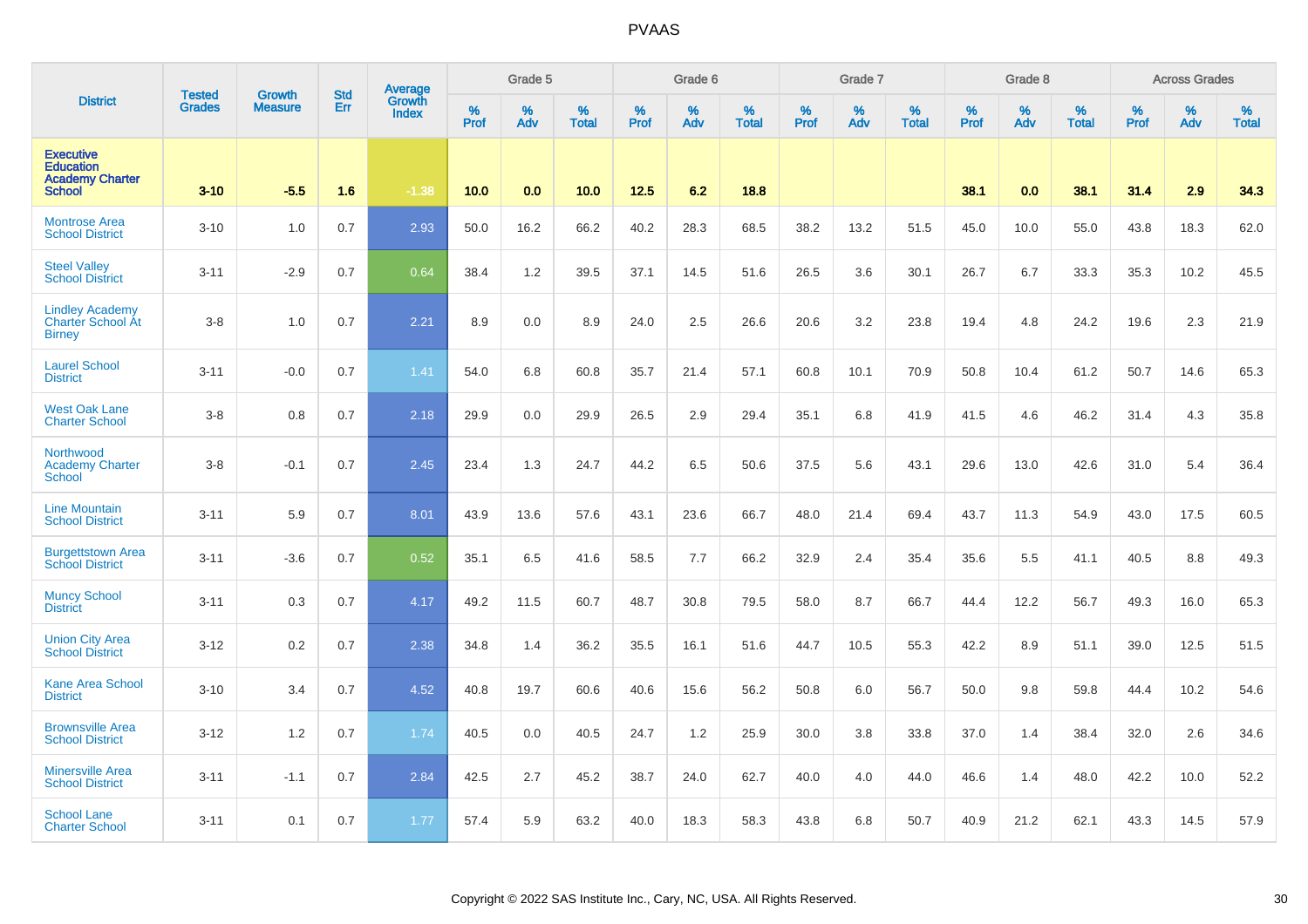|                                                                                 |                                | <b>Growth</b>  | <b>Std</b> | Average                       |                  | Grade 5  |                   |                  | Grade 6  |                   |           | Grade 7  |                   |           | Grade 8  |                   |                  | <b>Across Grades</b> |                   |
|---------------------------------------------------------------------------------|--------------------------------|----------------|------------|-------------------------------|------------------|----------|-------------------|------------------|----------|-------------------|-----------|----------|-------------------|-----------|----------|-------------------|------------------|----------------------|-------------------|
| <b>District</b>                                                                 | <b>Tested</b><br><b>Grades</b> | <b>Measure</b> | Err        | <b>Growth</b><br><b>Index</b> | %<br><b>Prof</b> | %<br>Adv | %<br><b>Total</b> | %<br><b>Prof</b> | %<br>Adv | %<br><b>Total</b> | %<br>Prof | %<br>Adv | %<br><b>Total</b> | %<br>Prof | %<br>Adv | %<br><b>Total</b> | %<br><b>Prof</b> | %<br>Adv             | %<br><b>Total</b> |
| <b>Executive</b><br><b>Education</b><br><b>Academy Charter</b><br><b>School</b> | $3 - 10$                       | $-5.5$         | 1.6        | $-1.38$                       | 10.0             | 0.0      | 10.0              | $12.5$           | 6.2      | 18.8              |           |          |                   | 38.1      | 0.0      | 38.1              | 31.4             | 2.9                  | 34.3              |
| <b>Carmichaels Area</b><br><b>School District</b>                               | $3 - 10$                       | $-2.5$         | 0.8        | 0.32                          | 35.0             | $1.2$    | 36.2              | 25.8             | 7.6      | 33.3              | 33.3      | 1.5      | 34.8              | 35.2      | 1.4      | 36.6              | 32.5             | 3.4                  | 35.9              |
| Philadelphia<br><b>Academy Charter</b><br>School                                | $3 - 11$                       | 1.9            | 0.8        | 6.60                          | 42.3             | 9.0      | 51.3              | 48.0             | 28.6     | 76.6              | 51.5      | 19.1     | 70.6              | 42.6      | 16.7     | 59.3              | 45.5             | 14.9                 | 60.4              |
| <b>Upper Dauphin</b><br>Area School<br><b>District</b>                          | $3 - 11$                       | $-1.6$         | 0.8        | 0.67                          | 40.3             | 1.6      | 41.9              | 41.7             | 16.7     | 58.3              | 48.6      | 8.1      | 56.8              | 41.4      | 8.6      | 50.0              | 42.4             | 12.8                 | 55.2              |
| <b>Blue Ridge School</b><br><b>District</b>                                     | $3 - 11$                       | 2.2            | 0.8        | 2.90                          | 42.5             | 8.2      | 50.7              | 46.0             | 8.1      | 54.0              | 50.0      | 16.1     | 66.1              | 47.1      | 8.6      | 55.7              | 45.4             | 10.7                 | 56.1              |
| <b>Bethlehem-Center</b><br><b>School District</b>                               | $3 - 10$                       | $-2.1$         | 0.8        | 1.31                          | 40.8             | 2.8      | 43.7              | 29.8             | 1.5      | 31.3              | 28.6      | 0.0      | 28.6              | 29.2      | 0.0      | 29.2              | 35.6             | 3.6                  | 39.2              |
| Philadelphia<br><b>Performing Arts</b><br><b>Charter School</b>                 | $3-9$                          | 4.0            | 0.8        | 6.37                          | 42.9             | 9.1      | 52.0              | 54.6             | 18.2     | 72.7              | 52.9      | 20.7     | 73.6              | 58.8      | 11.8     | 70.6              | 50.6             | 15.6                 | 66.2              |
| <b>Tussey Mountain</b><br><b>School District</b>                                | $3 - 12$                       | 1.8            | 0.8        | 4.53                          | 44.8             | 3.4      | 48.3              | 46.3             | 8.5      | 54.9              | 45.2      | 0.0      | 45.2              | 47.2      | 2.8      | 50.0              | 40.7             | 6.3                  | 47.0              |
| <b>Mercer Area</b><br><b>School District</b>                                    | $3 - 11$                       | 1.5            | 0.8        | 5.18                          | 56.9             | 1.7      | 58.6              | 31.3             | 35.8     | 67.2              | 46.8      | 14.3     | 61.0              | 61.3      | 8.0      | 69.3              | 46.7             | 16.6                 | 63.3              |
| <b>Sayre Area School</b><br><b>District</b>                                     | $3 - 11$                       | 4.2            | 0.8        | 5.75                          | 32.8             | 4.9      | 37.7              | 51.8             | 19.8     | 71.6              | 47.6      | 8.3      | 56.0              | 39.0      | 4.9      | 43.9              | 44.6             | 10.7                 | 55.4              |
| Columbia Borough<br><b>School District</b>                                      | $3 - 12$                       | $-0.9$         | 0.8        | 1.58                          | 34.7             | 5.6      | 40.3              | 31.0             | 8.4      | 39.4              | 20.0      | 4.3      | 24.3              | 21.6      | 1.4      | 23.0              | 27.1             | 6.8                  | 33.9              |
| Lackawanna Trail<br><b>School District</b>                                      | $3 - 10$                       | $-3.9$         | 0.8        | $-1.13$                       | 50.9             | 3.6      | 54.6              | 38.8             | 14.9     | 53.7              | 45.1      | 5.6      | 50.7              | 31.2      | 3.9      | 35.1              | 43.8             | 10.0                 | 53.8              |
| <b>Port Allegany</b><br><b>School District</b>                                  | $3 - 11$                       | $-1.8$         | 0.8        | 2.58                          | 34.3             | 2.9      | 37.1              | 31.9             | 2.9      | 34.8              | 32.9      | 5.7      | 38.6              | 40.3      | 3.2      | 43.6              | 35.0             | 5.9                  | 40.8              |
| <b>Halifax Area</b><br><b>School District</b>                                   | $3 - 11$                       | 0.6            | 0.8        | 1.63                          | 52.9             | 8.6      | 61.4              | 51.8             | 20.4     | 72.2              | 41.6      | 6.5      | 48.0              | 35.5      | 2.6      | 38.2              | 44.9             | 10.1                 | 55.1              |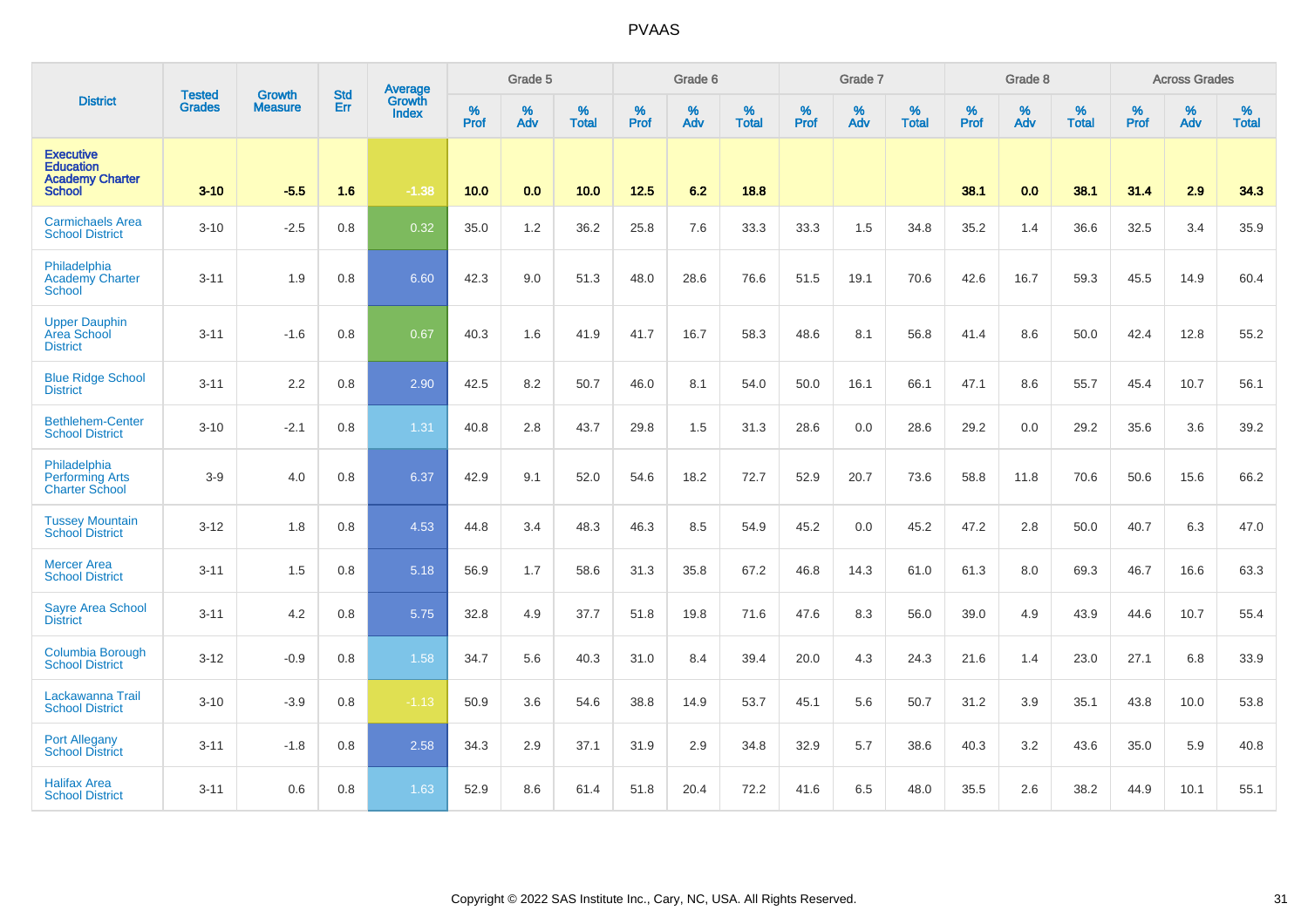|                                                                                 | <b>Tested</b> | Growth         | <b>Std</b> | Average                |                     | Grade 5     |                   |                  | Grade 6  |                   |                  | Grade 7  |                   |           | Grade 8  |                   |           | <b>Across Grades</b> |                   |
|---------------------------------------------------------------------------------|---------------|----------------|------------|------------------------|---------------------|-------------|-------------------|------------------|----------|-------------------|------------------|----------|-------------------|-----------|----------|-------------------|-----------|----------------------|-------------------|
| <b>District</b>                                                                 | <b>Grades</b> | <b>Measure</b> | Err        | Growth<br><b>Index</b> | $\%$<br><b>Prof</b> | $\%$<br>Adv | %<br><b>Total</b> | %<br><b>Prof</b> | %<br>Adv | %<br><b>Total</b> | %<br><b>Prof</b> | %<br>Adv | %<br><b>Total</b> | %<br>Prof | %<br>Adv | %<br><b>Total</b> | %<br>Prof | $\%$<br>Adv          | %<br><b>Total</b> |
| <b>Executive</b><br><b>Education</b><br><b>Academy Charter</b><br><b>School</b> | $3 - 10$      | $-5.5$         | 1.6        | $-1.38$                | 10.0                | 0.0         | 10.0              | 12.5             | 6.2      | 18.8              |                  |          |                   | 38.1      | 0.0      | 38.1              | 31.4      | 2.9                  | 34.3              |
| <b>Memphis Street</b><br><b>Academy Charter</b><br>School @ JP<br><b>Jones</b>  | $5-8$         | 4.3            | 0.8        | 8.40                   | 13.3                | 0.0         | 13.3              | 12.9             | 0.0      | 12.9              | 21.3             | 1.6      | 23.0              | 18.0      | 0.0      | 18.0              | 16.6      | 0.6                  | 17.2              |
| <b>Chester-Upland</b><br><b>School District</b>                                 | $3 - 11$      | 0.8            | 0.8        | 2.47                   | 15.4                | 0.0         | 15.4              | 18.2             | 2.6      | 20.8              | 12.4             | 0.0      | 12.4              | 9.8       | 0.0      | 9.8               | 15.6      | 1.0                  | 16.6              |
| <b>Propel Charter</b><br>School-Montour                                         | $3 - 10$      | $-1.8$         | 0.8        | $-0.22$                | 18.0                | 0.0         | 18.0              | 22.7             | 3.0      | 25.8              | 21.5             | 0.0      | 21.5              | 23.4      | 3.1      | 26.6              | 21.5      | 3.2                  | 24.7              |
| <b>New Foundations</b><br><b>Charter School</b>                                 | $3 - 11$      | $-0.9$         | 0.8        | 2.66                   | 37.0                | 9.3         | 46.3              | 38.1             | 9.5      | 47.6              | 50.8             | 3.3      | 54.1              | 36.1      | 6.0      | 42.2              | 41.1      | 6.7                  | 47.8              |
| <b>Central Fulton</b><br><b>School District</b>                                 | $3 - 11$      | 0.7            | 0.8        | 3.42                   | 43.4                | 7.9         | 51.3              | 36.2             | 8.7      | 44.9              | 42.7             | 2.7      | 45.3              | 53.6      | 16.1     | 69.6              | 45.7      | 8.1                  | 53.8              |
| <b>Sharpsville Area</b><br><b>School District</b>                               | $3 - 11$      | $-0.5$         | 0.8        | 1.61                   | 54.8                | 4.8         | 59.7              | 52.9             | 19.1     | 72.1              | 40.0             | 10.8     | 50.8              | 47.1      | 12.9     | 60.0              | 48.0      | 14.5                 | 62.5              |
| <b>Pittston Area</b><br><b>School District</b>                                  | $3 - 11$      | $-3.7$         | 0.8        | 1.59                   | 36.6                | 1.4         | 38.0              | 36.2             | 4.3      | 40.4              | 28.8             | 1.5      | 30.3              | 34.5      | 3.4      | 37.9              | 35.3      | 5.0                  | 40.3              |
| <b>Montgomery Area</b><br><b>School District</b>                                | $3 - 11$      | $-2.0$         | 0.8        | 0.80                   | 56.8                | 6.8         | 63.5              | 43.6             | 19.4     | 62.9              | 34.7             | 4.2      | 38.9              | 50.0      | 6.9      | 56.9              | 42.9      | 11.7                 | 54.6              |
| <b>United School</b><br><b>District</b>                                         | $3 - 11$      | 0.7            | 0.8        | 3.15                   | 52.4                | 0.0         | 52.4              | 54.0             | 14.3     | 68.2              | 52.3             | 7.7      | 60.0              | 35.8      | 16.4     | 52.2              | 47.1      | 12.4                 | 59.5              |
| South Side Area<br><b>School District</b>                                       | $3 - 11$      | $-1.4$         | 0.8        | 1.73                   | 50.0                | 6.7         | 56.7              | 33.9             | 8.1      | 41.9              | 57.6             | 6.1      | 63.6              | 49.3      | 8.4      | 57.8              | 43.1      | 10.2                 | 53.3              |
| <b>West Branch Area</b><br><b>School District</b>                               | $3 - 11$      | 0.4            | 0.8        | 1.36                   | 37.1                | 3.2         | 40.3              | 32.8             | 6.6      | 39.3              | 48.6             | 6.8      | 55.4              | 50.0      | 3.0      | 53.0              | 42.6      | 6.8                  | 49.4              |
| <b>Reynolds School</b><br><b>District</b>                                       | $3 - 10$      | $-4.3$         | 0.8        | 1.96                   | 46.3                | 0.0         | 46.3              | 44.2             | 1.3      | 45.4              | 35.3             | 7.8      | 43.1              | 47.1      | 8.8      | 55.9              | 41.5      | 4.9                  | 46.4              |
| <b>Valley View School</b><br><b>District</b>                                    | $3 - 11$      | 1.0            | 0.8        | 2.58                   | 62.4                | 1.8         | 64.2              | 41.4             | 10.3     | 51.7              | 53.7             | 4.9      | 58.5              | 42.6      | 4.9      | 47.5              | 49.9      | 7.2                  | 57.1              |
| Conemaugh<br><b>Township Area</b><br><b>School District</b>                     | $3 - 12$      | 2.5            | 0.8        | 3.95                   | 53.2                | 22.6        | 75.8              | 36.1             | 36.1     | 72.1              | 62.5             | 18.1     | 80.6              | 50.7      | 16.4     | 67.1              | 50.9      | 24.8                 | 75.7              |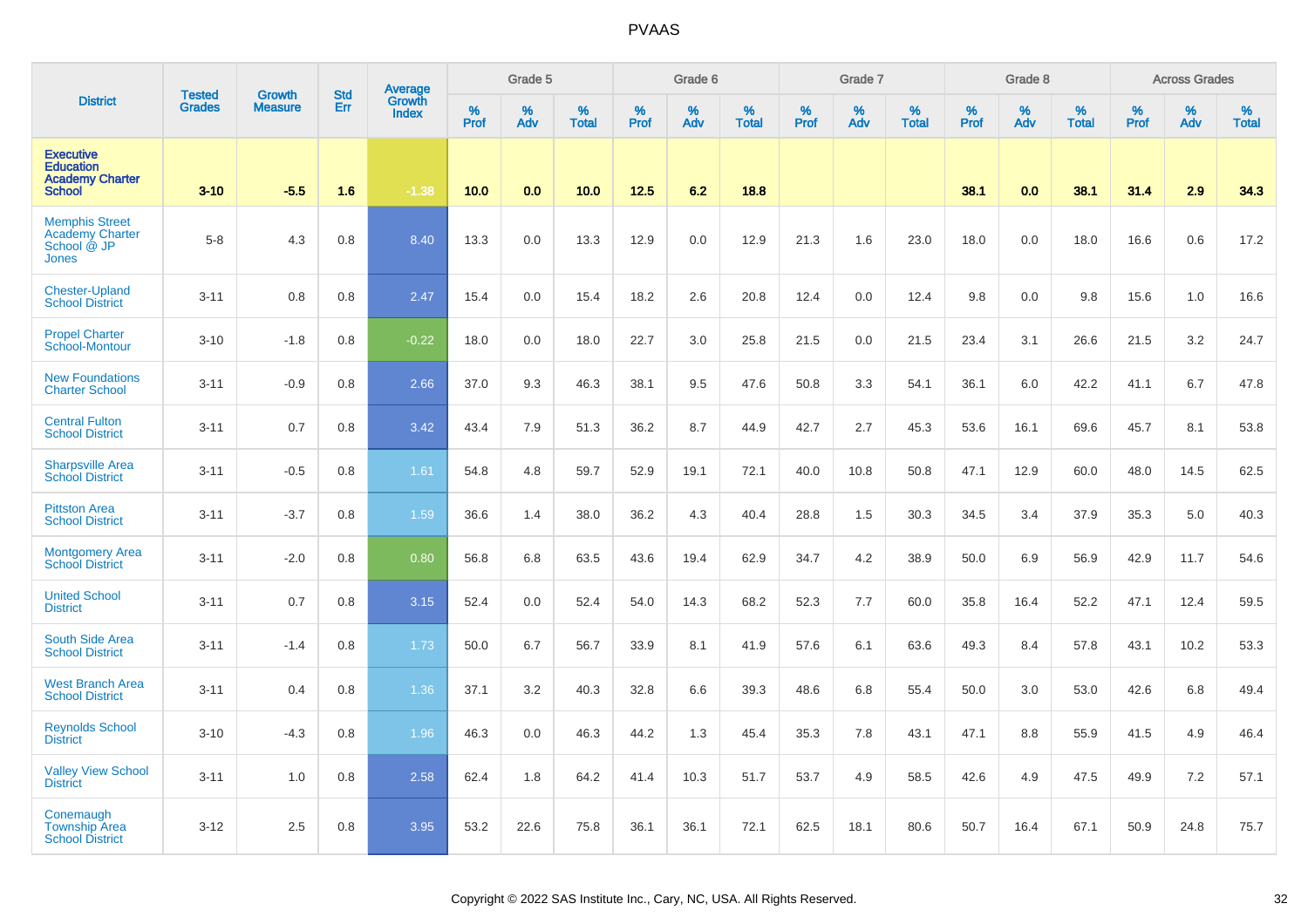|                                                                                 | <b>Tested</b> | <b>Growth</b>  | <b>Std</b> | <b>Average</b>         |                  | Grade 5  |                   |           | Grade 6  |                   |           | Grade 7  |                   |           | Grade 8  |                   |           | <b>Across Grades</b> |                   |
|---------------------------------------------------------------------------------|---------------|----------------|------------|------------------------|------------------|----------|-------------------|-----------|----------|-------------------|-----------|----------|-------------------|-----------|----------|-------------------|-----------|----------------------|-------------------|
| <b>District</b>                                                                 | <b>Grades</b> | <b>Measure</b> | Err        | Growth<br><b>Index</b> | %<br><b>Prof</b> | %<br>Adv | %<br><b>Total</b> | %<br>Prof | %<br>Adv | %<br><b>Total</b> | %<br>Prof | %<br>Adv | %<br><b>Total</b> | %<br>Prof | %<br>Adv | %<br><b>Total</b> | %<br>Prof | %<br>Adv             | %<br><b>Total</b> |
| <b>Executive</b><br><b>Education</b><br><b>Academy Charter</b><br><b>School</b> | $3 - 10$      | $-5.5$         | 1.6        | $-1.38$                | 10.0             | 0.0      | 10.0              | 12.5      | 6.2      | 18.8              |           |          |                   | 38.1      | 0.0      | 38.1              | 31.4      | 2.9                  | 34.3              |
| <b>Riverview School</b><br><b>District</b>                                      | $3 - 11$      | $-2.8$         | 0.8        | 3.67                   | 71.2             | 9.6      | 80.8              | 39.7      | 29.5     | 69.2              | 54.8      | 1.6      | 56.4              | 38.0      | 10.1     | 48.1              | 48.9      | 19.2                 | 68.1              |
| <b>Frazier School</b><br><b>District</b>                                        | $3 - 11$      | $-1.8$         | 0.8        | 1.09                   | 49.0             | 3.9      | 52.9              | 48.8      | 17.5     | 66.2              | 43.0      | 12.8     | 55.8              | 20.4      | 3.7      | 24.1              | 40.8      | 10.9                 | 51.7              |
| <b>Keystone School</b><br><b>District</b>                                       | $3 - 11$      | 0.8            | 0.8        | 4.69                   | 49.2             | 26.9     | 76.1              | 50.0      | 17.3     | 67.3              | 50.0      | 16.2     | 66.2              | 46.8      | 9.7      | 56.4              | 46.5      | 21.0                 | 67.5              |
| <b>Fort Cherry School</b><br><b>District</b>                                    | $3 - 10$      | $-2.2$         | 0.8        | 1.85                   | 61.4             | 8.8      | 70.2              | 31.6      | 33.3     | 64.9              | 45.6      | 8.8      | 54.4              | 39.5      | 26.7     | 66.3              | 45.7      | 16.8                 | 62.5              |
| <b>Old Forge School</b><br><b>District</b>                                      | $3 - 12$      | 0.5            | 0.8        | 4.31                   | 39.1             | 0.0      | 39.1              | 41.1      | 17.9     | 58.9              | 33.3      | 24.2     | 57.6              | 44.1      | 6.8      | 50.8              | 40.1      | 9.2                  | 49.3              |
| <b>Keystone</b><br><b>Academy Charter</b><br><b>School</b>                      | $3 - 8$       | 0.9            | 0.8        | 1.23                   | 42.1             | 3.5      | 45.6              | 38.7      | 19.4     | 58.1              | 47.4      | 3.5      | 50.9              | 40.7      | 8.5      | 49.2              | 40.7      | 7.4                  | 48.1              |
| <b>Propel Charter</b><br>School - Braddock<br><b>Hills</b>                      | $3 - 11$      | $-3.7$         | 0.8        | 1.04                   | 19.6             | 1.8      | 21.4              | 15.8      | 3.5      | 19.3              | 19.0      | 0.0      | 19.0              | 14.5      | 2.9      | 17.4              | 15.6      | 1.9                  | 17.5              |
| <b>Curwensville Area</b><br><b>School District</b>                              | $3 - 11$      | 4.2            | 0.8        | 7.48                   | 46.3             | 19.5     | 65.8              | 40.0      | 30.0     | 70.0              | 43.7      | 18.3     | 62.0              | 62.0      | 8.4      | 70.4              | 48.5      | 17.9                 | 66.4              |
| <b>Lakeview School</b><br><b>District</b>                                       | $3 - 11$      | $-3.2$         | 0.8        | $-0.37$                | 63.3             | 10.2     | 73.5              | 46.5      | 16.9     | 63.4              | 37.1      | 8.1      | 45.2              | 43.1      | 9.2      | 52.3              | 45.7      | 15.4                 | 61.1              |
| <b>Homer-Center</b><br><b>School District</b>                                   | $3 - 11$      | 6.3            | 0.8        | 7.72                   | 57.1             | 1.6      | 58.7              | 47.7      | 13.6     | 61.4              | 48.0      | 8.2      | 56.2              | 50.8      | 14.9     | 65.7              | 45.3      | 11.7                 | 56.9              |
| <b>Allegheny Valley</b><br><b>School District</b>                               | $3 - 11$      | $-2.6$         | 0.8        | 1.73                   | 56.1             | 7.0      | 63.2              | 44.4      | 9.3      | 53.7              | 38.8      | 6.0      | 44.8              | 44.3      | 13.1     | 57.4              | 45.7      | 8.9                  | 54.6              |
| <b>Tacony Academy</b><br><b>Charter School</b>                                  | $3 - 11$      | $-3.1$         | 0.8        | 4.52                   | 26.5             | 1.5      | 27.9              | 21.7      | 4.4      | 26.1              | 48.0      | 1.4      | 49.3              | 17.1      | 5.7      | 22.9              | 25.6      | 2.4                  | 28.0              |
| <b>Ad Prima Charter</b><br><b>School</b>                                        | $3 - 8$       | 2.7            | 0.8        | 6.20                   | 25.9             | 1.8      | 27.8              | 34.7      | 16.3     | 51.0              | 36.1      | 3.3      | 39.3              | 27.4      | 4.8      | 32.3              | 33.2      | 4.8                  | 38.1              |
| <b>Green Woods</b><br><b>Charter School</b>                                     | $3 - 8$       | 1.6            | 0.8        | 1.98                   | 44.8             | 6.9      | 51.7              | 39.3      | 19.7     | 59.0              | 43.9      | 12.3     | 56.1              | 39.2      | 17.6     | 56.9              | 40.6      | 17.4                 | 58.0              |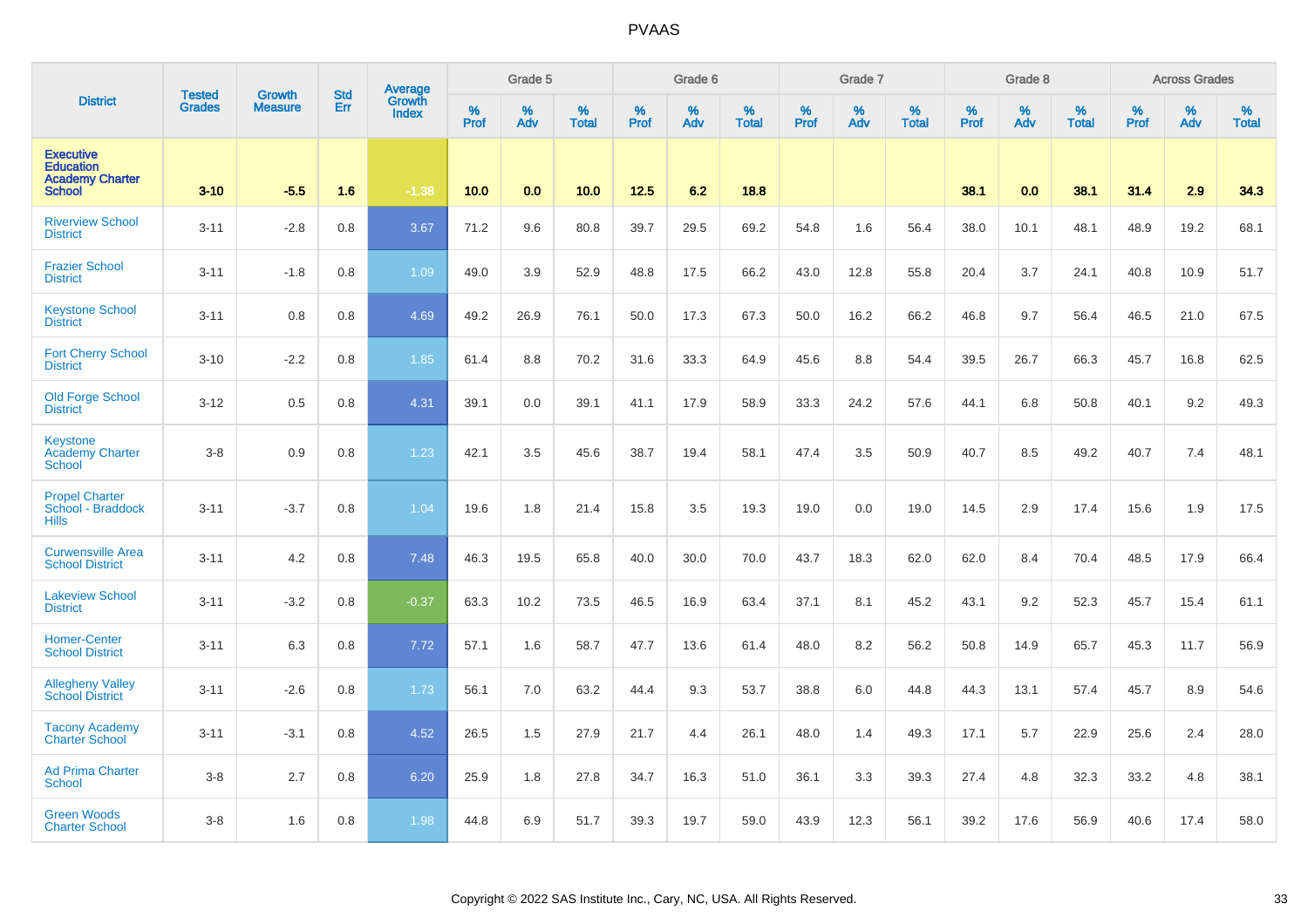|                                                                                 | <b>Tested</b> | Growth         | <b>Std</b> | <b>Average</b>         |              | Grade 5  |                   |           | Grade 6  |                   |           | Grade 7  |                   |           | Grade 8  |                   |              | <b>Across Grades</b> |                   |
|---------------------------------------------------------------------------------|---------------|----------------|------------|------------------------|--------------|----------|-------------------|-----------|----------|-------------------|-----------|----------|-------------------|-----------|----------|-------------------|--------------|----------------------|-------------------|
| <b>District</b>                                                                 | <b>Grades</b> | <b>Measure</b> | Err        | Growth<br><b>Index</b> | $\%$<br>Prof | %<br>Adv | %<br><b>Total</b> | %<br>Prof | %<br>Adv | %<br><b>Total</b> | %<br>Prof | %<br>Adv | %<br><b>Total</b> | %<br>Prof | %<br>Adv | %<br><b>Total</b> | $\%$<br>Prof | %<br>Adv             | %<br><b>Total</b> |
| <b>Executive</b><br><b>Education</b><br><b>Academy Charter</b><br><b>School</b> | $3 - 10$      | $-5.5$         | 1.6        | $-1.38$                | 10.0         | 0.0      | 10.0              | 12.5      | 6.2      | 18.8              |           |          |                   | 38.1      | 0.0      | 38.1              | 31.4         | 2.9                  | 34.3              |
| Aliquippa School<br><b>District</b>                                             | $3 - 11$      | $-0.6$         | 0.8        | 2.30                   | 14.7         | 0.0      | 14.7              | 12.5      | 3.1      | 15.6              | 27.4      | 2.7      | 30.1              | 14.1      | 0.0      | 14.1              | 16.7         | 1.0                  | 17.7              |
| <b>MaST Community</b><br><b>Charter School III</b>                              | $3-6$         | $-0.7$         | 0.8        | $-0.27$                | 25.8         | 0.8      | 26.5              | 30.0      | 6.9      | 36.9              |           |          |                   |           |          |                   | 28.3         | 6.5                  | 34.8              |
| Northern Bedford<br><b>County School</b><br><b>District</b>                     | $3 - 11$      | $-0.1$         | 0.8        | 3.33                   | 46.9         | 14.3     | 61.2              | 57.6      | 28.8     | 86.4              | 43.1      | 17.2     | 60.3              | 50.0      | 15.6     | 65.6              | 46.8         | 20.5                 | 67.3              |
| <b>Williams Valley</b><br><b>School District</b>                                | $3 - 11$      | 0.3            | 0.8        | 0.51                   | 38.6         | 0.0      | 38.6              | 41.4      | 6.9      | 48.3              | 35.1      | 2.6      | 37.7              | 42.2      | 9.4      | 51.6              | 39.1         | 4.9                  | 44.0              |
| Pan American<br><b>Academy Charter</b><br><b>School</b>                         | $3 - 8$       | 0.9            | 0.8        | 3.18                   | 19.3         | 1.8      | 21.0              | 17.1      | 0.0      | 17.1              | 28.1      | 1.8      | 29.8              | 21.3      | 1.6      | 23.0              | 19.6         | 2.0                  | 21.5              |
| <b>Kutztown Area</b><br><b>School District</b>                                  | $3 - 12$      | $-0.3$         | 0.8        | 0.56                   | 59.7         | 6.0      | 65.7              | 46.0      | 17.5     | 63.5              | 37.5      | 17.5     | 55.0              | 50.0      | 10.3     | 60.3              | 48.4         | 17.0                 | 65.5              |
| <b>Newport School</b><br><b>District</b>                                        | $3 - 12$      | $-0.1$         | 0.8        | 2.26                   | 42.2         | 11.1     | 53.3              | 44.4      | 11.1     | 55.6              | 41.3      | 1.6      | 42.9              | 43.8      | 7.8      | 51.6              | 40.2         | 8.8                  | 48.9              |
| <b>Mahanoy Area</b><br><b>School District</b>                                   | $3 - 10$      | $-3.0$         | 0.8        | 1.88                   | 30.4         | 0.0      | 30.4              | 31.5      | 8.2      | 39.7              | 19.6      | 2.0      | 21.6              | 14.9      | 1.5      | 16.4              | 27.6         | 3.3                  | 30.9              |
| <b>Purchase Line</b><br><b>School District</b>                                  | $3 - 12$      | $-1.5$         | 0.8        | 0.46                   | 37.2         | 5.9      | 43.1              | 40.9      | 6.1      | 47.0              | 39.4      | 3.0      | 42.4              | 30.9      | 3.6      | 34.6              | 39.8         | 6.3                  | 46.1              |
| <b>Jeannette City</b><br><b>School District</b>                                 | $3 - 11$      | 3.5            | 0.8        | 4.26                   | 41.7         | 1.4      | 43.1              | 33.3      | 18.5     | 51.8              | 44.6      | 9.2      | 53.8              | 48.1      | 7.7      | 55.8              | 40.4         | 8.2                  | 48.6              |
| <b>Smethport Area</b><br><b>School District</b>                                 | $3 - 12$      | 6.2            | 0.8        | 7.41                   | 54.0         | 8.0      | 62.0              | 43.3      | 21.7     | 65.0              | 33.8      | 9.2      | 43.1              | 46.9      | 12.5     | 59.4              | 41.6         | 15.0                 | 56.6              |
| <b>Penns Manor Area</b><br><b>School District</b>                               | $3 - 12$      | 1.6            | 0.8        | 1.96                   | 49.2         | 1.6      | 50.8              | 30.9      | 3.6      | 34.6              | 38.5      | 3.8      | 42.3              | 30.5      | 11.9     | 42.4              | 40.8         | 6.9                  | 47.8              |
| <b>Claysburg-Kimmel</b><br><b>School District</b>                               | $3 - 11$      | 2.9            | 0.8        | 3.49                   | 52.3         | 3.1      | 55.4              | 34.6      | 15.4     | 50.0              | 35.1      | 8.8      | 43.9              | 43.9      | 7.0      | 50.9              | 43.5         | 8.7                  | 52.2              |
| <b>Boys Latin Of</b><br>Philadelphia<br><b>Charter School</b>                   | $6 - 12$      | 2.7            | 0.8        | 3.28                   |              |          |                   | 9.0       | 1.5      | 10.4              | 18.1      | 1.2      | 19.3              | 22.6      | 1.1      | 23.7              | 17.3         | 1.2                  | 18.5              |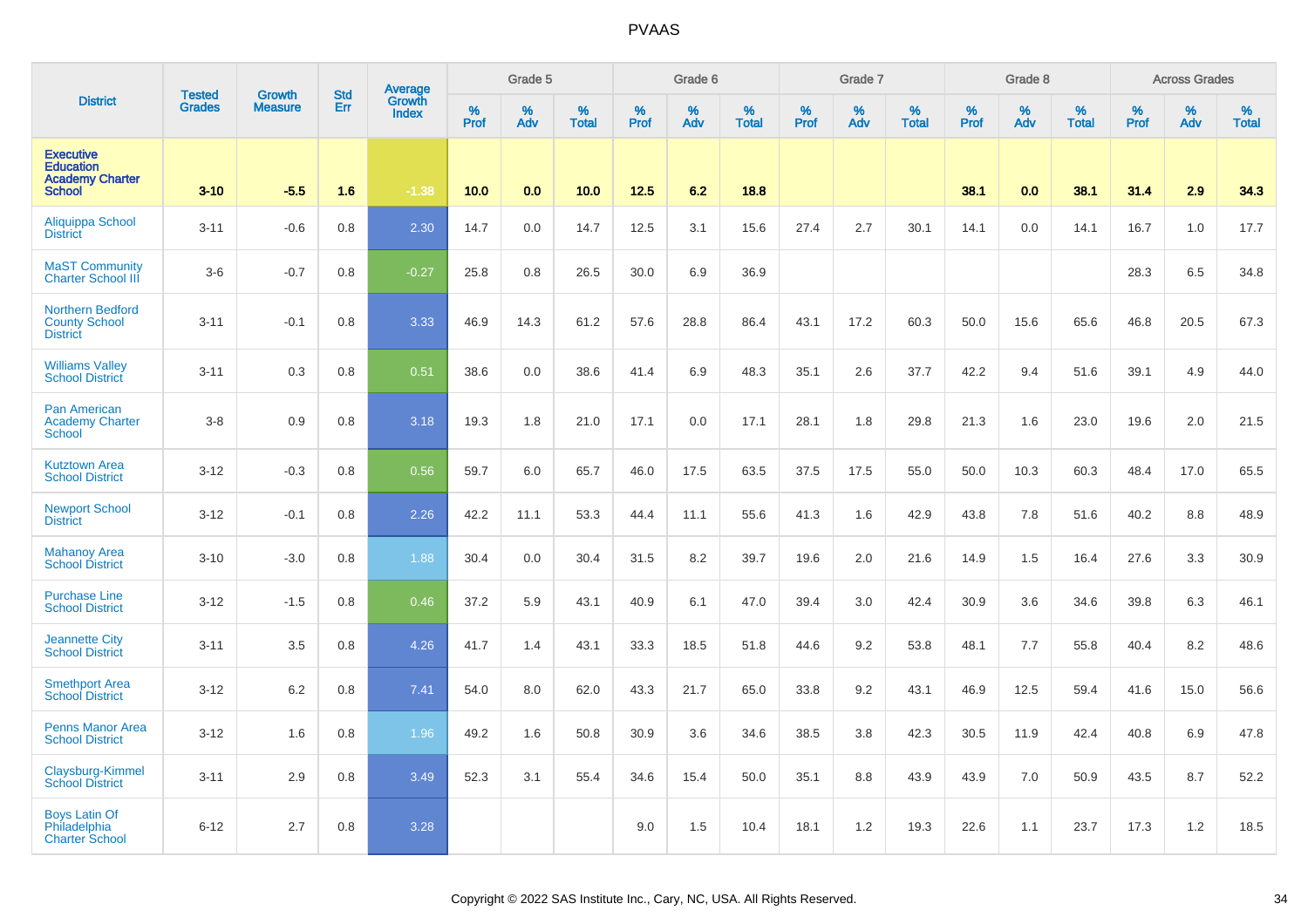|                                                                                 | <b>Tested</b> | <b>Growth</b>  | <b>Std</b> | Average                |           | Grade 5  |                   |           | Grade 6  |                   |           | Grade 7  |                   |           | Grade 8  |                   |           | <b>Across Grades</b> |                   |
|---------------------------------------------------------------------------------|---------------|----------------|------------|------------------------|-----------|----------|-------------------|-----------|----------|-------------------|-----------|----------|-------------------|-----------|----------|-------------------|-----------|----------------------|-------------------|
| <b>District</b>                                                                 | <b>Grades</b> | <b>Measure</b> | Err        | Growth<br><b>Index</b> | %<br>Prof | %<br>Adv | %<br><b>Total</b> | %<br>Prof | %<br>Adv | %<br><b>Total</b> | %<br>Prof | %<br>Adv | %<br><b>Total</b> | %<br>Prof | %<br>Adv | %<br><b>Total</b> | %<br>Prof | %<br>Adv             | %<br><b>Total</b> |
| <b>Executive</b><br><b>Education</b><br><b>Academy Charter</b><br><b>School</b> | $3 - 10$      | $-5.5$         | 1.6        | $-1.38$                | 10.0      | 0.0      | 10.0              | 12.5      | 6.2      | 18.8              |           |          |                   | 38.1      | 0.0      | 38.1              | 31.4      | 2.9                  | 34.3              |
| <b>Northgate School</b><br><b>District</b>                                      | $3 - 11$      | $-1.4$         | 0.8        | 0.45                   | 60.8      | 3.9      | 64.7              | 59.0      | 11.5     | 70.5              | 36.1      | 9.8      | 45.9              | 37.5      | 17.9     | 55.4              | 45.5      | 12.8                 | 58.3              |
| <b>York Academy</b><br><b>Regional Charter</b><br>School                        | $3 - 11$      | 0.3            | 0.8        | 2.83                   | 33.3      | 5.0      | 38.3              | 55.9      | 11.9     | 67.8              | 47.3      | 7.3      | 54.6              | 35.1      | 12.3     | 47.4              | 40.8      | 14.1                 | 54.9              |
| <b>Northern Cambria</b><br><b>School District</b>                               | $3 - 11$      | 1.6            | 0.8        | 2.89                   | 40.0      | 5.4      | 45.4              | 33.3      | 7.4      | 40.7              | 53.7      | 5.6      | 59.3              | 47.7      | 4.6      | 52.3              | 42.9      | 6.6                  | 49.4              |
| <b>Fairfield Area</b><br><b>School District</b>                                 | $3 - 11$      | $-1.0$         | 0.8        | 0.10                   | 50.8      | 3.3      | 54.1              | 44.3      | 6.6      | 50.8              | 45.4      | 1.8      | 47.3              | 37.0      | 5.6      | 42.6              | 45.1      | 9.6                  | 54.6              |
| <b>Canton Area</b><br><b>School District</b>                                    | $3 - 11$      | $-2.0$         | 0.8        | 1.77                   | 57.7      | 5.8      | 63.5              | 46.0      | 4.8      | 50.8              | 40.0      | 0.0      | 40.0              | 36.9      | 3.1      | 40.0              | 43.6      | 6.7                  | 50.3              |
| <b>Greenwood School</b><br><b>District</b>                                      | $3 - 11$      | 4.5            | 0.8        | 5.56                   | 51.5      | 3.0      | 54.6              | 45.3      | 28.3     | 73.6              | 43.6      | 9.1      | 52.7              | 51.8      | 31.5     | 83.3              | 47.9      | 19.4                 | 67.3              |
| <b>Ridgway Area</b><br><b>School District</b>                                   | $3 - 11$      | 2.8            | 0.8        | 3.71                   | 57.4      | 6.6      | 63.9              | 45.9      | 32.8     | 78.7              | 48.3      | 8.3      | 56.7              | 57.4      | 8.2      | 65.6              | 51.0      | 16.6                 | 67.6              |
| <b>Wilmington Area</b><br><b>School District</b>                                | $3 - 11$      | $-0.8$         | 0.8        | 0.67                   | 60.3      | 13.8     | 74.1              | 43.3      | 11.7     | 55.0              | 33.3      | 11.8     | 45.1              | 32.2      | 10.2     | 42.4              | 43.2      | 13.4                 | 56.6              |
| <b>Meyersdale Area</b><br><b>School District</b>                                | $3 - 11$      | 2.0            | 0.8        | 2.85                   | 51.8      | 13.0     | 64.8              | 55.4      | 12.3     | 67.7              | 62.3      | 1.9      | 64.2              | 54.2      | 5.1      | 59.3              | 52.4      | 10.9                 | 63.3              |
| <b>Moshannon Valley</b><br><b>School District</b>                               | $3 - 10$      | 5.6            | 0.8        | 6.66                   | 51.1      | 2.1      | 53.2              | 24.1      | 22.2     | 46.3              | 45.2      | 1.6      | 46.8              | 41.8      | 6.0      | 47.8              | 39.6      | 7.8                  | 47.4              |
| <b>California Area</b><br><b>School District</b>                                | $3 - 10$      | 1.5            | 0.8        | 4.01                   | 51.8      | 3.7      | 55.6              | 39.4      | 9.1      | 48.5              | 46.4      | 17.9     | 64.3              | 50.0      | 18.5     | 68.5              | 45.7      | 14.1                 | 59.8              |
| <b>Millersburg Area</b><br><b>School District</b>                               | $3 - 11$      | $-0.2$         | 0.8        | 3.43                   | 47.1      | 3.9      | 51.0              | 41.5      | 0.0      | 41.5              | 51.6      | 3.1      | 54.7              | 40.3      | 3.2      | 43.6              | 44.2      | 7.4                  | 51.5              |
| <b>Clairton City</b><br><b>School District</b>                                  | $3 - 11$      | 0.7            | 0.8        | 3.64                   | 12.5      | 2.1      | 14.6              | 22.1      | 5.9      | 27.9              | 17.7      | 0.0      | 17.7              | 25.5      | 0.0      | 25.5              | 19.3      | 1.5                  | 20.8              |
| <b>Valley Grove</b><br><b>School District</b>                                   | $3 - 10$      | 0.6            | 0.8        | 1.01                   | 56.2      | 8.3      | 64.6              | 55.9      | 8.5      | 64.4              | 43.4      | 9.4      | 52.8              | 53.7      | 7.4      | 61.1              | 48.3      | 9.3                  | 57.6              |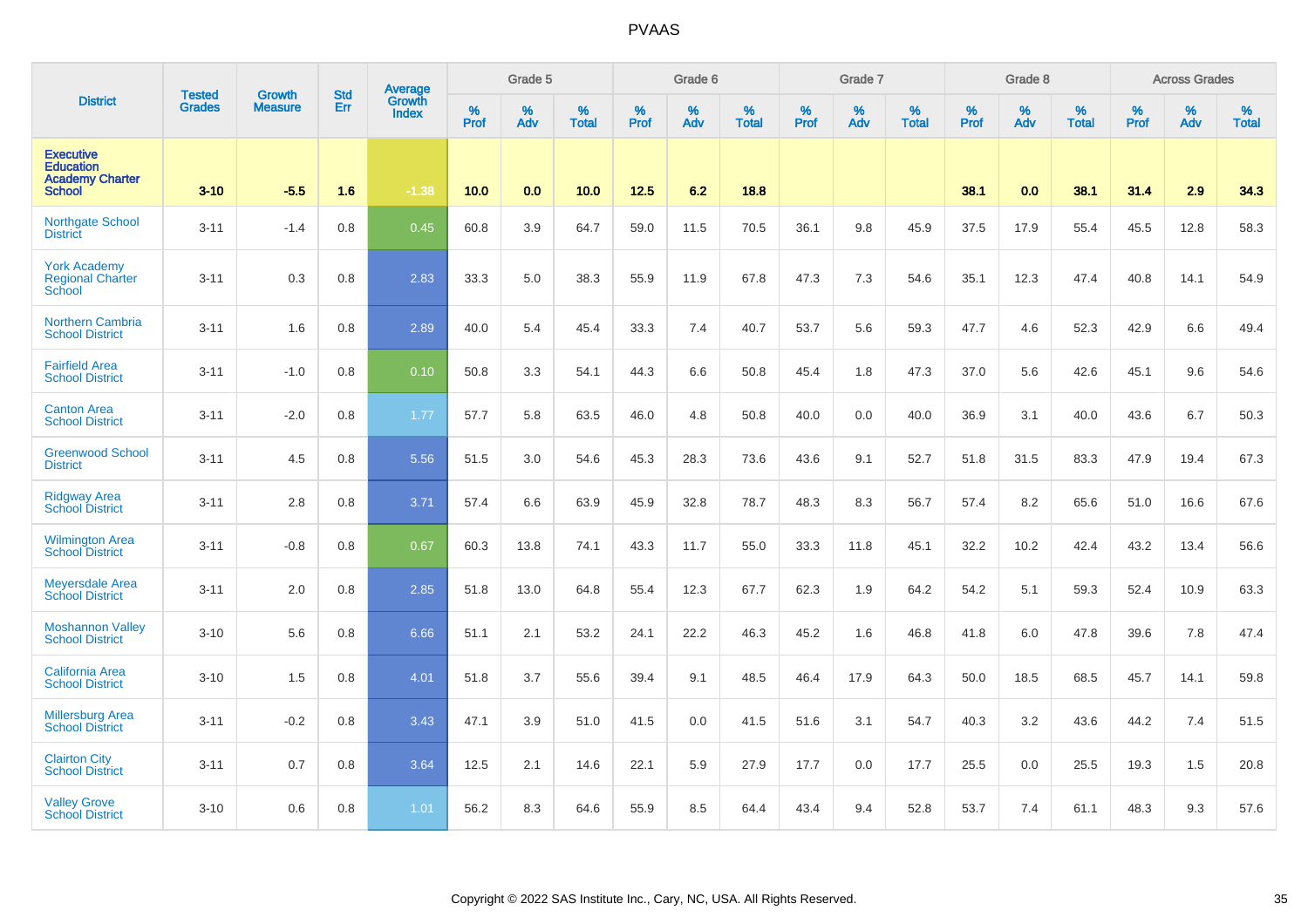|                                                                                 | <b>Tested</b> |                                 | <b>Std</b> | Average                       |              | Grade 5  |                   |           | Grade 6  |                   |           | Grade 7  |                   |           | Grade 8  |                   |           | <b>Across Grades</b> |                   |
|---------------------------------------------------------------------------------|---------------|---------------------------------|------------|-------------------------------|--------------|----------|-------------------|-----------|----------|-------------------|-----------|----------|-------------------|-----------|----------|-------------------|-----------|----------------------|-------------------|
| <b>District</b>                                                                 | <b>Grades</b> | <b>Growth</b><br><b>Measure</b> | Err        | <b>Growth</b><br><b>Index</b> | $\%$<br>Prof | %<br>Adv | %<br><b>Total</b> | %<br>Prof | %<br>Adv | %<br><b>Total</b> | %<br>Prof | %<br>Adv | %<br><b>Total</b> | %<br>Prof | %<br>Adv | %<br><b>Total</b> | %<br>Prof | %<br>Adv             | %<br><b>Total</b> |
| <b>Executive</b><br><b>Education</b><br><b>Academy Charter</b><br><b>School</b> | $3 - 10$      | $-5.5$                          | 1.6        | $-1.38$                       | 10.0         | 0.0      | 10.0              | $12.5$    | 6.2      | 18.8              |           |          |                   | 38.1      | 0.0      | 38.1              | 31.4      | 2.9                  | 34.3              |
| <b>Universal Daroff</b><br><b>Charter School</b>                                | $3 - 8$       | 4.3                             | 0.8        | 5.09                          | 14.5         | 0.0      | 14.5              | 20.4      | 1.8      | 22.2              | 12.5      | 2.1      | 14.6              | 21.8      | 0.0      | 21.8              | 15.2      | 1.3                  | 16.5              |
| <b>Berlin</b><br><b>Brothersvalley</b><br><b>School District</b>                | $3 - 11$      | $-1.0$                          | 0.8        | 1.52                          | 60.4         | 1.9      | 62.3              | 42.4      | 15.2     | 57.6              | 55.8      | 3.8      | 59.6              | 54.2      | 6.2      | 60.4              | 48.4      | 8.4                  | 56.8              |
| <b>Antietam School</b><br><b>District</b>                                       | $3 - 10$      | 0.9                             | 0.8        | 1.87                          | 29.7         | 1.6      | 31.2              | 35.0      | 5.0      | 40.0              | 29.1      | 0.0      | 29.1              | 34.0      | 1.9      | 35.8              | 31.3      | 3.0                  | 34.2              |
| <b>Mountain View</b><br><b>School District</b>                                  | $3 - 11$      | 1.6                             | 0.9        | 1.96                          | 45.0         | 3.3      | 48.3              | 49.0      | 6.1      | 55.1              | 47.2      | 5.7      | 52.8              | 55.0      | 10.0     | 65.0              | 45.1      | 5.6                  | 50.7              |
| Jefferson-Morgan<br><b>School District</b>                                      | $3 - 10$      | 2.7                             | 0.9        | 4.29                          | 45.1         | 2.8      | 47.9              | 40.0      | 7.3      | 47.3              | 41.8      | 5.4      | 47.3              | 44.4      | 6.7      | 51.1              | 41.7      | 6.6                  | 48.2              |
| <b>Clarion Area</b><br><b>School District</b>                                   | $3 - 11$      | 1.1                             | 0.9        | 2.53                          | 58.3         | 2.1      | 60.4              | 46.4      | 7.1      | 53.6              | 44.8      | 4.5      | 49.2              | 39.0      | 11.9     | 50.8              | 45.1      | 10.1                 | 55.2              |
| <b>Bear Creek</b><br>Community<br><b>Charter School</b>                         | $3 - 8$       | 5.5                             | 0.9        | 6.44                          | 51.9         | 7.7      | 59.6              | 47.1      | 19.6     | 66.7              | 42.3      | 7.7      | 50.0              | 34.7      | 10.2     | 44.9              | 45.2      | 12.1                 | 57.4              |
| <b>Belmont Charter</b><br><b>School</b>                                         | $3 - 10$      | 2.8                             | 0.9        | 5.27                          | 10.2         | 0.0      | 10.2              | 25.5      | 2.0      | 27.4              | 22.9      | 0.0      | 22.9              | 28.0      | 0.0      | 28.0              | 18.0      | 1.9                  | 19.9              |
| <b>Tri-Valley School</b><br><b>District</b>                                     | $3 - 10$      | $-2.4$                          | 0.9        | 0.50                          | 40.0         | 5.9      | 45.9              | 36.7      | 6.1      | 42.9              | 36.7      | 0.0      | 36.7              | 40.5      | 9.5      | 50.0              | 41.3      | 8.0                  | 49.3              |
| Shenandoah<br><b>Valley School</b><br><b>District</b>                           | $3 - 11$      | 1.7                             | 0.9        | 4.15                          | 37.3         | 3.0      | 40.3              | 31.4      | 9.8      | 41.2              | 36.2      | 1.7      | 37.9              | 26.3      | 0.0      | 26.3              | 34.3      | 5.0                  | 39.4              |
| <b>Conemaugh Valley</b><br><b>School District</b>                               | $3 - 12$      | 0.5                             | 0.9        | 2.31                          | 52.9         | 3.9      | 56.9              | 30.0      | 30.0     | 60.0              | 44.2      | 5.8      | 50.0              | 49.1      | 9.4      | 58.5              | 43.3      | 12.5                 | 55.8              |
| Antonia Pantoja<br><b>Community</b><br><b>Charter School</b>                    | $3 - 8$       | 0.5                             | 0.9        | 2.18                          | 20.9         | 1.5      | 22.4              | 32.3      | 6.4      | 38.7              | 37.0      | 2.2      | 39.1              | 35.1      | 8.1      | 43.2              | 25.4      | 3.3                  | 28.7              |
| <b>Portage Area</b><br><b>School District</b>                                   | $3 - 10$      | 1.0                             | 0.9        | 3.66                          | 50.0         | 9.5      | 59.5              | 52.0      | 28.0     | 80.0              | 54.0      | 3.2      | 57.1              | 49.1      | 7.6      | 56.6              | 51.5      | 15.6                 | 67.2              |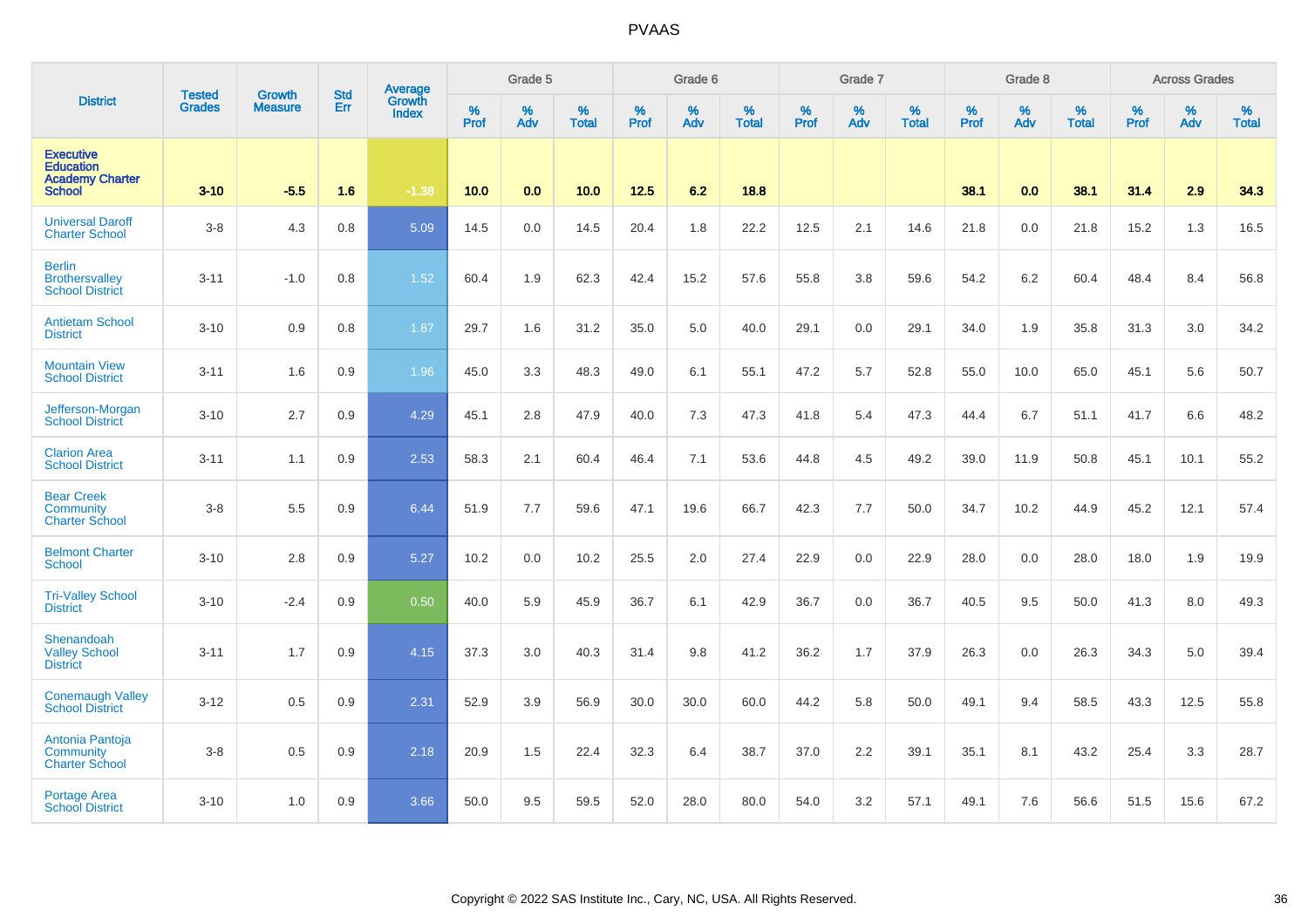|                                                                                 |                         |                                 | <b>Std</b> | Average                |              | Grade 5  |                   |              | Grade 6  |                   |              | Grade 7  |                   |              | Grade 8  |                   |           | <b>Across Grades</b> |                   |
|---------------------------------------------------------------------------------|-------------------------|---------------------------------|------------|------------------------|--------------|----------|-------------------|--------------|----------|-------------------|--------------|----------|-------------------|--------------|----------|-------------------|-----------|----------------------|-------------------|
| <b>District</b>                                                                 | <b>Tested</b><br>Grades | <b>Growth</b><br><b>Measure</b> | Err        | Growth<br><b>Index</b> | $\%$<br>Prof | %<br>Adv | %<br><b>Total</b> | $\%$<br>Prof | %<br>Adv | %<br><b>Total</b> | $\%$<br>Prof | %<br>Adv | %<br><b>Total</b> | $\%$<br>Prof | %<br>Adv | %<br><b>Total</b> | %<br>Prof | %<br>Adv             | %<br><b>Total</b> |
| <b>Executive</b><br><b>Education</b><br><b>Academy Charter</b><br><b>School</b> | $3 - 10$                | $-5.5$                          | 1.6        | $-1.38$                | 10.0         | 0.0      | 10.0              | 12.5         | 6.2      | 18.8              |              |          |                   | 38.1         | 0.0      | 38.1              | 31.4      | 2.9                  | 34.3              |
| <b>Young Scholars</b><br><b>Charter School</b>                                  | $6 - 8$                 | 0.5                             | 0.9        | 0.83                   |              |          |                   | 23.2         | 5.4      | 28.6              | 14.3         | 5.7      | 20.0              | 13.0         | 0.0      | 13.0              | 16.3      | 3.4                  | 19.7              |
| <b>Northwest Area</b><br><b>School District</b>                                 | $3 - 10$                | $-2.3$                          | 0.9        | $-0.94$                | 38.6         | 0.0      | 38.6              | 26.7         | 8.3      | 35.0              | 28.0         | 0.0      | 28.0              | 37.0         | 3.7      | 40.7              | 32.5      | 3.1                  | 35.6              |
| <b>Russell Byers</b><br><b>Charter School</b>                                   | $3-8$                   | 1.4                             | 0.9        | 3.89                   | 18.2         | 1.8      | 20.0              | 36.8         | 0.0      | 36.8              | 28.1         | 0.0      | 28.1              | 14.3         | 2.0      | 16.3              | 22.4      | 3.0                  | 25.3              |
| <b>West Middlesex</b><br><b>Area School</b><br><b>District</b>                  | $3 - 10$                | $-1.3$                          | 0.9        | 3.21                   | 52.2         | 17.4     | 69.6              | 41.0         | 26.2     | 67.2              | 44.4         | 5.6      | 50.0              | 35.7         | 4.8      | 40.5              | 42.5      | 12.1                 | 54.6              |
| <b>Glendale School</b><br><b>District</b>                                       | $3 - 10$                | 3.8                             | 0.9        | 7.43                   | 50.0         | 12.5     | 62.5              | 40.7         | 24.1     | 64.8              | 44.6         | 20.0     | 64.6              | 44.9         | 14.3     | 59.2              | 47.2      | 15.2                 | 62.4              |
| <b>Robert Benjamin</b><br><b>Wiley Community</b><br><b>Charter School</b>       | $3-8$                   | 3.6                             | 0.9        | 4.03                   | 20.9         | 0.0      | 20.9              | 23.4         | 4.3      | 27.7              | 28.1         | 1.8      | 29.8              | 31.1         | 0.0      | 31.1              | 24.2      | 2.4                  | 26.5              |
| Susquehanna<br><b>Community School</b><br><b>District</b>                       | $3 - 11$                | 0.1                             | 0.9        | 0.88                   | 47.1         | 7.8      | 54.9              | 43.1         | 12.1     | 55.2              | 43.5         | 6.5      | 50.0              | 36.7         | 2.0      | 38.8              | 40.9      | 10.7                 | 51.6              |
| <b>Southern Fulton</b><br><b>School District</b>                                | $3 - 11$                | 0.0                             | 0.9        | 3.83                   | 53.2         | 6.4      | 59.6              | 41.4         | 15.5     | 56.9              | 40.4         | 0.0      | 40.4              | 32.0         | 8.0      | 40.0              | 43.4      | 7.9                  | 51.3              |
| <b>Hanover Area</b><br><b>School District</b>                                   | $3 - 11$                | $-2.1$                          | 0.9        | 0.50                   | 29.8         | 0.0      | 29.8              | 14.6         | 9.1      | 23.6              | 15.5         | 0.0      | 15.5              | 14.3         | 2.4      | 16.7              | 20.2      | 2.3                  | 22.5              |
| <b>Universal Alcorn</b><br><b>Charter School</b>                                | $3-8$                   | 6.0                             | 0.9        | 6.81                   | 32.1         | 9.4      | 41.5              | 34.0         | 6.0      | 40.0              | 37.5         | 3.6      | 41.1              | 28.2         | 0.0      | 28.2              | 29.2      | 4.4                  | 33.6              |
| <b>Coudersport Area</b><br><b>School District</b>                               | $3 - 11$                | $-0.5$                          | 0.9        | 1.66                   | 58.2         | 1.8      | 60.0              | 40.5         | 4.8      | 45.2              | 35.8         | 3.8      | 39.6              | 30.2         | 0.0      | 30.2              | 40.1      | 3.2                  | 43.3              |
| <b>Chester Charter</b><br><b>Scholars Academy</b><br><b>Charter School</b>      | $3 - 12$                | 0.0                             | 0.9        | 2.02                   | 17.8         | 0.0      | 17.8              | 31.9         | 4.3      | 36.2              | 37.5         | 4.2      | 41.7              | 16.0         | 0.0      | 16.0              | 23.8      | 1.8                  | 25.6              |
| Commonwealth<br><b>Charter Academy</b><br><b>Charter School</b>                 | $3 - 10$                | $-3.1$                          | 0.9        | $-0.44$                | 49.2         | 1.7      | 50.8              | 56.0         | 12.0     | 68.0              | 49.1         | 8.8      | 57.9              | 39.6         | 4.2      | 43.8              | 45.3      | 10.1                 | 55.4              |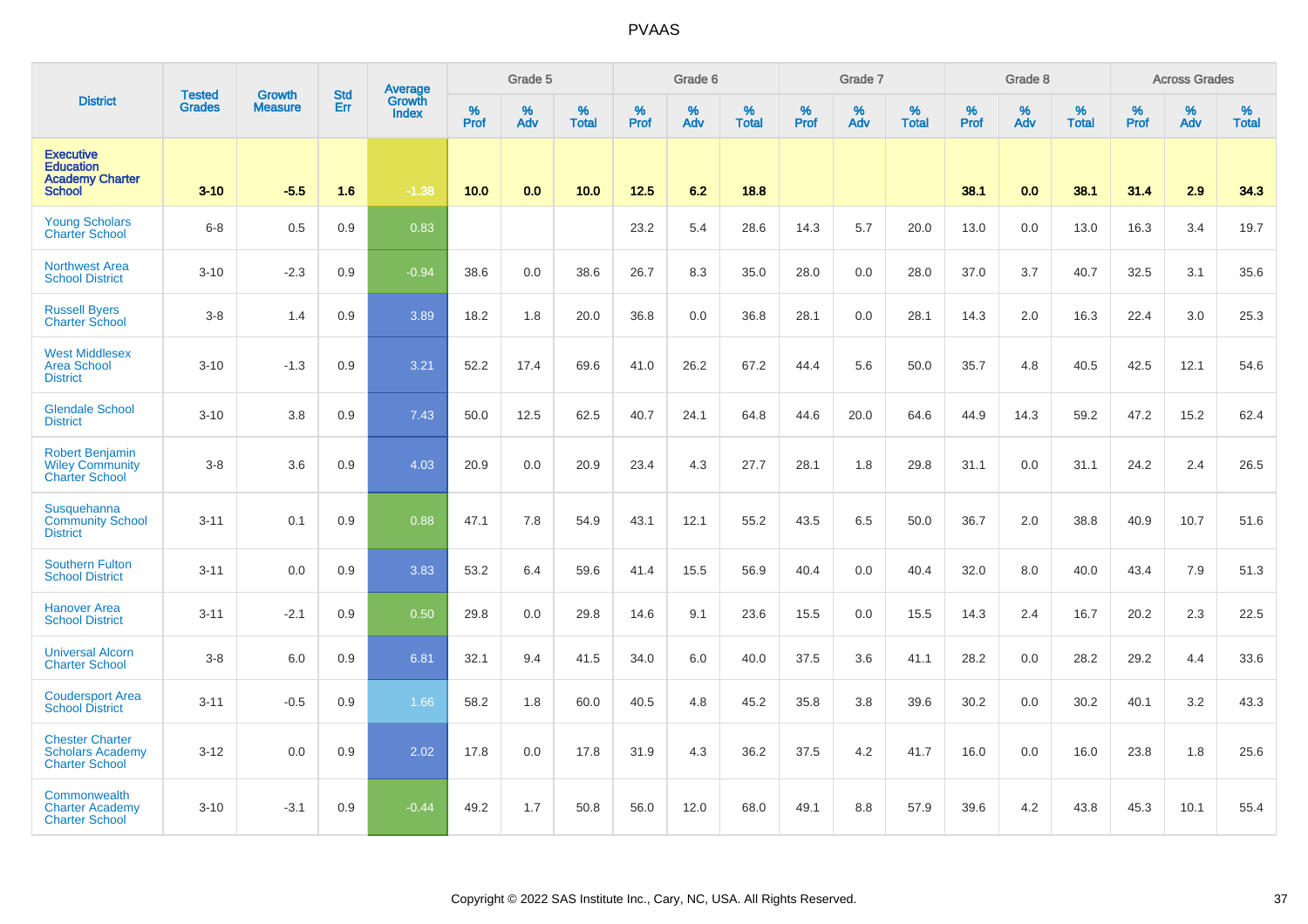|                                                                                 |                                |                                 |                   | Average                       |           | Grade 5  |                   |           | Grade 6  |                   |           | Grade 7  |                   |           | Grade 8  |                   |           | <b>Across Grades</b> |                   |
|---------------------------------------------------------------------------------|--------------------------------|---------------------------------|-------------------|-------------------------------|-----------|----------|-------------------|-----------|----------|-------------------|-----------|----------|-------------------|-----------|----------|-------------------|-----------|----------------------|-------------------|
| <b>District</b>                                                                 | <b>Tested</b><br><b>Grades</b> | <b>Growth</b><br><b>Measure</b> | <b>Std</b><br>Err | <b>Growth</b><br><b>Index</b> | %<br>Prof | %<br>Adv | %<br><b>Total</b> | %<br>Prof | %<br>Adv | %<br><b>Total</b> | %<br>Prof | %<br>Adv | %<br><b>Total</b> | %<br>Prof | %<br>Adv | %<br><b>Total</b> | %<br>Prof | %<br>Adv             | %<br><b>Total</b> |
| <b>Executive</b><br><b>Education</b><br><b>Academy Charter</b><br><b>School</b> | $3 - 10$                       | $-5.5$                          | 1.6               | $-1.38$                       | 10.0      | 0.0      | 10.0              | $12.5$    | 6.2      | 18.8              |           |          |                   | 38.1      | 0.0      | 38.1              | 31.4      | 2.9                  | 34.3              |
| <b>Innovative Arts</b><br><b>Academy Charter</b><br><b>School</b>               | $6 - 11$                       | $-2.2$                          | 0.9               | 1.94                          |           |          |                   | 15.4      | 1.9      | 17.3              | 19.1      | 0.0      | 19.1              | 15.4      | 1.1      | 16.5              | 16.6      | 1.0                  | 17.5              |
| <b>Juniata Valley</b><br><b>School District</b>                                 | $3 - 11$                       | $-0.4$                          | 0.9               | 1.62                          | 53.5      | 2.3      | 55.8              | 35.7      | 8.9      | 44.6              | 50.9      | 5.3      | 56.1              | 33.3      | 4.2      | 37.5              | 41.8      | 7.0                  | 48.8              |
| <b>Lincoln Leadership</b><br><b>Academy Charter</b><br><b>School</b>            | $3 - 12$                       | 1.6                             | 0.9               | 3.13                          | 29.6      | 0.0      | 29.6              | 25.0      | 12.5     | 37.5              | 24.5      | 5.7      | 30.2              | 22.0      | 2.4      | 24.4              | 28.4      | 5.4                  | 33.8              |
| <b>Benton Area</b><br><b>School District</b>                                    | $3 - 10$                       | $-0.4$                          | 0.9               | 1.36                          | 47.5      | 1.6      | 49.2              | 43.5      | 8.7      | 52.2              | 37.3      | 5.1      | 42.4              | 46.2      | 2.6      | 48.7              | 42.6      | 8.4                  | 51.0              |
| <b>Clarion-Limestone</b><br><b>Area School</b><br><b>District</b>               | $3 - 12$                       | 1.8                             | 0.9               | 3.72                          | 54.6      | 29.1     | 83.6              | 57.7      | 26.9     | 84.6              | 41.7      | 16.7     | 58.3              | 44.7      | 12.8     | 57.4              | 47.0      | 20.8                 | 67.7              |
| <b>Rochester Area</b><br><b>School District</b>                                 | $3 - 11$                       | $-3.0$                          | 0.9               | 1.72                          | 50.0      | 0.0      | 50.0              | 40.4      | 13.5     | 53.8              | 24.0      | 2.0      | 26.0              | 47.2      | 1.9      | 49.1              | 43.3      | 7.5                  | 50.8              |
| <b>Union Area School</b><br><b>District</b>                                     | $3 - 11$                       | $-1.4$                          | 0.9               | 0.90                          | 66.7      | 7.7      | 74.4              | 41.4      | 15.5     | 56.9              | 43.9      | 5.3      | 49.1              | 55.6      | 8.9      | 64.4              | 47.6      | 12.4                 | 60.1              |
| <b>Morrisville Borough</b><br><b>School District</b>                            | $3 - 11$                       | $-0.9$                          | 0.9               | 0.63                          | 28.3      | 3.3      | 31.7              | 19.2      | 1.9      | 21.2              | 32.7      | 0.0      | 32.7              | 27.9      | 0.0      | 27.9              | 27.6      | 1.9                  | 29.5              |
| <b>Rockwood Area</b><br><b>School District</b>                                  | $3 - 11$                       | 1.8                             | 0.9               | 4.02                          | 65.8      | 2.4      | 68.3              | 38.1      | 31.0     | 69.0              | 63.0      | 6.5      | 69.6              | 50.8      | 19.0     | 69.8              | 52.2      | 13.4                 | 65.7              |
| <b>Saint Clair Area</b><br><b>School District</b>                               | $3-8$                          | $-1.8$                          | 0.9               | 0.86                          | 43.4      | 1.9      | 45.3              | 58.0      | 6.0      | 64.0              | 36.5      | 7.7      | 44.2              | 41.5      | 2.4      | 43.9              | 43.9      | 4.7                  | 48.6              |
| <b>Northeast Bradford</b><br><b>School District</b>                             | $3 - 10$                       | 3.0                             | 0.9               | 3.25                          | 57.5      | 2.5      | 60.0              | 37.8      | 11.1     | 48.9              | 39.6      | 11.3     | 50.9              | 40.4      | 7.0      | 47.4              | 45.2      | 9.9                  | 55.1              |
| <b>Mariana Bracetti</b><br><b>Academy Charter</b><br><b>School</b>              | $3 - 10$                       | 0.4                             | 0.9               | 0.58                          | 33.9      | 1.7      | 35.6              | 17.8      | 0.0      | 17.8              | 38.2      | 1.8      | 40.0              | 12.1      | 3.0      | 15.2              | 26.5      | 2.0                  | 28.5              |
| <b>Sto-Rox School</b><br><b>District</b>                                        | $3 - 10$                       | $-0.0$                          | 0.9               | 3.62                          | 16.1      | 2.2      | 18.3              | 27.9      | 1.2      | 29.1              | 0.0       | 0.0      | 0.0               | 2.9       | 0.0      | 2.9               | 16.8      | 1.0                  | 17.9              |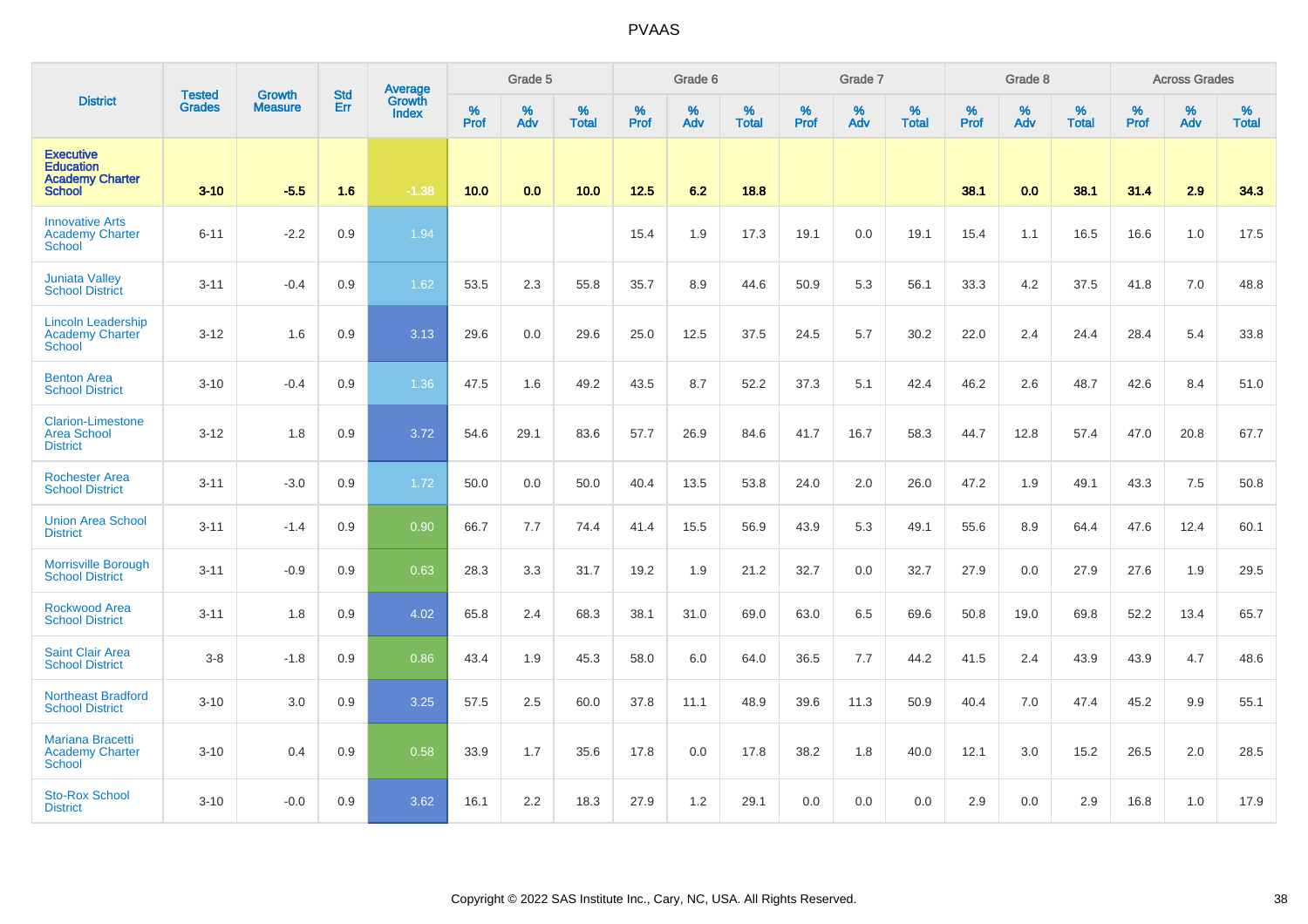|                                                                                 | <b>Tested</b> | <b>Growth</b>  | <b>Std</b> |                                          |           | Grade 5  |                   |                  | Grade 6  |                   |           | Grade 7  |                   |           | Grade 8  |                   |           | <b>Across Grades</b> |                   |
|---------------------------------------------------------------------------------|---------------|----------------|------------|------------------------------------------|-----------|----------|-------------------|------------------|----------|-------------------|-----------|----------|-------------------|-----------|----------|-------------------|-----------|----------------------|-------------------|
| <b>District</b>                                                                 | <b>Grades</b> | <b>Measure</b> | Err        | <b>Average</b><br>Growth<br><b>Index</b> | %<br>Prof | %<br>Adv | %<br><b>Total</b> | %<br><b>Prof</b> | %<br>Adv | %<br><b>Total</b> | %<br>Prof | %<br>Adv | %<br><b>Total</b> | %<br>Prof | %<br>Adv | %<br><b>Total</b> | %<br>Prof | %<br>Adv             | %<br><b>Total</b> |
| <b>Executive</b><br><b>Education</b><br><b>Academy Charter</b><br><b>School</b> | $3 - 10$      | $-5.5$         | 1.6        | $-1.38$                                  | 10.0      | 0.0      | 10.0              | 12.5             | 6.2      | 18.8              |           |          |                   | 38.1      | 0.0      | 38.1              | 31.4      | 2.9                  | 34.3              |
| <b>Reach Cyber</b><br><b>Charter School</b>                                     | $3 - 11$      | $-2.6$         | 0.9        | 0.61                                     | 52.4      | 4.8      | 57.1              | 52.2             | 8.7      | 60.9              | 38.5      | 1.9      | 40.4              | 47.5      | 5.1      | 52.5              | 46.8      | 5.5                  | 52.3              |
| <b>Discovery Charter</b><br><b>School</b>                                       | $3 - 8$       | 4.6            | 0.9        | 4.93                                     | 36.4      | 2.3      | 38.6              | 27.3             | 9.1      | 36.4              | 35.6      | 3.4      | 39.0              | 45.7      | 5.7      | 51.4              | 29.8      | 3.4                  | 33.2              |
| <b>South Allegheny</b><br><b>School District</b>                                | $3 - 11$      | $-5.4$         | 0.9        | $-1.98$                                  | 43.1      | 0.0      | 43.1              | 32.6             | 6.1      | 38.8              | 31.6      | 5.3      | 36.8              | 41.5      | 12.2     | 53.7              | 39.4      | 6.6                  | 46.0              |
| <b>KIPP Philadelphia</b><br><b>Charter School</b>                               | $3 - 8$       | 2.8            | 0.9        | 3.91                                     | 13.5      | 0.0      | 13.5              | 28.0             | 0.0      | 28.0              | 29.0      | 0.0      | 29.0              | 25.6      | 0.0      | 25.6              | 21.5      | 0.4                  | 21.9              |
| <b>Forest City</b><br><b>Regional School</b><br><b>District</b>                 | $3 - 12$      | $-2.2$         | 0.9        | 1.18                                     | 55.6      | 4.4      | 60.0              | 36.7             | 6.1      | 42.9              | 39.5      | 5.3      | 44.7              | 52.1      | 8.3      | 60.4              | 44.0      | 8.8                  | 52.8              |
| <b>Leechburg Area</b><br><b>School District</b>                                 | $3 - 11$      | $-2.3$         | 0.9        | 2.14                                     | 46.7      | 2.2      | 48.9              | 29.7             | 2.7      | 32.4              | 42.9      | 0.0      | 42.9              | 51.2      | 11.6     | 62.8              | 45.8      | 7.9                  | 53.8              |
| <b>Propel Charter</b><br>School-Northside                                       | $3 - 8$       | $-1.3$         | 1.0        | 2.10                                     | 7.0       | 0.0      | 7.0               | 14.6             | 0.0      | 14.6              | 5.0       | 0.0      | 5.0               | 10.0      | 0.0      | 10.0              | 9.0       | 0.0                  | 9.0               |
| <b>Millville Area</b><br><b>School District</b>                                 | $3 - 12$      | 5.0            | 1.0        | 5.28                                     | 63.8      | 2.1      | 66.0              | 43.4             | 22.6     | 66.0              | 44.4      | 13.3     | 57.8              | 52.6      | 10.5     | 63.2              | 50.2      | 13.2                 | 63.4              |
| <b>North Clarion</b><br><b>County School</b><br><b>District</b>                 | $3 - 12$      | 2.6            | 1.0        | 2.80                                     | 51.1      | 8.9      | 60.0              | 46.3             | 19.5     | 65.8              | 45.2      | 4.8      | 50.0              | 54.6      | 11.4     | 65.9              | 45.1      | 12.2                 | 57.3              |
| Allegheny-Clarion<br><b>Valley School</b><br><b>District</b>                    | $3 - 10$      | 2.1            | 1.0        | 2.42                                     | 42.5      | 5.0      | 47.5              | 42.1             | 15.8     | 57.9              | 43.9      | 2.4      | 46.3              | 40.0      | 0.0      | 40.0              | 40.9      | 9.1                  | 50.0              |
| People For People<br><b>Charter School</b>                                      | $3 - 12$      | 3.5            | 1.0        | 3.90                                     | 12.9      | 3.2      | 16.1              | 19.4             | 0.0      | 19.4              | 23.1      | 0.0      | 23.1              | 6.8       | 0.0      | 6.8               | 13.2      | 0.4                  | 13.6              |
| <b>Roberto Clemente</b><br><b>Charter School</b>                                | $3 - 12$      | $-5.1$         | 1.0        | $-0.08$                                  | 19.4      | 0.0      | 19.4              | 23.1             | 5.1      | 28.2              | 11.6      | 0.0      | 11.6              | 12.2      | 0.0      | 12.2              | 15.5      | 1.7                  | 17.2              |
| <b>Mastery Charter</b><br>School - Thomas<br>Campus                             | $3 - 10$      | 0.4            | 1.0        | 2.12                                     | 29.0      | 0.0      | 29.0              | 17.1             | 0.0      | 17.1              | 20.9      | 2.3      | 23.3              | 28.9      | 0.0      | 28.9              | 24.9      | 2.3                  | 27.2              |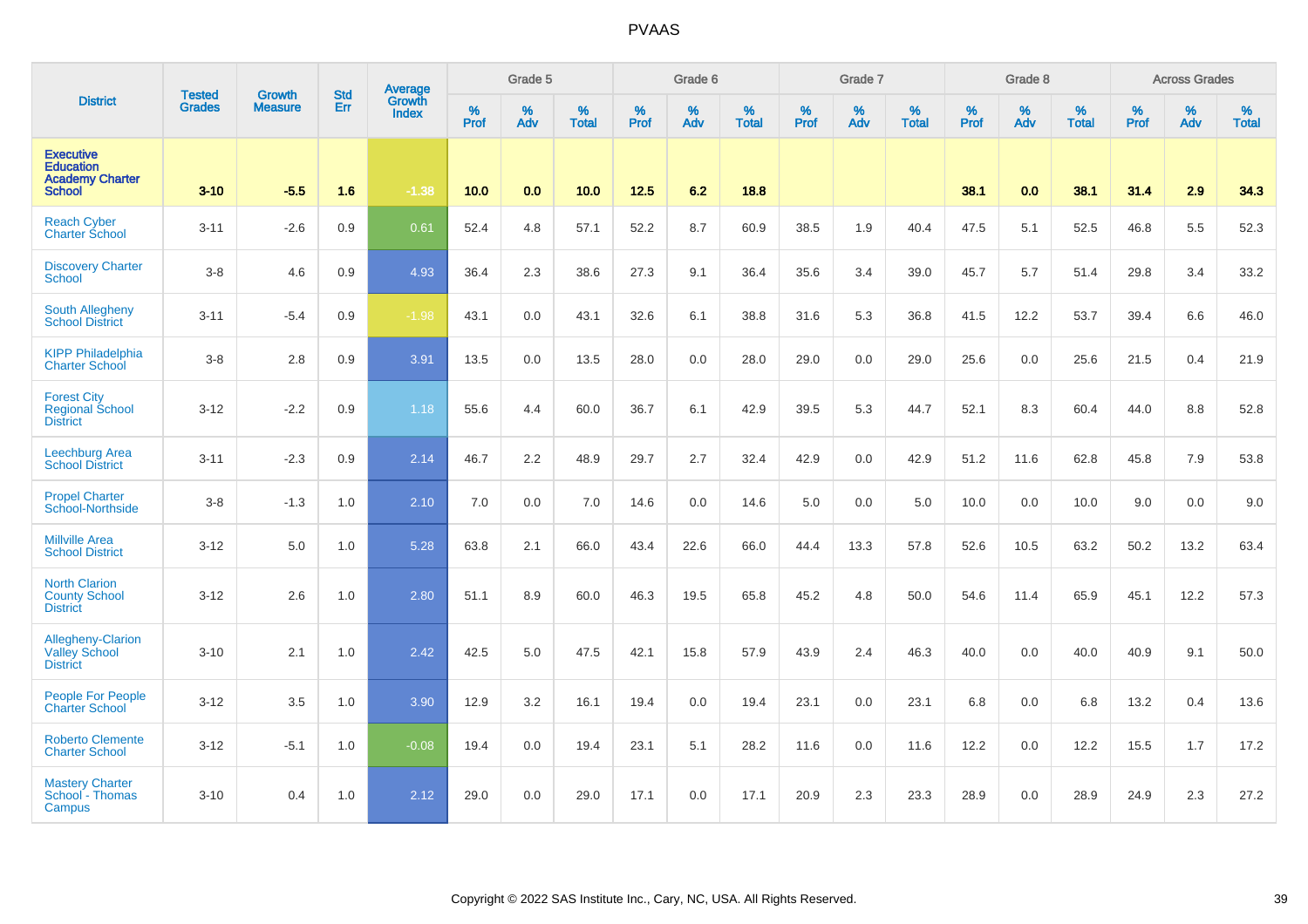|                                                                                 | <b>Tested</b> |                          | <b>Std</b> | Average                |              | Grade 5     |                   |           | Grade 6  |                   |           | Grade 7  |                   |           | Grade 8  |                      |              | <b>Across Grades</b> |                   |
|---------------------------------------------------------------------------------|---------------|--------------------------|------------|------------------------|--------------|-------------|-------------------|-----------|----------|-------------------|-----------|----------|-------------------|-----------|----------|----------------------|--------------|----------------------|-------------------|
| <b>District</b>                                                                 | <b>Grades</b> | Growth<br><b>Measure</b> | Err        | Growth<br><b>Index</b> | $\%$<br>Prof | $\%$<br>Adv | %<br><b>Total</b> | %<br>Prof | %<br>Adv | %<br><b>Total</b> | %<br>Prof | %<br>Adv | %<br><b>Total</b> | %<br>Prof | %<br>Adv | $\%$<br><b>Total</b> | $\%$<br>Prof | %<br>Adv             | %<br><b>Total</b> |
| <b>Executive</b><br><b>Education</b><br><b>Academy Charter</b><br><b>School</b> | $3 - 10$      | $-5.5$                   | 1.6        | $-1.38$                | 10.0         | 0.0         | 10.0              | 12.5      | 6.2      | 18.8              |           |          |                   | 38.1      | 0.0      | 38.1                 | 31.4         | 2.9                  | 34.3              |
| <b>Ferndale Area</b><br><b>School District</b>                                  | $3 - 10$      | 1.9                      | 1.0        | 1.95                   | 43.2         | 4.6         | 47.7              | 46.3      | 14.6     | 61.0              | 61.5      | 5.1      | 66.7              | 54.4      | 4.4      | 58.7                 | 46.1         | 10.6                 | 56.6              |
| <b>Otto-Eldred School</b><br><b>District</b>                                    | $3 - 11$      | 5.1                      | 1.0        | 5.26                   | 57.1         | 9.5         | 66.7              | 47.5      | 15.0     | 62.5              | 42.2      | 11.1     | 53.3              | 35.4      | 12.5     | 47.9                 | 43.8         | 11.1                 | 54.9              |
| <b>West Greene</b><br><b>School District</b>                                    | $3 - 11$      | $-1.2$                   | 1.0        | 1.54                   | 46.2         | 10.3        | 56.4              | 35.9      | 15.4     | 51.3              | 28.3      | 11.3     | 39.6              | 35.3      | 3.9      | 39.2                 | 43.2         | 10.7                 | 53.9              |
| <b>Penn Hills Charter</b><br>School of<br>Entrepreneurship                      | $3 - 8$       | $-1.5$                   | 1.0        | 0.35                   | 27.3         | 0.0         | 27.3              | 37.1      | 8.6      | 45.7              | 34.2      | 0.0      | 34.2              | 45.4      | 0.0      | 45.4                 | 40.8         | 6.4                  | 47.2              |
| <b>Johnsonburg Area</b><br><b>School District</b>                               | $3 - 11$      | $-1.6$                   | 1.0        | 1.86                   | 42.5         | 7.5         | 50.0              | 60.6      | 12.1     | 72.7              | 41.9      | 9.3      | 51.2              | 44.2      | 2.3      | 46.5                 | 51.3         | 10.3                 | 61.5              |
| Community<br>Academy Of<br>Philadelphia<br><b>Charter School</b>                | $3 - 11$      | $-4.1$                   | 1.0        | 0.81                   | 22.5         | 0.0         | 22.5              | 27.3      | 0.0      | 27.3              | 33.3      | 2.8      | 36.1              | 12.2      | 0.0      | 12.2                 | 24.9         | 1.4                  | 26.3              |
| <b>Farrell Area School</b><br><b>District</b>                                   | $3 - 11$      | 1.3                      | 1.0        | 2.47                   | 26.7         | 0.0         | 26.7              | 31.7      | 2.4      | 34.2              | 20.4      | 0.0      | 20.4              | 28.2      | 0.0      | 28.2                 | 25.9         | 2.3                  | 28.2              |
| <b>Jenkintown School</b><br><b>District</b>                                     | $3 - 11$      | 1.5                      | 1.0        | 2.79                   | 68.0         | 8.0         | 76.0              | 54.0      | 18.9     | 73.0              | 42.9      | 35.7     | 78.6              | 60.6      | 21.2     | 81.8                 | 53.1         | 25.8                 | 78.9              |
| <b>Propel Charter</b><br>School-Mckeesport                                      | $3 - 8$       | $-7.2$                   | 1.0        | $-2.06$                | 36.1         | 0.0         | 36.1              | 32.4      | 0.0      | 32.4              | 34.2      | 2.6      | 36.8              | 29.7      | 2.7      | 32.4                 | 32.1         | 1.4                  | 33.5              |
| <b>Union School</b><br><b>District</b>                                          | $3 - 12$      | 2.7                      | 1.0        | 3.99                   | 21.2         | 6.1         | 27.3              | 40.9      | 20.4     | 61.4              | 40.5      | 0.0      | 40.5              | 40.0      | 6.7      | 46.7                 | 37.0         | 8.4                  | 45.4              |
| <b>Propel Charter</b><br>School-Homestead                                       | $3 - 11$      | $-1.0$                   | 1.0        | 1.67                   | 21.6         | 0.0         | 21.6              | 16.7      | 5.6      | 22.2              | 11.8      | 0.0      | 11.8              | 9.5       | 2.4      | 11.9                 | 15.3         | 2.2                  | 17.6              |
| <b>Propel Charter</b><br>School - East                                          | $3 - 8$       | 1.1                      | 1.0        | 2.62                   | 32.5         | 0.0         | 32.5              | 34.3      | 11.4     | 45.7              | 33.3      | 9.1      | 42.4              | 29.4      | 0.0      | 29.4                 | 31.6         | 4.7                  | 36.3              |
| <b>Cameron County</b><br><b>School District</b>                                 | $3 - 12$      | $-2.6$                   | 1.0        | 0.35                   | 73.3         | 3.3         | 76.7              | 48.7      | 25.6     | 74.4              | 39.0      | 0.0      | 39.0              | 43.2      | 5.4      | 48.6                 | 50.4         | 14.0                 | 64.4              |
| <b>Sullivan County</b><br><b>School District</b>                                | $3 - 10$      | $-3.1$                   | 1.0        | 0.79                   | 23.8         | 2.4         | 26.2              | 62.0      | 6.0      | 68.0              | 41.2      | 5.9      | 47.1              | 40.0      | 2.9      | 42.9                 | 40.0         | 6.0                  | 46.0              |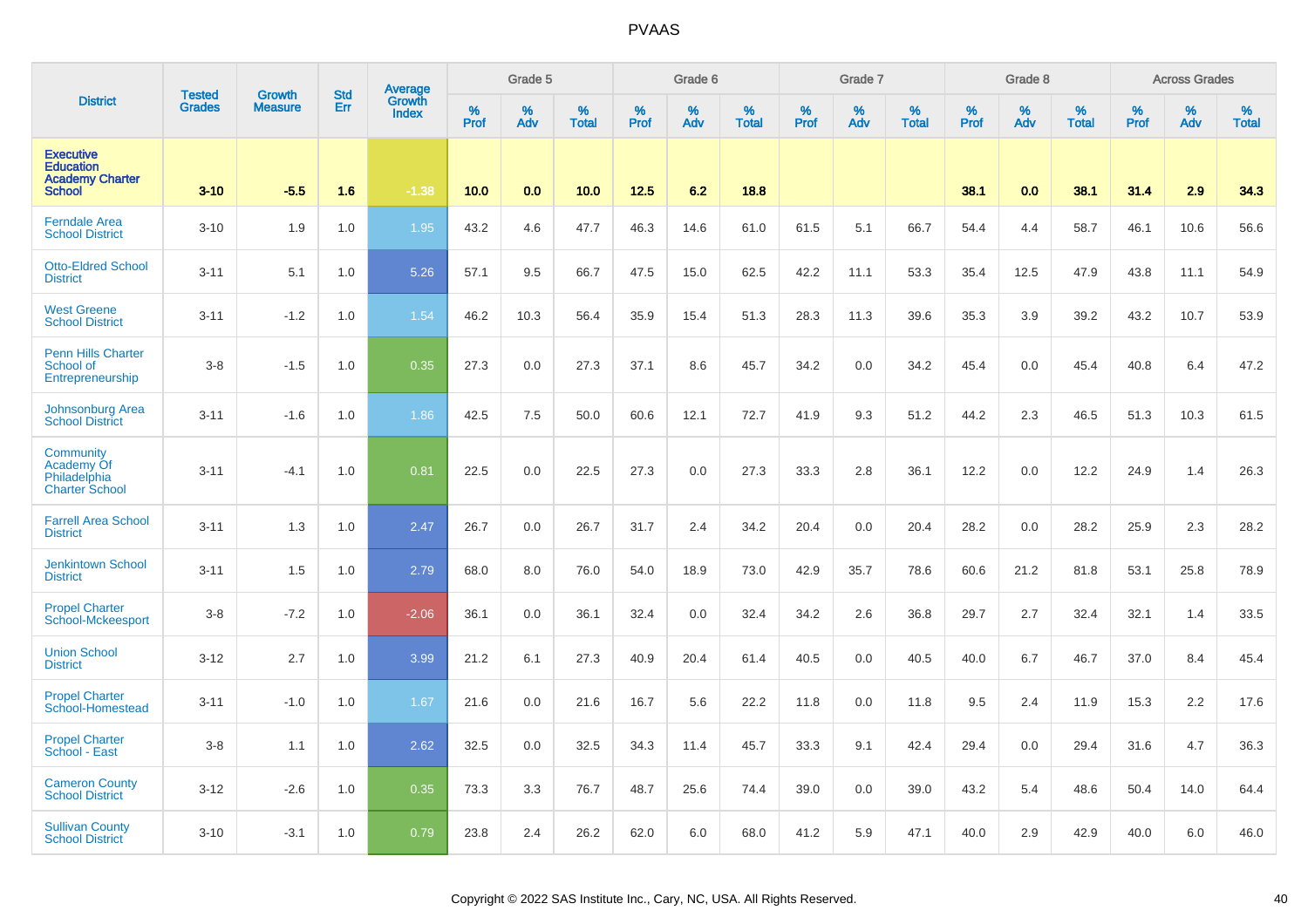|                                                                                 | <b>Tested</b> | Growth         | <b>Std</b> | <b>Average</b><br>Growth |                  | Grade 5  |                   |           | Grade 6  |                   |           | Grade 7  |                   |           | Grade 8  |                   |           | <b>Across Grades</b> |                   |
|---------------------------------------------------------------------------------|---------------|----------------|------------|--------------------------|------------------|----------|-------------------|-----------|----------|-------------------|-----------|----------|-------------------|-----------|----------|-------------------|-----------|----------------------|-------------------|
| <b>District</b>                                                                 | <b>Grades</b> | <b>Measure</b> | Err        | <b>Index</b>             | %<br><b>Prof</b> | %<br>Adv | %<br><b>Total</b> | %<br>Prof | %<br>Adv | %<br><b>Total</b> | %<br>Prof | %<br>Adv | %<br><b>Total</b> | %<br>Prof | %<br>Adv | %<br><b>Total</b> | %<br>Prof | %<br>Adv             | %<br><b>Total</b> |
| <b>Executive</b><br><b>Education</b><br><b>Academy Charter</b><br><b>School</b> | $3 - 10$      | $-5.5$         | 1.6        | $-1.38$                  | 10.0             | 0.0      | 10.0              | 12.5      | 6.2      | 18.8              |           |          |                   | 38.1      | 0.0      | 38.1              | 31.4      | 2.9                  | 34.3              |
| <b>Sugar Valley Rural</b><br><b>Charter School</b>                              | $3 - 11$      | 0.5            | 1.0        | 1.63                     | 36.8             | 0.0      | 36.8              | 34.2      | 7.9      | 42.1              | 21.0      | 5.3      | 26.3              | 8.6       | 2.9      | 11.4              | 25.4      | 4.7                  | 30.0              |
| Southeastern<br><b>Greene School</b><br><b>District</b>                         | $3 - 10$      | $-4.6$         | 1.0        | $-0.76$                  | 44.8             | 17.2     | 62.1              | 42.4      | 12.1     | 54.6              | 36.7      | 6.1      | 42.9              | 48.8      | 2.3      | 51.2              | 41.1      | 14.3                 | 55.4              |
| <b>Blacklick Valley</b><br><b>School District</b>                               | $3 - 11$      | $-0.1$         | 1.0        | 0.41                     | 29.6             | 0.0      | 29.6              | 52.6      | 7.9      | 60.5              | 35.4      | 0.0      | 35.4              | 34.2      | 0.0      | 34.2              | 43.2      | 3.7                  | 46.9              |
| <b>Folk Arts-Cultural</b><br><b>Treasures Charter</b><br><b>School</b>          | $3 - 7$       | 7.1            | 1.0        | 7.76                     | 50.0             | 6.8      | 56.8              | 42.2      | 37.8     | 80.0              | 52.3      | 11.4     | 63.6              |           |          |                   | 46.5      | 14.6                 | 61.1              |
| <b>Provident Charter</b><br><b>School</b>                                       | $3 - 8$       | 4.1            | 1.1        | 4.26                     | 19.6             | 0.0      | 19.6              | 15.8      | 5.3      | 21.0              | 13.6      | 0.0      | 13.6              | 17.2      | 3.4      | 20.7              | 16.4      | 2.9                  | 19.3              |
| Williamsburg<br><b>Community School</b><br><b>District</b>                      | $3 - 11$      | 3.1            | 1.1        | 4.44                     | 53.1             | 3.1      | 56.2              | 51.4      | 17.1     | 68.6              | 47.6      | 9.5      | 57.1              | 43.8      | 12.5     | 56.2              | 43.4      | 15.8                 | 59.1              |
| <b>Southwest</b><br>Leadership<br><b>Academy Charter</b><br><b>School</b>       | $3 - 8$       | 0.2            | 1.1        | 2.48                     | 9.1              | 0.0      | 9.1               | 16.1      | 6.4      | 22.6              | 15.8      | 2.6      | 18.4              | 20.8      | 0.0      | 20.8              | 19.0      | 3.3                  | 22.3              |
| <b>Avella Area School</b><br><b>District</b>                                    | $3 - 12$      | 2.7            | 1.1        | 4.69                     | 42.5             | 2.5      | 45.0              | 42.4      | 18.2     | 60.6              | 60.0      | 5.7      | 65.7              | 63.0      | 18.5     | 81.5              | 46.7      | 12.6                 | 59.3              |
| <b>Fannett-Metal</b><br><b>School District</b>                                  | $3 - 11$      | 0.5            | 1.1        | 1.79                     | 34.5             | 10.3     | 44.8              | 44.8      | 6.9      | 51.7              | 37.5      | 3.1      | 40.6              | 33.3      | 2.2      | 35.6              | 40.2      | 9.2                  | 49.4              |
| <b>Cornell School</b><br><b>District</b>                                        | $3 - 11$      | $-0.8$         | 1.1        | 2.85                     | 36.7             | 0.0      | 36.7              | 34.9      | 7.0      | 41.9              | 35.9      | $0.0\,$  | 35.9              | 24.3      | 2.7      | 27.0              | 32.9      | 6.1                  | 39.0              |
| <b>Lincoln Park</b><br><b>Performing Arts</b><br><b>Charter School</b>          | $7 - 11$      | $-3.9$         | 1.1        | $-2.06$                  |                  |          |                   |           |          |                   | 66.1      | 5.4      | 71.4              | 59.8      | 17.2     | 77.0              | 62.2      | 12.6                 | 74.8              |
| <b>Baden Academy</b><br><b>Charter School</b>                                   | $3-6$         | $-1.3$         | 1.1        | $-0.36$                  | 47.6             | 1.6      | 49.2              | 46.6      | 10.3     | 56.9              |           |          |                   |           |          |                   | 42.3      | 7.1                  | 49.4              |
| Widener<br>Partnership<br><b>Charter School</b>                                 | $3 - 7$       | $-1.6$         | 1.1        | $-0.09$                  | 4.6              | 0.0      | 4.6               | 15.8      | 2.6      | 18.4              | 14.0      | 0.0      | 14.0              |           |          |                   | 9.6       | 1.4                  | 11.0              |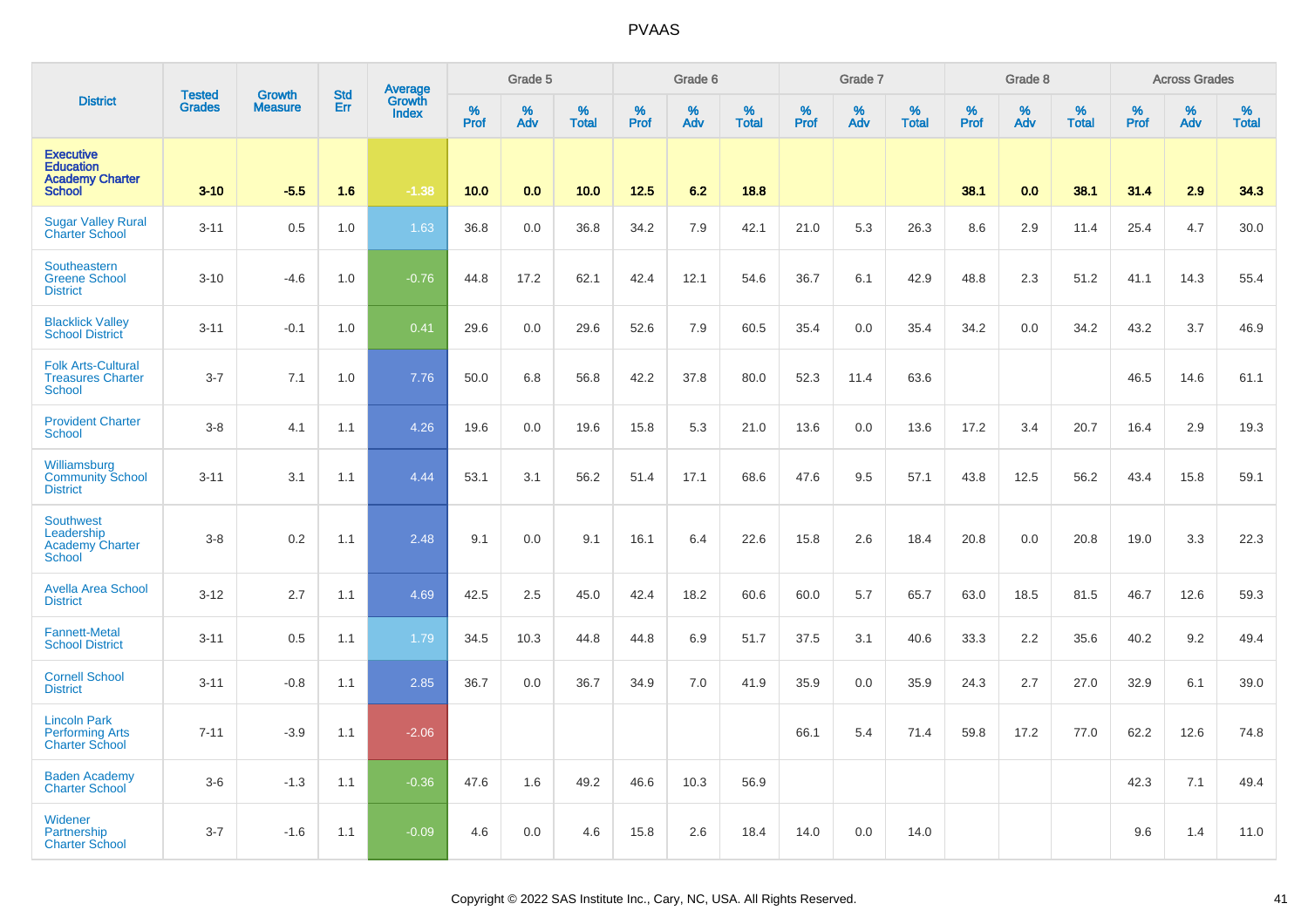|                                                                                 |                                | <b>Growth</b>  | <b>Std</b> | Average                |           | Grade 5  |                   |           | Grade 6  |                   |           | Grade 7  |                   |           | Grade 8  |                   |           | <b>Across Grades</b> |                   |
|---------------------------------------------------------------------------------|--------------------------------|----------------|------------|------------------------|-----------|----------|-------------------|-----------|----------|-------------------|-----------|----------|-------------------|-----------|----------|-------------------|-----------|----------------------|-------------------|
| <b>District</b>                                                                 | <b>Tested</b><br><b>Grades</b> | <b>Measure</b> | Err        | Growth<br><b>Index</b> | %<br>Prof | %<br>Adv | %<br><b>Total</b> | %<br>Prof | %<br>Adv | %<br><b>Total</b> | %<br>Prof | %<br>Adv | %<br><b>Total</b> | %<br>Prof | %<br>Adv | %<br><b>Total</b> | %<br>Prof | %<br>Adv             | %<br><b>Total</b> |
| <b>Executive</b><br><b>Education</b><br><b>Academy Charter</b><br><b>School</b> | $3 - 10$                       | $-5.5$         | 1.6        | $-1.38$                | 10.0      | 0.0      | 10.0              | 12.5      | 6.2      | 18.8              |           |          |                   | 38.1      | 0.0      | 38.1              | 31.4      | 2.9                  | 34.3              |
| <b>Commodore Perry</b><br><b>School District</b>                                | $3 - 11$                       | $-0.7$         | 1.1        | 0.10                   | 64.5      | 12.9     | 77.4              | 41.9      | 6.4      | 48.4              | 48.6      | 8.1      | 56.8              | 37.0      | 25.9     | 63.0              | 48.6      | 13.1                 | 61.8              |
| <b>Montessori</b><br><b>Regional Charter</b><br>School                          | $3-6$                          | $-3.8$         | 1.1        | $-2.11$                | 33.3      | 0.0      | 33.3              | 37.3      | 8.5      | 45.8              |           |          |                   |           |          |                   | 32.2      | 4.5                  | 36.7              |
| <b>Mastery Charter</b><br>School - Pickett<br>Campus                            | $6 - 10$                       | 1.6            | 1.1        | 2.34                   |           |          |                   | 4.9       | 0.0      | 4.9               | 15.4      | 0.0      | 15.4              | 8.8       | 2.9      | 11.8              | 9.6       | 0.9                  | 10.5              |
| <b>Arts Academy</b><br><b>Charter School</b>                                    | $5-8$                          | $-3.5$         | 1.1        | $-0.12$                | 41.2      | 0.0      | 41.2              | 46.7      | 2.2      | 48.9              | 49.1      | 1.9      | 50.9              | 45.2      | 3.2      | 48.4              | 46.6      | 2.0                  | 48.6              |
| <b>Northern Potter</b><br><b>School District</b>                                | $3 - 12$                       | 0.3            | 1.1        | 1.76                   | 33.3      | 3.3      | 36.7              | 32.6      | 14.0     | 46.5              | 51.6      | 9.7      | 61.3              | 40.7      | 3.7      | 44.4              | 36.4      | 8.9                  | 45.3              |
| <b>Young Scholars Of</b><br>Western<br>Pennsylvania<br><b>Charter School</b>    | $3-8$                          | 2.0            | 1.1        | 2.63                   | 27.3      | 9.1      | 36.4              | 40.6      | 6.2      | 46.9              | 32.1      | 3.6      | 35.7              | 43.5      | 8.7      | 52.2              | 31.2      | 9.1                  | 40.3              |
| <b>Weatherly Area</b><br><b>School District</b>                                 | $3 - 11$                       | 0.6            | 1.1        | 3.22                   | 53.8      | 0.0      | 53.8              | 48.5      | 15.2     | 63.6              | 53.3      | 3.3      | 56.7              | 29.7      | 13.5     | 43.2              | 41.9      | 6.9                  | 48.8              |
| <b>Manchester</b><br><b>Academic Charter</b><br><b>School</b>                   | $3 - 8$                        | 2.1            | 1.1        | 2.91                   | 12.0      | 0.0      | 12.0              | 35.7      | 3.6      | 39.3              | 46.2      | 0.0      | 46.2              | 31.4      | 0.0      | 31.4              | 30.7      | 1.7                  | 32.4              |
| <b>Propel Charter</b><br>School-Pitcairn                                        | $3 - 8$                        | $-5.3$         | 1.2        | $-1.11$                | 12.1      | 0.0      | 12.1              | 29.6      | 11.1     | 40.7              | 18.2      | 0.0      | 18.2              | 16.7      | 0.0      | 16.7              | 17.3      | 2.5                  | 19.8              |
| <b>Alliance For</b><br><b>Progress Charter</b><br><b>School</b>                 | $3 - 8$                        | $-1.1$         | 1.2        | 0.67                   | 12.5      | 0.0      | 12.5              | 32.0      | 0.0      | 32.0              | 26.9      | 0.0      | 26.9              | 3.4       | 0.0      | 3.4               | 19.4      | 0.0                  | 19.4              |
| <b>Mastery Charter</b><br>School - Harrity<br>Campus                            | $3 - 8$                        | 0.5            | 1.2        | 2.44                   | 13.6      | 0.0      | 13.6              | 12.8      | 2.1      | 14.9              | 26.5      | 0.0      | 26.5              | 11.1      | 7.4      | 18.5              | 18.2      | 2.0                  | 20.2              |
| <b>Monessen City</b><br><b>School District</b>                                  | $3 - 10$                       | $-3.2$         | 1.2        | 0.72                   | 20.0      | 0.0      | 20.0              | 18.0      | 2.6      | 20.5              | 13.3      | 0.0      | 13.3              | 4.8       | 0.0      | 4.8               | 15.2      | 0.6                  | 15.8              |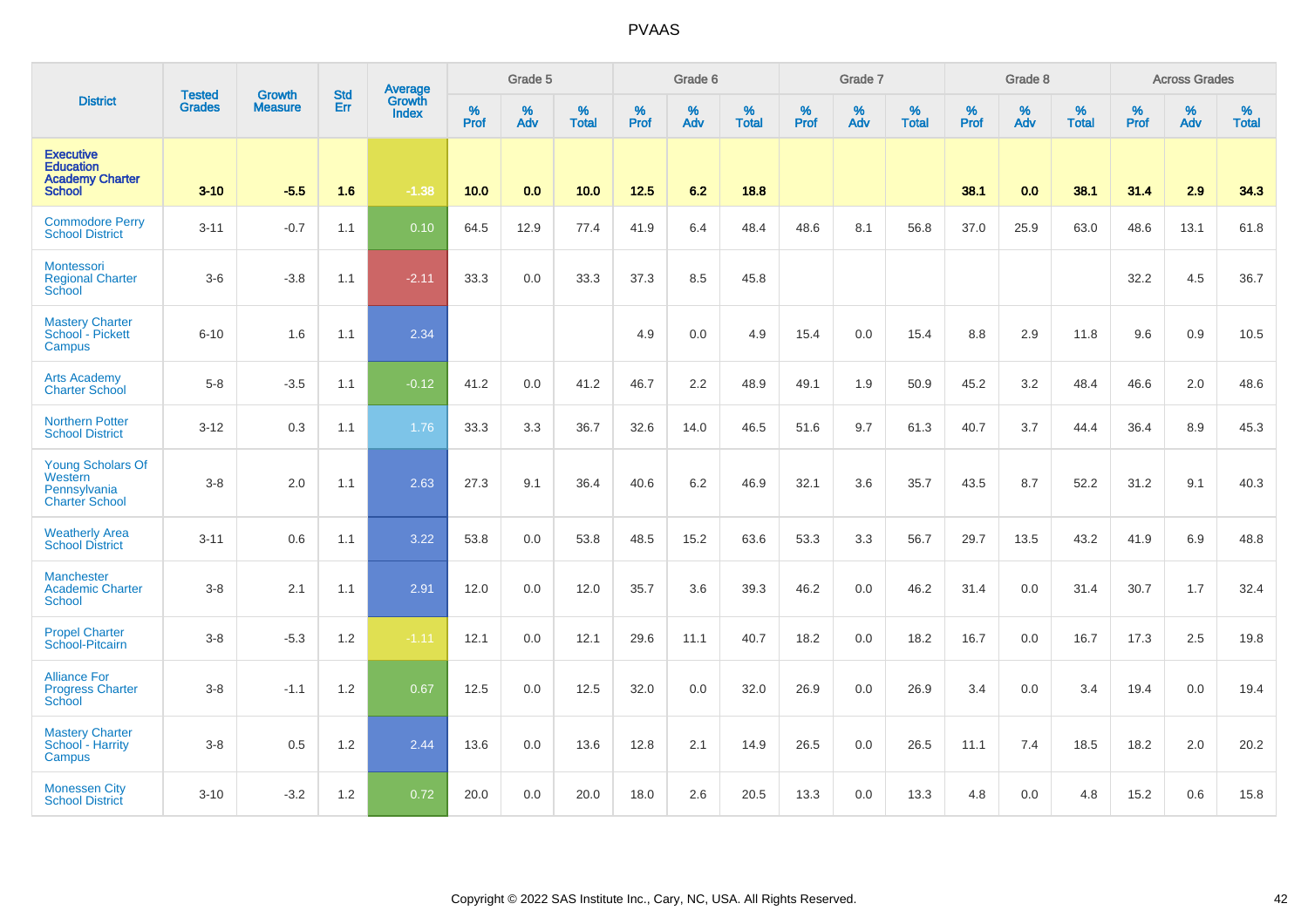|                                                                                   |                                |                                 | <b>Std</b> | Average                |           | Grade 5  |                   |           | Grade 6  |                   |           | Grade 7  |                   |           | Grade 8  |                   |           | <b>Across Grades</b> |                   |
|-----------------------------------------------------------------------------------|--------------------------------|---------------------------------|------------|------------------------|-----------|----------|-------------------|-----------|----------|-------------------|-----------|----------|-------------------|-----------|----------|-------------------|-----------|----------------------|-------------------|
| <b>District</b>                                                                   | <b>Tested</b><br><b>Grades</b> | <b>Growth</b><br><b>Measure</b> | Err        | Growth<br><b>Index</b> | %<br>Prof | %<br>Adv | %<br><b>Total</b> | %<br>Prof | %<br>Adv | %<br><b>Total</b> | %<br>Prof | %<br>Adv | %<br><b>Total</b> | %<br>Prof | %<br>Adv | %<br><b>Total</b> | %<br>Prof | %<br>Adv             | %<br><b>Total</b> |
| <b>Executive</b><br><b>Education</b><br><b>Academy Charter</b><br><b>School</b>   | $3 - 10$                       | $-5.5$                          | 1.6        | $-1.38$                | 10.0      | 0.0      | 10.0              | 12.5      | 6.2      | 18.8              |           |          |                   | 38.1      | 0.0      | 38.1              | 31.4      | 2.9                  | 34.3              |
| <b>Western Beaver</b><br><b>County School</b><br><b>District</b>                  | $3 - 11$                       | $-1.5$                          | 1.2        | 3.25                   | 37.5      | 12.5     | 50.0              | 57.1      | 31.0     | 88.1              | 52.1      | 8.3      | 60.4              | 52.8      | 5.6      | 58.3              | 50.0      | 17.8                 | 67.8              |
| <b>Howard Gardner</b><br><b>Multiple</b><br>Intelligence<br><b>Charter School</b> | $3-8$                          | $-1.2$                          | 1.2        | 1.34                   | 41.4      | 10.3     | 51.7              | 39.4      | 3.0      | 42.4              | 63.6      | 0.0      | 63.6              | 55.6      | 11.1     | 66.7              | 48.8      | 7.1                  | 55.9              |
| <b>Laboratory Charter</b><br><b>School</b>                                        | $3 - 8$                        | 3.4                             | 1.2        | 4.02                   | 17.2      | 0.0      | 17.2              | 26.2      | 7.1      | 33.3              | 52.0      | 0.0      | 52.0              | 33.3      | 4.8      | 38.1              | 27.2      | 2.4                  | 29.6              |
| <b>Oswayo Valley</b><br><b>School District</b>                                    | $3 - 12$                       | $-0.7$                          | 1.2        | 0.97                   | 62.1      | 13.8     | 75.9              | 40.7      | 18.5     | 59.3              | 48.2      | 0.0      | 48.2              | 51.6      | 6.4      | 58.1              | 54.7      | 11.8                 | 66.5              |
| <b>Vision Academy</b><br><b>Charter School</b>                                    | $3-8$                          | $-0.9$                          | 1.2        | 1.03                   | 35.7      | 0.0      | 35.7              | 36.0      | 0.0      | 36.0              | 37.1      | 2.9      | 40.0              | 28.6      | 0.0      | 28.6              | 32.1      | 1.1                  | 33.2              |
| <b>Universal Bluford</b><br><b>Charter School</b>                                 | $3-6$                          | $-2.8$                          | 1.2        | $-0.99$                | 19.0      | 0.0      | 19.0              | 23.3      | 0.0      | 23.3              |           |          |                   |           |          |                   | 22.3      | 1.8                  | 24.1              |
| <b>Erie Rise</b><br>Leadership<br><b>Academy Charter</b><br><b>School</b>         | $3-8$                          | 0.0                             | 1.2        | 0.73                   | 17.9      | 0.0      | 17.9              | 6.9       | 0.0      | 6.9               | 4.8       | 2.4      | 7.1               | 0.0       | 0.0      | 0.0               | 7.8       | 0.5                  | 8.3               |
| <b>Forest Area School</b><br><b>District</b>                                      | $3 - 11$                       | $-1.6$                          | 1.2        | 1.07                   | 45.8      | 0.0      | 45.8              | 37.5      | 4.2      | 41.7              | 24.2      | 12.1     | 36.4              | 28.1      | 3.1      | 31.2              | 40.8      | 6.6                  | 47.4              |
| <b>Perseus House</b><br><b>Charter School Of</b><br><b>Excellence</b>             | $6 - 11$                       | $-0.9$                          | 1.2        | 0.37                   |           |          |                   | 4.8       | 0.0      | 4.8               | 20.4      | 0.0      | 20.4              | 22.7      | 1.5      | 24.2              | 19.2      | 0.7                  | 19.9              |
| <b>Jamestown Area</b><br><b>School District</b>                                   | $3 - 11$                       | 2.7                             | 1.2        | 3.54                   | 47.4      | 0.0      | 47.4              | 30.6      | 19.4     | 50.0              | 41.4      | 6.9      | 48.3              | 54.6      | 0.0      | 54.6              | 41.2      | 7.9                  | 49.1              |
| <b>Franklin Towne</b><br>Charter<br><b>Elementary School</b>                      | $3-8$                          | $-3.1$                          | 1.2        | 0.46                   | 46.4      | 7.1      | 53.6              | 48.2      | 7.4      | 55.6              | 53.6      | 7.1      | 60.7              | 59.1      | 0.0      | 59.1              | 50.6      | 6.8                  | 57.4              |
| <b>Propel Charter</b><br>School-Hazelwood                                         | $3 - 8$                        | $-0.7$                          | 1.2        | 0.69                   | 6.7       | 0.0      | 6.7               | 14.3      | 0.0      | 14.3              | 14.3      | 4.8      | 19.0              | 16.0      | 0.0      | 16.0              | 10.2      | 0.6                  | 10.8              |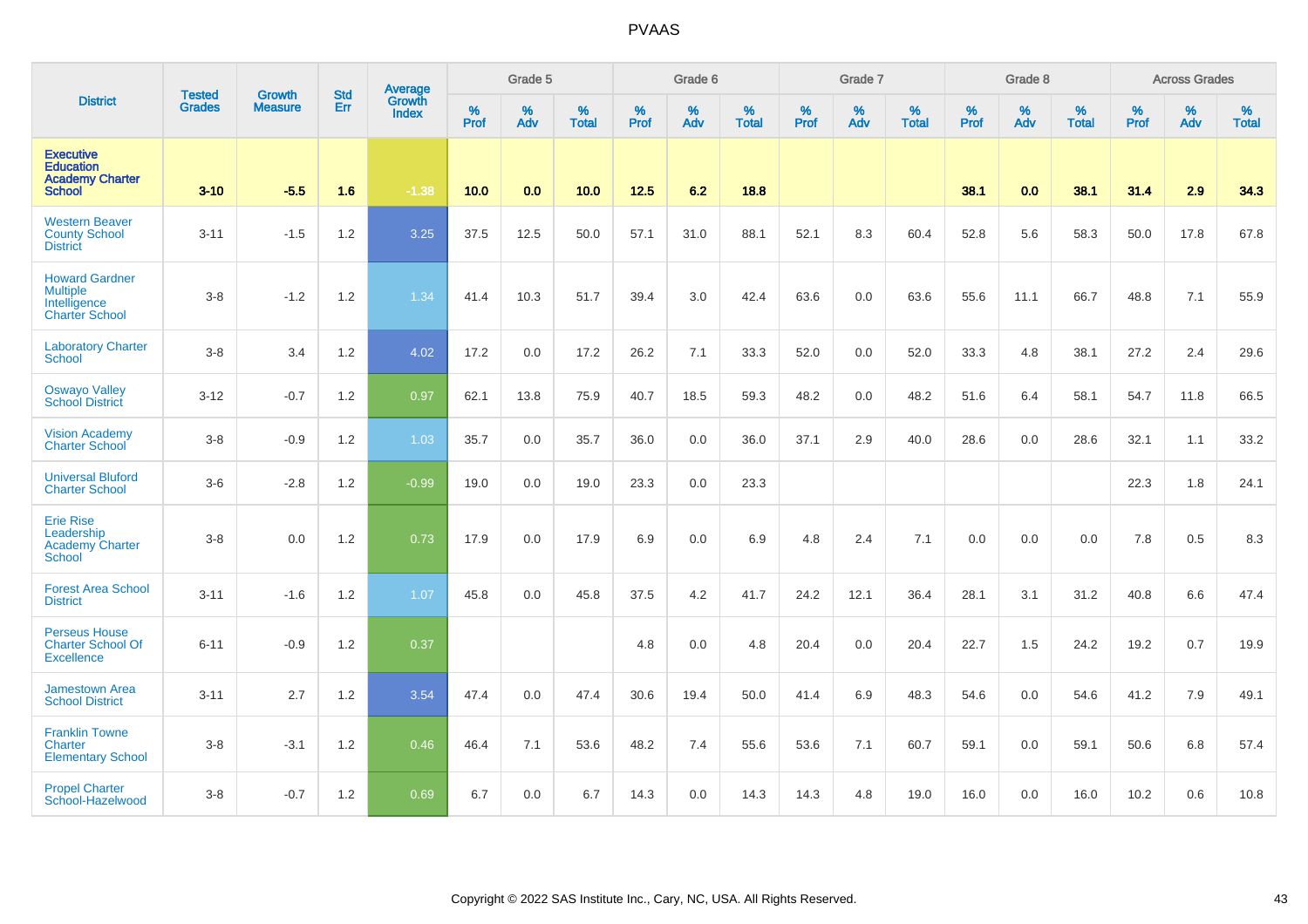|                                                                                 | <b>Tested</b> | <b>Growth</b>  | <b>Std</b> | <b>Average</b><br>Growth |              | Grade 5     |                   |           | Grade 6  |                   |              | Grade 7  |                   |              | Grade 8  |                   |              | <b>Across Grades</b> |                   |
|---------------------------------------------------------------------------------|---------------|----------------|------------|--------------------------|--------------|-------------|-------------------|-----------|----------|-------------------|--------------|----------|-------------------|--------------|----------|-------------------|--------------|----------------------|-------------------|
| <b>District</b>                                                                 | <b>Grades</b> | <b>Measure</b> | Err        | <b>Index</b>             | $\%$<br>Prof | $\%$<br>Adv | %<br><b>Total</b> | %<br>Prof | %<br>Adv | %<br><b>Total</b> | $\%$<br>Prof | %<br>Adv | %<br><b>Total</b> | $\%$<br>Prof | %<br>Adv | %<br><b>Total</b> | $\%$<br>Prof | $\%$<br>Adv          | %<br><b>Total</b> |
| <b>Executive</b><br><b>Education</b><br><b>Academy Charter</b><br><b>School</b> | $3 - 10$      | $-5.5$         | 1.6        | $-1.38$                  | 10.0         | 0.0         | 10.0              | 12.5      | 6.2      | 18.8              |              |          |                   | 38.1         | 0.0      | 38.1              | 31.4         | 2.9                  | 34.3              |
| <b>Mastery Charter</b><br>School - Hardy<br><b>Williams</b>                     | $3 - 11$      | 0.9            | 1.2        | 2.86                     | 10.3         | 0.0         | 10.3              | 37.8      | 13.5     | 51.4              | 29.2         | 0.0      | 29.2              |              |          |                   | 21.1         | 3.6                  | 24.7              |
| <b>KIPP West</b><br>Philadelphia<br><b>Charter School</b>                       | $3 - 8$       | $-0.4$         | 1.2        | 1.32                     | 28.6         | 0.0         | 28.6              | 19.4      | 0.0      | 19.4              | 25.0         | 0.0      | 25.0              | 16.7         | 0.0      | 16.7              | 17.6         | 0.6                  | 18.1              |
| <b>Young Scholars Of</b><br><b>Central PA Charter</b><br><b>School</b>          | $3 - 8$       | 3.9            | 1.2        | 3.25                     | 35.6         | 13.3        | 48.9              | 28.0      | 12.0     | 40.0              | 50.0         | 14.3     | 64.3              | 43.8         | 0.0      | 43.8              | 42.6         | 11.6                 | 54.2              |
| <b>Mastery Charter</b><br>School-Cleveland<br>Elementary                        | $3 - 8$       | 2.7            | 1.3        | 2.27                     | 25.0         | 7.1         | 32.1              | 23.5      | 0.0      | 23.5              | 24.1         | 3.4      | 27.6              | 21.7         | 0.0      | 21.7              | 18.8         | 1.9                  | 20.6              |
| <b>Circle Of Seasons</b><br><b>Charter School</b>                               | $3 - 8$       | 11.4           | 1.3        | 9.02                     | 65.7         | 11.4        | 77.1              | 50.0      | 20.0     | 70.0              | 44.4         | 19.4     | 63.9              |              |          |                   | 50.8         | 18.6                 | 69.5              |
| <b>Mastery Charter</b><br><b>School - Smedley</b><br>Campus                     | $3-6$         | $-4.0$         | 1.3        | $-1.35$                  | 19.2         | 1.9         | 21.2              | 31.0      | 1.7      | 32.8              |              |          |                   |              |          |                   | 21.4         | 2.2                  | 23.6              |
| <b>Infinity Charter</b><br>School                                               | $3 - 8$       | $-0.5$         | 1.3        | 1.09                     | 72.7         | 22.7        | 95.4              | 50.0      | 38.5     | 88.5              | 62.5         | 25.0     | 87.5              | 68.2         | 18.2     | 86.4              | 56.6         | 31.5                 | 88.1              |
| <b>Derry Township</b><br><b>School District</b>                                 | $3 - 10$      | $-1.3$         | 1.3        | 5.74                     | 57.1         | 20.9        | 78.0              | 38.2      | 44.1     | 82.4              | 66.7         | 20.8     | 87.5              | 46.7         | 53.3     | 100.0             | 49.1         | 29.0                 | 78.2              |
| <b>Esperanza Cyber</b><br>Charter School                                        | $3 - 11$      | $-2.3$         | 1.3        | 0.51                     | 11.8         | 0.0         | 11.8              | 8.7       | 0.0      | 8.7               | 12.8         | 0.0      | 12.8              | 9.1          | 0.0      | 9.1               | 9.4          | 0.8                  | 10.2              |
| <b>Souderton Charter</b><br><b>School</b><br>Collaborative                      | $3 - 8$       | 4.3            | 1.3        | 3.72                     | 74.1         | 25.9        | 100.0             | 48.0      | 48.0     | 96.0              | 33.3         | 61.9     | 95.2              | 47.1         | 41.2     | 88.2              | 50.7         | 40.8                 | 91.6              |
| <b>Midland Borough</b><br><b>School District</b>                                | $3 - 8$       | 0.1            | 1.3        | 1.76                     | 58.6         | 0.0         | 58.6              | 52.4      | 9.5      | 61.9              | 42.9         | 7.1      | 50.0              | 47.6         | 0.0      | 47.6              | 49.3         | 5.7                  | 55.0              |
| <b>Salisbury-Elk Lick</b><br><b>School District</b>                             | $3 - 11$      | $-3.9$         | 1.3        | $-1.19$                  | 50.0         | 8.3         | 58.3              | 50.0      | 0.0      | 50.0              | 30.0         | 0.0      | 30.0              | 28.6         | 4.8      | 33.3              | 42.2         | 3.3                  | 45.4              |
| <b>Universal Vare</b><br><b>Charter School</b>                                  | $6 - 8$       | 6.8            | 1.3        | 5.11                     |              |             |                   | 11.8      | 17.6     | 29.4              | 16.7         | 0.0      | 16.7              | 28.6         | 1.6      | 30.2              | 22.7         | 3.6                  | 26.4              |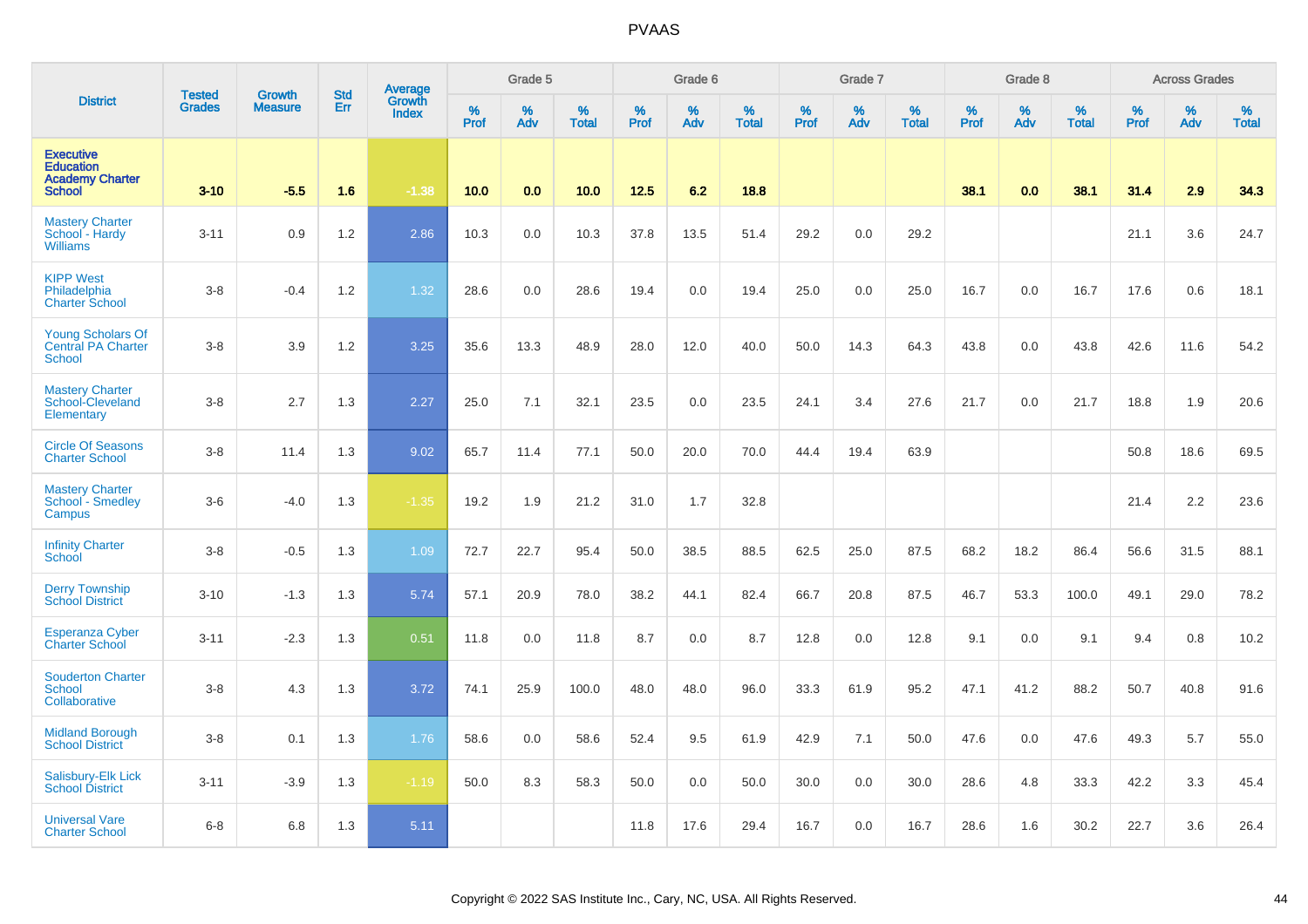|                                                                                 | <b>Tested</b> |                          | <b>Std</b> |                                          |           | Grade 5     |                   |           | Grade 6  |                   |           | Grade 7  |                   |           | Grade 8  |                   |           | <b>Across Grades</b> |                   |
|---------------------------------------------------------------------------------|---------------|--------------------------|------------|------------------------------------------|-----------|-------------|-------------------|-----------|----------|-------------------|-----------|----------|-------------------|-----------|----------|-------------------|-----------|----------------------|-------------------|
| <b>District</b>                                                                 | <b>Grades</b> | Growth<br><b>Measure</b> | Err        | <b>Average</b><br>Growth<br><b>Index</b> | %<br>Prof | $\%$<br>Adv | %<br><b>Total</b> | %<br>Prof | %<br>Adv | %<br><b>Total</b> | %<br>Prof | %<br>Adv | %<br><b>Total</b> | %<br>Prof | %<br>Adv | %<br><b>Total</b> | %<br>Prof | %<br>Adv             | %<br><b>Total</b> |
| <b>Executive</b><br><b>Education</b><br><b>Academy Charter</b><br><b>School</b> | $3 - 10$      | $-5.5$                   | 1.6        | $-1.38$                                  | 10.0      | 0.0         | 10.0              | 12.5      | 6.2      | 18.8              |           |          |                   | 38.1      | 0.0      | 38.1              | 31.4      | 2.9                  | 34.3              |
| <b>Galeton Area</b><br><b>School District</b>                                   | $3 - 11$      | 2.2                      | 1.4        | 1.61                                     | 56.0      | 8.0         | 64.0              | 38.1      | 14.3     | 52.4              | 28.0      | 0.0      | 28.0              | 35.0      | 5.0      | 40.0              | 37.7      | 6.9                  | 44.6              |
| <b>Frederick Douglass</b><br><b>Mastery Charter</b><br>School                   | $3 - 8$       | 1.8                      | 1.4        | 1.59                                     | 20.8      | 0.0         | 20.8              | 22.2      | 0.0      | 22.2              | 14.3      | 0.0      | 14.3              | 34.6      | 3.8      | 38.5              | 19.1      | 0.9                  | 20.0              |
| <b>Duquesne City</b><br><b>School District</b>                                  | $3-8$         | 3.1                      | 1.4        | 2.56                                     | 11.3      | 0.0         | 11.3              | 10.8      | 2.7      | 13.5              |           |          |                   |           |          |                   | 14.8      | 0.6                  | 15.3              |
| <b>Turkeyfoot Valley</b><br>Area School<br><b>District</b>                      | $3 - 12$      | 0.6                      | 1.4        | 1.84                                     | 27.3      | 4.6         | 31.8              | 38.1      | 9.5      | 47.6              | 30.0      | 5.0      | 35.0              | 30.4      | 0.0      | 30.4              | 33.0      | 3.6                  | 36.6              |
| <b>Shade-Central City</b><br><b>School District</b>                             | $3 - 11$      | $-2.8$                   | 1.4        | 1.08                                     | 43.8      | 0.0         | 43.8              | 44.4      | 14.8     | 59.3              | 25.0      | 0.0      | 25.0              | 29.2      | 0.0      | 29.2              | 35.1      | 6.0                  | 41.0              |
| Eugenio Maria De<br><b>Hostos Charter</b><br><b>School</b>                      | $3 - 8$       | $-0.5$                   | 1.4        | 0.49                                     | 45.8      | 0.0         | 45.8              | 16.7      | 16.7     | 33.3              | 18.2      | 9.1      | 27.3              | 46.7      | 0.0      | 46.7              | 35.0      | 6.7                  | 41.7              |
| <b>Deep Roots</b><br><b>Charter School</b>                                      | $3-6$         | $-2.5$                   | 1.4        | $-0.12$                                  | 18.2      | 0.0         | 18.2              | 19.0      | 2.4      | 21.4              |           |          |                   |           |          |                   | 19.2      | 0.7                  | 19.9              |
| Wilkinsburg<br><b>Borough School</b><br><b>District</b>                         | $3-6$         | 4.8                      | 1.4        | 3.85                                     | 41.5      | 0.0         | 41.5              | 25.6      | 2.3      | 27.9              |           |          |                   |           |          |                   | 23.5      | 1.0                  | 24.5              |
| <b>Forbes Road</b><br><b>School District</b>                                    | $3 - 11$      | 1.3                      | 1.4        | 1.67                                     | 61.3      | 3.2         | 64.5              | 40.0      | 6.7      | 46.7              | 57.9      | 0.0      | 57.9              | 27.8      | 0.0      | 27.8              | 47.4      | 7.3                  | 54.7              |
| Shanksville-<br><b>Stonycreek School</b><br><b>District</b>                     | $3 - 10$      | 0.6                      | 1.4        | 1.21                                     | 28.6      | 0.0         | 28.6              | 41.7      | 16.7     | 58.3              | 45.0      | 5.0      | 50.0              | 44.4      | 5.6      | 50.0              | 49.2      | 8.5                  | 57.6              |
| <b>Lincoln Charter</b><br><b>School</b>                                         | $3-5$         | 1.2                      | 1.4        | 0.81                                     | 17.7      | 0.0         | 17.7              |           |          |                   |           |          |                   |           |          |                   | 14.5      | 1.2                  | 15.7              |
| <b>Mastery Charter</b><br>School - Gratz<br>Campus                              | $7 - 10$      | 5.0                      | 1.4        | 3.77                                     |           |             |                   |           |          |                   | 19.4      | 0.0      | 19.4              | 7.3       | 0.0      | 7.3               | 13.0      | 0.0                  | 13.0              |
| <b>Tidioute</b><br><b>Community</b><br><b>Charter School</b>                    | $3 - 11$      | 2.0                      | 1.5        | 2.84                                     | 69.2      | 0.0         | 69.2              | 61.1      | 5.6      | 66.7              | 26.3      | 0.0      | 26.3              | 37.0      | 0.0      | 37.0              | 43.2      | 4.0                  | 47.2              |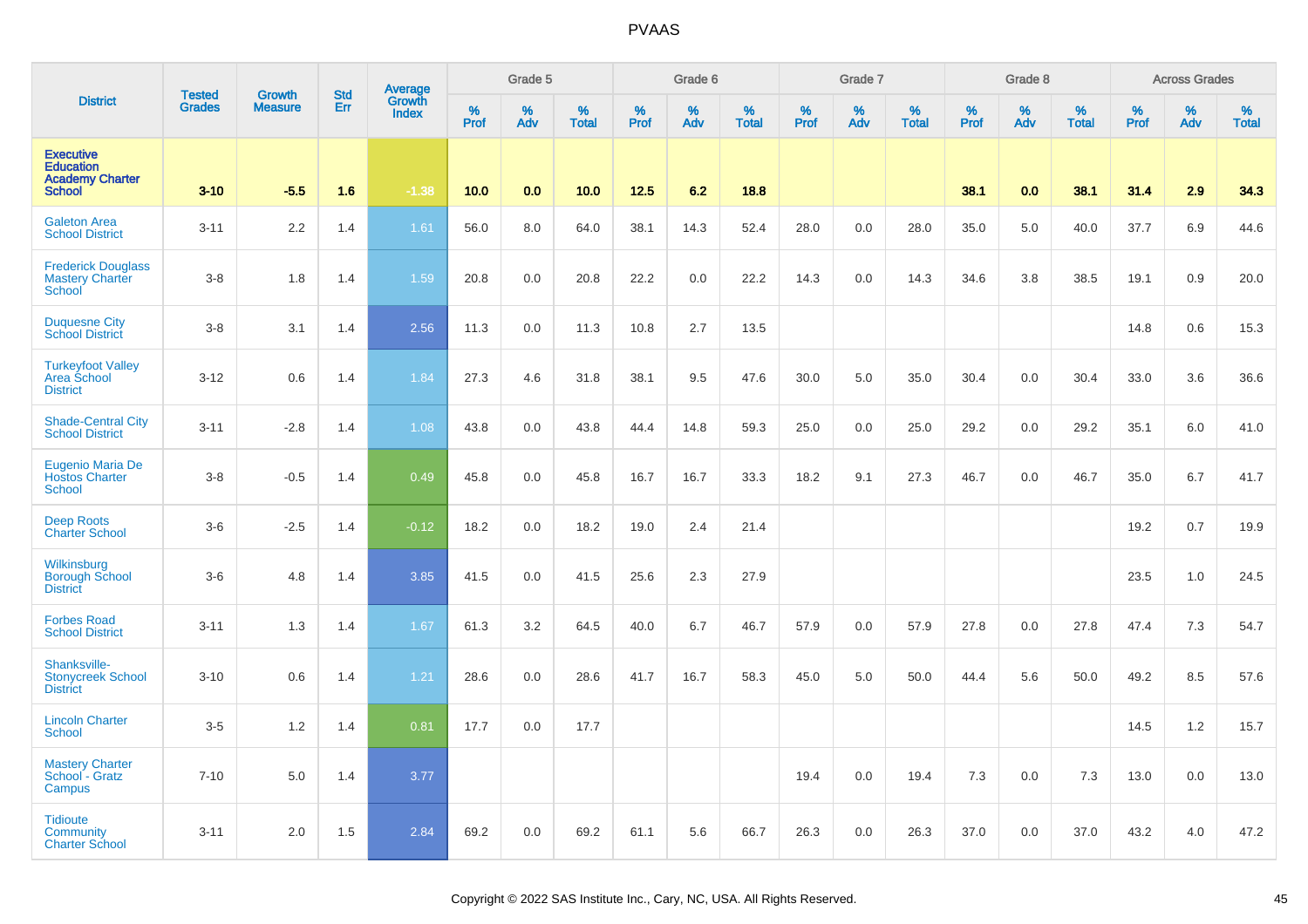|                                                                                 | <b>Tested</b> | <b>Growth</b>  | <b>Std</b> | Average<br>Growth |                     | Grade 5  |                   |                  | Grade 6  |                   |                  | Grade 7  |                   |           | Grade 8  |                   |                  | <b>Across Grades</b> |                   |
|---------------------------------------------------------------------------------|---------------|----------------|------------|-------------------|---------------------|----------|-------------------|------------------|----------|-------------------|------------------|----------|-------------------|-----------|----------|-------------------|------------------|----------------------|-------------------|
| <b>District</b>                                                                 | <b>Grades</b> | <b>Measure</b> | Err        | <b>Index</b>      | $\%$<br><b>Prof</b> | %<br>Adv | %<br><b>Total</b> | %<br><b>Prof</b> | %<br>Adv | %<br><b>Total</b> | %<br><b>Prof</b> | %<br>Adv | %<br><b>Total</b> | %<br>Prof | %<br>Adv | %<br><b>Total</b> | %<br><b>Prof</b> | %<br>Adv             | %<br><b>Total</b> |
| <b>Executive</b><br><b>Education</b><br><b>Academy Charter</b><br><b>School</b> | $3 - 10$      | $-5.5$         | 1.6        | $-1.38$           | 10.0                | 0.0      | 10.0              | $12.5$           | 6.2      | 18.8              |                  |          |                   | 38.1      | 0.0      | 38.1              | 31.4             | 2.9                  | 34.3              |
| <b>Mastery Charter</b><br>School-Francis D.<br><b>Pastorius</b><br>Elementary   | $3 - 8$       | $-1.7$         | 1.5        | $-0.10$           | 3.8                 | 0.0      | 3.8               | 28.6             | 3.6      | 32.1              | 22.7             | 0.0      | 22.7              |           |          |                   | 14.3             | 0.8                  | 15.1              |
| <b>Mastery Charter</b><br>School - Clymer<br>Elementary                         | $3-6$         | 1.7            | 1.5        | 1.29              | 13.5                | 0.0      | 13.5              | 24.1             | 3.4      | 27.6              |                  |          |                   |           |          |                   | 17.5             | 0.8                  | 18.3              |
| <b>West Philadelphia</b><br>Achievement<br>Charter<br><b>Elementary School</b>  | $3-5$         | 3.8            | 1.6        | 2.40              | 21.0                | 0.0      | 21.0              |                  |          |                   |                  |          |                   |           |          |                   | 18.1             | 1.5                  | 19.6              |
| Aspira Bilingual<br>Cyber Charter<br>School                                     | $3 - 11$      | 2.8            | 1.6        | 2.58              |                     |          |                   | 12.9             | 0.0      | 12.9              | 0.0              | 0.0      | 0.0               | 0.0       | 0.0      | 0.0               | 5.9              | 0.0                  | 5.9               |
| Insight PA Cyber<br><b>Charter School</b>                                       | $3 - 11$      | $-1.0$         | 1.6        | 1.03              | 29.4                | 0.0      | 29.4              | 31.6             | 5.3      | 36.8              | 37.0             | 11.1     | 48.2              | 48.2      | 11.1     | 59.3              | 41.5             | 9.2                  | 50.8              |
| <b>Executive</b><br><b>Education</b><br><b>Academy Charter</b><br><b>School</b> | $3 - 10$      | $-5.5$         | 1.6        | $-1.38$           | 10.0                | 0.0      | 10.0              | 12.5             | 6.2      | 18.8              |                  |          |                   | 38.1      | 0.0      | 38.1              | 31.4             | 2.9                  | 34.3              |
| Achievement<br><b>House Charter</b><br><b>School</b>                            | $7 - 11$      | $-3.1$         | 1.6        | $-0.73$           |                     |          |                   |                  |          |                   | 52.0             | 0.0      | 52.0              | 48.8      | 7.0      | 55.8              | 50.0             | 4.4                  | 54.4              |
| <b>Mastery Charter</b><br>School -<br>Shoemaker<br>Campus                       | $7 - 10$      | 5.8            | 1.6        | 3.54              |                     |          |                   |                  |          |                   | 26.7             | 6.7      | 33.3              | 25.9      | 0.0      | 25.9              | 26.3             | 3.5                  | 29.8              |
| <b>Austin Area School</b><br><b>District</b>                                    | $3 - 11$      | $-0.5$         | 1.7        | 0.63              | 38.5                | 7.7      | 46.2              | 61.5             | 0.0      | 61.5              | 26.7             | 0.0      | 26.7              | 56.2      | 6.2      | 62.5              | 40.5             | 4.0                  | 44.6              |
| <b>Mastery Charter</b><br>School-Mann<br>Campus                                 | $3-6$         | $-2.7$         | 1.7        | $-0.22$           | 16.7                | 0.0      | 16.7              | 27.8             | 0.0      | 27.8              |                  |          |                   |           |          |                   | 18.4             | 0.0                  | 18.4              |
| <b>Young Scholars of</b><br><b>Greater Allegheny</b><br><b>Charter School</b>   | $3 - 8$       | $-1.6$         | 1.7        | 0.61              | 26.3                | 0.0      | 26.3              | 40.0             | 0.0      | 40.0              | 35.0             | 0.0      | 35.0              |           |          |                   | 29.9             | 0.8                  | 30.8              |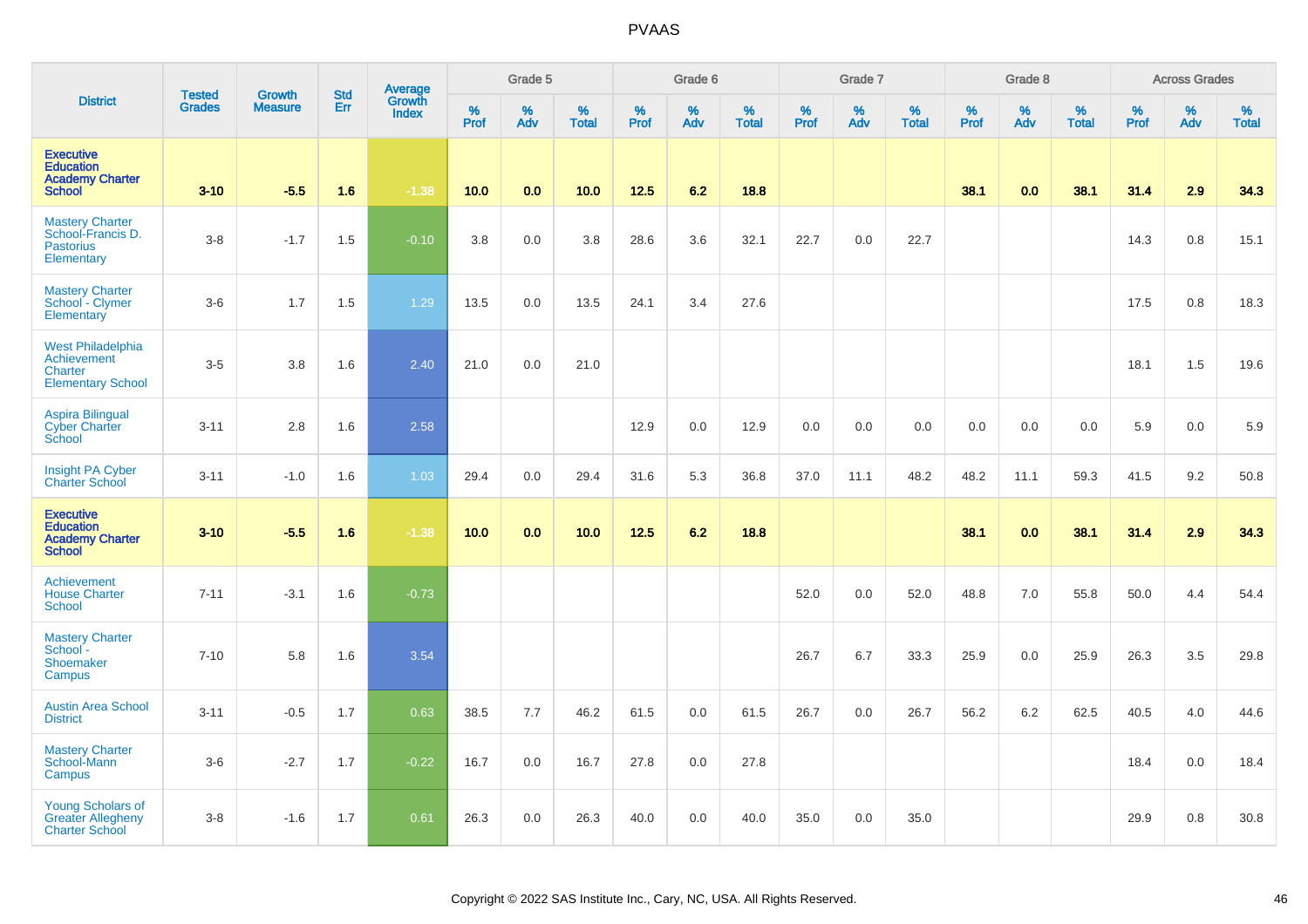|                                                                                          | <b>Tested</b> | <b>Growth</b>  | <b>Std</b> | <b>Average</b><br>Growth |                     | Grade 5  |                   |              | Grade 6  |                   |                     | Grade 7  |                   |              | Grade 8  |                   |              | <b>Across Grades</b> |                   |
|------------------------------------------------------------------------------------------|---------------|----------------|------------|--------------------------|---------------------|----------|-------------------|--------------|----------|-------------------|---------------------|----------|-------------------|--------------|----------|-------------------|--------------|----------------------|-------------------|
| <b>District</b>                                                                          | <b>Grades</b> | <b>Measure</b> | Err        | <b>Index</b>             | $\%$<br><b>Prof</b> | %<br>Adv | %<br><b>Total</b> | $\%$<br>Prof | %<br>Adv | %<br><b>Total</b> | $\%$<br><b>Prof</b> | %<br>Adv | %<br><b>Total</b> | $\%$<br>Prof | %<br>Adv | %<br><b>Total</b> | $\%$<br>Prof | $\%$<br>Adv          | %<br><b>Total</b> |
| <b>Executive</b><br><b>Education</b><br><b>Academy Charter</b><br><b>School</b>          | $3 - 10$      | $-5.5$         | 1.6        | $-1.38$                  | 10.0                | 0.0      | 10.0              | 12.5         | 6.2      | 18.8              |                     |          |                   | 38.1         | 0.0      | 38.1              | 31.4         | 2.9                  | 34.3              |
| <b>Harmony Area</b><br><b>School District</b>                                            | $3 - 10$      | 0.8            | 1.8        | 1.01                     | 43.8                | 0.0      | 43.8              | 54.2         | 12.5     | 66.7              | 33.3                | 0.0      | 33.3              |              |          |                   | 43.6         | 6.4                  | 50.0              |
| Independence<br><b>Charter School</b><br><b>West</b>                                     | $3 - 7$       | $-3.2$         | 1.8        | 0.23                     | 14.3                | 0.0      | 14.3              | 15.4         | 7.7      | 23.1              | 15.8                | 0.0      | 15.8              |              |          |                   | 15.0         | 2.6                  | 17.7              |
| <b>Global Leadership</b><br><b>Academy Charter</b><br><b>School Southwest</b><br>at Huey | $3 - 8$       | $-0.4$         | 1.8        | 1.35                     | 0.0                 | 0.0      | 0.0               | 0.0          | 0.0      | 0.0               |                     |          |                   | 21.4         | 0.0      | 21.4              | 11.1         | 0.0                  | 11.1              |
| La Academia<br>Partnership<br><b>Charter School</b>                                      | $6 - 11$      | $-4.8$         | 1.8        | $-0.39$                  |                     |          |                   | 14.3         | 0.0      | 14.3              | 4.2                 | 0.0      | 4.2               | 0.0          | 0.0      | 0.0               | 5.6          | 0.0                  | $5.6\,$           |
| <b>Urban Academy Of</b><br><b>Greater Pittsburgh</b><br><b>Charter School</b>            | $3-5$         | $-8.2$         | 1.9        | $-4.39$                  | 21.4                | 2.4      | 23.8              |              |          |                   |                     |          |                   |              |          |                   | 20.6         | 1.6                  | 22.2              |
| <b>Hope For</b><br><b>Hyndman Charter</b><br>School                                      | $3 - 11$      | 4.1            | 1.9        | 2.16                     |                     |          |                   | 12.5         | 6.2      | 18.8              | 41.7                | 8.3      | 50.0              | 37.5         | 0.0      | 37.5              | 27.4         | 6.0                  | 33.3              |
| <b>Vida Charter</b><br><b>School</b>                                                     | $3-6$         | 3.8            | 1.9        | 3.59                     | 56.0                | 16.0     | 72.0              | 27.8         | 27.8     | 55.6              |                     |          |                   |              |          |                   | 33.7         | 19.8                 | 53.5              |
| <b>Global Leadership</b><br><b>Academy Charter</b><br><b>School</b>                      | $3 - 8$       | 0.6            | 1.9        | 1.10                     | 21.4                | 0.0      | 21.4              |              |          |                   | 14.3                | 0.0      | 14.3              | 25.0         | 0.0      | 25.0              | 13.4         | 0.0                  | 13.4              |
| <b>Bucks County</b><br>Montessori Charter<br><b>School</b>                               | $3-6$         | 10.3           | 1.9        | 5.31                     | 64.5                | 19.4     | 83.9              | 35.7         | 57.1     | 92.9              |                     |          |                   |              |          |                   | 51.1         | 35.1                 | 86.2              |
| <b>Arts Academy</b><br>Elementary<br><b>Charter School</b>                               | $3-5$         | 0.9            | 2.0        | 0.44                     | 31.6                | 0.0      | 31.6              |              |          |                   |                     |          |                   |              |          |                   | 31.8         | 2.3                  | 34.1              |
| <b>Gillingham Charter</b><br>School                                                      | $3 - 11$      | 2.2            | 2.0        | 1.82                     | 41.7                | 0.0      | 41.7              | 38.5         | 0.0      | 38.5              |                     |          |                   | 30.8         | 15.4     | 46.2              | 34.3         | 4.3                  | 38.6              |
| Gettysburg<br><b>Montessori Charter</b><br>School                                        | $3-6$         | 2.6            | 2.0        | 2.12                     | 50.0                | 10.0     | 60.0              | 44.4         | 22.2     | 66.7              |                     |          |                   |              |          |                   | 43.0         | 14.0                 | 57.0              |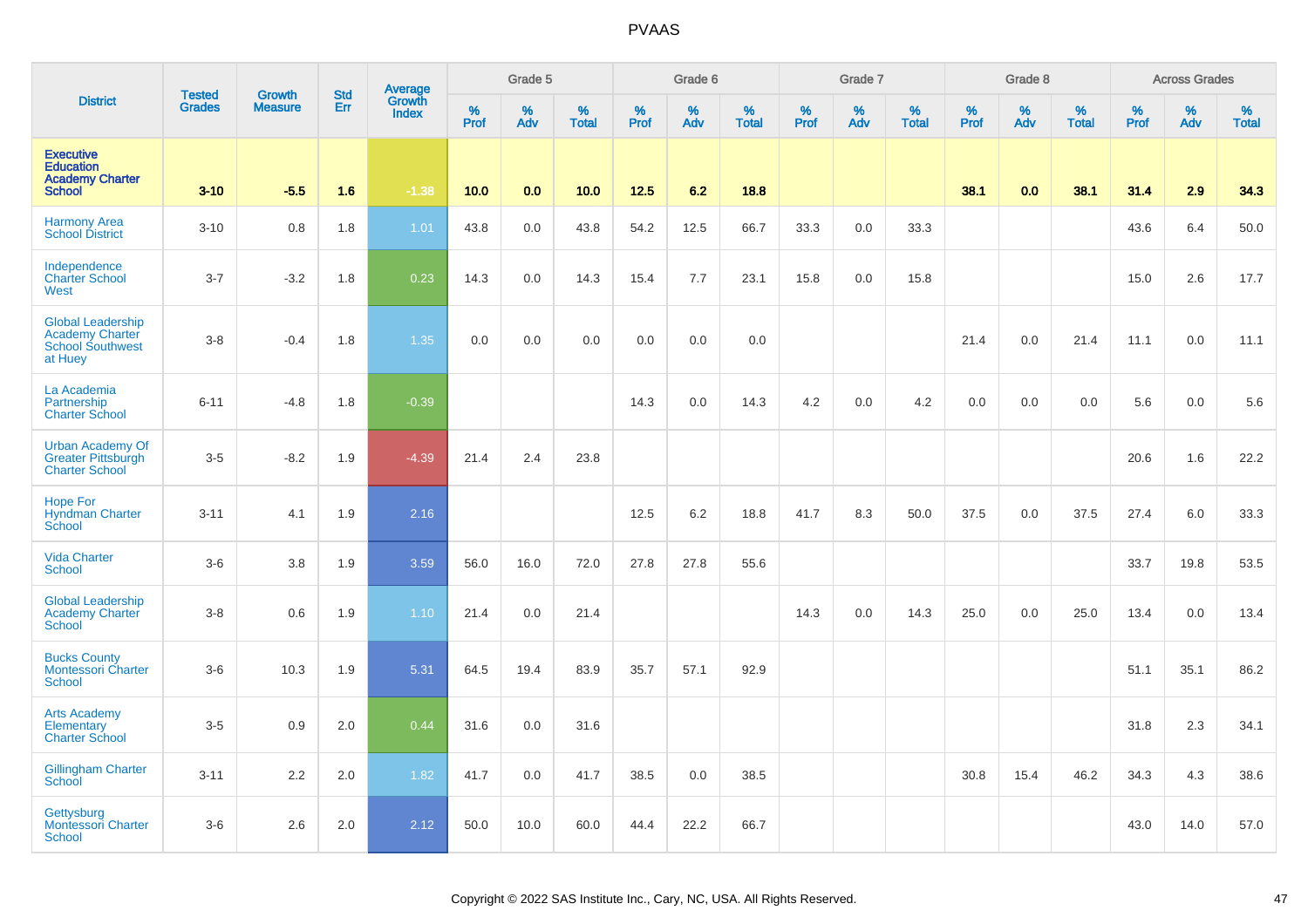| <b>District</b>                                                                 | <b>Tested</b><br><b>Grades</b> | Growth<br><b>Measure</b> | <b>Std</b><br>Err | Average<br>Growth<br><b>Index</b> | Grade 5      |          |                   | Grade 6   |          |                   | Grade 7   |          |                   | Grade 8      |          |                   | <b>Across Grades</b> |          |                   |
|---------------------------------------------------------------------------------|--------------------------------|--------------------------|-------------------|-----------------------------------|--------------|----------|-------------------|-----------|----------|-------------------|-----------|----------|-------------------|--------------|----------|-------------------|----------------------|----------|-------------------|
|                                                                                 |                                |                          |                   |                                   | $\%$<br>Prof | %<br>Adv | %<br><b>Total</b> | %<br>Prof | %<br>Adv | %<br><b>Total</b> | %<br>Prof | %<br>Adv | %<br><b>Total</b> | $\%$<br>Prof | %<br>Adv | %<br><b>Total</b> | %<br>Prof            | %<br>Adv | %<br><b>Total</b> |
| <b>Executive</b><br><b>Education</b><br><b>Academy Charter</b><br><b>School</b> | $3 - 10$                       | $-5.5$                   | 1.6               | $-1.38$                           | 10.0         | 0.0      | 10.0              | $12.5$    | 6.2      | 18.8              |           |          |                   | 38.1         | 0.0      | 38.1              | 31.4                 | 2.9      | 34.3              |
| <b>Premier Arts And</b><br><b>Science Charter</b><br><b>School</b>              | $3-5$                          | $5.2\,$                  | 2.1               | 2.52                              | 16.7         | $0.0\,$  | 16.7              |           |          |                   |           |          |                   |              |          |                   | 14.2                 | 1.9      | 16.0              |
| <b>Seven Generations</b><br><b>Charter School</b>                               | $3 - 5$                        | 5.1                      | 2.1               | 2.46                              | 62.2         | 2.7      | 64.9              |           |          |                   |           |          |                   |              |          |                   | 48.0                 | 8.8      | 56.8              |
| <b>Urban Pathways 6-</b><br>12 Charter School                                   | $6 - 11$                       | $-0.2$                   | 2.1               | 0.12                              |              |          |                   |           |          |                   | 22.2      | 0.0      | 22.2              | 0.0          | 0.0      | 0.0               | 15.9                 | 0.0      | 15.9              |
| <b>Centre Learning</b><br>Community<br><b>Charter School</b>                    | $5-8$                          | $-1.3$                   | 2.1               | 0.35                              |              |          |                   |           |          |                   | 37.5      | 12.5     | 50.0              | 47.1         | 11.8     | 58.8              | 51.8                 | 16.7     | 68.5              |
| <b>Inquiry Charter</b><br>School                                                | $3-5$                          | $-7.5$                   | 2.2               | $-3.42$                           | 30.3         | 0.0      | 30.3              |           |          |                   |           |          |                   |              |          |                   | 25.9                 | 4.6      | 30.6              |
| <b>Fell Charter School</b>                                                      | $3 - 8$                        | 3.1                      | 2.3               | 1.57                              | 62.5         | 0.0      | 62.5              | 50.0      | 6.2      | 56.2              |           |          |                   |              |          |                   | 60.5                 | 4.0      | 64.5              |
| <b>Mastery Charter</b><br>School John Wister<br>Elementary                      | $3-5$                          | 2.7                      | 2.5               | 1.08                              | 8.3          | 0.0      | 8.3               |           |          |                   |           |          |                   |              |          |                   | 10.8                 | 0.0      | 10.8              |
| <b>Lehigh Valley Dual</b><br>Language Charter<br>School                         | $3-8$                          | $-0.8$                   | 2.5               | 0.81                              | 8.3          | 0.0      | 8.3               | 58.3      | 0.0      | 58.3              |           |          |                   |              |          |                   | 34.3                 | 0.0      | 34.3              |
| <b>Easton Arts</b><br>Academy<br>Elementary<br><b>Charter School</b>            | $3-5$                          | 0.7                      | 2.6               | 0.29                              | 45.8         | 4.2      | 50.0              |           |          |                   |           |          |                   |              |          |                   | 37.2                 | 4.6      | 41.9              |
| <b>New Day Charter</b><br>School                                                | $7 - 11$                       | $-1.7$                   | 3.2               | $-0.53$                           |              |          |                   |           |          |                   |           |          |                   | 11.1         | 0.0      | 11.1              | 11.1                 | 0.0      | 11.1              |
| Keystone<br><b>Education Center</b><br><b>Charter School</b>                    | $3 - 12$                       | 0.7                      | 3.3               | 0.20                              |              |          |                   |           |          |                   |           |          |                   | 0.0          | 0.0      | 0.0               | 0.0                  | 0.0      | 0.0               |
| <b>Center For Student</b><br><b>Learning Charter</b><br>School At<br>Pennsbury  | $6 - 12$                       | 1.9                      | 3.5               | 0.54                              |              |          |                   |           |          |                   |           |          |                   | 25.0         | 8.3      | 33.3              | 26.9                 | 3.8      | 30.8              |